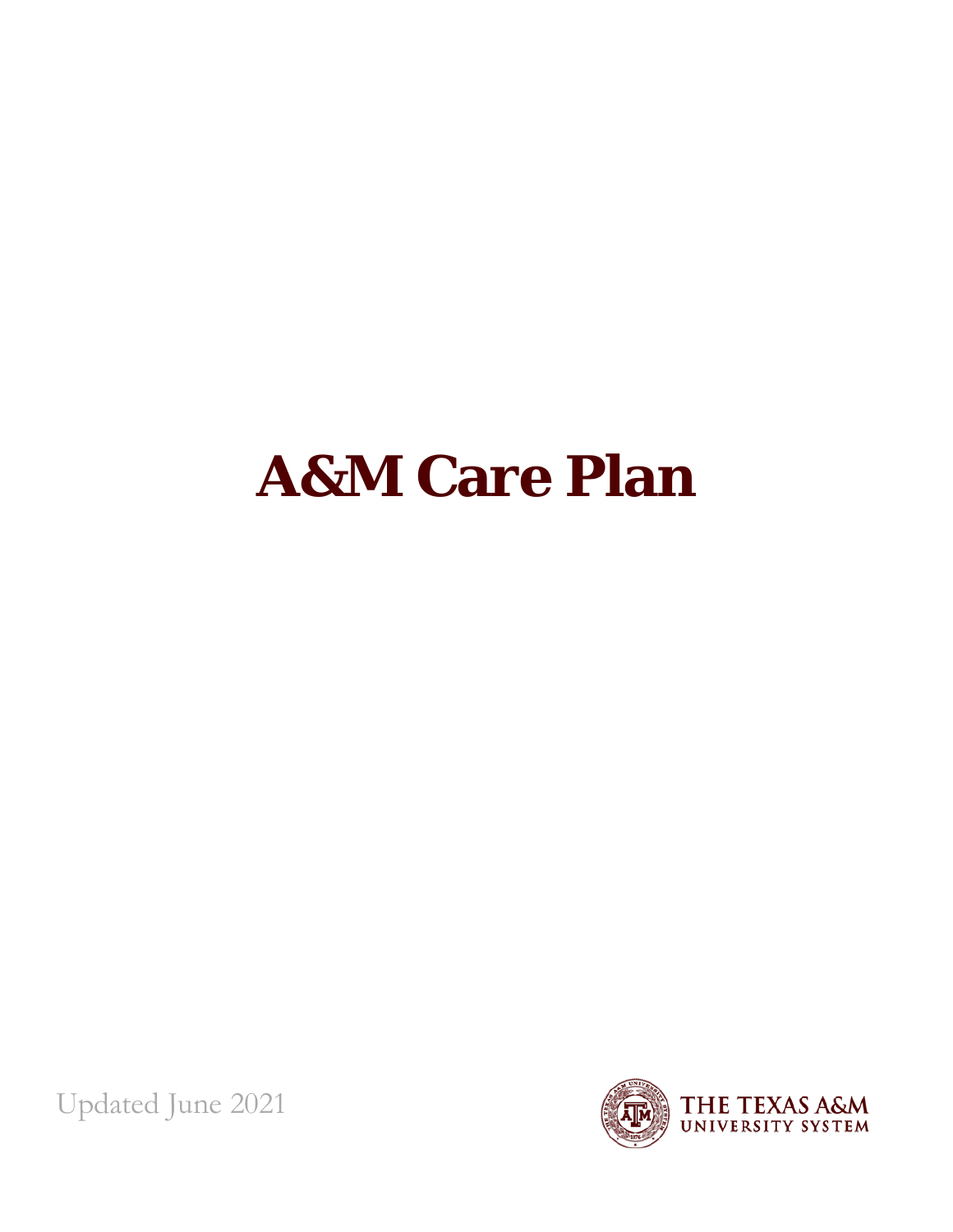#### **Table of Contents**

| How to Find Blue Access for Members  3              |
|-----------------------------------------------------|
| Blue Access for Members (requires registration) 3   |
|                                                     |
| Summary of Benefits - A&M Care and J Plan  4        |
| A&M Care Plan and J Plan - Medical 4                |
|                                                     |
| How Your A&M System Medical plan Works 8            |
|                                                     |
| Network vs. Out-of-Network Providers 8              |
|                                                     |
|                                                     |
|                                                     |
|                                                     |
|                                                     |
|                                                     |
|                                                     |
|                                                     |
|                                                     |
| Accessing the BlueCard Program for Health Care      |
|                                                     |
| What the A&M System Medical plan Covers 14          |
|                                                     |
|                                                     |
|                                                     |
| Breastfeeding Support, Services and Supplies 15     |
|                                                     |
|                                                     |
|                                                     |
| Cosmetic, Reconstructive, or Plastic Surgery 16     |
| Dental Services and Covered Oral Surgery  16        |
| Emergency Care and Treatment of Accidental Injury16 |
|                                                     |
|                                                     |

| Home Health Care and Private Duty Nursing              |
|--------------------------------------------------------|
|                                                        |
| Hospice Benefits (preauthorization required)  18       |
| Hospital Admission (preauthorization required) 18      |
|                                                        |
|                                                        |
| Mental Health - Mental Illness/Serious Mental          |
|                                                        |
|                                                        |
|                                                        |
| Chemical Dependency Treatment (preauthorization        |
| Organ and Tissue Transplants (preauthorization         |
|                                                        |
|                                                        |
|                                                        |
|                                                        |
|                                                        |
|                                                        |
| Skilled Nursing Facility (preauthorization required)24 |
| What the A&M Care Plan Does Not Cover 25               |
|                                                        |
|                                                        |
| How Your A&M Care Plan Prescription Drug Program       |
|                                                        |
|                                                        |
|                                                        |
| Here's how the Mandatory Drug Substitution             |
|                                                        |
|                                                        |
|                                                        |
|                                                        |
|                                                        |
| Smoking Cessation and Weight Loss  30                  |
|                                                        |
|                                                        |
| Specialty pharmacy copay assistance program 31         |
|                                                        |
|                                                        |
| To file a medical claim, follow these steps:  32       |
|                                                        |
| If a Claim Is Denied or Not Paid in Full 33            |
| Timing of Required Notices and Extensions 34           |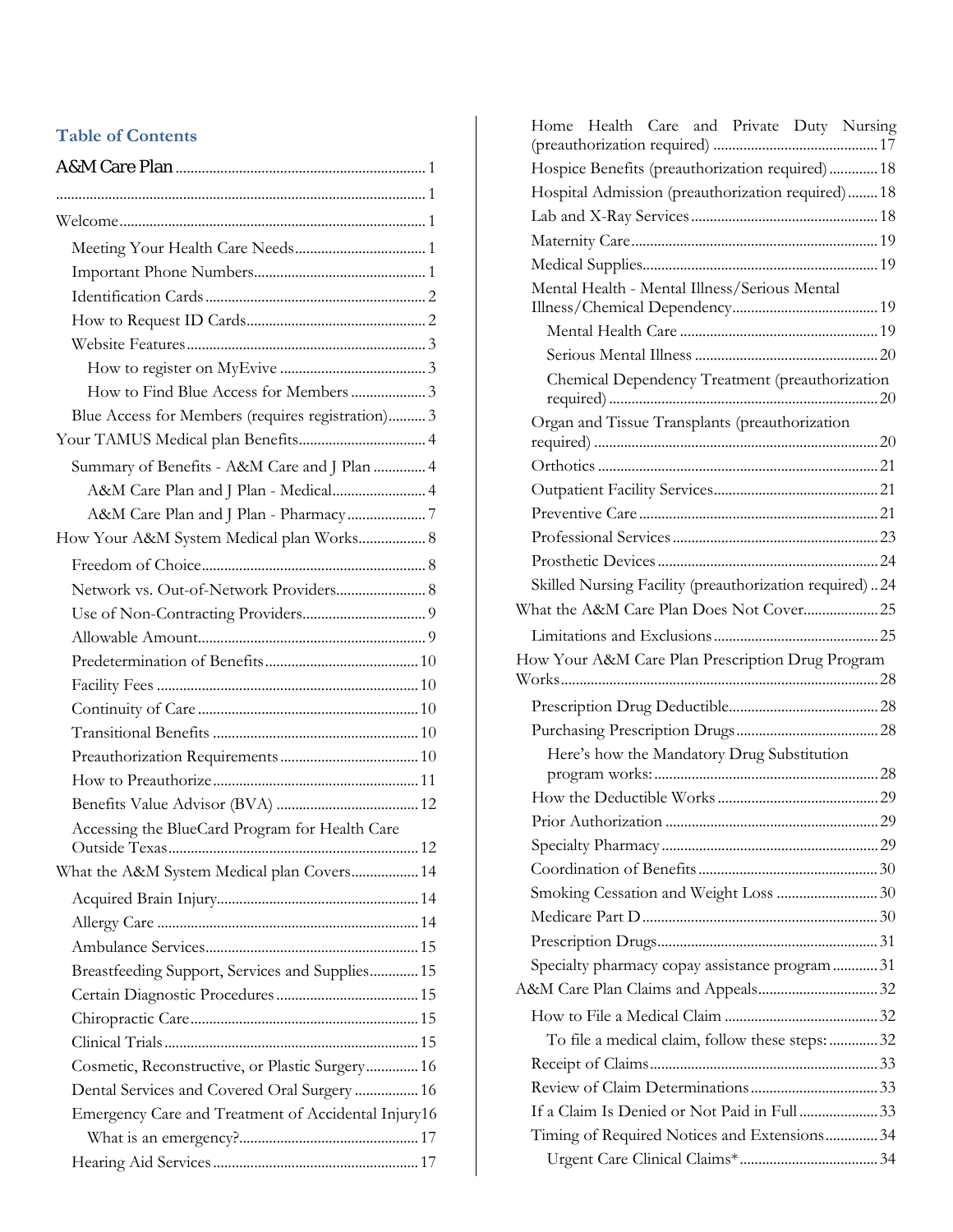| How to Appeal an Adverse Benefit Determination       |  |
|------------------------------------------------------|--|
|                                                      |  |
|                                                      |  |
|                                                      |  |
|                                                      |  |
|                                                      |  |
|                                                      |  |
|                                                      |  |
| Interpretation of Employer's Plan Provisions 40      |  |
| Prescription drug claims through Express Scripts  40 |  |
| Summary of Express Scripts IRO Exchange of           |  |
|                                                      |  |
|                                                      |  |
|                                                      |  |
|                                                      |  |
|                                                      |  |
|                                                      |  |
|                                                      |  |
|                                                      |  |
|                                                      |  |
|                                                      |  |
|                                                      |  |
|                                                      |  |
|                                                      |  |
|                                                      |  |
|                                                      |  |
|                                                      |  |
|                                                      |  |
| Initial Period of Eligibility for Employees 49       |  |
|                                                      |  |
|                                                      |  |

| Behavioral Health Programs - Wellbeing Management |
|---------------------------------------------------|
| Utilization Management Programs - Wellbeing       |
|                                                   |
|                                                   |
|                                                   |
|                                                   |
|                                                   |
|                                                   |
|                                                   |
|                                                   |
|                                                   |
| Negotiated (non-BlueCard Program) National        |
| Non-Participating Healthcare Providers Outside    |
|                                                   |
| Communication - Standard Digital Messaging 58     |
|                                                   |
|                                                   |
|                                                   |
|                                                   |
|                                                   |
|                                                   |
|                                                   |
|                                                   |
|                                                   |
|                                                   |
|                                                   |
| Qualified Medical Child Support Orders 60         |
|                                                   |
|                                                   |
|                                                   |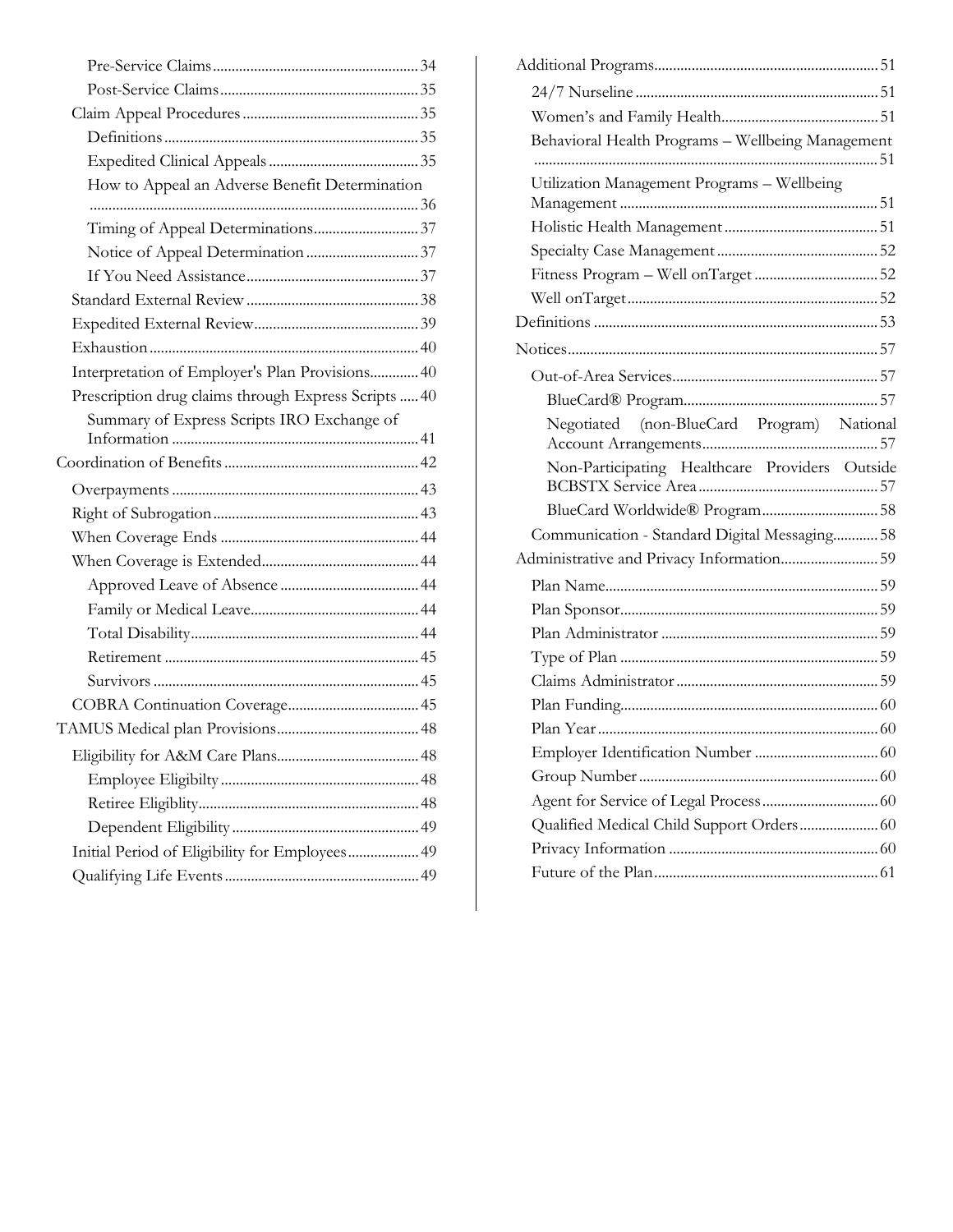# Welcome

# **Meeting Your Health Care Needs**

#### <span id="page-3-1"></span><span id="page-3-0"></span>The Texas A&M University System (TAMUS) provides health benefits to protect you and your family from the high cost of health care.

This booklet includes definitions of terms you should know and detailed information about your TAMUS plans. Tips on how to use the plan effectively, answers to frequently asked questions, and a comprehensive table of contents to help you locate information you need are also included. If you have questions, call Customer Service at 1-866-295-1212, refer to the website (**[www.bcbstx.com/tamus](http://www.bcbstx.com/tamus)**), or contact your campus or agency.

The terms "you" and "your" as used in this benefits booklet refer to the employee or retiree. Use of the masculine pronoun "his," "he," or "him" will be considered to include the feminine unless the context clearly indicates otherwise. Underlined words are defined terms or hyperlinks to additional information. Whenever these terms are used, the meaning is consistent with the definition given.

This plan is governed by this booklet plus additional administrative details. This booklet is neither a contract of current or future employment nor a guarantee of payment of benefits. The System reserves the right to change or end the benefits described in this booklet at any time for any reason. Clerical or enrollment errors do not obligate the plan to pay benefits. Errors, when discovered, will be corrected according to the provisions of the plan description and published procedures of the A&M System.

You are responsible for carefully reading this booklet so you will be aware of all the benefits and requirements of the TAMUS plans, including definitions and limitations and exclusions.

The TAMUS plans are funded by the Texas A&M University System. Medical claims are administered by BlueCross and BlueShield of Texas, a division of Health Care Service Corporation, a mutual legal reserve company, an independent licensee of the BlueCross and BlueShield Association. Pharmacy claims are administered by Express Scripts.

TAMUS, the Plan Administrator, has given the Claim Administrator the initial authority to establish or construe the terms and conditions of the Health Benefit Plan and the discretion to interpret and determine benefits in accordance with the Health Benefit Plan's provisions. The Plan Administrator has all powers and authority necessary or appropriate to control and manage the operation and administration of the Health Benefit Plan. All powers to be exercised by the Claim Administrator or the Plan Administrator shall be exercised in a non-discriminatory manner and shall be applied uniformly to assure similar treatment to persons in similar circumstances.

#### **Español**

Para información sobre sus beneficios en español, llame 1 (866) 295-1212 (oprima "2" para español).





## **Important Phone Numbers**

#### <span id="page-3-2"></span>Customer Service (*[Benefits Value Advisor/BVA](#page-14-0)*)

1-866-295-1212 8 a.m. - 8 p.m. (Central Time) Monday through Friday **Preauthorization** 1-800-441-9188 7:30 a.m. - 6 p.m. (Central Time) Monday through Friday **Behavioral Health** 1-800-528-7264 8 a.m. - 5 p.m. (Central Time) Monday through Friday

**24/7 Nurseline** 1-800-581-0368

**Websites** TAMUS and Online Provider Directory [www.tamus.myevive.com](http://www.tamus.myevive.com/) 

#### [www.bcbstx.com/tamus](http://www.bcbstx.com/tamus)

**Express Scripts, Inc.** Prescription Drug Program – Customer Service 1-866-544-6970 – www.express-scripts.com

Welcome 1  $1 - 866 - 295 - 1212$ The A&M Care Medical plan is administered by Blue Cross and Blue Shield of Texas, a Division of Health Care Service Corporation, a Mutual Legal Reserve Company, an Independent Licensee of the Blue Cross and Blue Shield Association. Blue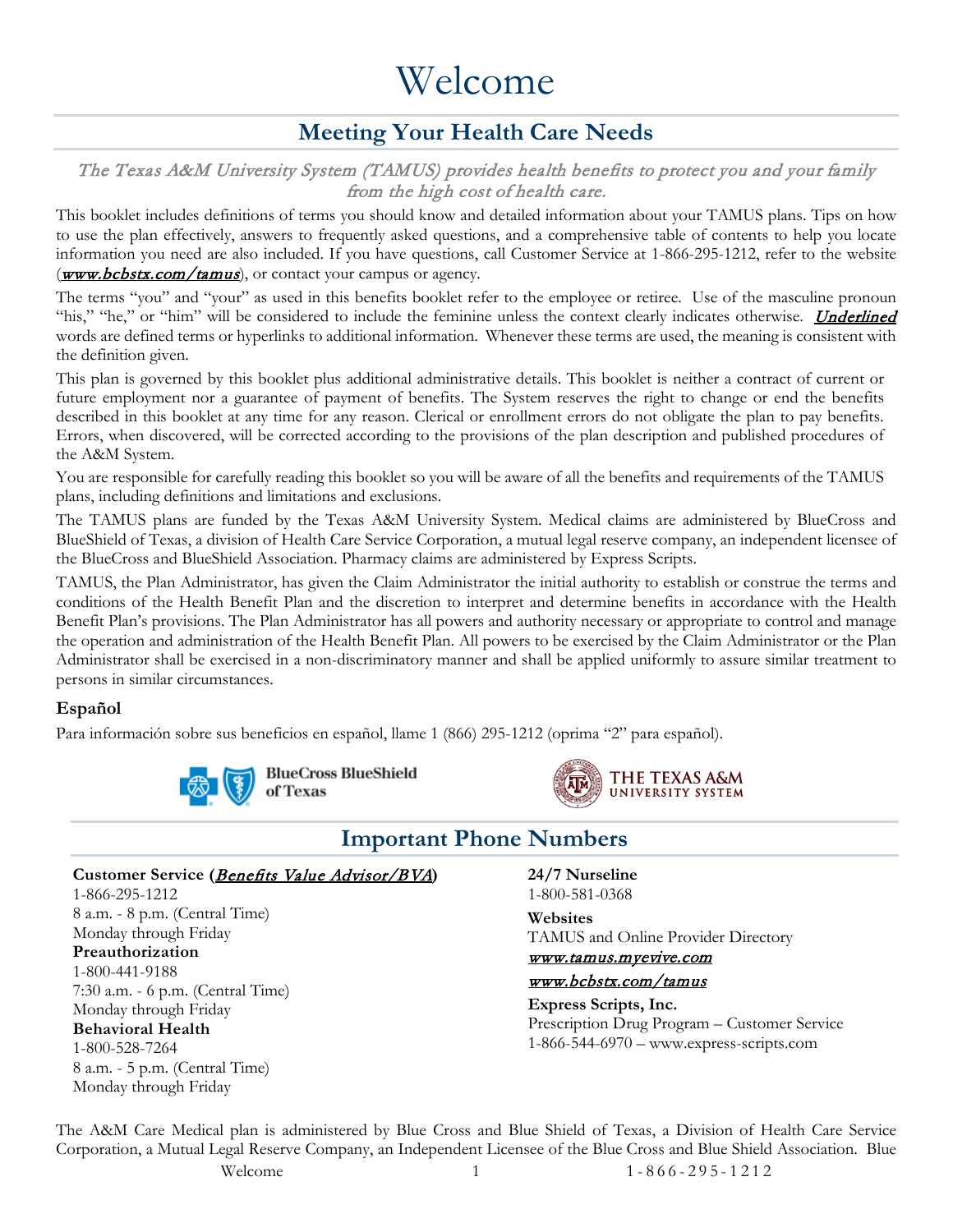Cross and Blue Shield of Texas provides claims payment services only and does not assume any financial risk or obligation with respect to claims.

#### **Copyright © 2017 Blue Cross and Blue Shield of Texas**

# **Identification Cards**

<span id="page-4-0"></span>The ID card issued to you by Blue Cross and Blue Shield of Texas identifies you as a **[participant](#page-57-0)** in one of the TAMUS medical plans. (You will receive a separate ID card from Express Scripts for your pharmacy benefits.) Your ID card contains important information about you, your employer group, and the benefits to which you are entitled.

Always remember to carry your ID card with you, present it when receiving health care services or supplies, and make sure your provider always has an updated copy of your ID card.

Any change in family status may require a new ID card be issued to you.

#### **Unauthorized, Fraudulent, Improper, or Abusive Use of ID cards**

*The unauthorized, fraudulent, improper, or abusive use of ID cards issued to you and your covered family members will include, but not be limited to:*

- Use of the ID card prior to your *[effective date](#page-56-0)*
- Use of the ID card after your date of termination of coverage under one of the TAMUS plans.

The unauthorized, fraudulent, improper, or abusive use of ID cards by any **[participant](#page-57-0)** can result in, but is not limited to, the following sanctions:

- Denial of benefits
- Recoupment from you or any of your covered family members of any benefit payments made
- <span id="page-4-1"></span>• Notice to your institution Benefits Office of potential violations of law or professional ethics

# **How to Request ID Cards**

Blue Cross and Blue Shield of Texas and Express Scripts will issue separate ID cards for the Medical and Prescription Drug plans. The cards will be mailed to your home address on file. There is no charge for ID cards. To request additional cards or to replace lost or damaged cards:

- **Medical:** Call Blue Cross and Blue Shield of Texas Customer Service at **1-866-295-1212**, or log onto Blue Access for Members through **www.tamus.myevive.com** to order Medical ID cards online or print a temporary ID card. A photo of your ID card can also be uploaded to the MyEvive app via your mobile phone.
- **Prescription Drug:** Call Express Scripts customer service at **1-866-544-6970** or you can print one through the Express Scripts website, **[www.express-scripts.com](http://www.express-scripts.com/)**. A virtual card is also available through the new Express Scripts app (application) via your mobile phone.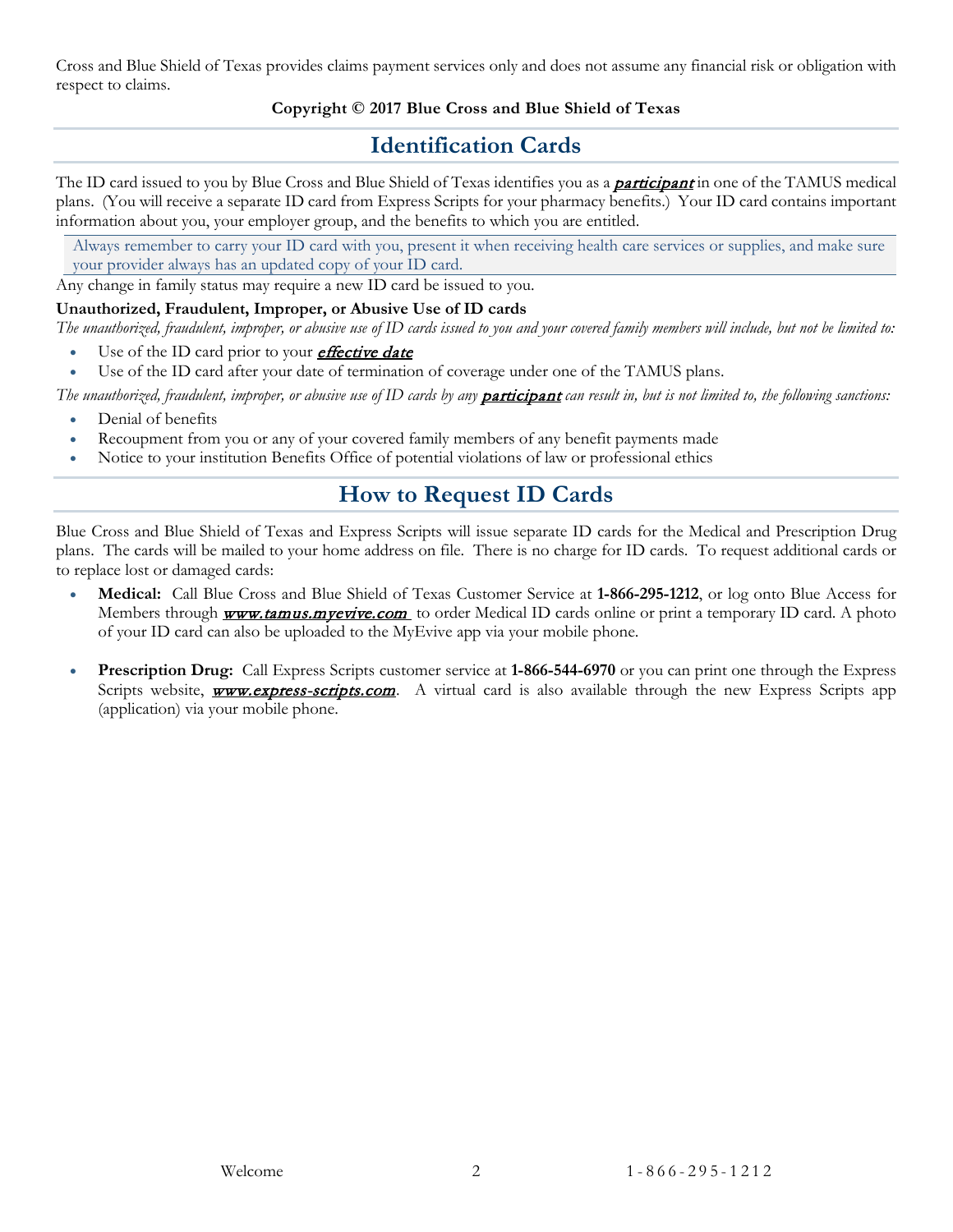## **Website Features**

<span id="page-5-0"></span>You can access helpful information and resource documents through your MyEvive portal. Go to [www.tamus.myevive.com](http://www.tamus.myevive.com/) (requires registration) to:

- Track your A&M System Wellness Program Completion Status
- Connect seamlessly with Blue Access for Members and Express Scripts
- Access to Resource Documentation
- Benefits Booklet
- Upload Virtual ID Cards for Medical and Pharmacy benefit plans
- Medical Policies
- Healthy Living Information
- Contact Information
- Frequently Asked Questions

#### **How to register on MyEvive**

- <span id="page-5-1"></span>• Click the "register" button at tamus.myevive.com
- Enter the following details:
- For your ID#, enter your employee UIN, which is the Unique Identification Number on your BCBSTX health insurance card. Note: Both employee and spouse will use the employee UIN to register.
- Select your status (Employee or Spouse)
- Enter your first name and last name, just as they appear on your BCBSTX health insurance card.
- Enter your birthday in the format MM/DD/YYYY.
- Select and confirm your preferred email address. Note: Your email address will serve as your username for future logins on MyEvive.
- Your password will need to contain at least: one capital letter, one number, and one special character.
- Provide your telephone number.
- Select how you would like to hear from MyEvive when a health or cost-saving opportunity is waiting for you
- Describe your status
- Log in and take a tour!

#### **How to Find Blue Access for Members**

- <span id="page-5-2"></span>• From tamus.myevive.com, click on the tile "Blue Access for Members"
- For your first time log in, you will need to register which requires your group number and ID# (employee UIN).
- <span id="page-5-3"></span>• Upon authentication, you will have direct access by clicking on the tile "Blue Access for Members"

#### **Blue Access for Members (requires registration)**

With Blue Access for Members you can:

- Check the status of a claim.
- Confirm who is covered under your plan.
- View and print detailed claim history and information (Explanation of Benefits/EOBs). **EOBs are available online. To receive copies by mail, you must log into Blue Access for Members through your MyEvive portal to elect to receive paper copies or call Customer Service for assistance.**
- Locate a physician or other provider in your network that meets your needs.
- Shop and compare provider costs for common procedures and treatments.
- Sign up to receive e-mail notifications of new claim activity.
- Request a new or replacement ID card or print a temporary ID card.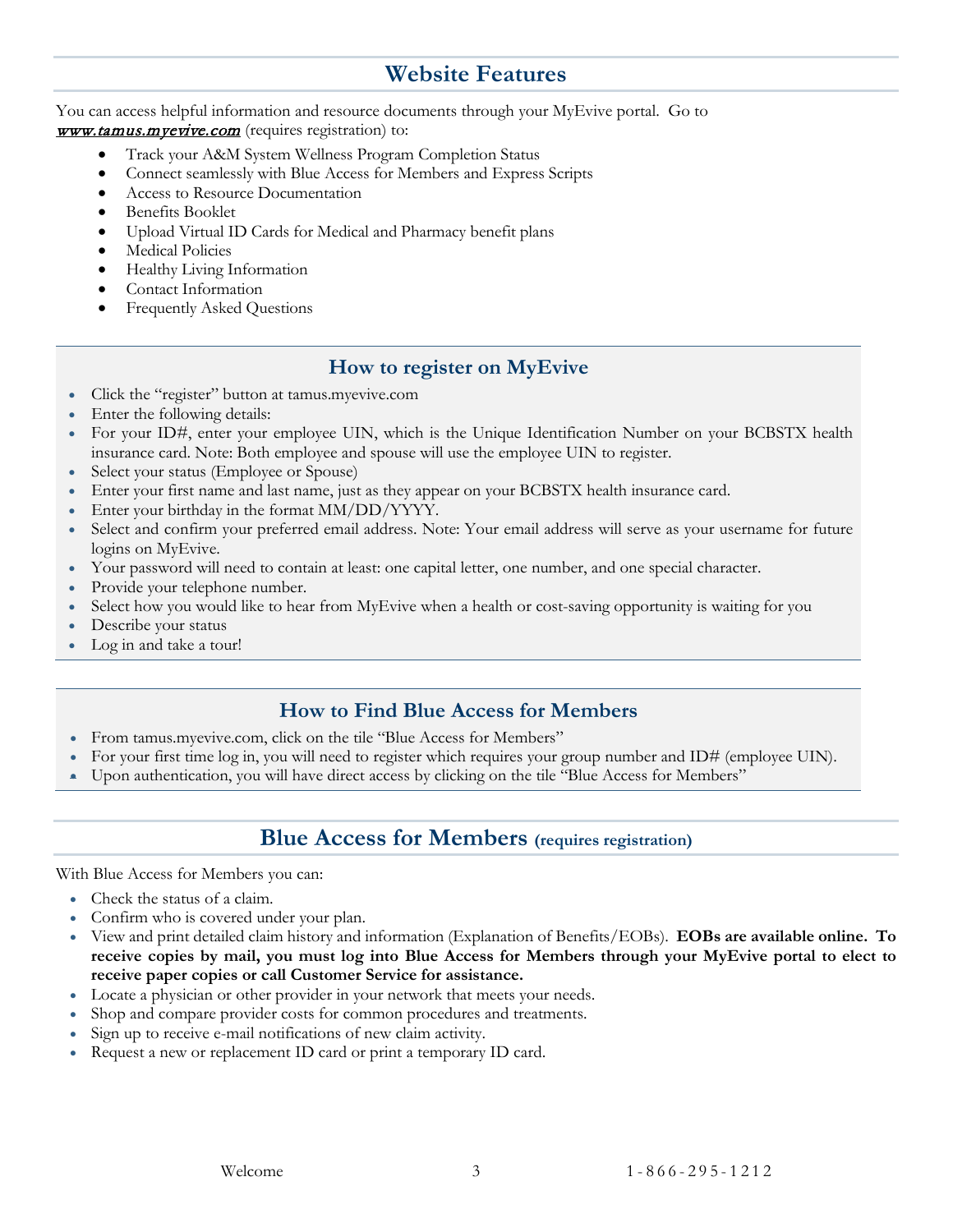# Your TAMUS Medical plan Benefits

## <span id="page-6-2"></span>**Summary of Benefits - A&M Care and J Plan**

<span id="page-6-1"></span><span id="page-6-0"></span>Payment for out-of-network (including *[ParPlan](#page-7-0)*) services is limited to the *[allowable amount](#page-55-1)* as determined by Blue Cross and Blue Shield of Texas. ParPlan providers accept the [allowable amount](#page-55-1). **Any charges over the** [allowable amount](#page-55-1) **for out-ofnetwork services are the patient's responsibility and are in addition to** [deductible](#page-56-1)**,** [coinsurance](#page-56-2) **and** [out-of-pocket](#page-57-1)  [maximums](#page-57-1)**.** Annual deductibles, [out-of-pocket maximums](#page-57-1) and annual limits are based on the plan year, which runs from September 1 through August 31. [Primary Care Physician](#page-57-2) is abbreviated PCP. [Specialist](#page-58-0) means any doctor or licensed practitioner physician's assistant who is not a general or family practitioner.

|                                                                                                                                                                                                                                                                                                                                                                                              |                                                                                                                                                                                               |                                                                                                                                                                                             | A&M Care Plan and J Plan - Medical                                                                                                                                                           |                                                                                                                       |
|----------------------------------------------------------------------------------------------------------------------------------------------------------------------------------------------------------------------------------------------------------------------------------------------------------------------------------------------------------------------------------------------|-----------------------------------------------------------------------------------------------------------------------------------------------------------------------------------------------|---------------------------------------------------------------------------------------------------------------------------------------------------------------------------------------------|----------------------------------------------------------------------------------------------------------------------------------------------------------------------------------------------|-----------------------------------------------------------------------------------------------------------------------|
| Coverage                                                                                                                                                                                                                                                                                                                                                                                     | <b>BCBS</b> Network                                                                                                                                                                           | <b>Brazos Valley</b><br><b>Network (BVN)</b>                                                                                                                                                | <b>Baylor Scott &amp;</b><br><b>White Health</b><br>(Brazos Valley)                                                                                                                          | <b>BCBS Out-of-</b><br>Network*                                                                                       |
| Annual Plan Year Deductible<br>(applicable when coinsurance is<br>required)                                                                                                                                                                                                                                                                                                                  | \$400/person/plan year<br>\$1,200/family/plan year                                                                                                                                            | \$400/person/plan year<br>\$1,200/family/plan year                                                                                                                                          | \$400/person/plan year<br>\$1,200/family/plan year                                                                                                                                           | \$800/person/plan year<br>\$2,400/family/plan year                                                                    |
| Annual Plan Year Out-of-Pocket<br>Maximum<br>Non-covered medical or prescription drug<br>expenses, prescription drug penalties such as the<br>mandatory generic substitute penalty and out-of-<br>network hospitaldeductibles are not included in<br>calculating the out-of-pocket maximum.<br>BCBSTX and Express Scripts exchange out-of-<br>pocket data so claims are processed correctly. | \$5,400/person/plan year<br>\$11,200/family/plan year<br>(includes medical and<br>prescription drug<br>deductibles, copayments,<br>and coinsurance)                                           | \$5,400/person/plan year<br>\$11,200/family/plan year<br>(includes medical and<br>prescription drug<br>deductibles, copayments,<br>and coinsurance)                                         | \$5,400/person/plan year<br>\$11,200/family/plan<br>year (includes medical<br>and prescription drug<br>deductibles, copayments,<br>and coinsurance)                                          | \$10,000/person/plan year<br>\$20,000/family/plan year<br>(excludes annual<br>deductible and<br>hospital deductibles) |
| Pre-existing Condition Limitation                                                                                                                                                                                                                                                                                                                                                            |                                                                                                                                                                                               | None                                                                                                                                                                                        |                                                                                                                                                                                              |                                                                                                                       |
| Lifetime Maximum Benefit                                                                                                                                                                                                                                                                                                                                                                     |                                                                                                                                                                                               | No Limit                                                                                                                                                                                    |                                                                                                                                                                                              |                                                                                                                       |
|                                                                                                                                                                                                                                                                                                                                                                                              |                                                                                                                                                                                               | <b>OFFICE SERVICES</b>                                                                                                                                                                      |                                                                                                                                                                                              |                                                                                                                       |
| Preventive Care                                                                                                                                                                                                                                                                                                                                                                              | Plan pays $100\%$ (no<br>copayment required)                                                                                                                                                  | Plan pays $100\%$ (no<br>copayment required)                                                                                                                                                | Plan pays $100\%$ (no<br>copayment required)                                                                                                                                                 | Not covered                                                                                                           |
| Diagnostic Office Visit                                                                                                                                                                                                                                                                                                                                                                      | \$20 PCP Copay;<br>\$30 Specialist Copay;<br>100% covered after copay<br>(excludes office surgeries<br>that cost \$500 or more,<br>which would revert to<br>plan pays 80% after<br>deductible | \$5 PCP Copay;<br>\$15 Specialist Copay<br>100% covered after copay<br>(excludes office surgeries<br>that cost \$500 or more,<br>which would revert to<br>plan pays 80% after<br>deductible | \$20 PCP Copay;<br>\$15 Specialist Copay<br>100% covered after<br>copay (excludes office<br>surgeries that cost \$500<br>or more, which would<br>revert to plan pays 80%<br>after deductible | After deductible, plan<br>pays 50%; you pay 50%                                                                       |
| Diagnostic Lab and X-Ray<br>(if no office visit billed)                                                                                                                                                                                                                                                                                                                                      | Plan pays 100% (no<br>copayment required)                                                                                                                                                     | Plan pays 100% (no<br>copayment required)                                                                                                                                                   | Plan pays 100% (no<br>copayment required)                                                                                                                                                    | After deductible, plan<br>pays 50%; you pay 50%                                                                       |
| Other Diagnostic Tests (excluding<br>mammograms which are covered at<br>$100\%$                                                                                                                                                                                                                                                                                                              | After deductible, plan<br>pays 80%; you pay 20%                                                                                                                                               | After deductible, plan<br>pays 90%; you pay 10%                                                                                                                                             | After deductible, plan<br>pays 90%; you pay 10%                                                                                                                                              | After deductible, plan<br>pays 50%; you pay 50%                                                                       |
| Office Surgery Costing \$500 or more                                                                                                                                                                                                                                                                                                                                                         | After deductible, plan<br>pays 80%; you pay 20%                                                                                                                                               | After deductible, plan<br>pays 90%; you pay 10%                                                                                                                                             | After deductible, plan<br>pays 90%; you pay 10%                                                                                                                                              | After deductible, plan<br>pays 50%; you pay 50%                                                                       |
| Allergy Testing                                                                                                                                                                                                                                                                                                                                                                              | \$20 PCP Copay;<br>\$30 Specialist Copay;                                                                                                                                                     | \$5 PCP Copay;<br>\$15 Specialist Copay                                                                                                                                                     | \$20 PCP Copay;<br>\$15 Specialist Copay;                                                                                                                                                    | After deductible, plan<br>pays 50%; you pay 50%                                                                       |
| Allergy Serum/Injections<br>(if no office visit billed)                                                                                                                                                                                                                                                                                                                                      | Plan pays 100% (no<br>copayment required)                                                                                                                                                     | Plan pays 100% (no<br>copayment required)                                                                                                                                                   | Plan pays $100\%$ (no<br>copayment required)                                                                                                                                                 | After deductible, plan<br>pays 50%; you pay 50%                                                                       |
| Virtual Office Visits (MDLive)                                                                                                                                                                                                                                                                                                                                                               | \$10 Copay                                                                                                                                                                                    | \$10 Copay                                                                                                                                                                                  | \$10 Copay                                                                                                                                                                                   | N/A                                                                                                                   |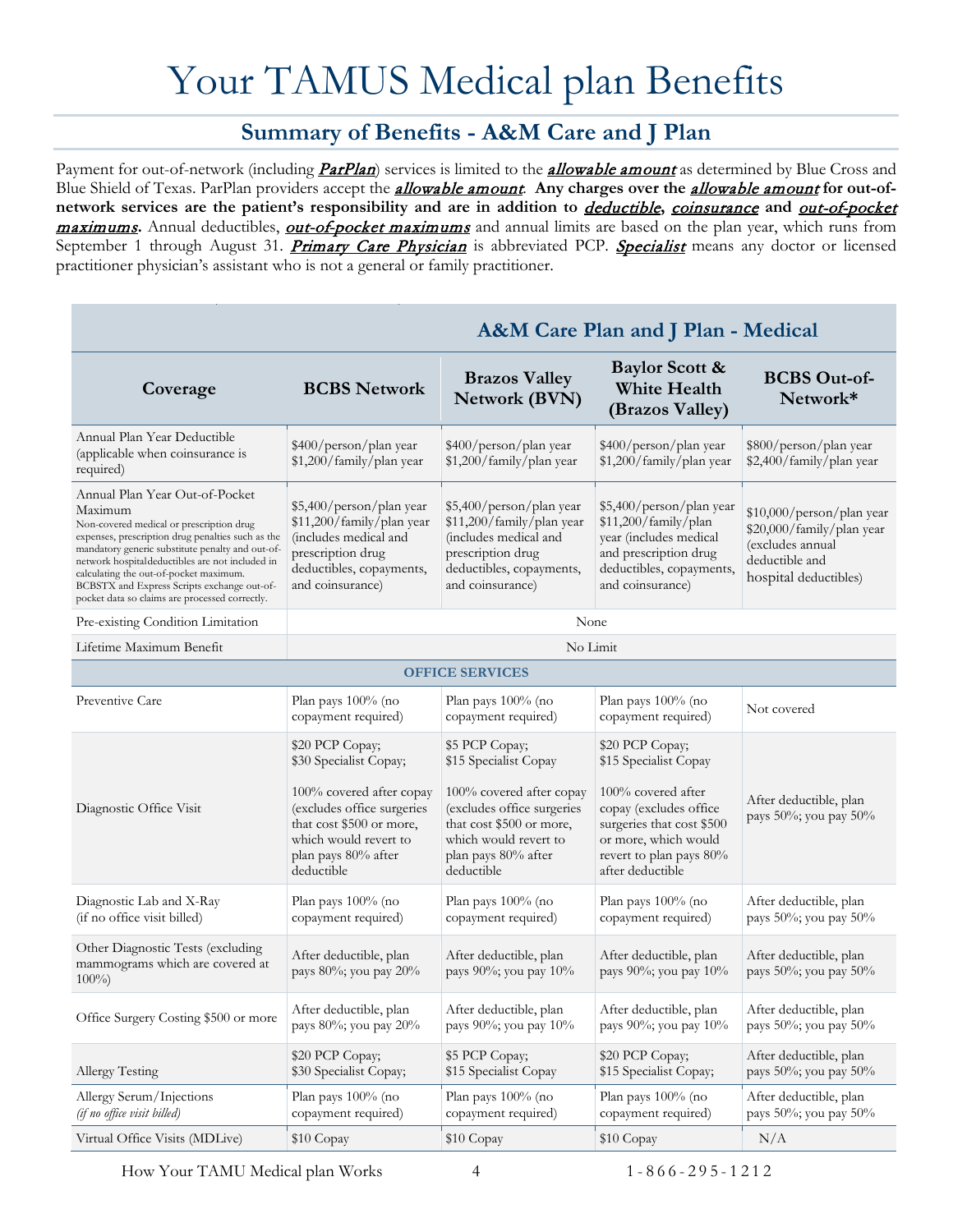#### <span id="page-7-0"></span>**What is a** [ParPlan](#page-7-0) **provider?**

ParPlan providers have agreed to accept the Blue Cross and Blue Shield of Texas *[allowable amount](#page-55-1)* and/or negotiated rates for covered services. When using ParPlan providers, benefits for covered services are reimbursed at the lower (out-of-network) level. In most cases, ParPlan providers will file the member's claims and preauthorize necessary services. The member is not responsible for costs exceeding the Blue Cross and Blue Shield of Texas *[allowable amount](#page-55-1)* for covered services when ParPlan providers are used.

#### What happens if care is not available from a network *[provider](#page-57-3)*?

If care is not available from a network **[provider](#page-57-3)** as determined by Blue Cross and Blue Shield of Texas, and Blue Cross and Blue Shield of Texas preauthorizes your visit to a out-of-network *[provider](#page-57-3)* prior to the visit, network benefits will be paid. Otherwise, out-of-network benefits will be paid, and the claim will have to be resubmitted for review and adjustment, if appropriate.

|                                                                                                                | <b>EMERGENCY CARE</b>                                                                      |                                                                                            |                                                                                            |                                                                                                   |
|----------------------------------------------------------------------------------------------------------------|--------------------------------------------------------------------------------------------|--------------------------------------------------------------------------------------------|--------------------------------------------------------------------------------------------|---------------------------------------------------------------------------------------------------|
| Ambulance Service                                                                                              | After deductible, plan pays                                                                | After deductible, plan pays                                                                | After deductible, plan pays                                                                | After deductible, plan pays                                                                       |
|                                                                                                                | 80%; you pay 20%                                                                           | 90%; you pay 10%                                                                           | 90%; you pay 10%                                                                           | 80%; you pay 20%                                                                                  |
| Hospital Emergency                                                                                             | After deductible, plan pays                                                                | After deductible, plan pays                                                                | After deductible, plan pays                                                                | After deductible, plan pays                                                                       |
| Room                                                                                                           | 80%; you pay 20%                                                                           | 90%; you pay 10%                                                                           | 90%; you pay 10%                                                                           | 80% ;you pay 20%                                                                                  |
| Emergency Physician                                                                                            | After deductible, plan pays                                                                | After deductible, plan pays                                                                | After deductible, plan pays                                                                | After deductible, plan pays                                                                       |
| Services                                                                                                       | 80%; you pay 20%                                                                           | 90%; you pay 10%                                                                           | 90%; you pay 10%                                                                           | 80% ;you pay 20%                                                                                  |
|                                                                                                                | <b>OUTPATIENT CARE</b>                                                                     |                                                                                            |                                                                                            |                                                                                                   |
| Observation                                                                                                    | After deductible, plan pays                                                                | After deductible, plan pays                                                                | After deductible, plan pays                                                                | After deductible, plan pays                                                                       |
|                                                                                                                | 80%; you pay 20%                                                                           | 90%; you pay 10%                                                                           | 90%; you pay 10%                                                                           | 50%; you pay 50%                                                                                  |
| Surgery - Facility                                                                                             | After deductible, plan pays                                                                | After deductible, plan pays                                                                | After deductible, plan pays                                                                | After deductible, plan pays                                                                       |
|                                                                                                                | 80%; you pay 20%                                                                           | 90%; you pay 10%                                                                           | 90%; you pay 10%                                                                           | 50%; you pay 50%                                                                                  |
| Surgery - Physician                                                                                            | After deductible, plan pays                                                                | After deductible, plan pays                                                                | After deductible, plan pays                                                                | After deductible, plan pays                                                                       |
|                                                                                                                | 80%; you pay 20%                                                                           | 90%; you pay 10%                                                                           | 90%; you pay 10%                                                                           | 50%; you pay 50%                                                                                  |
| Lab and X-Ray                                                                                                  | Plan pays 100%<br>(except when billed with<br>surgery; then plan pays 80%;<br>you pay 20%) | Plan pays 100%<br>(except when billed with<br>surgery; then plan pays 80%;<br>you pay 20%) | Plan pays 100%<br>(except when billed with<br>surgery; then plan pays<br>80%; you pay 20%) | After deductible, plan pays<br>50%; you pay 50%                                                   |
| Other Diagnostic Tests                                                                                         | After deductible, plan pays                                                                | After deductible, plan pays                                                                | After deductible, plan pays                                                                | After deductible, plan pays                                                                       |
|                                                                                                                | 80%; you pay 20%                                                                           | 90%; you pay 10%                                                                           | 90%; you pay 10%                                                                           | 50%; you pay 50%                                                                                  |
| <b>Outpatient Procedures</b>                                                                                   | After deductible, plan pays                                                                | After deductible, plan pays                                                                | After deductible, plan pays                                                                | After deductible, plan pays                                                                       |
|                                                                                                                | 80%; you pay 20%                                                                           | 90%; you pay 10%                                                                           | 90%; you pay 10%                                                                           | 50%; you pay $50\%$                                                                               |
|                                                                                                                | <b>INPATIENT CARE</b>                                                                      |                                                                                            |                                                                                            |                                                                                                   |
| Hospital – Semi-private<br>Room and Board**                                                                    | After deductible, plan pays<br>80%; you pay 20%                                            | After deductible, plan pays<br>90%; you pay 10%                                            | After deductible, plan pays<br>90%; you pay 10%                                            | After \$400 hospitalization<br>deductible and annual<br>deductible, plan pays 50%;<br>you pay 50% |
| Hospital Inpatient                                                                                             | After deductible, plan pays                                                                | After deductible, plan pays                                                                | After deductible, plan pays                                                                | After deductible, plan pays                                                                       |
| Surgery**                                                                                                      | 80%; you pay 20%                                                                           | 90%; you pay 10%                                                                           | 90%; you pay 10%                                                                           | 50%; you pay $50\%$                                                                               |
| Physician                                                                                                      | After deductible, plan pays                                                                | After deductible, plan pays                                                                | After deductible, plan pays                                                                | After deductible, plan pays                                                                       |
|                                                                                                                | 80%; you pay 20%                                                                           | 90%; you pay 10%                                                                           | 90%; you pay 10%                                                                           | 50%; you pay 50%                                                                                  |
| Note: Newborn deductible waived for first 4 days of inpatient stay, including facility and physician services. |                                                                                            |                                                                                            |                                                                                            |                                                                                                   |
| <b>OBSTETRICAL CARE</b>                                                                                        |                                                                                            |                                                                                            |                                                                                            |                                                                                                   |
| Prenatal and Postnatal<br>Care Office Visits                                                                   | \$20 PCP Copay;<br>\$30 Specialist Copay; (initial<br>visit only)                          | \$5 PCP Copay;<br>\$15 Specialist Copay (initial<br>visit only)                            | \$20 PCP Copay;<br>\$15 Specialist Copay (initial<br>visit only)                           | After deductible, plan pays<br>50%; you pay 50%                                                   |
| Delivery-                                                                                                      | After deductible, plan pays                                                                | After deductible, plan pays                                                                | After deductible, plan pays                                                                | After deductible, plan pays                                                                       |
| Facility/Inpatient Care**                                                                                      | 80%; you pay 20%                                                                           | 90%; you pay 10%                                                                           | 90%; you pay 10%                                                                           | 50%; you pay 50%                                                                                  |
| Obstetrical Care and                                                                                           | After deductible, plan pays                                                                | After deductible, plan pays                                                                | After deductible, plan pays                                                                | After deductible, plan pays                                                                       |
| Delivery - Physician                                                                                           | 80%; you pay 20%                                                                           | 90%; you pay 10%                                                                           | 90%; you pay 10%                                                                           | 50%; you pay 50%                                                                                  |
|                                                                                                                | <b>THERAPY</b>                                                                             |                                                                                            |                                                                                            |                                                                                                   |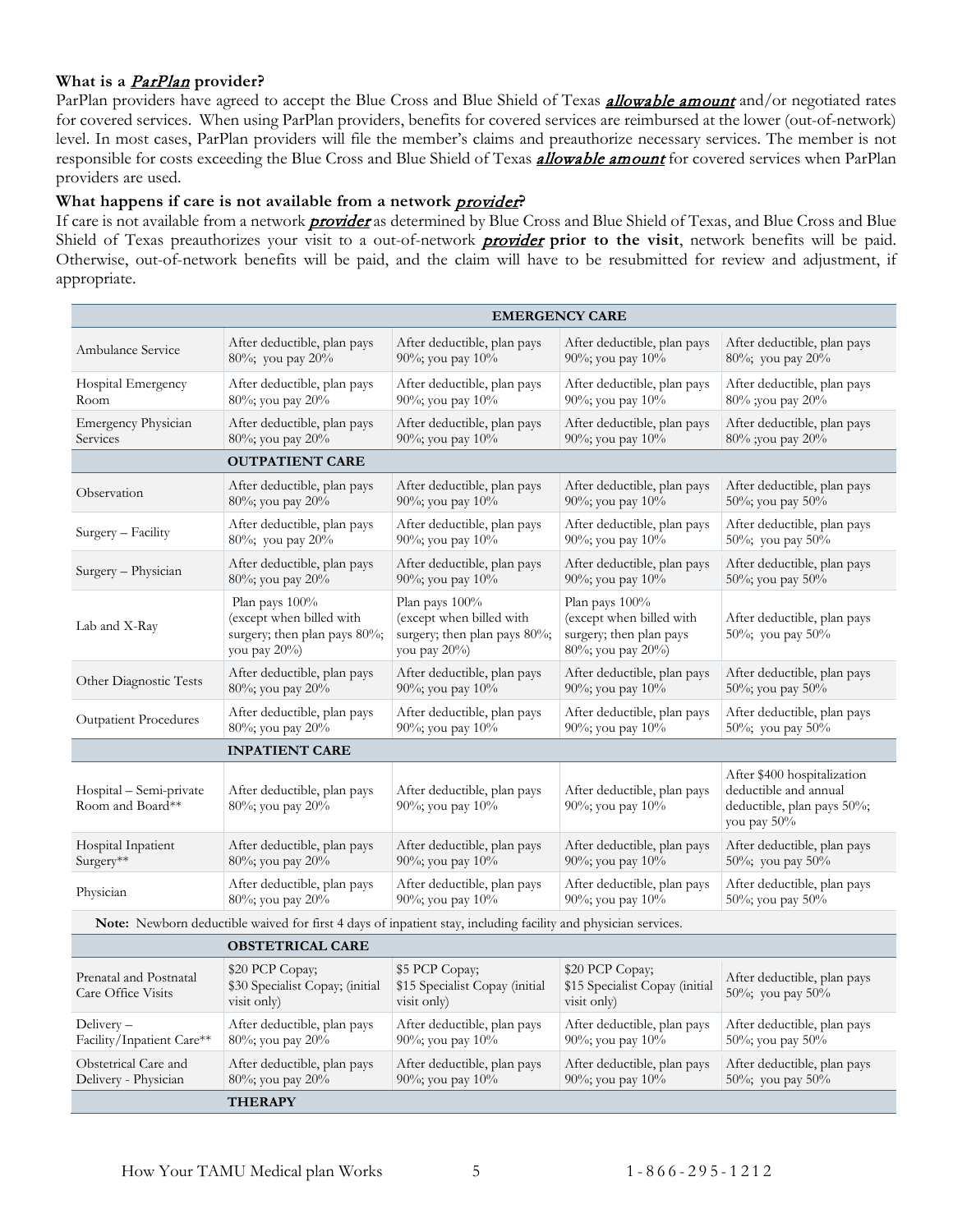| Chiropractic<br>Care/Manipulations (max.<br>30 visits/person/plan<br>year)                             | \$30 Copay/Visit                                            | \$15 copay                                      | $$15$ copay                                     | After deductible, plan pays<br>50%; you pay 50%                                                         |
|--------------------------------------------------------------------------------------------------------|-------------------------------------------------------------|-------------------------------------------------|-------------------------------------------------|---------------------------------------------------------------------------------------------------------|
| Occupational Therapy                                                                                   | \$30 Copay/Visit                                            | \$15 Copay                                      | \$15 Copay                                      | After deductible, plan pays<br>50%; you pay 50%                                                         |
| Speech and Hearing<br>Therapy                                                                          | \$30 Copay/Visit                                            | \$15 copay                                      | \$15 copay                                      | After deductible, plan pays<br>50%; you pay 50%                                                         |
|                                                                                                        | <b>EXTENDED CARE</b>                                        |                                                 |                                                 |                                                                                                         |
| Skilled<br>Nursing/Convalescent<br>Facility** (max. 60<br>days/person/plan year)                       | After deductible, plan pays<br>80%; you pay 20%; BVN<br>10% | After deductible, plan pays<br>90%; you pay 10% | After deductible, plan pays<br>90%; you pay 10% | After deductible, plan pays<br>50%; you pay 50%                                                         |
| Home Health Care<br>Services and Private Duty<br>Nursing** (max. 60<br>visits/person/plan year)        | After deductible, plan pays<br>80%; you pay 20%             | After deductible, plan pays<br>90%; you pay 10% | After deductible, plan pays<br>90%; you pay 10% | After deductible, plan pays<br>50%; you pay 50%                                                         |
| Hospice Care Services**<br>(Limited to 6 months with<br>possible extension for<br>additional 6 months) | After deductible, plan pays<br>80%; you pay 20%             | After deductible, plan pays<br>90%; you pay 10% | After deductible, plan pays<br>90%; you pay 10% | After deductible, plan pays<br>50%; you pay 50%                                                         |
| <b>Bereavement Counseling</b><br>(Limited to 15 visits)                                                | After deductible, plan pays<br>80%; you pay 20%; BVN<br>10% | After deductible, plan pays<br>90%; you pay 10% | After deductible, plan pays<br>90%; you pay 10% | After deductible, plan pays<br>50%; you pay 50%                                                         |
|                                                                                                        | <b>BEHAVIORAL HEALTH</b>                                    |                                                 |                                                 |                                                                                                         |
| Serious Mental Illness -<br>Office Visit                                                               | \$20 PCP Copay<br>\$30 Specialist Copay                     | \$5 PCP Copay<br>\$15 Specialist Copay          | \$20 PCP Copay;<br>\$15 Specialist Copay        | After deductible, plan pays<br>50%; you pay 50%                                                         |
| Serious Mental Illness -<br>Outpatient**                                                               | After deductible, plan pays<br>80%; you pay 20%;            | After deductible, plan pays<br>90%; you pay 10% | After deductible, plan pays<br>90%; you pay 10% | After deductible, plan pays<br>50%; you pay 50%                                                         |
| Serious Mental Illness -<br>Inpatient**                                                                | After deductible, plan pays<br>80%; you pay 20%             | After deductible, plan pays<br>90%; you pay 10% | After deductible, plan pays<br>90%; you pay 10% | After \$400 per hospitalization<br>deductible and annual<br>deductible plan pays 50%; you<br>pay 50%    |
| Mental Illness - Office                                                                                | \$20 PCP Copay;<br>\$30 Specialist Copay                    | \$5 PCP Copay<br>\$15 Specialist Copay          | \$20 PCP Copay;<br>\$15 Specialist Copay        | After deductible, plan pays<br>50%; you pay 50%                                                         |
| Mental Illness –<br>Outpatient**                                                                       | After deductible, plan pays<br>80%; you pay 20%             | After deductible, plan pays<br>90%; you pay 10% | After deductible, plan pays<br>90%; you pay 10% | After deductible, plan pays<br>50%; you pay 50%                                                         |
| Mental Illness -<br>Inpatient**                                                                        | After deductible, plan pays<br>80% you pay 20%              | After deductible, plan pays<br>90%; you pay 10% | After deductible, plan pays<br>90%; you pay 10% | After \$400 per hospitalization<br>deductible and annual<br>deductible plan pays 50%; you<br>pay 50%    |
| Virtual Office Visits<br>(MDLive Behavioral<br>Health Consult)                                         | \$10 Copay                                                  | \$10 Copay                                      | \$10 Copay                                      | N/A                                                                                                     |
| Chemical Dependency-<br>Office                                                                         | \$20 PCP Copay;<br>\$30 Specialist Copay                    | \$5 PCP Copay<br>\$15 Specialist Copay          | \$20 PCP Copay;<br>\$15 Specialist Copay        | After deductible, plan pays<br>50%; you pay 50%                                                         |
| Chemical Dependency -<br>Outpatient Treatment**                                                        | After deductible, plan pays<br>80%; you pay 20%             | After deductible, plan pays<br>90%; you pay 10% | After deductible, plan pays<br>90%; you pay 10% | After deductible, plan pays<br>50%; you pay 50%                                                         |
| Chemical Dependency -<br>Inpatient Treatment**                                                         | After deductible, plan pays<br>80%; you pay 20%             | After deductible, plan pays<br>90%; you pay 10% | After deductible, plan pays<br>90%; you pay 10% | After \$400 per hospitalization<br>deductible and annual<br>deductible plan pays 50%; you<br>pay $50\%$ |
|                                                                                                        | <b>OTHER SERVICES</b>                                       |                                                 |                                                 |                                                                                                         |
| Durable Medical<br>Equipment**                                                                         | After deductible, plan pays<br>80%; you pay 20%             | After deductible, plan pays<br>90%; you pay 10% | After deductible, plan pays<br>90%; you pay 10% | After deductible, plan pays<br>50%; you pay 50%                                                         |
| Prosthetic Devices                                                                                     | After deductible, plan pays<br>80%; you pay 20%             | After deductible, plan pays<br>90%; you pay 10% | After deductible, plan pays<br>90%; you pay 10% | After deductible, plan pays<br>50%; you pay 50%                                                         |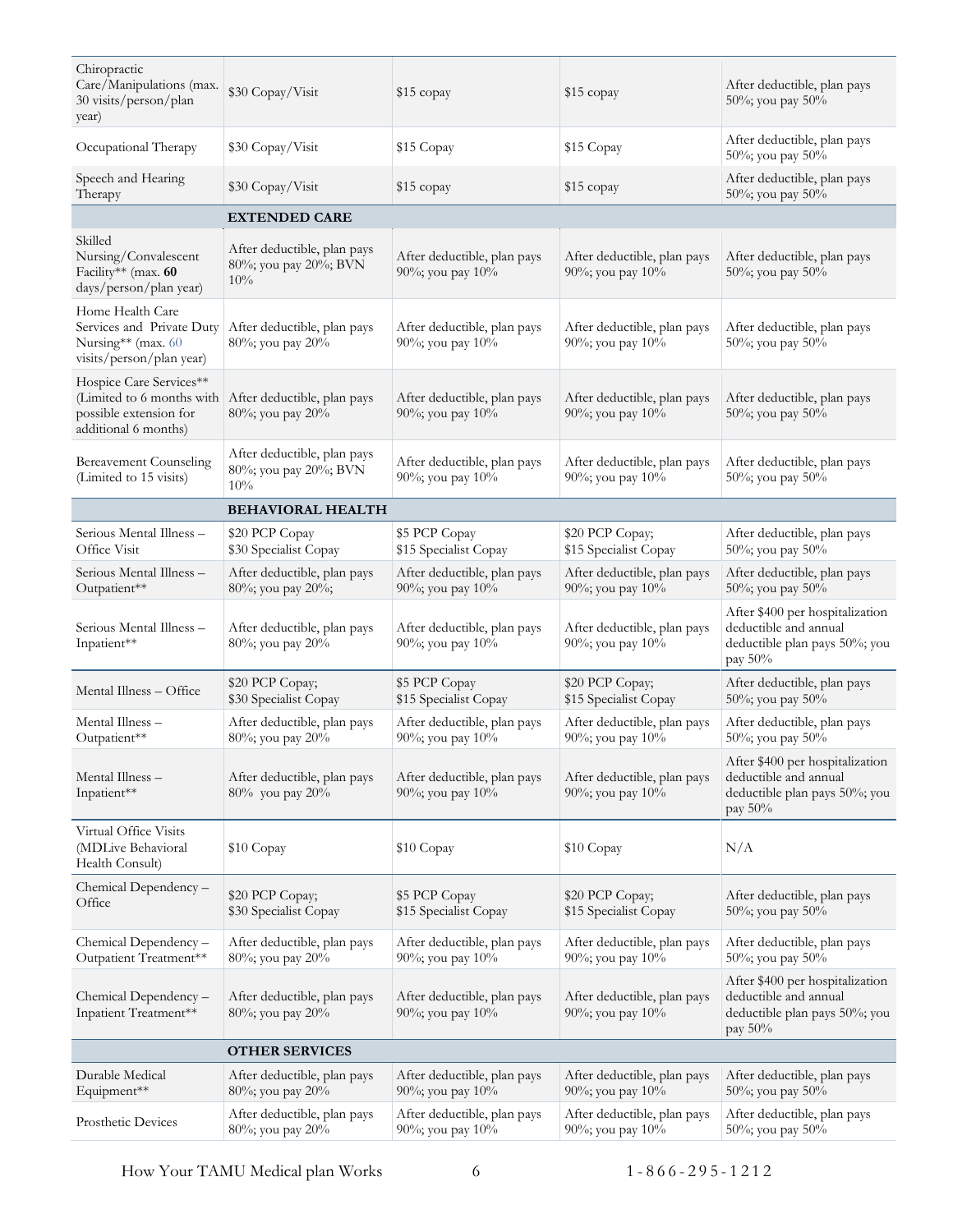| Eye Examination | \$20 PCP Copay;              | \$5 PCP Copay                | \$20 PCP Copay;              | After deductible, plan pays    |
|-----------------|------------------------------|------------------------------|------------------------------|--------------------------------|
|                 | \$30 Specialist Copay        | \$15 Specialist Copay        | \$15 Specialist Copay        | $50\%$ ; you pay $50\%$        |
| Hearing Aid     | No deductible, plan pays     | No deductible, plan pays     | No deductible, plan pays     | No deductible, plan pays 80%   |
|                 | $80\%$ up to \$1000 per ear, | $80\%$ up to \$1000 per ear, | $80\%$ up to \$1000 per ear, | up to $$1000$ per ear, you pay |
|                 | you pay $20\%$               | vou pay $20\%$               | you pay $20\%$               | 20%                            |

\* For services provided out-of-network and out-of-area, any charges over the allowable amount are the patient's responsibility.

\*\*These services require preauthorization to establish medical necessity; see *[Preauthorization Requirements](#page-12-4)*.

<span id="page-9-0"></span>

| <b>A&amp;M Care Plan and J Plan - Pharmacy</b>                                                                                                                      |                                                                                                                      |                                                                                                                                                                                                                             |  |  |
|---------------------------------------------------------------------------------------------------------------------------------------------------------------------|----------------------------------------------------------------------------------------------------------------------|-----------------------------------------------------------------------------------------------------------------------------------------------------------------------------------------------------------------------------|--|--|
| Coverage                                                                                                                                                            | <b>Express Scripts Network</b>                                                                                       | <b>Express Scripts Out-of-Network</b>                                                                                                                                                                                       |  |  |
| Drug Deductible                                                                                                                                                     | \$50/person/plan year<br>(3 person maximum)                                                                          | \$50/person/plan year<br>(3 person maximum)                                                                                                                                                                                 |  |  |
| Retail Short-Term<br>(up to a 30-day supply)<br>Generic<br>Brand-name preferred drug<br>$\bullet$<br>Brand-name non-preferred drug<br>$\bullet$                     | \$10 Copay, after deductible<br>\$35 Copay, after deductible<br>\$60 Copay, after deductible                         | You will be reimbursed for 75% of the reasonable and<br>customary charges after the deductible and copayment.<br>You must file a claim for reimbursement with Express<br>Scripts, Inc. within 12 months of service date.    |  |  |
| Mail Order Pharmacy Service (up to a 90-<br>day supply)<br>Generic<br>Brand-name preferred drug<br>$\bullet$<br>Brand-name non-preferred drug                       | \$20 Copay, after deductible<br>$\bullet$<br>\$70 Copay, after deductible<br>٠<br>\$120 Copay, after deductible<br>۰ | N/A                                                                                                                                                                                                                         |  |  |
| Smart90 Network (60- to 90-day supply<br>at Smart90 participating pharmacies)<br>Generic<br>Brand-name preferred drug<br>$\bullet$<br>Brand-name non-preferred drug | \$30 Copay, after deductible<br>\$105 Copay, after deductible<br>\$180 Copay, after deductible                       | You will be reimbursed for 75% of the reasonable and<br>customary charges after the deductible and copayment.<br>You must file a claim for reimbursement with Express<br>Scripts, Inc. within 12 months of<br>service date. |  |  |

**Mandatory Drug Substitution:** The prescription drug plan has a mandatory generic drug substitution policy. It applies when a generic substitute is available for a brand-name drug.

You will automatically be given a generic drug, if available. If you request the brand-name drug, you will pay the difference in cost between the generic and brand-name drug as well as the brand-name preferred drug or non-preferred drug [copayment](#page-56-3).

If your **[doctor](#page-56-4)** has written "Brand-Name Medically Necessary" on the prescription, you will receive the brand-name drug and will pay the difference in cost between the generic and brand-name drug as well as the brand-name preferred drug or nonpreferred drug [copayment](#page-56-3).

If you cannot take the generic drug for a documented medical reason, your *[doctor](#page-56-4)* can call Express Scripts to request a medical override for the brand-name drug. If this is approved, you will receive the brand-name drug and will pay only the brand-name preferred drug or brand-name non-preferred drug **[copayment](#page-56-3)**.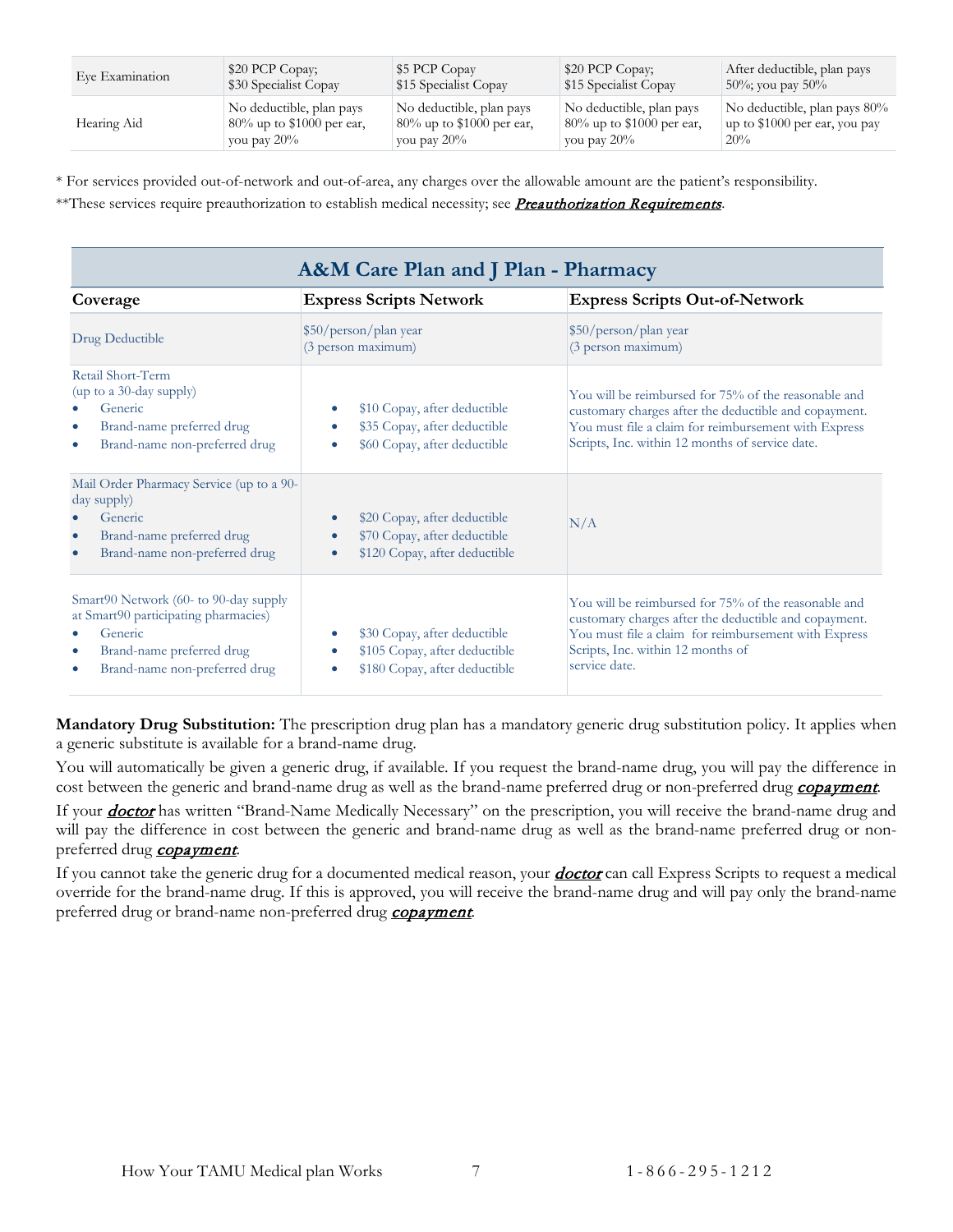# <span id="page-10-0"></span>How Your A&M System Medical plan Works

# **Freedom of Choice**

<span id="page-10-1"></span>Each time you need medical care, you can choose to:

| <b>See a Network Provider</b>                                                                                                                                                                                                                                                                                                | Par Plan Provider                                                                                                                                                                                                                                                                                                                                                                                                         | See an Out-of-Network Provider Out-of-Network Provider that is<br>not a contracting provider                                                                                                                                                                                       |
|------------------------------------------------------------------------------------------------------------------------------------------------------------------------------------------------------------------------------------------------------------------------------------------------------------------------------|---------------------------------------------------------------------------------------------------------------------------------------------------------------------------------------------------------------------------------------------------------------------------------------------------------------------------------------------------------------------------------------------------------------------------|------------------------------------------------------------------------------------------------------------------------------------------------------------------------------------------------------------------------------------------------------------------------------------|
| • You receive the highest level of<br>benefits (network benefits)<br>• You are not required to file claim<br>forms<br>• You are not balance billed; network<br>providers will not bill for costs<br>exceeding the BCBSTX allowable<br>amount for covered services<br>• Your provider will preauthorize<br>necessary services | • You receive the lower level of<br>benefits (non-network benefits)<br>• You are not required to file claim<br>forms in most cases; ParPlan<br>providers will usually file claims for<br>you<br>• You are not balance billed; ParPlan<br>providers will not bill for costs<br>exceeding the BCBSTX allowable<br>amount for covered services<br>• In most cases, ParPlan providers will<br>preauthorize necessary services | • You receive out-of-network benefits<br>(the lowest level of benefits)<br>• You are required to file your own<br>claim forms<br>• You may be billed for charges<br>exceeding the BCBSTX allowable<br>amount for covered services<br>• You must preauthorize necessary<br>services |

## **Network vs. Out-of-Network Providers**

<span id="page-10-2"></span>

|                                                                                                                                                    | <b>Network</b>                                                                                                                                                                                                                                                                                           | Out-of-Network (Including ParPlan)                                                                                                                                                                                                                                                                                                                                          |
|----------------------------------------------------------------------------------------------------------------------------------------------------|----------------------------------------------------------------------------------------------------------------------------------------------------------------------------------------------------------------------------------------------------------------------------------------------------------|-----------------------------------------------------------------------------------------------------------------------------------------------------------------------------------------------------------------------------------------------------------------------------------------------------------------------------------------------------------------------------|
| If you need to                                                                                                                                     | You pay lower out-of-pocket costs if<br>you choose network care                                                                                                                                                                                                                                          | Payment for out-of-network services is limited to<br>the allowable amount as determined by<br>BCBSTX. ParPlan providers accept the<br>allowable amount. You are responsible for all<br>charges billed by non-ParPlan providers which<br>exceed the allowable amount.                                                                                                        |
| Visit a doctor or<br>specialist<br>A "specialist" is any<br>physician other than a<br>family practitioner,<br>internist, OB/GYN or<br>pediatrician | • Visit any network doctor or specialist<br>• Pay the office visit copayment<br>• Pay any deductible and coinsurance<br>• Your doctor or other provider cannot<br>charge more than the allowable amounts<br>for covered services                                                                         | • Visit any licensed doctor or specialist<br>• Pay for the office visit<br>• File a claim and get reimbursed for the visit minus<br>any deductible and coinsurance<br>• Your costs will be based on allowable amounts; the<br>out-of-network doctor from whom you receive<br>services may require you to pay any charges over<br>the allowable amounts determined by BCBSTX |
| Receive preventive care                                                                                                                            | • Visit any network doctor or specialist<br>· Plan pays 100% for certain age-specific<br>and gender-specific preventive care<br>services; on What the A&M Care<br><b>Medical Plan Covers</b><br>• Your doctor or other provider cannot<br>charge more than the allowable amounts<br>for covered services | • Visit any licensed doctor or specialist<br>• Pay for the preventive care visit<br>· Your costs will be based on allowable amounts; the<br>out-of-network doctor from whom you receive<br>services may require you to pay any charges over<br>the allowable amounts determined by BCBSTX.                                                                                  |
| Receive emergency care                                                                                                                             | <b>Emergency Care</b> as defined by the plan<br>· Pay any deductible and coinsurance (if admitted) (see <i>Emergency Care</i> )                                                                                                                                                                          | • Call 911 or go to any hospital or doctor immediately; you will receive network benefits for                                                                                                                                                                                                                                                                               |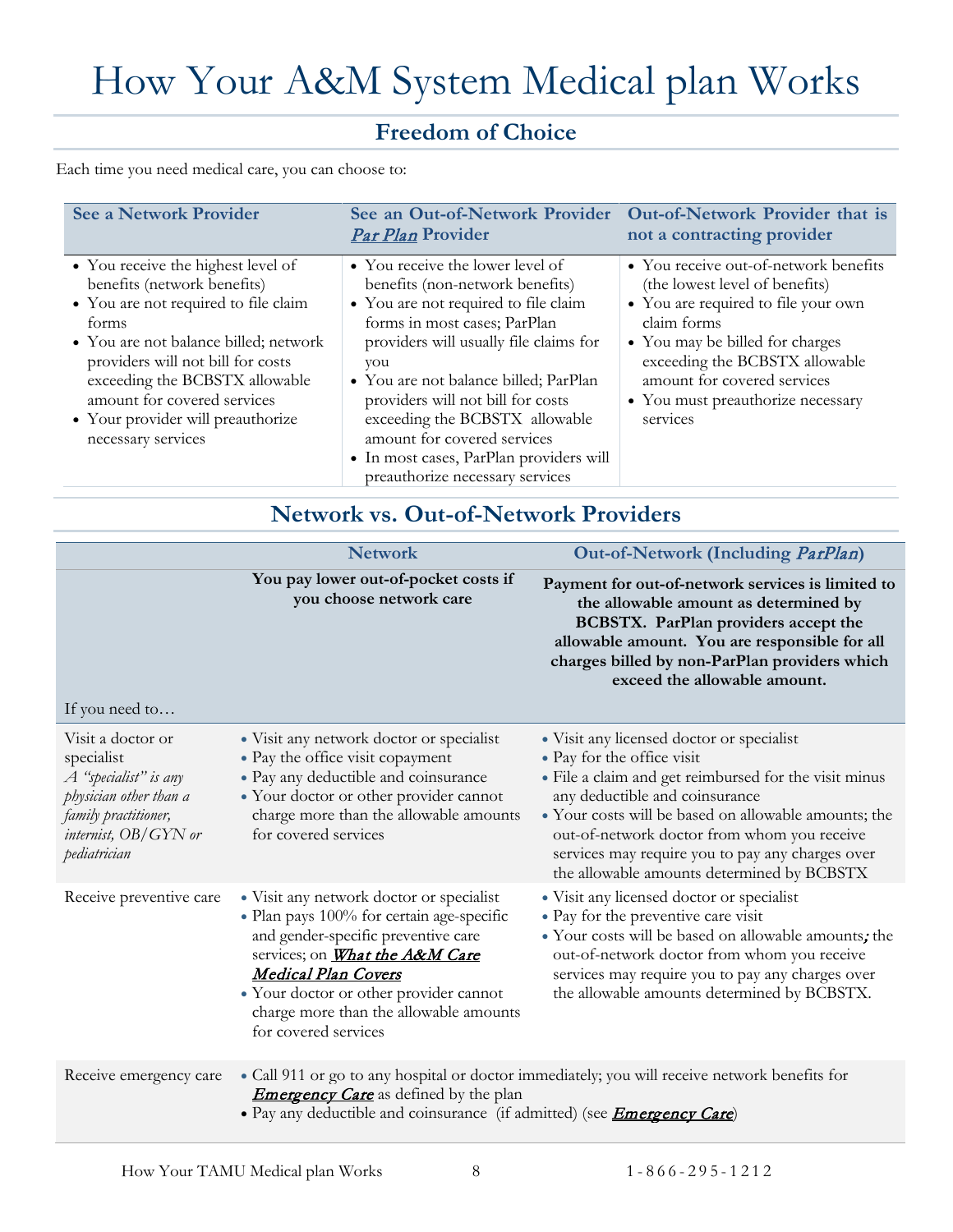|                                                                 | <b>Network</b>                                                                                                                                                                                                                                                                          | Out-of-Network (Including ParPlan)                                                                                                                                                                                                                                                                                                                                                                                                                                                         |
|-----------------------------------------------------------------|-----------------------------------------------------------------------------------------------------------------------------------------------------------------------------------------------------------------------------------------------------------------------------------------|--------------------------------------------------------------------------------------------------------------------------------------------------------------------------------------------------------------------------------------------------------------------------------------------------------------------------------------------------------------------------------------------------------------------------------------------------------------------------------------------|
| If you need to                                                  | You pay lower out-of-pocket costs if<br>you choose network care                                                                                                                                                                                                                         | Payment for out-of-network services is limited to<br>the allowable amount as determined by<br>BCBSTX. ParPlan providers accept the<br>allowable amount. You are responsible for all<br>charges billed by non-ParPlan providers which<br>exceed the allowable amount.                                                                                                                                                                                                                       |
| Be admitted to the<br>hospital                                  | • Your network doctor will preauthorize<br>your admission<br>• Go to the network hospital<br>• Pay any applicable copayment,<br>deductible and coinsurance                                                                                                                              | • You, a family member, your doctor or the hospital<br>must preauthorize your admission<br>• Go to any licensed hospital<br>· Pay any deductible and coinsurance each time you<br>are admitted<br>• Your costs will be based on allowable amounts; the<br>out-of-network doctor/facility from whom you<br>receive services may require you to pay any charges<br>over the allowable amounts determined by<br><b>BCBSTX</b>                                                                 |
| Receive behavioral<br>health or chemical<br>dependency services | • Call the behavioral health number on<br>your ID card first to authorize all<br>inpatient and certain outpatient care<br>• See any licensed doctor or other<br>provider, or go to any network hospital<br>or facility<br>• Pay any applicable copayment,<br>deductible and coinsurance | • Call the behavioral health number on your ID card<br>first to authorize all inpatient and certain outpatient<br>care<br>• See any licensed doctor or other provider, or go to<br>any licensed hospital or facility<br>• Pay any deductible and coinsurance<br>• Your costs will be based on allowable amounts; the<br>out-of-network doctor or other provider from<br>whom you receive services may require you to pay<br>any charges over the allowable amounts determined<br>by BCBSTX |
| File a claim                                                    | Claims will be filed for you                                                                                                                                                                                                                                                            | You may need to file the claim yourself                                                                                                                                                                                                                                                                                                                                                                                                                                                    |

## **Use of Non-Contracting Providers**

<span id="page-11-0"></span>When you choose to receive services, supplies, or care from a **[provider](#page-57-3)** that does not contract with Blue Cross and Blue Shield of Texas (a non-contracting **[provider](#page-57-3)**), you receive out-of-network benefits (the lower level of benefits). Benefits for covered services will be reimbursed based on the Blue Cross and Blue Shield of Texas non-contracting *[allowable amount](#page-55-1)*, which in most cases is less than the *[allowable amount](#page-55-1)* applicable for Blue Cross and Blue Shield of Texas contracted *[providers](#page-57-3)*. The non-contracted *[provider](#page-57-3)* is not required to accept the Blue Cross and Blue Shield of Texas non-contracting *[allowable amount](#page-55-1)* as payment in full and may balance bill you for the difference between the Blue Cross and Blue Shield of Texas non-contracting [allowable amount](#page-55-1) and the non-contracting [provider's](#page-57-3) billed charges. You will be responsible for this balance bill amount, which may be considerable. You will also be responsible for charges for services, supplies and procedures limited or not covered under your TAMUS medical plan and any applicable deductibles, *[coinsurance](#page-56-2)* amounts, and *[copayment](#page-56-3)* amounts.

## **Allowable Amount**

<span id="page-11-1"></span>The **[allowable amount](#page-55-1)** is the maximum amount of benefits Blue Cross and Blue Shield of Texas will pay for eligible expenses you incur under your TAMUS medical plan. Blue Cross and Blue Shield of Texas has established an **[allowable amount](#page-55-1)** for medically necessary services, supplies and procedures provided by **[providers](#page-57-3)** that have contracted with Blue Cross and Blue Shield of Texas or any other Blue Cross and/or Blue Shield Plan and **[providers](#page-57-3)** that have not contracted with Blue Cross and Blue Shield of Texas or any other Blue Cross and/or Blue Shield Plan. When you receive services, supplies, or care from a **[provider](#page-57-3)** that does not contract with Blue Cross and Blue Shield of Texas, you will be responsible for any difference between the Blue Cross and Blue Shield of Texas **[allowable amount](#page-55-1)** and the amount charged by the non-contracting **[provider](#page-57-3)**. You will also be responsible for charges for services, supplies and procedures limited or not covered under TAMUS medical plans, [copayment](#page-56-3) amounts, deductibles, any applicable [coinsurance](#page-56-2), and [out-of-pocket maximum](#page-57-1) amounts.

How Your TAMU Medical plan Works 9 1 - 866 - 295 - 1 2 1 2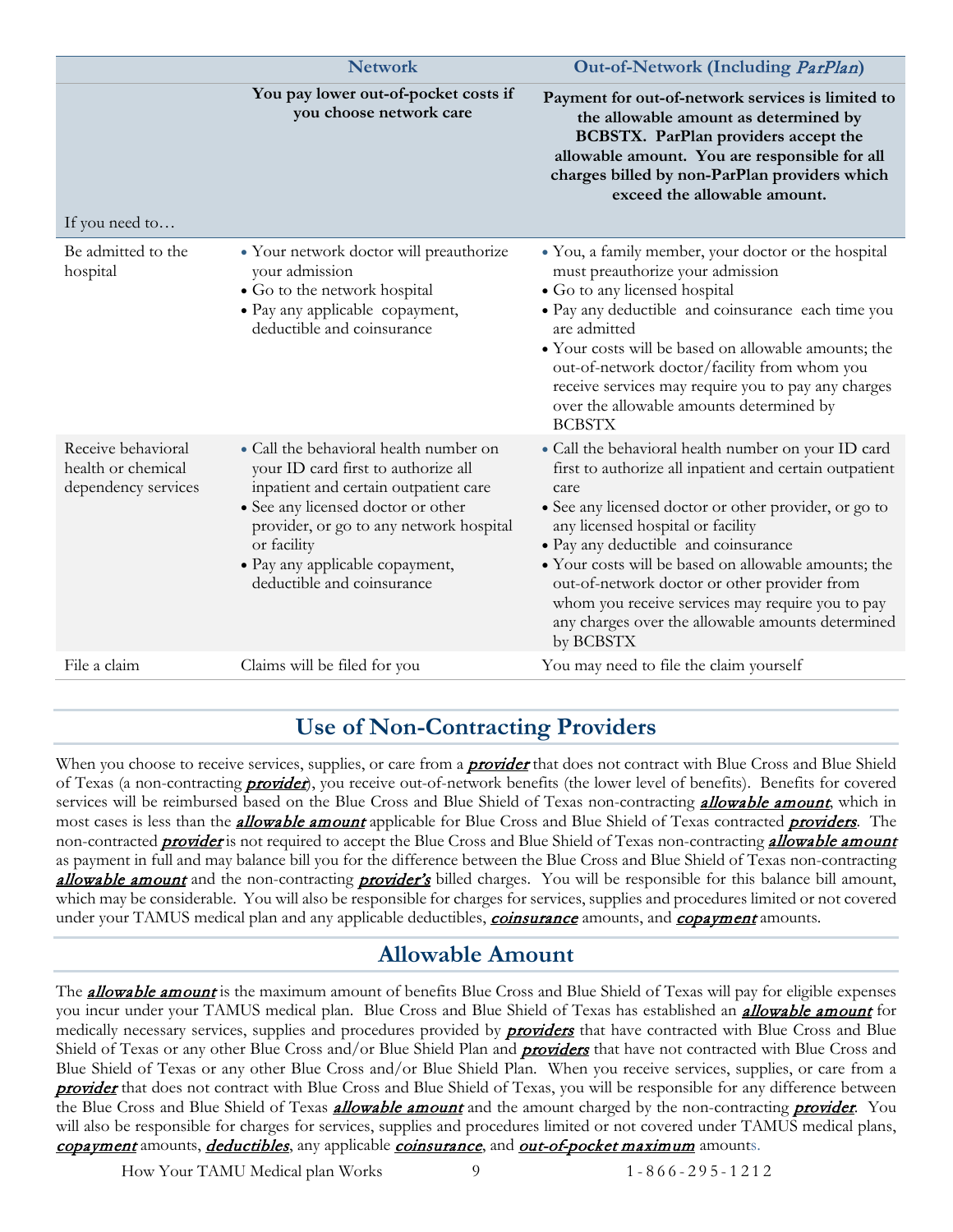# **Predetermination of Benefits**

<span id="page-12-0"></span>As **[participants](#page-57-0)** in one of the TAMUS Medical plans, you and your covered dependents are entitled to a review by the Blue Cross and Blue Shield of Texas medical Division to determine the medical necessity of any proposed medical procedure. It will inform you in advance if Blue Cross and Blue Shield of Texas considers the service to be medically necessary and, therefore, eligible for benefits. To have a predetermination conducted, have your physician provide a letter of medical necessity and any pertinent medical records supporting this position to Blue Cross and Blue Shield of Texas. After a decision is reached, you and your physician will be notified in writing. **Predetermination is not a guarantee of payment.**

## **Facility Fees**

<span id="page-12-1"></span>Some medical centers charge a separate facility fee for *[doctor](#page-56-4)* visits or other procedures and services performed in an outpatient or inpatient facility. If your services take place at a medical center that charges a facility fee, you may be charged for outpatient or inpatient services. These fees can be up to a few hundred dollars for each visit—even if the **[provider](#page-57-3)** is in the network. When making an appointment, always ask your **[provider's](#page-57-3)** office if a separate facility fee will be charged for your visit.

# **Continuity of Care**

<span id="page-12-2"></span>In the event a **[participant](#page-57-0)** is under the care of a network **[provider](#page-57-3)** at the time such **provider** stops participating in the network and at the time of the network **[provider's](#page-57-3)** termination, the **[participant](#page-57-0)** has *special circumstances* such as a (1) disability, (2) acute condition, (3) life-threatening illness, or (4) is past the 24th week of pregnancy and is receiving treatment in accordance with the dictates of medical prudence, Blue Cross and Blue Shield of Texas will continue providing coverage for that *[provider's](#page-57-3)* services at the in-network benefit level.

Special circumstances means a condition such that the treating physician or health care **[provider](#page-57-3)** reasonably believes that discontinuing care by the treating physician or [provider](#page-57-3) could cause harm to the [participant](#page-57-0). *Special circumstances* shall be identified by the treating physician or health care **[provider](#page-57-3)**, who must request that the **[participant](#page-57-0)** be permitted to continue treatment under the physician's or **[provider's](#page-57-3)** care and agree not to seek payment from the **[participant](#page-57-0)** of any amounts for which the **[participant](#page-57-0)** would not be responsible if the physician or **[provider](#page-57-3)** were still a network **provider**.

The continuity of coverage will not extend for more than ninety (90) days, or more than nine (9) months if the **[participant](#page-57-0)** has been diagnosed with a terminal illness, beyond the date the *[provider's](#page-57-3)* termination from the network takes effect. However, for **[participants](#page-57-0)** past the 24<sup>th</sup> week of pregnancy at the time the **[provider's](#page-57-3)** termination takes effect, continuity of coverage may be extended through delivery of the child, immediate postpartum care and the follow-up check-up within the first six (6) weeks of delivery.

## **Transitional Benefits**

<span id="page-12-3"></span>If you or a covered dependent are undergoing a course of medical treatment at the time of enrolling in A&M Care Medical plans and your **[provider](#page-57-3)** is **not** in the PPO network, ongoing care with the current **provider** may be requested for a period of time. Transitional care benefits may be available if being treated for any of the following conditions by a non-network **[provider](#page-57-3)**:

- Pregnancy (third trimester or high risk)
- Newly diagnosed cancer
- Terminal illness
- Recent heart attack
- <span id="page-12-4"></span>Other ongoing acute care

## **Preauthorization Requirements**

TAMUS requires advance approval (preauthorization) by Blue Cross and Blue Shield of Texas for certain services. Preauthorization establishes in advance the **medical necessity** of certain care and services covered under TAMUS. Preauthorization ensures that care and services will not be denied on the basis of medical necessity. However, preauthorization does not guarantee payment of benefits. Benefits are always subject to other applicable requirements, such as limitations and exclusions, payment of premium, and eligibility at the time care and services are provided.

The following types of services require preauthorization:

- All inpatient *[hospital admissions](#page-57-4)*
- Skilled nursing care in a **[skilled nursing facility](#page-58-1)**
- Home health care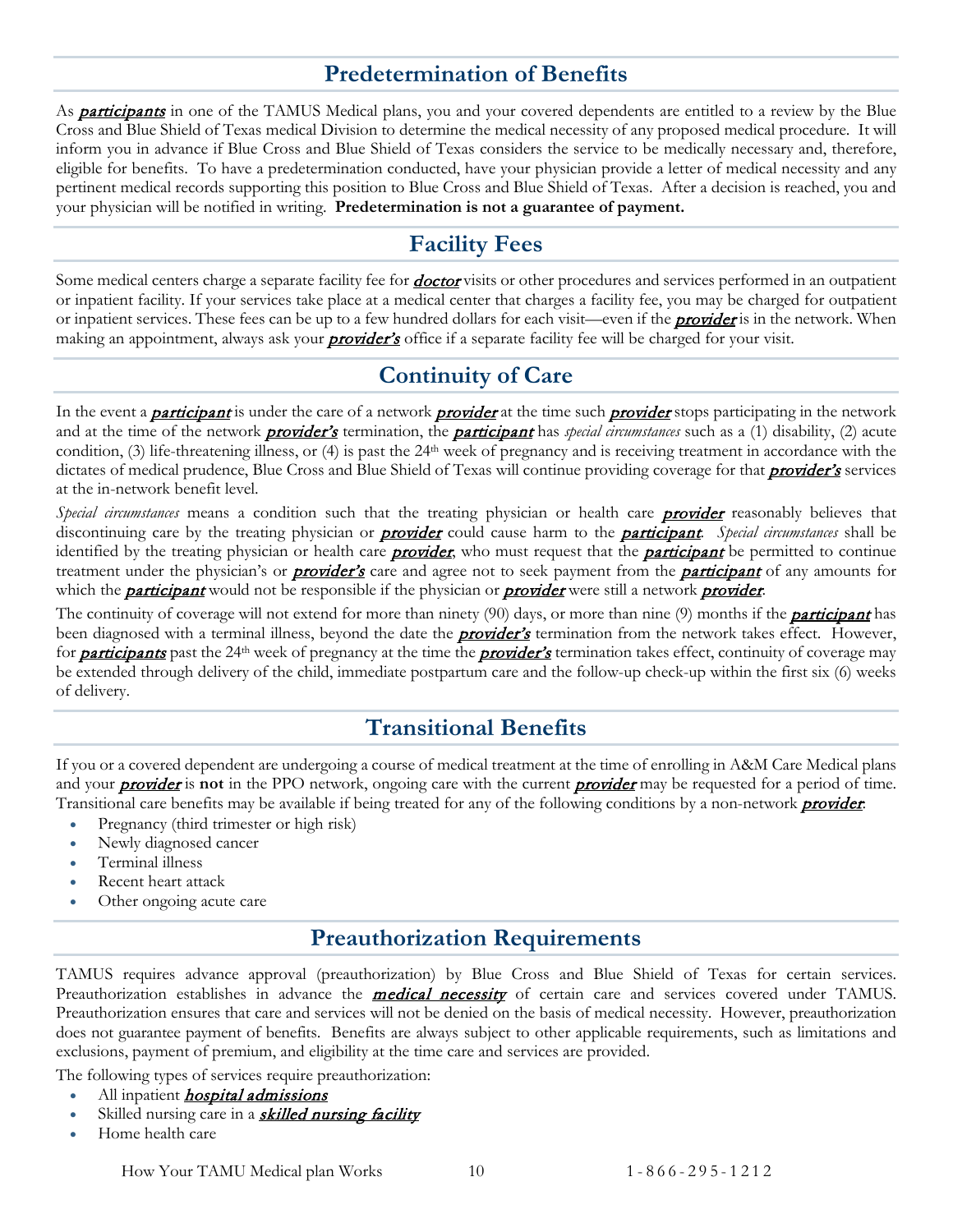- Hospice care
- Home infusion therapy (in a home setting)
- Motorized and customized wheelchairs and certain other durable medical equipment totaling over \$5,000
- Transplants
- All inpatient treatment of mental health care, chemical dependency and serious mental illness; and (See Serious Mental [Illness](#page-22-0))
- The following outpatient treatment of mental health care, chemical dependency and serious mental illness:
	- Electroconvulsive therapy
	- Repetitive transcranial magnetic stimulation, and
	- Intensive outpatient program.

*Intensive outpatient program* means a freestanding or **[hospital](#page-57-4)**-based program that provides services for at least three hours per day, two or more days per week, to treat mental illness, drug addiction, substance abuse or alcoholism, or specializes in the treatment of co-occurring mental illness with drug addiction, substance abuse or alcoholism. These programs offer integrated and aligned assessment, treatment and discharge planning services for treatment of severe or complex co-occurring conditions that are unlikely to benefit from treatment programs that focus solely on mental illness conditions.

Care should also be preauthorized if you or your **[doctor](#page-56-4)** wants to:

- Extend your **[hospital](#page-57-4)** stay beyond the approved days (you or your **[doctor](#page-56-4)** must call for an extension before your approved stay ends); or
- Transfer you to another facility or to or from a specialty unit within the facility.

Note: You must request preauthorization to use an out-of-network **[provider](#page-57-3)** to receive the network level of benefits. **Preauthorization for** medical necessity **of services does not guarantee the network level of benefits.** Even if approved by Blue Cross and Blue Shield of Texas, out-of-network **[providers](#page-57-3)** paid at the network level may bill for charges exceeding the Blue Cross and Blue Shield of Texas **[allowable amount](#page-55-1)** for covered services. You are responsible for these charges, which can be significant.

#### **What happens if services are not preauthorized?**

Blue Cross and Blue Shield of Texas will review the *medical necessity* of your treatment prior to the final benefit determination. If Blue Cross and Blue Shield of Texas determines the treatment or service is not medically necessary, benefits will be denied.

## **How to Preauthorize**

<span id="page-13-0"></span>To satisfy preauthorization requirements, you, your physician or other *[provider](#page-57-3)* of services, or a family member must call the toll-free number (1-800-441-9188) on the back of your Medical ID Card. The call for preauthorization should be made between 7:30 a.m. and 6:00 p.m. on business days. Calls made after working hours or on weekends will be recorded and returned the next working day. A benefits management **[nurse](#page-57-5)** will follow up with your **[provider's](#page-57-3)** office.

**You pay a \$500 penalty if you do not preauthorize services. The penalty will not apply to any out-of-pocket maximums. Where services or supplies are not considered medically necessary, the plan will pay no benefits. If you are hospitalized outside Texas, you or a family member must preauthorize your hospitalization with BCBSTX.** 

**Non-working retirees and dependents with Medicare Parts A&B do not have to preauthorize hospital stays. Retirees and dependents not on Medicare must follow preauthorization rules**.

#### **Preauthorization for Inpatient Hospital Admissions**

In the case of an elective inpatient **[hospital admission](#page-57-4)**, the call for preauthorization should be made at least two working days before you are admitted unless it would delay *[emergency](#page-56-5)* care. In an *emergency*, preauthorization should take place within two working days after admission, or as soon thereafter as reasonably possible.

When an inpatient *hospital admission* is preauthorized, a length of stay is assigned. Your TAMUS medical *plan* is required to provide a minimum length of stay in a **[hospital](#page-57-4)** facility for the following:

- Maternity Care
- 48 hours following an uncomplicated vaginal delivery
- 96 hours following an uncomplicated delivery by Caesarean section
- Treatment of Breast Cancer
- 48 hours following a mastectomy
- 24 hours following a lymph node dissection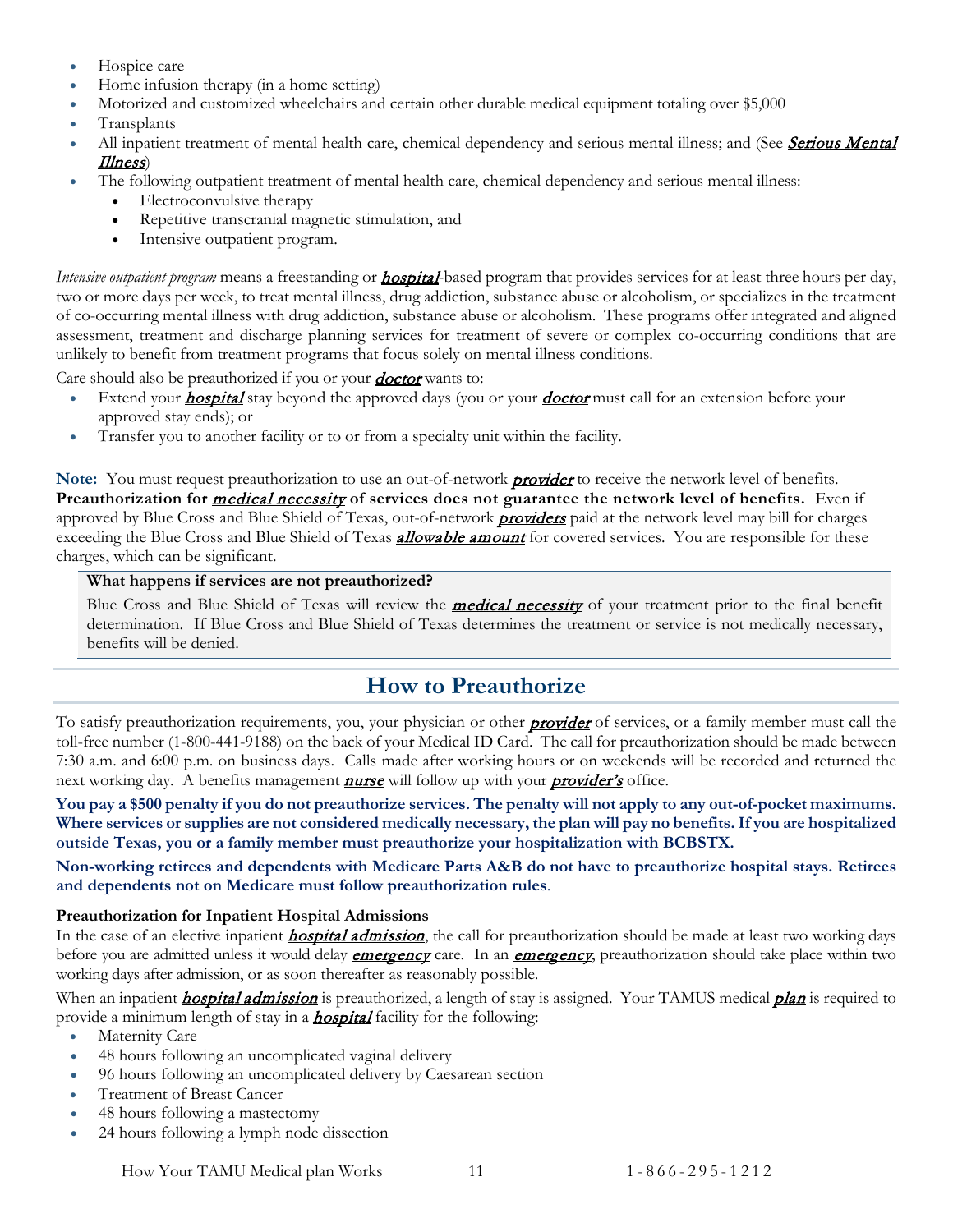If you require a longer stay than was first preauthorized, your **[provider](#page-57-3)** may seek an extension for the additional days. Benefits will not be available for room and board charges for medically unnecessary days.

Note: Your **[provider](#page-57-3)** will not be required to obtain preauthorization from Blue Cross and Blue Shield of Texas for prescribing a length of stay less than 48 hours (or 96 hours) for *[maternity care](#page-21-0)*. If you require a longer stay, your *[provider](#page-57-3)* must seek an extension for the additional days by obtaining preauthorization from Blue Cross and Blue Shield of Texas.

#### **Preauthorization for Extended Care Expense and Home Infusion Therapy**

Preauthorization for **extended care expense** and home infusion therapy (in a home setting) may be obtained by having the agency or facility providing the services contact Blue Cross and Blue Shield of Texas to request preauthorization. The request should be made:

- Prior to initiating **extended care expense** or home infusion therapy
- When an extension of the initially preauthorized service is required; and
- When the treatment plan is altered.

Blue Cross and Blue Shield of Texas will review the information submitted prior to the start of **extended care expense** or home infusion therapy and will send a letter to you and the agency or facility confirming preauthorization or denying benefits. If **extended care expense** or home infusion therapy is to take place in less than one week, the agency or facility should call the preauthorization telephone number shown on your ID card (1-800-441-9188). If Blue Cross and Blue Shield of Texas has given notification that benefits for the treatment plan requested will be denied based on information submitted, claims will be denied.

#### **Preauthorization for Chemical Dependency, Serious Mental Illness, Mental Health Care**

• All inpatient and certain outpatient treatment of chemical dependency, serious mental illness and mental health care should be preauthorized by calling the toll-free number on your ID card (1-800-528-7264).

#### **Preauthorization for Applied Behavioral Analysis (ABA) Therapy**

• TAMUS requires advance approval (preauthorization) by Blue Cross and Blue Shield of Texas for certain services. Preauthorization establishes in advance the *medical necessity* of certain care and services covered under TAMUS. Preauthorization ensures that care and services will not be denied on the basis of medical necessity. However, preauthorization does not guarantee payment of benefits. Benefits are always subject to other applicable requirements, such as limitations and exclusions, payment of premium, and eligibility at the time care and services are provided.

## **Benefits Value Advisor (BVA)**

<span id="page-14-0"></span>You have a choice when selecting where to go for health care. Many times you can choose between different *[providers](#page-57-3)* or facilities and receive the same procedure at a lower cost. This is where Benefits Value Advisor (BVA) comes in. You can call a BVA and get cost comparison information from **[providers](#page-57-3)** in your area or assistance with:

- 
- Knee, hip and spine surgery Schedule visits for you
- 
- 
- MRIs, CAT/CT scans Find in-network *[providers](#page-57-3)* 
	-
- Maternity services Request preauthorization
- Colonoscopies Access online educational tools

# <span id="page-14-1"></span>**Accessing the BlueCard Program for Health Care Outside Texas**



Your benefits travel with you. Your TAMUS Medical ID Card features the Blue Cross and Blue Shield symbols and the PPOin-a-suitcase logo telling **[providers](#page-57-3)** that you are part of the BlueCard program. This means that you and your covered dependents may use Blue Cross and Blue Shield network *[providers](#page-57-3)* throughout the United States. Follow these steps to receive the network (highest) level of benefits offered under your  $plan$  while traveling or away from home:

- 1. If you are outside of Texas and need health care, call BlueCard Access at 1-800-810-BLUE (2583) for information on the nearest network **[doctors](#page-56-4)** and **[hospitals](#page-57-4)**.
- 2. Although network **[providers](#page-57-3)** outside of Texas may preauthorize those services that require preauthorization (such as a [hospital admission](#page-57-4)), it is ultimately your responsibility to obtain preauthorization by calling 1-800-441-9188.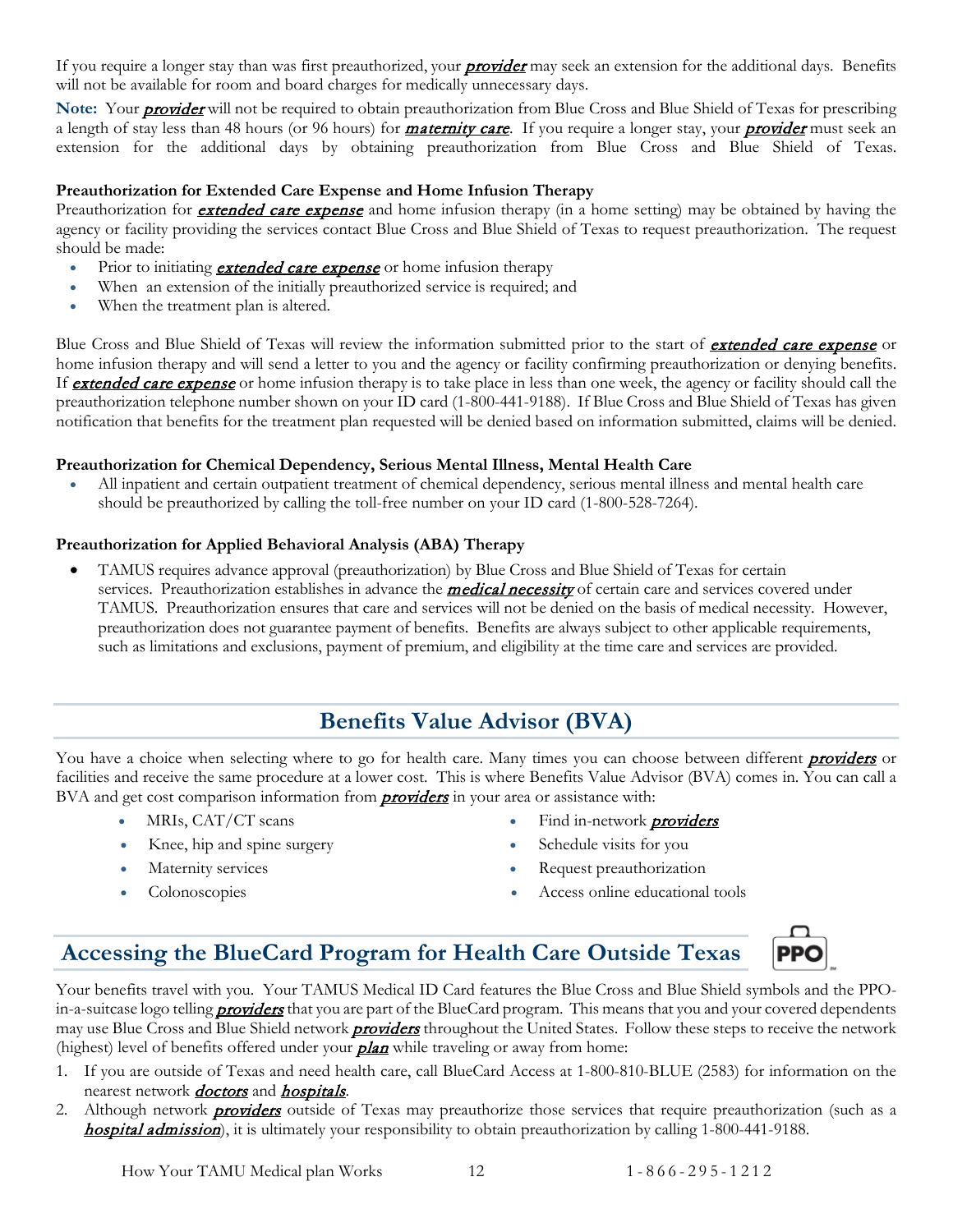- 3. When you arrive at the [doctor](#page-56-4)'s office or *[hospital](#page-57-4)*, present your TAMUS Medical ID Card, and the *doctor* or *hospital* will verify eligibility and coverage information.
- 4. After you receive medical attention, the network **[provider](#page-57-3)** will file claims for you.
- 5. You will be responsible for paying any applicable *[copayment,](#page-56-3) deductible*, or *[coinsurance](#page-56-2)* amounts, as well as any charges for non-covered services. BlueCard *[providers](#page-57-3)* have agreed to accept the Blue Cross and Blue Shield Plan's *allowable* **[amount](#page-55-1)** for covered services and will not bill you for any costs exceeding the **[allowable amount](#page-55-1)**.

For more information, see *[the notice](#page-63-1)* regarding other Blue Cross and Blue Shield's separate financial arrangements with [providers](#page-57-3).

#### **Does TAMUS provide benefits for medical services outside the United States?**

Yes. Through the BlueCard Worldwide program, you have access to **[hospitals](#page-57-4)** on almost every continent and to a broad range of medical assistance services when you travel or live outside the United States. BlueCard Worldwide provides the following services:

- Provider location
- Referral information
- Medical monitoring
- Translation
- Coverage verification
- Currency conversion

• Wire transfers/overseas mailing

If you need to locate a *[doctor](#page-56-4)*, other *[provider](#page-57-3)* or *[hospital](#page-57-4)*, or need medical assistance, call BlueCard Access at (800) 810-BLUE (2583) or call collect at (804) 673-1177, 24 hours a day, seven days a week. A medical assistance coordinator, in conjunction with a medical professional, will arrange hospitalization, if necessary. Network benefits will apply for inpatient care at BlueCard Worldwide *[hospitals](#page-57-4)*.

#### In an **[emergency](#page-56-5)**, go directly to the nearest **[hospital](#page-57-4)**.

Call Blue Cross and Blue Shield of Texas for preauthorization, if necessary call 1-800-441-9188. The preauthorization phone number is different than the BlueCard Access number.)

In most cases, you will not need to pay for inpatient care at BlueCard Worldwide *[hospitals](#page-57-4)* in advance. The *[hospital](#page-57-4)* should submit your claim. You will, however, be responsible for the usual out-of-pocket expenses (non-covered services, [copayment](#page-56-3), deductible, and [coinsurance](#page-56-2) amounts).

If you do not use a BlueCard Worldwide *[provider](#page-57-3)* for care, you must pay the *provider* or *[hospital](#page-57-4)* at the time of service and obtain proof of payment (itemized receipt). Then, you will need to complete and submit an international claim form, along with your proof of payment and send it to the BlueCard Worldwide Service Center to receive any applicable reimbursement for covered expenses. The claim form is available online at **[www.bcbstx.com/tamus](http://www.bcbstx.com/tamus)**.

Remember that bills from foreign **[providers](#page-57-3)** differ from billing in the United States. The bills may be missing the **[provider's](#page-57-3)** name and address, in addition to other critical information. It is very important that you fill out the BlueCard Worldwide claim form completely and attach your bills from the foreign **[provider](#page-57-3)**. Missing information will delay claims processing.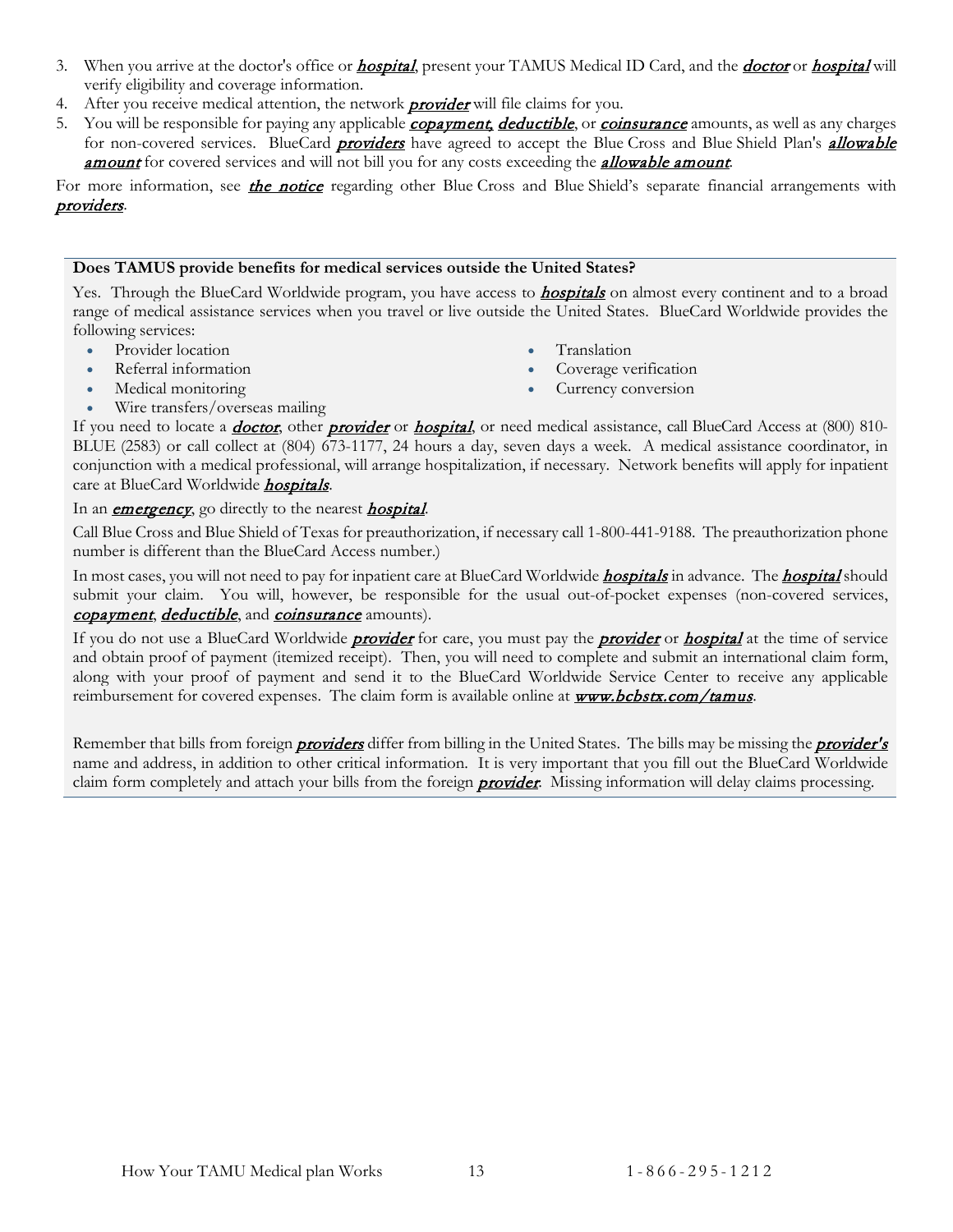# <span id="page-16-0"></span>What the A&M System Medical plan Covers

The following medical expenses are covered by the A&M System. The descriptions have been alphabetized for quick reference. Covered services may be subject to other **plan** limitations.

#### **Refer to the** [Benefits Summaries](#page-6-0) **for A&M System medical plans of this booklet for more detailed information, including the applicable** [copayment](#page-56-3)**,** deductible **and** [coinsurance](#page-56-2)**.**

#### **What does medical necessity or medically necessary mean?**

Supplies and services are covered only if they are medically necessary. This means that the services and supplies must be:

- Essential to, consistent with, and provided for diagnosis or the direct care or treatment of the condition, sickness, disease, injury, or bodily malfunction
- Within the standards of generally accepted health care practice as determined by Blue Cross and Blue Shield of Texas
- Not primarily for the convenience of the **[participant](#page-57-0)**, his physician, the **[hospital](#page-57-4)** or other **[provider](#page-57-3)**
- The most economical supplies or levels of service appropriate for safe and effective treatment. When applied to hospitalization, this further means that the **[participant](#page-57-0)** requires acute care as a bed patient due to the nature of the services provided or the **[participant](#page-57-0)'**s condition and the **participant** cannot receive safe or adequate care as an outpatient.

Medical necessity is determined by Blue Cross and Blue Shield of Texas, considering the views of the state and national medical communities, the guidelines and practices of Medicare, Medicaid, or other government-financed programs, and peer reviewed literature. Although a physician may have prescribed treatment, such treatment may not be medically necessary within this definition. A determination of medical necessity does not guarantee payment unless the service is covered by the TAMUS medical plans.

# **Acquired Brain Injury**

<span id="page-16-1"></span>Benefits for medically necessary treatment of an acquired brain injury will be determined on the same basis as treatment for any other physical condition. Cognitive rehabilitation therapy, cognitive communication therapy, neurocognitive therapy and rehabilitation; neurobehavioral, neuropsychological, neurophysiological and psychophysiological testing and treatment; neurofeedback therapy, remediation, post-acute transition services and community reintegration services, including outpatient day treatment services, or any other post-acute treatment services are covered, if such services are necessary as a result of and related to an acquired brain injury.

To ensure that appropriate post-acute care treatment is provided, TAMUS includes coverage for reasonable expenses related to periodic reevaluation of the care of an individual covered who:

- Has incurred an acquired brain injury;
- Has been unresponsive to treatment; and
- Becomes responsive to treatment at a later date.

Treatment goals for services may include the maintenance of functioning or the prevention of or slowing of further deterioration.

**Note:** *Service* means the work of testing, treatment, and providing therapies to an individual with an acquired brain injury. *Therapy* means the scheduled remedial treatment provided through direct interaction with the individual to improve a pathological condition resulting from an acquired brain injury. Treatment for an acquired brain injury may be provided at a **[hospital](#page-57-4)**, an acute or post-acute rehabilitation *[hospital](#page-57-4)*, an assisted living facility or any other facility at which appropriate services or therapies may be provided.

## **Allergy Care**

<span id="page-16-2"></span>Coverage is provided for testing and treatment for **medically necessary** allergy care. Allergy injections are not considered immunizations for purposes of the TAMUS preventive care benefit.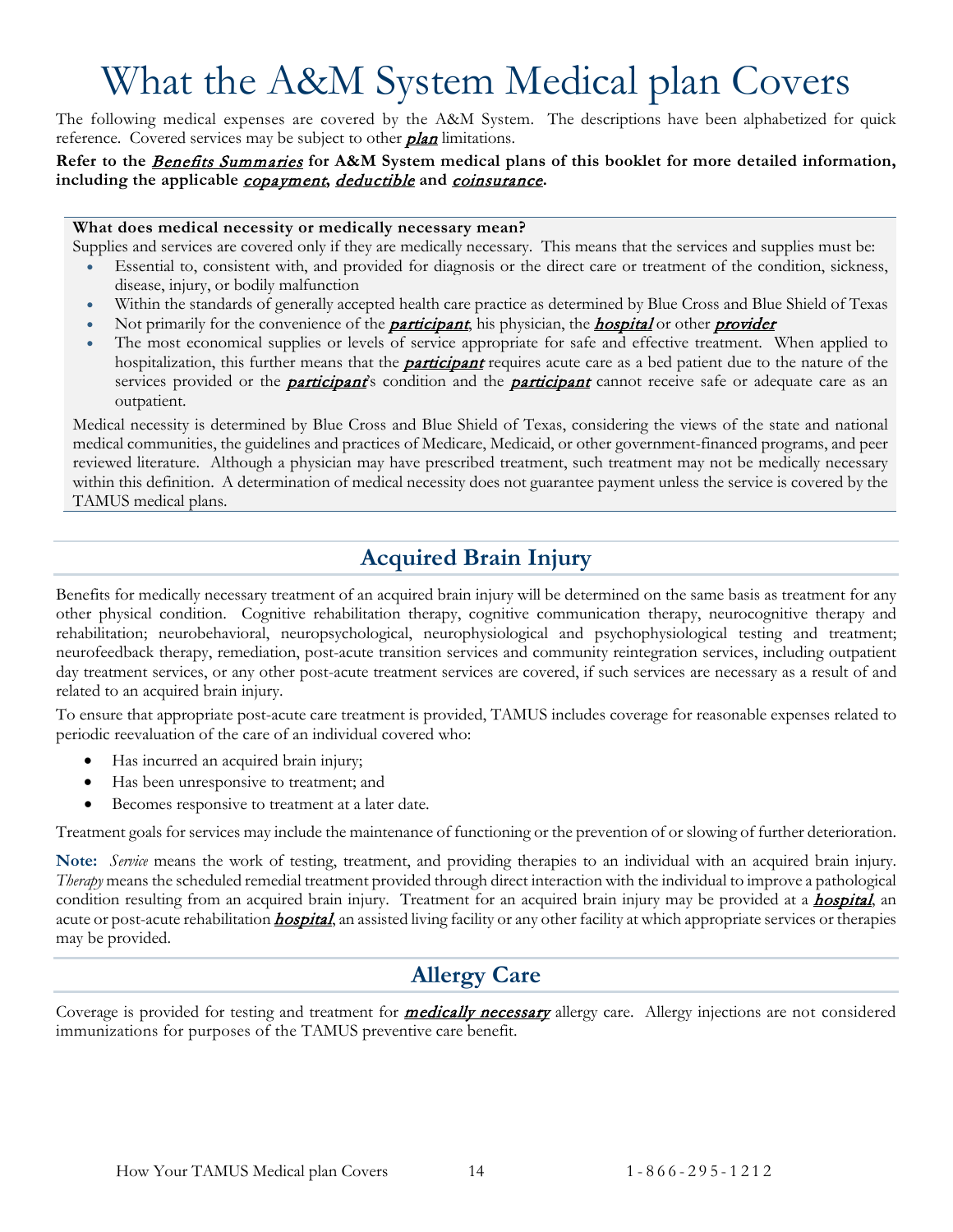## **Ambulance Services**

<span id="page-17-0"></span>[Reasonable and customary charges](#page-57-6), as determined by BCBSTX, for transportation by professional ambulance to or from the nearest **[hospital](#page-57-4)** or facility that can provide adequate treatment are covered.

# **Breastfeeding Support, Services and Supplies**

<span id="page-17-1"></span>Benefits will be provided for breastfeeding counseling and support services when rendered by a **[provider](#page-57-3)**, during pregnancy and/or in the post-partum period. Benefits include the rental (or at the Plan's option, the purchase) of manual or electric breast pumps, accessories and supplies. Limited benefits are also included for the rental only of **[hospital](#page-57-4)** grade breast pumps. You may be required to pay the full amount and submit a claim form to BCBSTX with a written prescription and the itemized receipt for the manual, electric or **[hospital](#page-57-4)** grade breast pump, accessories and supplies. Visit the BCBSTX website at www.bcbstx.com to obtain a claim form. If you use an out-of-network **[provider](#page-57-3)**, the benefits may be subject to any applicable deductible, *[coinsurance](#page-56-2)*, *[copayment](#page-56-3)* and/or benefit maximum. Contact customer service at 1-866-295-1212.

## **Certain Diagnostic Procedures**

<span id="page-17-2"></span>No matter where you receive services, benefits for some procedures are paid on a cost-sharing basis, even at a network **[provider](#page-57-3)**, after you meet the necessary deductible(s). These include, but are not limited to:

- arthroscopy
- bone scan
- cardiac stress test
- <span id="page-17-3"></span>CT scan

## **Chiropractic Care**

TAMUS plans cover manual manipulation and modalities of the spinal skeleton system and surround tissue to render proper alignment of bones and proper functions of nerves and joints. Treatment is limited to 30 visits per person each plan year for chiropractic care, physical therapy and occupational modalities in conjunction with physical therapy when performed in conjunction with modalities of the spine.

# **Clinical Trials**

<span id="page-17-4"></span>Benefits are available for services provided in connection with a phase I, phase II, phase III, or phase IV clinical trial if the clinical trial is conducted in relation to the prevention, detection, or treatment of a life-threatening disease or condition and is approved by:

- Centers for Disease Control and Prevention of the United States Department of Health and Human Services;
- National Institutes of Health;
- United States Food and Drug Administration;
- United States Department of Defense;
- United States Department of Veterans Affairs; or
- An institutional review board of an institution in this state that has an agreement with the Office for Human Research Protections of the United States Department of Health and Human Services.

Benefits are not available for services that are a part of the subject matter of the clinical trial and that are customarily paid for by the research institution conducting the clinical trial.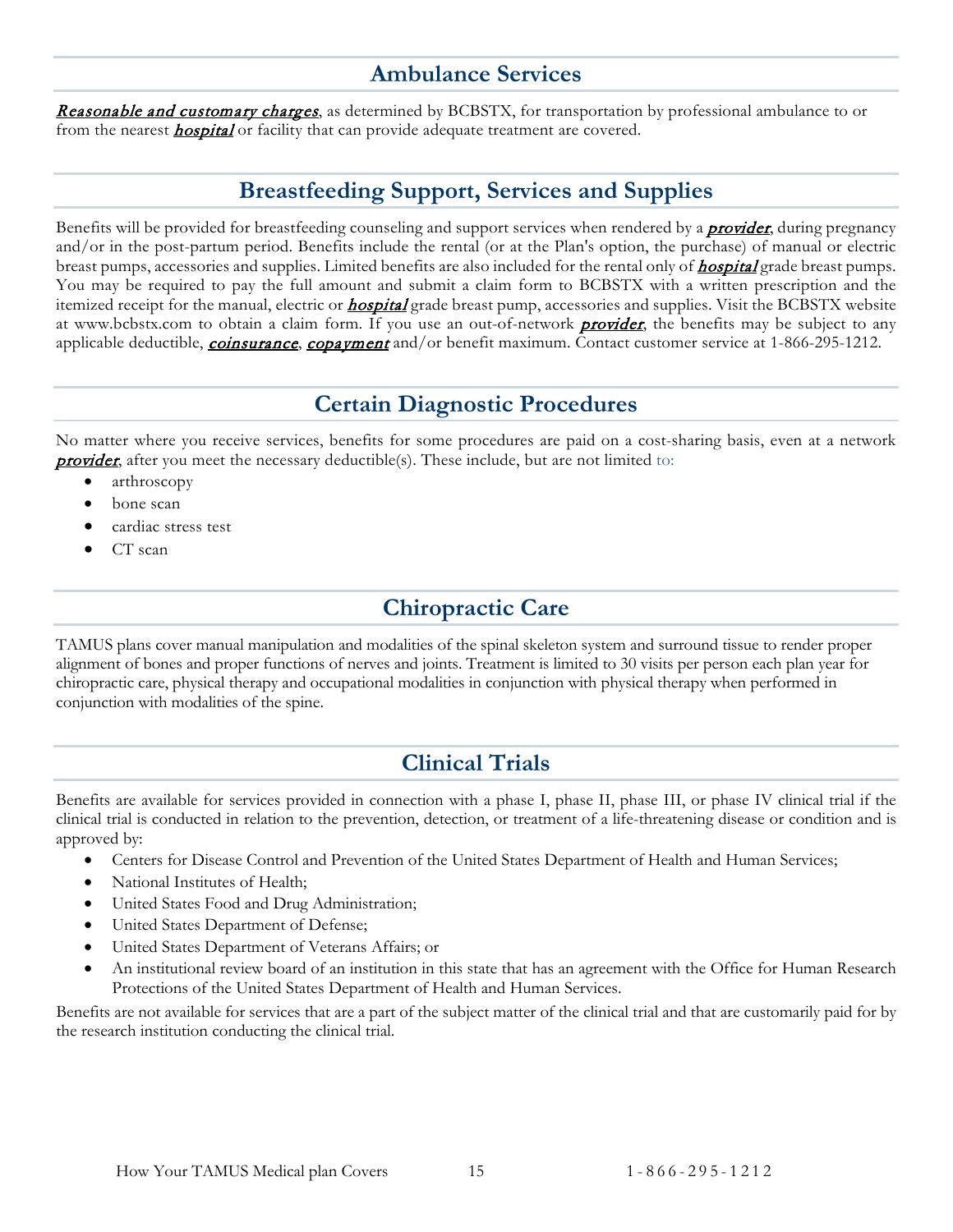# **Cosmetic, Reconstructive, or Plastic Surgery**

<span id="page-18-0"></span>Cosmetic, reconstructive and/or plastic surgery is surgery which can be expected or is intended to improve the physical appearance of a **[participant](#page-57-0)**; or is performed for psychological purposes; or restores form but does not correct or materially restore a bodily function. For cosmetic, reconstructive or plastic surgery, TAMUS covers only the following services if medically necessary:

- Treatment for correction of defects due to accidental injury while covered under TAMUS.
- Reconstructive surgery following cancer surgery.
- Surgery performed on a newborn child for the treatment or correction of a congenital defect, if continuously covered under TAMUS from date of birth.
- Reconstruction of the breast on which a mastectomy has been performed while covered under a health care plan offered by TAMUS; surgery and reconstruction of the other breast to achieve a symmetrical appearance; and prostheses (two per **plan year**) and treatment of physical complications, including lymphedemas, at all stages of the mastectomy.

<span id="page-18-1"></span>Benefits for eligible expenses will be the same as for the treatment of any other sickness as shown on the Benefits Summary. No other cosmetic, reconstructive or plastic surgery is covered unless particularly specified in this benefits booklet.

# **Dental Services and Covered Oral Surgery**

General dental services are not covered by TAMUS. When *medically necessary* as determined by Blue Cross and Blue Shield of Texas and prescribed by your *[doctor](#page-56-4)*, covered oral surgery is limited to:

- Covered oral surgery, including removal of complete/partial bony impacted teeth (soft tissue wisdom tooth removal is not a covered benefit);
- Services provided to a newborn for treatment or correction of a congenital defect;
- Correction of damage caused solely by external violent accidental injury to healthy, un-restored natural teeth and supporting tissues, if the accident occurs while the **[participant](#page-57-0)** is covered by TAMUS. Services must be received within 24 months of the date of the accident or to the termination date of the TAMUS *plan*, whichever occurs first. (An injury sustained as a result of biting or chewing is not considered to be an accidental injury); and
- Orthognathic surgery (to age 19)

Facility and related services, when *medically necessary*, are covered for *[participants](#page-57-0)* who are unable to undergo treatment in a dental office or under local anesthesia due to a documented physical, mental, or medical reason. Preauthorization is required. **The specific dental procedure is not covered under the TAMUS plan; only the facility and related services are covered.**

#### **What is covered oral surgery?**

Covered oral surgery means maxillofacial surgical procedures limited to:

- Excision of non-dental related neoplasms, including benign tumors and cysts, and all malignant and premalignant lesions and growths;
- Incision and drainage of facial abscess;
- Surgical procedures involving salivary glands and ducts and non-dental related procedures of the accessory sinuses;
- Surgical and diagnostic treatment of conditions affecting the temporomandibular joint (including the jaw and the craniomandibular joint) due to accident, trauma, congenital defects and developmental defects or a pathology.

## **Emergency Care and Treatment of Accidental Injury**

<span id="page-18-2"></span>Your TAMUS **plan** covers medical emergencies wherever they occur. Examples of medical emergencies are unusual or excessive bleeding, broken bones, acute abdominal or chest pain, unconsciousness, convulsions, difficult breathing, suspected heart attack, sudden persistent pain, severe or multiple injuries or burns, and poisonings.

In case of **[emergency](#page-56-5)**, call 911 or go to the nearest **emergency** room. Whether you require hospitalization or not, you should notify your network physician within 48 hours, or as soon as reasonably possible, of any **[emergency](#page-56-5)** medical treatment so he can recommend the continuation of any necessary medical services.

All **[emergency](#page-56-5)** care, whether provided by a network **[provider](#page-57-3)** or an out-of-network provider, will be eligible for the network level of benefits. If you continue to be treated by an out-of-network provider after you receive *[emergency](#page-56-5)* care and you can safely be transferred to the care of a network *[provider](#page-57-3)*, only out-of-network benefits will be available. Out-of-network providers may bill you for any charges exceeding the non-contracting *[allowable amount](#page-55-1)*.

How Your TAMUS Medical plan Covers 16 1 - 866 - 295 - 1 2 1 2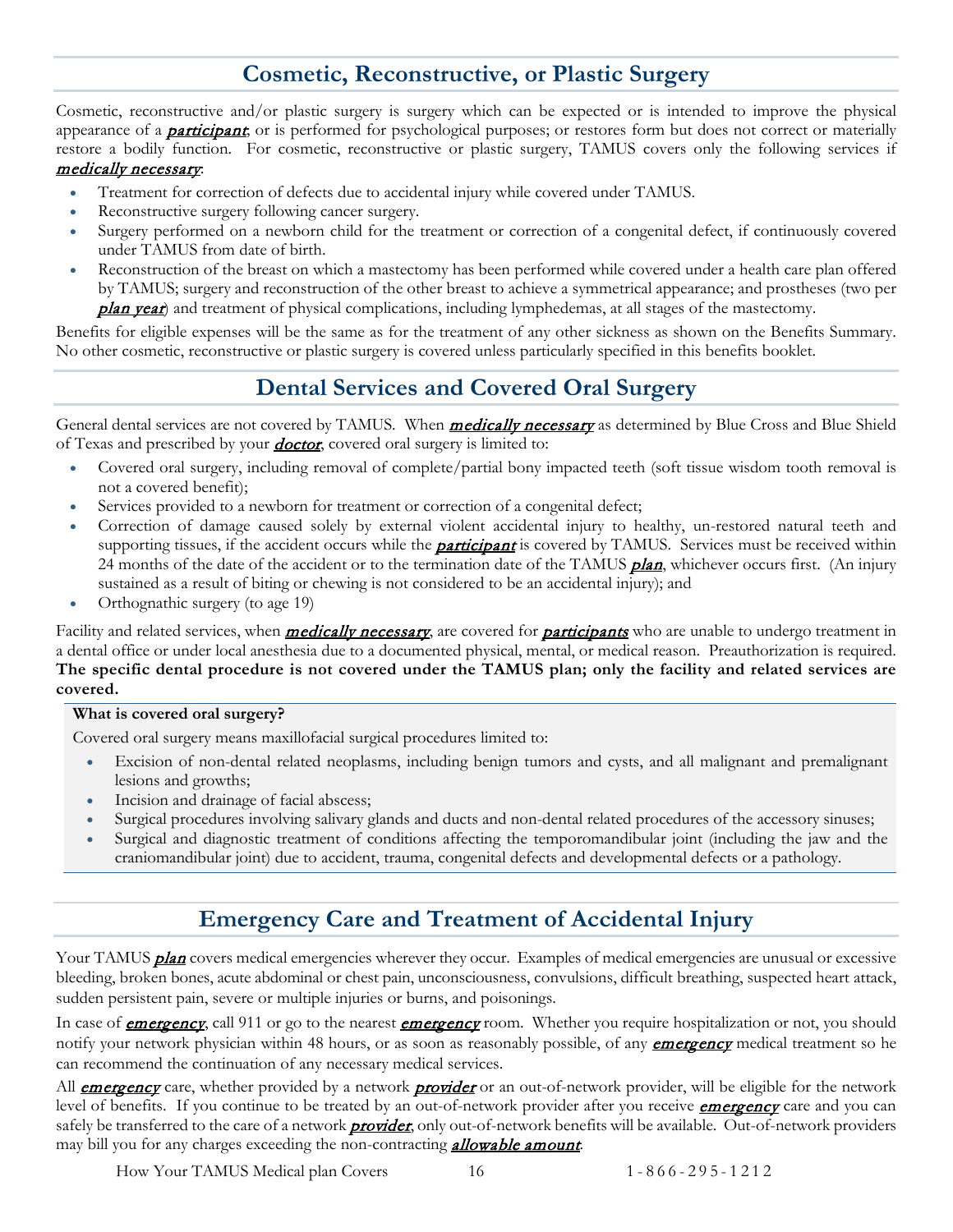#### <span id="page-19-0"></span>**What is an** *[emergency](#page-56-5)***?**

Emergency care means health care services provided in a hospital emergency facility (emergency room), freestanding emergency medical care facility, or comparable emergency facility to evaluate and stabilize medical conditions of a recent onset of a medical condition manifesting itself by acute symptoms of sufficient severity, including severe pain, that would lead a prudent layperson possessing an average knowledge of medicine and health to believe that the person's condition, sickness or injury is of such a nature that failure to get immediate care could result in:

- Placing the person's health in serious jeopardy
- Serious impairment to bodily functions
- Serious dysfunction of any bodily organ or part
- Serious disfigurement, or

In the case of a pregnant woman, serious jeopardy to the health of the fetus.

#### **24/7 Nurseline: 1-800-581-0368**

*Available 24 hours a day, seven days a week; bilingual nurses available.*  The 24/7 Nurseline can help:

- Decide if a situation is an emergency
- Answer health-related questions.
- Understand your condition

# **Hearing Aid Services**

<span id="page-19-1"></span>A Hearing Aid benefit is payable after certification by a licensed medical or osteopathic doctor that an eligible person has a hearing loss that may be lessened by the use of a hearing aid. The benefit is 80% of the expenses, up to a maximum of \$1,000.00 per ear (\$2,000.00 if a hearing aid is required for both ears). The deductible is not applicable to this benefit. In general, the benefit is payable only once in a three year period. This benefit amount may be adjusted periodically. Included in the benefit are:

- the cost of the hearing aid, the cost of batteries and other ancillary equipment provided at the time the hearing aid is purchased
- the doctor's hearing examination charges if such charges are not otherwise covered and the cost of service or repairs to the hearing aid.

A hearing aid purchased for either ear will be covered provided at least three years have elapsed since a prior claim. Any unused portion of the benefit may not be carried forward to a future benefit period.

# <span id="page-19-2"></span>**Home Health Care and Private Duty Nursing (preauthorization required)**

The plan covers home health care and private duty nursing. Covered expenses include:

- part-time or intermittent nursing care by a licensed vocational [nurse](#page-57-5) or registered **nurse**
- part-time or intermittent home health aide services,
- physical, speech, and respiratory therapy by persons licensed to perform these services,
- medical supplies, drugs and medicines prescribed by a *[doctor](#page-56-4)*, and
- laboratory services provided by a **[home health agency](#page-57-7)**.

Supplies, drugs, medicines and lab services will be covered only if they would be covered by the plan in the absence of home health care. Benefits will not be paid for:

- food or meals delivered to the home,
- social casework, homemaker, sitter or companion services,
- purchase or rental of durable medical or dialysis equipment (but this may be covered by another provision of the plan),
- services primarily for *[custodial care](#page-56-6)* such as bathing, dressing, cooking and grooming,
- transportation services,
- services not listed in the *[doctor's](#page-56-4)* treatment plan, and services rendered while you are in a hospice, *[hospital](#page-57-4)* or *skilled* **[nursing facility](#page-58-1)** (but these may be covered by another provision of the plan).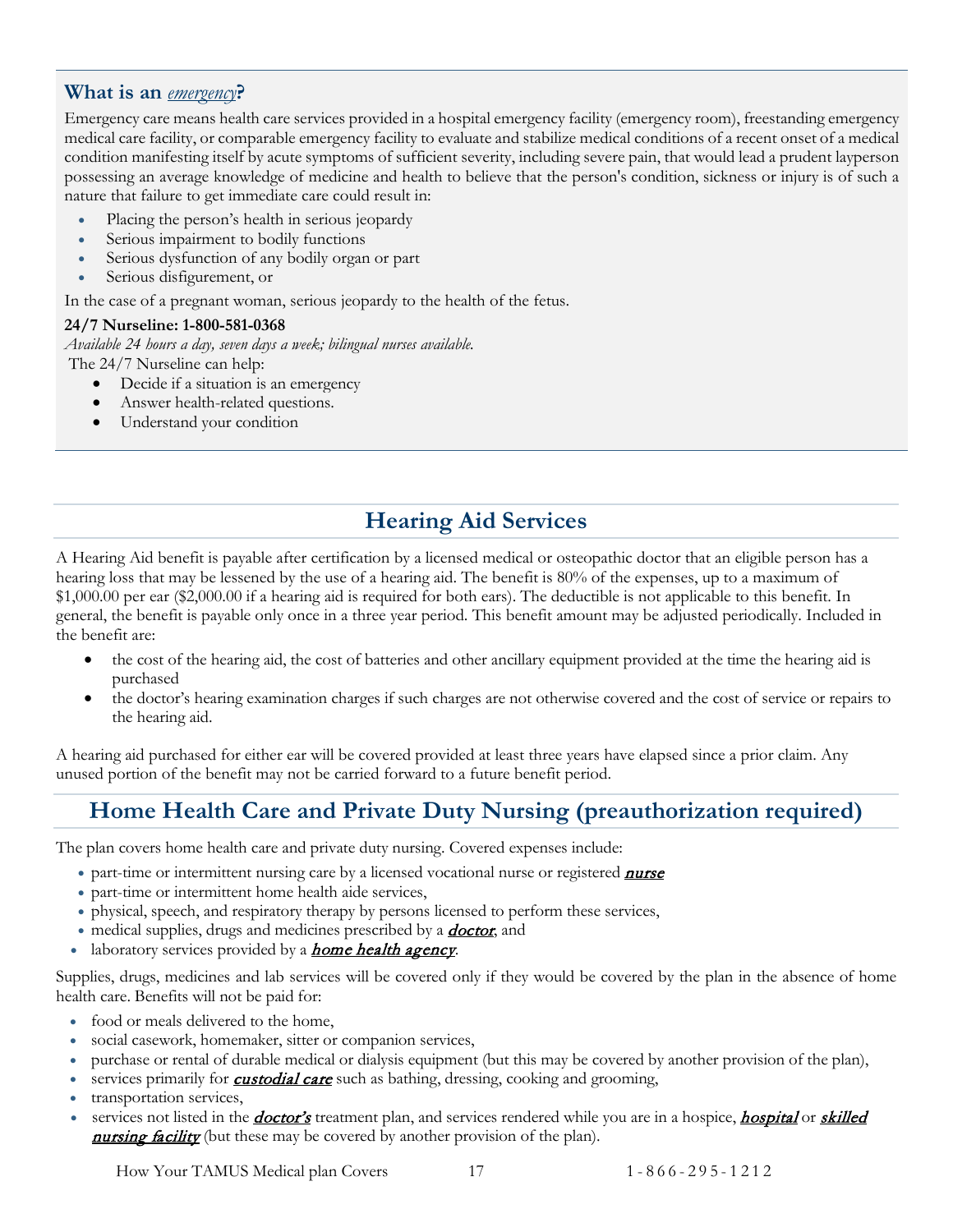Benefits for home health care and private duty nursing will be covered only if:

- the care is medically necessary for a totally disabled person who would otherwise be hospitalized, and
- the services are provided by a **[home health agency](#page-57-7)**, although the private duty nursing may be provided by a nurse who is not employed by the **[home health agency](#page-57-7)**.

Other requirements for coverage are that:

- $\bullet$  the patient be under the direct care of a **[doctor](#page-56-4)**,
- the *[doctor](#page-56-4)* write a treatment plan before treatment begins,
- the treatment plan be reviewed by BCBSTX before treatment begins, and
- <span id="page-20-0"></span>the treatment plan be certified by the **[doctor](#page-56-4)** and BCBSTX at least once a month during treatment.

# **Hospice Benefits (preauthorization required)**

Hospice benefits are covered when the **[doctor](#page-56-4)** certifies that the patient is terminally ill and expected to live six months or less. Benefits may be extended for a second six months, but will not be paid for more than 12-months. Covered hospice expenses are:

- room and board,
- services and supplies while confined in a hospice,
- part-time nursing care by or under the supervision of a registered **[nurse](#page-57-5)**,
- home health aide services,
- physical, speech and respiratory therapy by persons licensed to provide these services,
- counseling services by a licensed social worker or pastoral counselor,
- bereavement counseling by a licensed social worker or pastoral counselor for the family for up to 15-visits, and
- any **[doctor](#page-56-4)**-ordered service including **[custodial care](#page-56-6)**.

<span id="page-20-1"></span>Bereavement counseling is covered only for you, your spouse and your children who are covered under this plan..

# **Hospital Admission (preauthorization required)**

TAMUS covers room and board (up to the **[hospital](#page-57-4)'**s semiprivate room rate; a private-room rate is allowed only when medically necessary), general nursing care, and other **[hospital](#page-57-4)** services and supplies. It does not cover personal items such as telephones and television rental.

# **Lab and X-Ray Services**

<span id="page-20-2"></span>Medically necessary laboratory and radiographic procedures, services and materials, including diagnostic X-rays, X-ray therapy, chemotherapy, fluoroscopy, electrocardiograms, laboratory tests, and therapeutic radiology services are covered when ordered by a *[provider](#page-57-3)*.

Network **[providers](#page-57-3)** are responsible for referring patients to network labs, imaging centers or an outpatient department of a network **[hospital](#page-57-4)** for **medically necessary** lab and X-ray services that are not available in a **[provider's](#page-57-3)** office. However, you should always remind your *[provider](#page-57-3)* that you will receive a higher level of benefits offered under your *plan* when using network [providers](#page-57-3).

If care is not available from a network **[provider](#page-57-3)** as determined by Blue Cross and Blue Shield of Texas, and Blue Cross and Blue Shield of Texas preauthorizes your visit to an out-of-network **[provider](#page-57-3)** prior to the visit, network benefits will be paid. If an out-of-network **[provider](#page-57-3)** is used, the **[participant](#page-57-0)** will be responsible for any expenses exceeding the **[allowable amount](#page-55-1)**.

In some situations, a **[provider](#page-57-3)** or facility will refer the results of lab tests and X-rays to a radiologist or pathologist for a professional interpretation of the results. If an out-of-network **[provider](#page-57-3)** is used, the **[participant](#page-57-0)** will be responsible for any expenses exceeding the *[allowable amount](#page-55-1)*.

Lab and X-ray services, including interpretations, performed outside the **[doctor's](#page-56-4)** office at a free-standing network facility are paid at 100% of the **[allowable amount](#page-55-1)**. Lab and X-ray services performed in conjunction with an outpatient procedure or inpatient at an in- network facility will be subject to **deductible** and **[coinsurance](#page-56-2)**.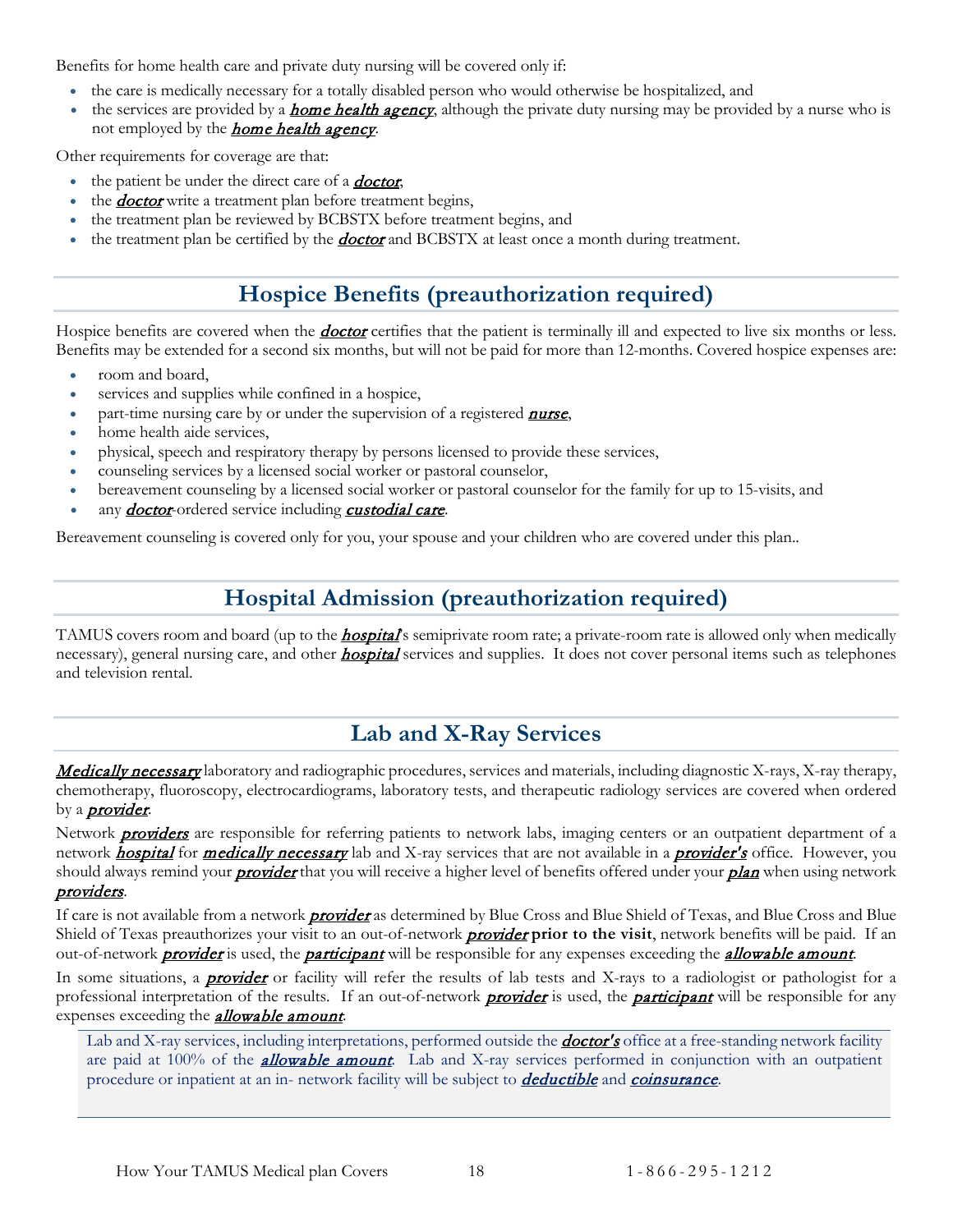# **Maternity Care**

<span id="page-21-0"></span>The plan covers prenatal, delivery and postnatal expenses related to pregnancy.

If you go to a network [Primary Care Physician](#page-57-2) **(PCP)** or OB/GYN, you pay your *[PCP](#page-57-2)* copay for your first office visit and the plan pays all other *[PCP](#page-57-2)* or OB/GYN charges related to your pregnancy. Network *[hospital](#page-57-4)* charges and all out-of-network maternity expenses are subject to the deductible and cost sharing.

If the pregnancy results in a miscarriage and is not completed, the plan requires an office visit *[copayment](#page-56-3)* for each office visit, and all additional **[hospital](#page-57-4)** services are subject to the deductible and cost sharing amounts. The plan covers maternity expenses for covered employees and their covered dependents. Voluntary termination of pregnancy is covered only in cases where the mother's life is endangered or the pregnancy resulted from a criminal act. However, complications arising from a voluntary termination of pregnancy are covered.

Amniocentesis and chorionic villus sampling (CVS) are also covered. You should preauthorize your delivery expenses before you are four months pregnant. You must preauthorize within 48 hours of admission to the **[hospital](#page-57-4)** for delivery or complications. The plan will cover a **[hospital](#page-57-4)** stay for mother and baby of 48-hours following vaginal delivery or 96-hours following a cesarean section. The **[doctor](#page-56-4)**, in consultation with the mother, may discharge the mother and baby sooner. The plan will not require special authorization (other than that described on this page) for stays of this length or provide financial incentives for shorter stays.

# **Medical Supplies**

<span id="page-21-1"></span>The plan covers:

- Oxygen and its administration,
- Blood and other fluids for the circulatory or digestive systems,
- Artificial limbs and eyes if natural limbs and eyes are lost,
- Casts, splints, trusses, braces, crutches and surgical dressings,
- Diabetic supplies except insulin, which is covered under the plan's prescription drug benefits,
- Surgical implants or prosthetic appliances (pads and bras) prescribed by a **[doctor](#page-56-4)** after a mastectomy is performed on a person while covered by this plan,
- Replacement of prosthetics (including but not limited to glass eyes, breast implants and limbs) if deemed medically necessary by BCBSTX,
- Special dietary supplements for treatment of phenylketonuria (PKU) or other inheritable dis- eases when recommended by a **[doctor](#page-56-4)**,
- Orthotics if prescribed by a *[doctor](#page-56-4)* and deemed medically necessary by BCBSTX,
- Purchase or rental of kidney dialysis equipment,
- Rental or purchase, at the plan's option, of other hospital-type equipment such as wheelchair, hospital bed, iron lung, equipment for treatment of respiratory paralysis or use of oxygen, and
- Repair or replacement of parts due to normal wear.

If you live in a network service area, you will receive a higher reimbursement if you use a Blue Choice or BlueCard medical equipment supplier.

## <span id="page-21-2"></span>**Mental Health - Mental Illness/Serious Mental Illness/Chemical Dependency**

#### **Mental Health Care**

<span id="page-21-3"></span>TAMUS covers charges for inpatient and outpatient mental health care for:

- Diagnosis or treatment of a mental disease, disorder, or condition listed in the Diagnostic and Statistical Manual of Mental Disorders of the American Psychiatric Association, as revised, or any other diagnostic coding system used by Blue Cross and Blue Shield of Texas, whether or not the cause of the disease, disorder or condition is physical, chemical or mental in nature or origin
- Diagnosis or treatment of any symptom, condition, disease or disorder by a **[provider](#page-57-3)**, or any person working under the direction or supervision of a **[provider](#page-57-3)**, when the eligible expense is:
- Individual psychotherapy

How Your TAMUS Medical plan Covers 19 1 - 866 - 295 - 1 2 1 2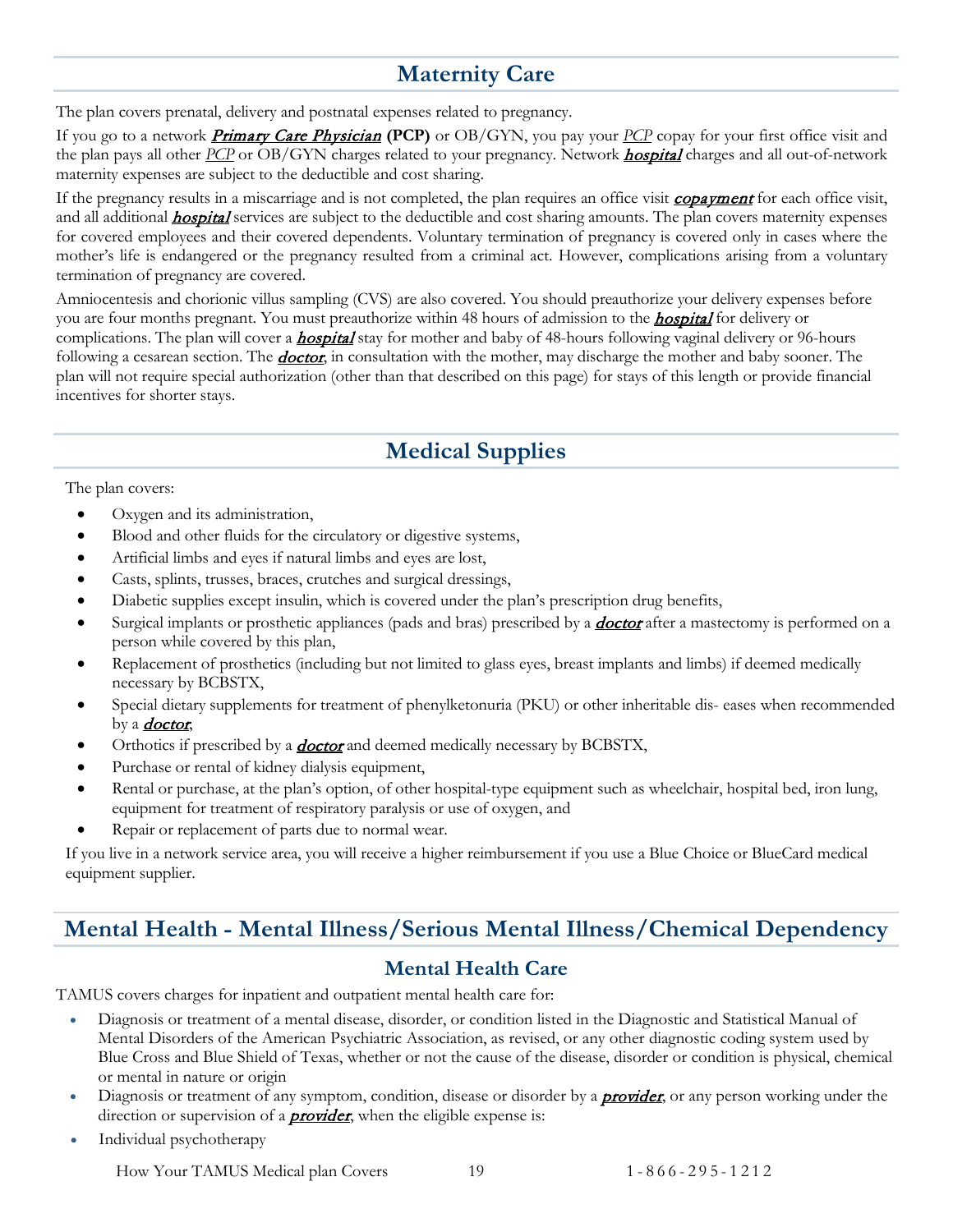- Individual, Group or Family Counseling
- Psychoanalysis
- Psychological testing and assessment
- For administering or monitoring of psychotropic drugs
- **[Hospital](#page-57-4)** visits or consultations in a facility providing such care
- Electroconvulsive treatment
- Psychotropic drugs

All inpatient and some outpatient treatment for mental health should be preauthorized by calling **1-800-528-7264.**

Medically necessary mental health care in a *psychiatric day treatment facility*, a *[crisis stabilization unit](#page-56-7)* or facility, or a [residential treatment center](#page-57-8), in lieu of [hospital](#page-57-4)ization, will be considered inpatient hospital expense at a mental health facility. Each full day of mental health care in a *psychiatric day treatment facility, [crisis stabilization unit](#page-56-7)* or facility, or [residential treatment center](#page-57-8) will count as a half day of inpatient care when calculating plan year limitations. Residential **[treatment centers](#page-57-8)** are generally not covered for adults.

### **Serious Mental Illness**

<span id="page-22-0"></span>Benefits for the treatment of serious mental illness will be provided on the same basis as any other illness. Serious mental illness means the following psychiatric illnesses as defined by the American Psychiatric Association in the latest edition of the *Diagnostic and Statistical Manual of Mental Disorders of the American Psychiatric Association:*

- Bipolar disorders (hypomanic, manic, depressive, and mixed)
- Depression in childhood and adolescence
- Major depressive disorders (single episode or recurrent)
- Obsessive-compulsive disorders
- Paranoid and other psychotic disorders
- Schizo-affective disorders (bipolar or depressive)
- Schizophrenia
- Applied Behavioral Analysis (ABA)

All inpatient and some outpatient treatment for serious mental illness should be preauthorized by calling 1-800-528-7264.

## **Chemical Dependency Treatment (preauthorization required)**

<span id="page-22-1"></span>Chemical dependency is the abuse of, psychological or physical dependence on, or addiction to alcohol or a controlled substance. All inpatient and certain outpatient treatment for chemical dependency should be preauthorized by calling **1-800-528-7264**.

A series of treatments is a planned, structured, and organized program to promote chemical-free status. A program may include different facilities or modalities, such as inpatient detoxification, inpatient rehabilitation/ treatment, partial hospitalization or intensive outpatient treatment or a series of these levels of treatments without a lapse in treatment. A series is complete when a **[participant](#page-57-0)** is discharged on medical advice or when a *participant* fails to materially comply with the treatment program.

Inpatient treatment of chemical dependency must be provided in a chemical dependency treatment center. Benefits for the medical management of acute, life-threatening intoxication (toxicity) in a **[hospital](#page-57-4)** will be available on the same basis as any other illness.

# **Organ and Tissue Transplants (preauthorization required)**

<span id="page-22-2"></span>Organ and tissue transplants (bone marrow, cornea, heart, heart/lung, kidney, kidney/pancreas, liver, lung) and related services and supplies are covered if the:

- Transplant is not *experimental/investigational* in nature
- Donated human organs or tissue or an FDA-approved artificial device are used
- Recipient or donor is a **[participant](#page-57-0)** under TAMUS (Benefits are also available to the donor who is not a **participant** under TAMUS)
- Transplant procedure is preauthorized
- Recipient meets all of the criteria established by Blue Cross and Blue Shield of Texas in its written medical policy guidelines, and
- Recipient meets all of the protocols established by the **[hospital](#page-57-4)** in which the transplant is performed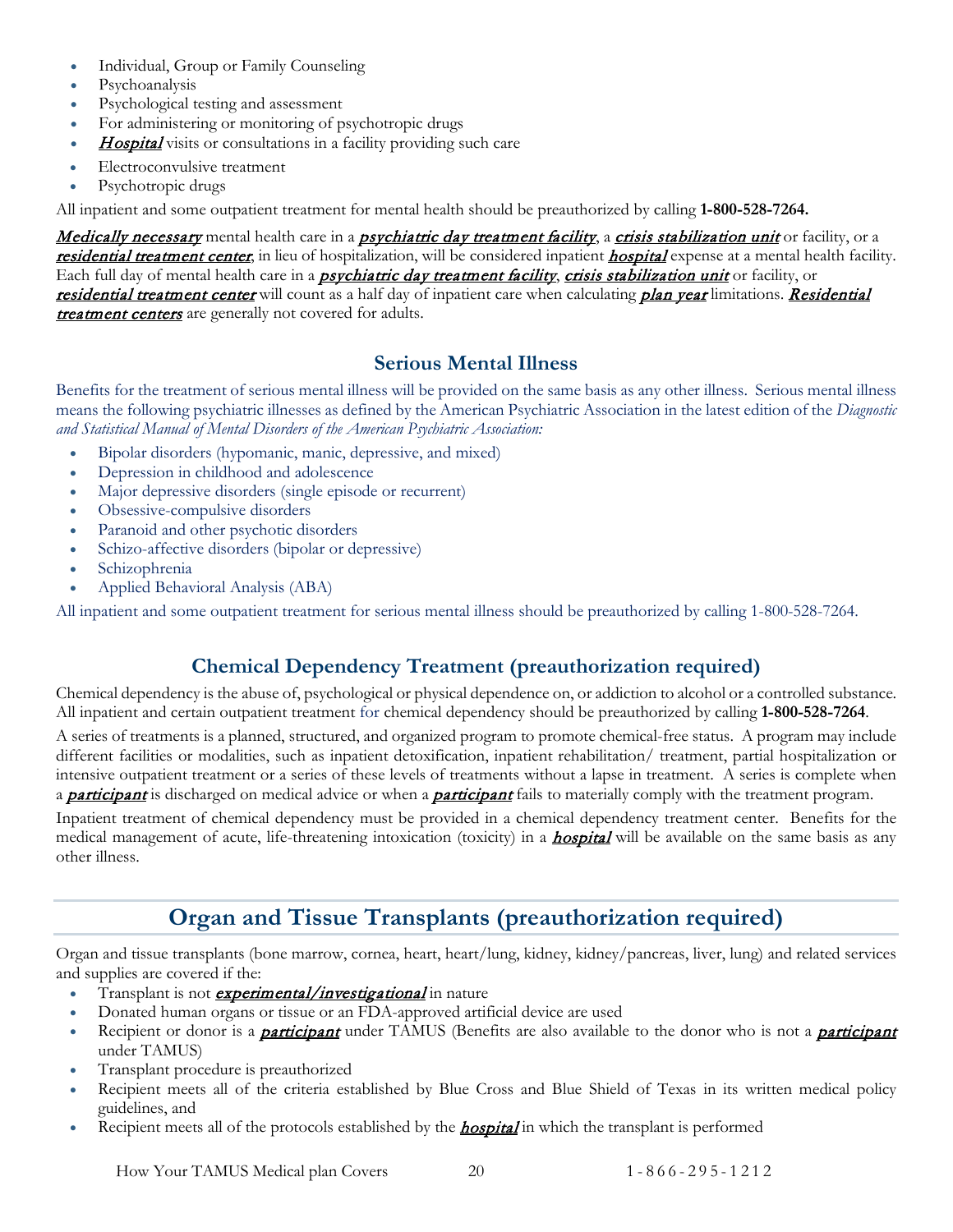Covered services and supplies include:

- Evaluation of organs or tissues including, but not limited to, the determination of tissue matches
- Donor search and acceptability testing of potential live donors
- Removal of organs or tissues from deceased donors
- Transportation and storage of donated organs and tissues

Covered services and supplies related to an organ or tissue transplant include, but are not limited to, X-rays, laboratory testing, chemotherapy, radiation therapy, and complications arising from such transplant.

Services and supplies **not** covered by TAMUS include:

- Living and/or travel expenses of the recipient or live donor
- Expenses related to maintenance of life for purposes of organ or tissue donation
- Purchase of the organ or tissue
- Organs or tissue (xenograft) obtained from another species

# **Orthotics**

<span id="page-23-0"></span>TAMUS covers orthopedic braces (i.e., an orthopedic appliance used to support, align, or hold body parts in a correct position) and crutches, including rigid back, leg or neck braces; casts for treatment of any part of the legs, arms, shoulders, hips or back; special surgical and back corsets; and physician-prescribed, directed, or applied dressings, bandages, trusses, and splints which are custom-designed for the purpose of assisting the function of a joint.

Non-covered items include, but are not limited to, splints or bandages available for purchase over the counter for support of strains and sprains; orthopedic shoes which are a separable part of a covered brace; specially ordered, custom-made or built-up shoes, cast shoes, shoe inserts designed to support the arch or effect changes in the foot; or foot alignment, arch supports, elastic stockings and garter belts.

**Note:** Foot orthotics are covered for the treatment of diabetes.

<span id="page-23-1"></span>Maintenance and repairs to orthotics resulting from accident, misuse or abuse are the **[participant](#page-57-0)**'s responsibility.

## **Outpatient Facility Services**

TAMUS covers the following services provided through a **[hospital](#page-57-4)** outpatient department or a free-standing facility when medically necessary:

- Radiation therapy
- Chemotherapy
- Dialysis
- Rehabilitation services
- Outpatient surgery

Preauthorization for outpatient procedures is not required, but calling customer service to confirm benefits before services are performed is recommended.

## **Preventive Care**

<span id="page-23-2"></span>TAMUS encourages preventive care and maintenance of good health. Covered services under this benefit must be billed by the **[provider](#page-57-3)** as "preventive care." Preventive care benefits will be provided for the following covered services and when using network *[provider](#page-57-3)s*, the services will not be subject to *[copayment](#page-56-3)*, *deductible*, *[coinsurance](#page-56-2)* or *dollar maximums*:

- Evidence-based items or services that have in effect a rating of "A" or "B" in the current recommendations of the United States Preventive Services Task Force ("USPSTF");
- Immunizations recommended by the Advisory Committee on Immunization Practices of the Centers for Disease Control and Prevention ("CDC") with respect to the individual involved;
- Evidenced-informed preventive care and screenings provided for in the comprehensive guidelines supported by the Health Resources and Services Administration ("HRSA") for infants, children, and adolescents; and
- Additional preventive care and screenings for women, not described above, as provided for in comprehensive guidelines supported by the HRSA.

For purposes of this benefit, the current recommendations of the USPSTF regarding breast cancer screening and mammography and prevention will be considered the most current (other than those issued in or around November 2009).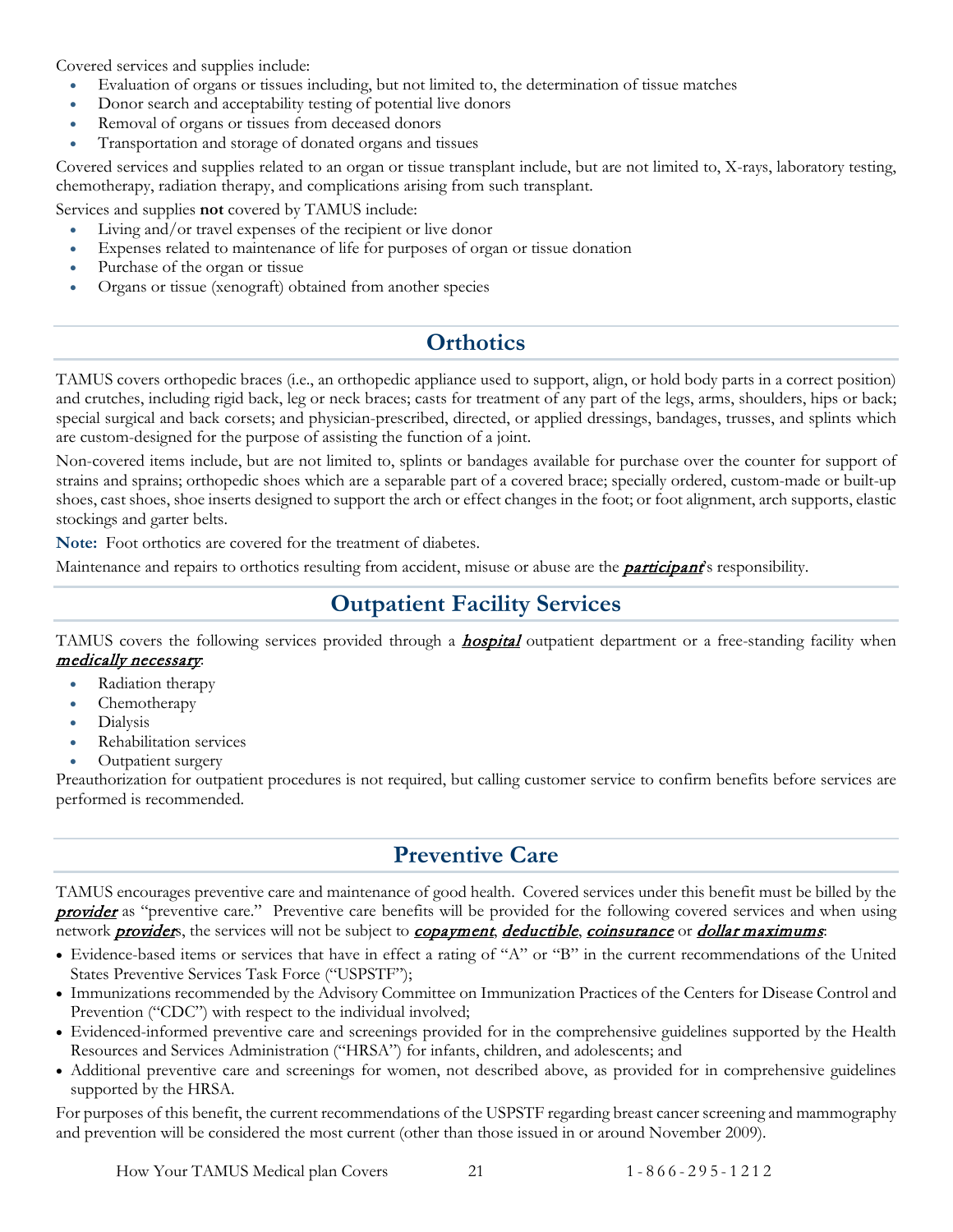The preventive care services described above may change as USPSTF, CDC and HRSA guidelines are modified. For the most recent list of recommended services, check with your **[doctor](#page-56-4)** or visit www.healthcare.gov.

Examples of covered services included are routine annual physicals; routine gynecological examinations, pap smears, mammograms; immunizations; well-child care; breastfeeding support, services and supplies; cancer screening mammograms; routine bone density test; screening for prostate cancer and colorectal cancer (including routine colonoscopies); tobacco cessation counseling services; healthy diet or nutrition counseling; and obesity screening/counseling. Examples of covered services for women with reproductive capacity are female sterilization procedures and specified FDA-approved contraception methods with a written prescription by a *health care practitioner*, including cervical caps, diaphragms, implantable contraceptives, intra-uterine devices, injectables, transdermal contraceptives and vaginal contraceptive devices. Prescription contraceptives for women are covered under the pharmacy benefits administered by Express Scripts. To determine if a specific contraceptive drug or device is included in this benefit, contact customer service at the toll-free number on your identification card. The list of contraceptive drugs and devices covered under this benefit may change as FDA guidelines, medical management and medical policies are modified. NOTE: If religious employer exemption/eligible organization accommodation applies, ACA federal mandates pertaining to coverage of certain FDA-approved women's contraception methods and counseling with no cost sharing, may not be required.

Covered preventive care services not included in the description above may be subject to applicable *[copayment](#page-56-3)*, *deductible*, and **[coinsurance](#page-56-2)**. Examples include hearing screenings and early detection tests for cardiovascular disease.

You may find more information about covered preventive care services by visiting *[healthcare.gov](http://www.healthcare.gov/news/factsheets/2010/07/preventive-services-list.html)* or by contacting customer service at 1-866-295-1212. Please be aware that you may incur some cost if the preventive service is not the primary purpose of the visit or if your **[doctor](#page-56-4)** bills for services that are not preventive.

#### **More about Your Preventive Care Benefits**

#### **Benefits for the Prevention and Detection of Osteoporosis**

If a [participant](#page-57-0) is a *qualified individual*, as defined below, benefits will be determined on the same basis as for any other illness as shown on the *Benefits Summary*. Benefits are provided for medically accepted bone mass measurement for the detection of low bone mass and/or to determine the *[participant](#page-57-0)*'s risk of osteoporosis and fractures associated with osteoporosis.

*Qualified individual* means a [participant](#page-57-0) who is:

- Postmenopausal and not receiving estrogen replacement therapy
- An individual with vertebral abnormalities, primary hyperparathyroidism, or a history of bone fractures
- An individual who is receiving long-term glucocorticoid therapy or being monitored to assess the response to or effectiveness of approved osteoporosis drug therapy

#### **Benefits for Certain Tests for Detection of Prostate Cancer**

If a male **[participant](#page-57-0)** incurs medical-surgical expenses for diagnostic medical procedures incurred in conducting a medically recognized diagnostic examination for the detection of prostate cancer, benefits will be provided for:

- A physical examination for the detection of prostate cancer; and
- A prostate-specific antigen test used for the detection of prostate cancer for each covered male who is at least 50 years of age and asymptomatic, or 40 years of age with a family history of prostate cancer or another prostate risk factor.

#### **Benefits for Colorectal Cancer Screening**

Benefits will be provided for colorectal cancer screening as prescribed by a physician, in accordance with the published American Cancer Society guidelines on colorectal cancer screening or other existing colorectal cancer screening guidelines issued by nationally recognized professional medical societies or federal government agencies, including the National Cancer Institute, the Centers for Disease Control and Prevention, and the American College of Gastroenterology.

Benefits for surgical procedures, such as colonoscopy and sigmoidoscopy, are provided as a surgical benefit as referenced in the Benefits Summary.

#### **Benefits for Speech and Hearing Services**

Benefits as shown on the *Benefits Summary* are available for the services of a physician or other professional **[provider](#page-57-3)** to restore loss of or correct an impaired speech or hearing function. Any benefit payments made by Blue Cross and Blue Shield of Texas for hearing aids will apply toward the benefit maximum amount indicated on the *Benefits Summary.*

#### **Benefits for Screening Tests for Hearing Impairment**

Benefits are available for a covered dependent child for a screening test for hearing loss from birth through the date the child is 30 days old and for necessary diagnostic follow-up care related to the screening tests from birth through the date the child is 24 months.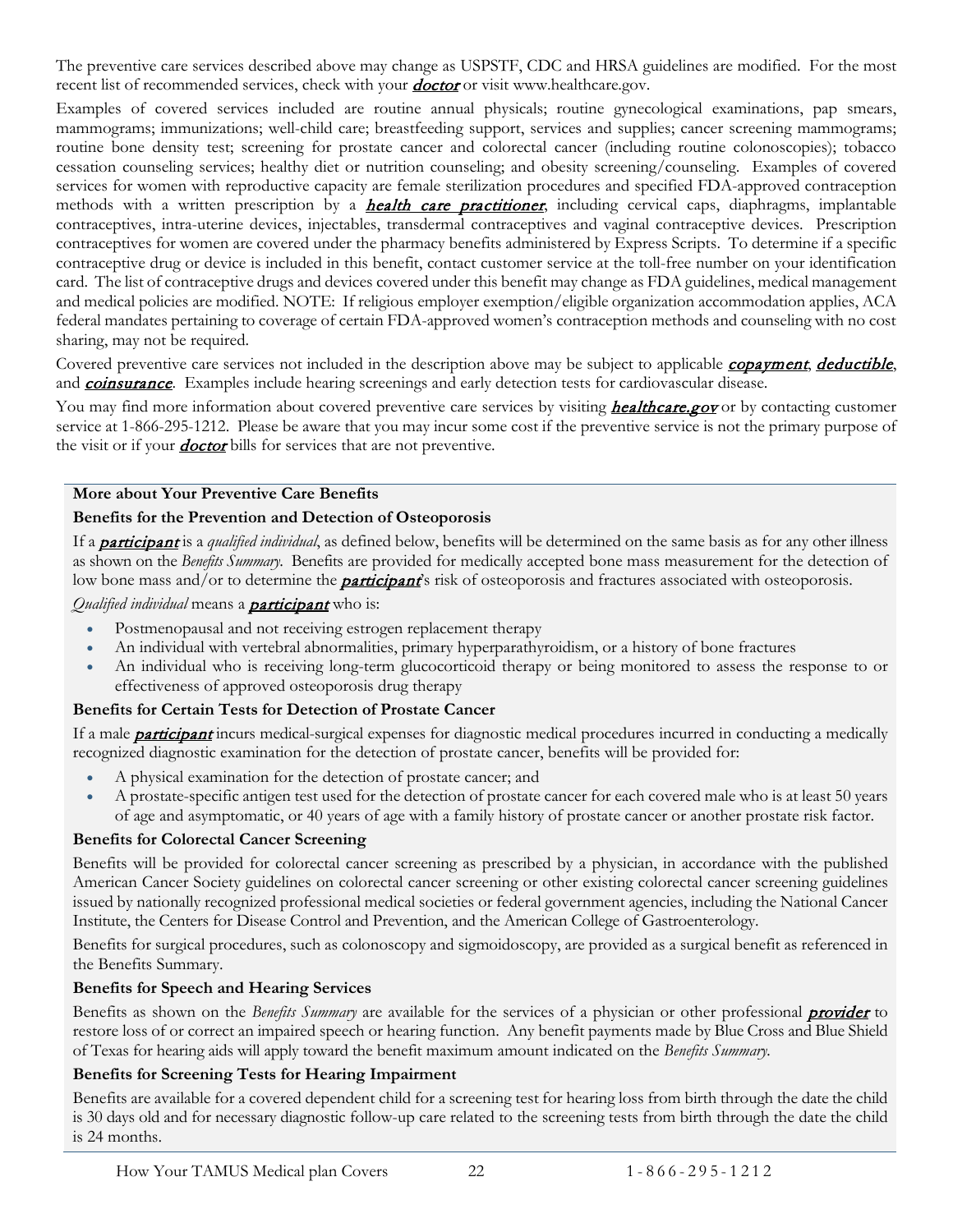#### **Benefits for Certain Tests for Detection of Human Papillomavirus and Cervical Cancer**

Benefits will be determined on the same basis as for other preventive care services as shown on the *Benefits Summary*, for each woman enrolled in a TAMUS plan for eligible expenses incurred for an annual medically recognized diagnostic examination for the early detection of cervical cancer. Coverage includes, at a minimum, a conventional Pap smear screening or a screening using liquid-based cytology methods as approved by the United States Food and Drug Administration alone or in combination with a test approved by the United States Food and Drug Administration for the detection of the human papillomavirus. **Note:** TAMUS provides coverage for the HPV vaccine.

#### **Benefits for Certain Tests for Detection of Breast Cancer**

Benefits will be determined on the same basis as for other preventive care services as shown on the *Benefits Summary*, for each woman enrolled in a TAMUS plan, for eligible expenses incurred for an annual medically recognized diagnostic examination for the early detection of breast cancer, including diagnostic mammograms.

#### **Childhood Immunizations**

Benefits for childhood immunizations will be determined at 100% of the **[allowable amount](#page-55-1)**. Any [copayment,](#page-56-3) deductible, and **[coinsurance](#page-56-2)** and amounts will not be applicable. Benefits are available for:

- Diphtheria
- Hemophilus influenzae type B
- Hepatitis B
- Measles
- Mumps
- Pertussis
- Polio
- Rubella
- Tetanus
- Varicella
- Any other immunization that is required by law for the child

Doses, recommended ages, and recommended populations vary. See the Advisory Committee on Immunization Practices' website for more information: **[www.cdc.gov/vaccines/recs/acip/default.htm](http://www.cdc.gov/vaccines/recs/acip/default.htm)**. Injections for allergies are not considered immunizations under this benefit provision.

#### **Benefits for Early Detection Tests for Cardiovascular Disease**

Benefits are available for one of the following noninvasive screening tests for atherosclerosis and abnormal artery structure and function every five years when performed by a laboratory that is certified by a recognized national organization:

- Computed tomography (CT) scanning measuring coronary artery calcifications; or
- Ultrasonography measuring carotid intima-media thickness and plaque.

Tests are available to each covered individual who is (1) a male older than 45 years of age and younger than 76 years of age, or (2) a female older than 55 years of age and younger than 76 years of age. The individual must be a diabetic or have a risk of developing coronary heart disease, based on a score derived using the Framingham Heart Study coronary prediction algorithm that is intermediate or higher. Covered services not included in the description above may be subject to applicable [copayment](#page-56-3), deductible, and [coinsurance](#page-56-2).

## **Professional Services**

<span id="page-25-0"></span>Covered services must be **medically necessary** as determined by Blue Cross and Blue Shield of Texas and provided by a licensed **[doctor](#page-56-4)** or by other covered health **[providers](#page-57-3)** as listed below. Benefits for services for diagnosis and treatment of illness or injury are available on an inpatient or an outpatient basis or in a **[provider's](#page-57-3)** office.

#### **This includes the following but is not an exclusive list?**

- Certified Registered Nurse Anesthesia
- Licensed Nurse Practitioner
- Advanced Practice Nurse (APN)
- Nurse Midwives Certified by the AMBCE (American Midwifery Certification Board Examination) and ACNM (American College of Nurse Midwives)
- Licensed Physician Assistant
- Licensed Physical Therapist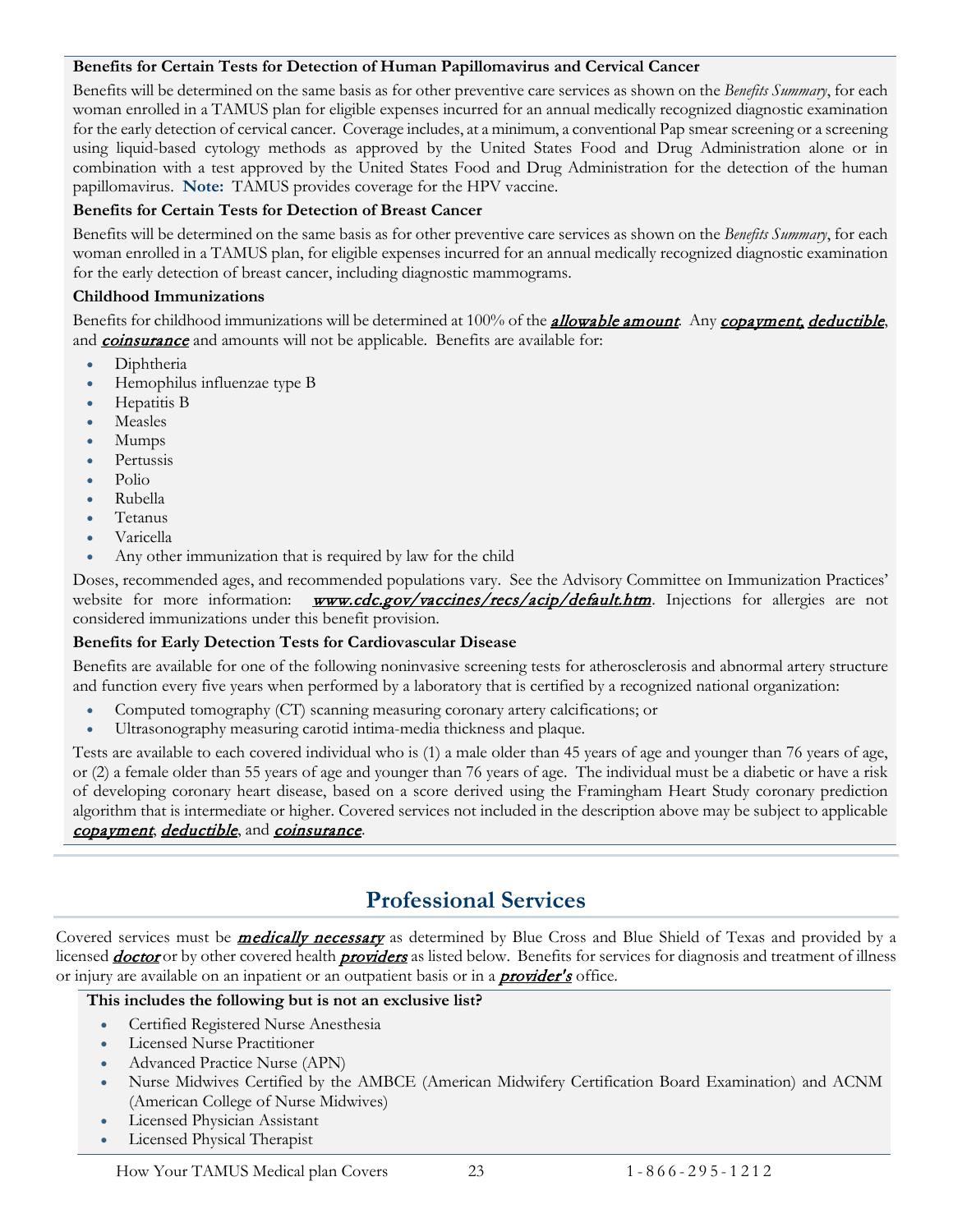# **Prosthetic Devices**

<span id="page-26-0"></span>TAMUS provides coverage for prosthetic appliances, including replacements necessitated by growth to maturity of the **[participant](#page-57-0)**. Coverage is provided for **medically necessary** artificial devices including limbs or eyes, braces or similar prosthetic or orthopedic devices, which replace all or part of:

- An absent body organ (including contiguous tissue), or
- The function of a permanently inoperative or malfunctioning body organ (excluding dental appliances and the replacement of cataract lenses)

For purposes of this definition, a wig or hairpiece is **not** considered a prosthetic appliance.

<span id="page-26-1"></span>Maintenance and repairs to prosthetic devices resulting from accident, misuse or abuse are the **[participant](#page-57-0)**'s responsibility.

# **Skilled Nursing Facility (preauthorization required)**

TAMUS covers care in a **[skilled nursing facility](#page-58-1)** and pays benefits for:

- Room and board
- Routine medical services, supplies, and equipment provided by the **[skilled nursing facility](#page-58-1)**
- General nursing care by a registered **[nurse](#page-57-5)** (RN), advanced practice nurse (APN) or licensed vocational nurse (LVN)
- Physical, occupational, speech therapy, and respiratory therapy services by a licensed therapist

#### **What is a skilled nursing facility?**

A skilled nursing facility means a facility primarily engaged in providing skilled nursing services and other therapeutic services. A skilled nursing facility is licensed in accordance with state law (where the state law provides for licensing of such facility) and is Medicare or Medicaid eligible as a supplier of skilled inpatient nursing care. Skilled nursing facilities are not for individuals convalescing.

Care must be recertified every 30-days. [Custodial care](#page-56-6) is not covered.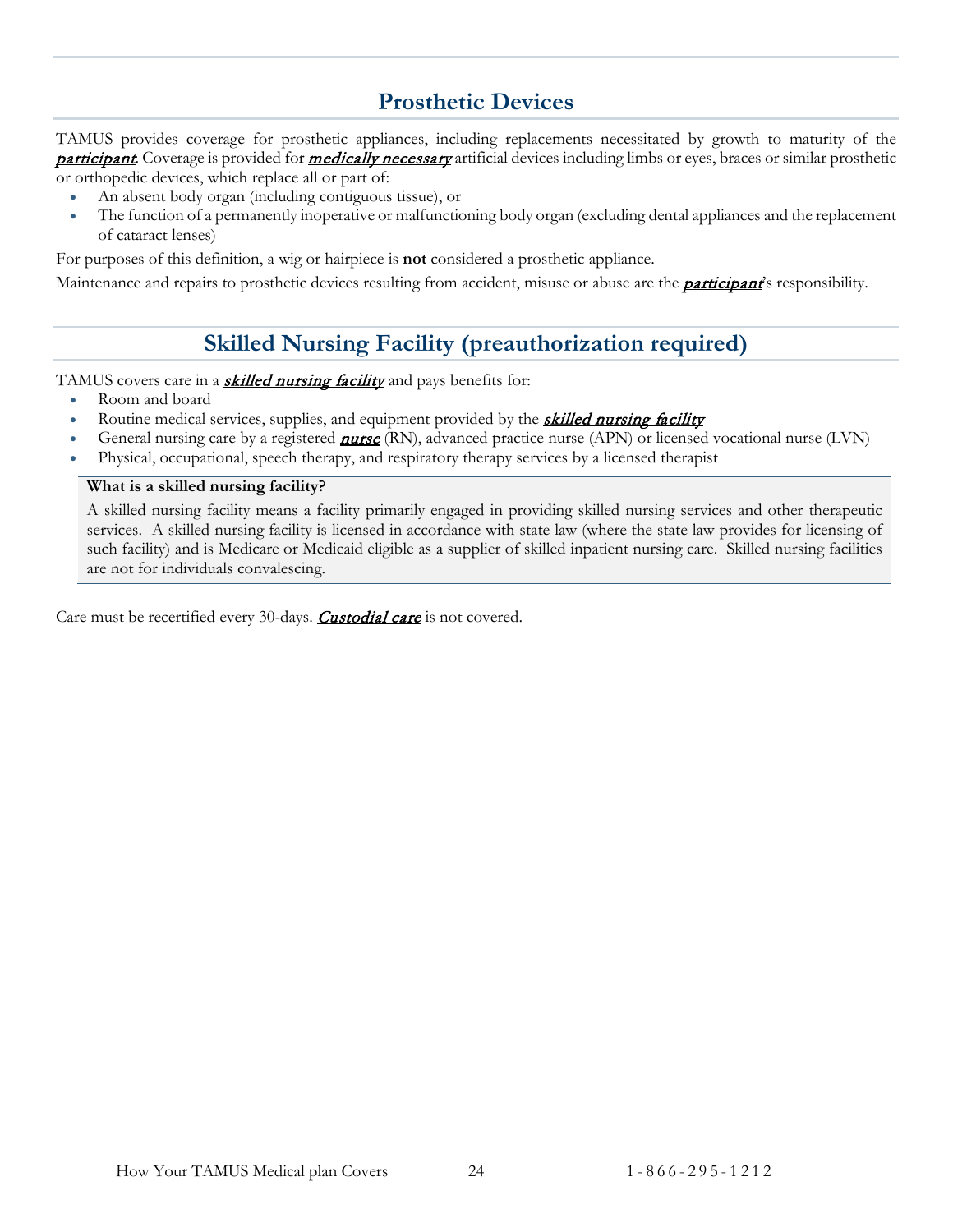# <span id="page-27-0"></span>What the A&M Care Plan Does Not Cover

### **Limitations and Exclusions**

#### <span id="page-27-1"></span>Some expenses are not covered by your medical plan. These include expenses for solely cosmetic procedures, experimental treatment or employment-related injuries.

Some health care expenses are not covered by the plan. Most of these are listed below. Others that are specific to a certain medical service, supply or *[provider](#page-57-3)* are listed in the section "Covered Expenses" where those services, supplies or *[providers](#page-57-3)* are discussed. For information on prescription drug expenses that are not covered, see "Prescription Drugs".

If you cannot find a specific expense listed in this section or in the list of **covered expenses** call BCBSTX Customer Service at 1 (866) 295-1212 to determine its coverage status.

Expenses that are *not* covered include, but are not limited to, those:

- for accidental injury or illness related to any employment or for which the patient is entitled to or has received benefits or a settlement from any workers' compensation or occupational disease law,
- due to war or any act of war, whether declared or undeclared,
- that would not have been made if you did not have this coverage,
- that you are not legally obligated to pay, except charges from a tax- supported institution of the State of Texas for care of mental illness or retardation and charges for services or materials provided under the Texas Medical Assistance Act of 1967,
- for services or supplies furnished by an agency of the U.S. or a foreign government, unless excluding the charges is illegal,
- for services or supplies provided by a person who holds a Master of Science in Social Work unless the individual is also a **[doctor](#page-56-4)** or holds a license as an advanced clinical practitioner except under hospice,
- for services while you are not under the direct care of a **[doctor](#page-56-4)**,
- for treatments by a *[doctor](#page-56-4)* that are not within the scope of his/her license,
- for services of a person who is a member of your or your spouse's immediate family or who lives with you,
- for treatments that are not medically necessary, except those preventive benefits described in section "**Preventive** Care",
- for services and materials in excess of the **[reasonable and customary charge](#page-57-6)**,
- for which benefits are not provided under this plan,
- for dental services, appliances, including TMJ splints, or supplies, except:
	- o *[hospital](#page-57-4)* charges if medically necessary, or
		- o repair or replacement of sound natural teeth and supporting tissue due to an external accident while you are covered by the plan, but only within 24 months of the accident. (An injury sustained as a result of biting or chewing shall not be considered an Accidental Injury.) Since some dental problems can be treated in more than one way, the plan will pay benefits based on the generally accepted treatment that provides adequate care at the lowest cost,
- for acupuncture, unless provided by a licensed medical *[doctor](#page-56-4)* as treatment for a medical diagnosis,
- for cosmetic surgery or treatment, except due to:
	- o an accident that occurred while you were covered by the plan,
	- o the surgical removal or reconstruction of breast tissue due to an illness,
	- o a birth defect if your child is continuously covered by this plan from date of birth, or
	- o surgical reconstruction or correction of a defect resulting from surgery while you were covered by the plan,
- for removal of skin tags,
- for surgical removal of fatty tissue or excess skin, including breast reduction, unless medically necessary as determined by BCBSTX,
- for treatment of obesity, except if approved in advance by BCBSTX, surgical treatment of morbid obesity,
- for scholastic education or vocational training, for medical social services, except as part of hospice services (see "Hospice Benefits"),
- for food allergy testing, except when medically necessary for a diagnosis,
- for orthoptics or visual training, LASIK surgery, radial keratotomy, eyeglasses or contact lenses, except those due to cataract surgery immediately after surgery,
- for hair wigs,

How Your TAMUS Medical plan Covers 25 1 - 866 - 295 - 1 2 1 2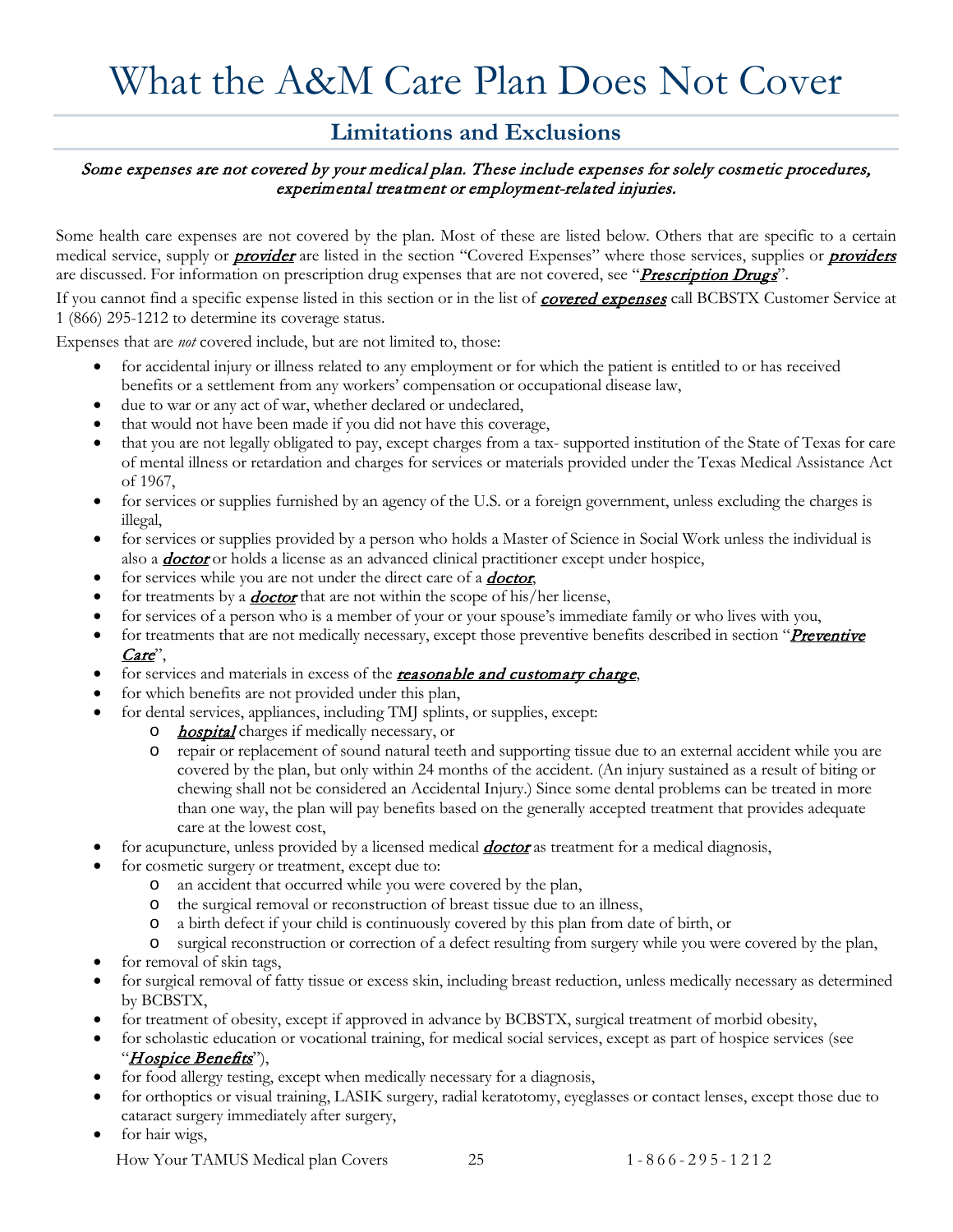- for Jobst or other similar support stockings except in connection with a diagnosis of diabetes,
- for care, treatment, services or supplies that are considered experimental or investigative under generally accepted medical standards (call BCBSTX customer service at (866) 295-1212 to find out if treatment will be covered),
- for travel, even if recommended by a **[doctor](#page-56-4)**,
- for voluntary interruption of pregnancy, except where the life of the mother is in danger or the pregnancy is the result of a criminal act and complications resulting from voluntary termination,
- for reversal of sterilization,
- for infertility treatment, including artificial insemination, invitro fertilization, embryo implant or transplant and gamete intra-fallopian transfer,
- for gender reassignment surgery unless based on medical necessity and in conjunction with a diagnosis of gender dysphoria,
- for vitamins or over-the-counter drugs, even if prescribed, except prescribed prenatal vitamins,
- for services or supplies provided for *[custodial care](#page-56-6)*, except those described for *hospice care*,
- for services or supplies provided for treatment of adolescent behavior disorders including conduct disorders and oppositional disorders,
- for occupational therapy services that do not consist of traditional physical therapy modalities and are not part of an active multidisciplinary physical rehabilitation program designed to restore lost or impaired body function,
- for services or supplies provided primarily for:
	- o environmental sensitivity,
	- o *[clinical ecology](#page-55-2)* or any similar treatment not recognized as safe and effective by the American Academy of Allergists and Immunologists, or
	- o inpatient allergy testing or treatment,
- for services or supplies for routine foot care, such as:
	- o cutting or removal of corns or callouses, trimming of nails (including mycotic nails) and other hygienic and preventive maintenance care in the realm of self-care, such as cleaning and soaking feet and using skin creams to maintain skin tone of both ambulatory and bedfast patients,
	- o services performed in the absence of localized illness, injury or symptoms involving the foot,
	- o any treatment (including prescription drugs) of a fungal (mycotic) infection of the toenail in the absence of clinical evidence of mycosis of the toenail or compelling medical evidence documenting that the patient either has a marked limitation of ambulation requiring active treatment of the foot or, in the case of a nonambulatory patient, has a condition that is likely to result in significant medical complications in the absence of such treatment, and
	- excision of a nail without using an injectable or general anesthetic,
- for services or supplies provided for the following modalities:
	- o intersegmental traction,
	- o EMGs,
	- o manipulation under anesthesia, and
	- o muscle testing through computerized kinesiology machines such as isestation, digital myograph and dynatron, and
- for appointments that are not kept, completion of forms, phone conversations with a **[doctor](#page-56-4)** or obtaining medical records,
- for biofeedback or other behavior modification services.
- for services or supplies provided for the following:
	- o Cognitive rehabilitation therapy: Services designed to address therapeutic cognitive activities, based on an assessment and understanding of the individual's brain-behavioral deficits;
	- o Cognitive communication therapy: Services designed to address modalities of comprehension and expression, including understanding, reading, writing, and verbal expression of information;
	- o Neurocognitive rehabilitation Services designed to assist cognitively impaired individuals to compensate for deficits in cognitive functioning by rebuilding cognitive skills and/or developing compensatory strategies and techniques;
	- o Neurocognitive therapy Services designed to address neurological deficits in informational processing and to facilitate the development of higher level cognitive abilities;
	- o Neurofeedback therapy Services that utilize operant conditioning learning procedure based on electroencephalography (EEG) parameters, and which are designed to result in improved mental performance and behavior, and stabilized mood;
	- o Post-acute transition services Services that facilitate the continuum of care beyond the initial neurological

How Your TAMUS Medical plan Covers 26 1 - 866 - 295 - 1 2 1 2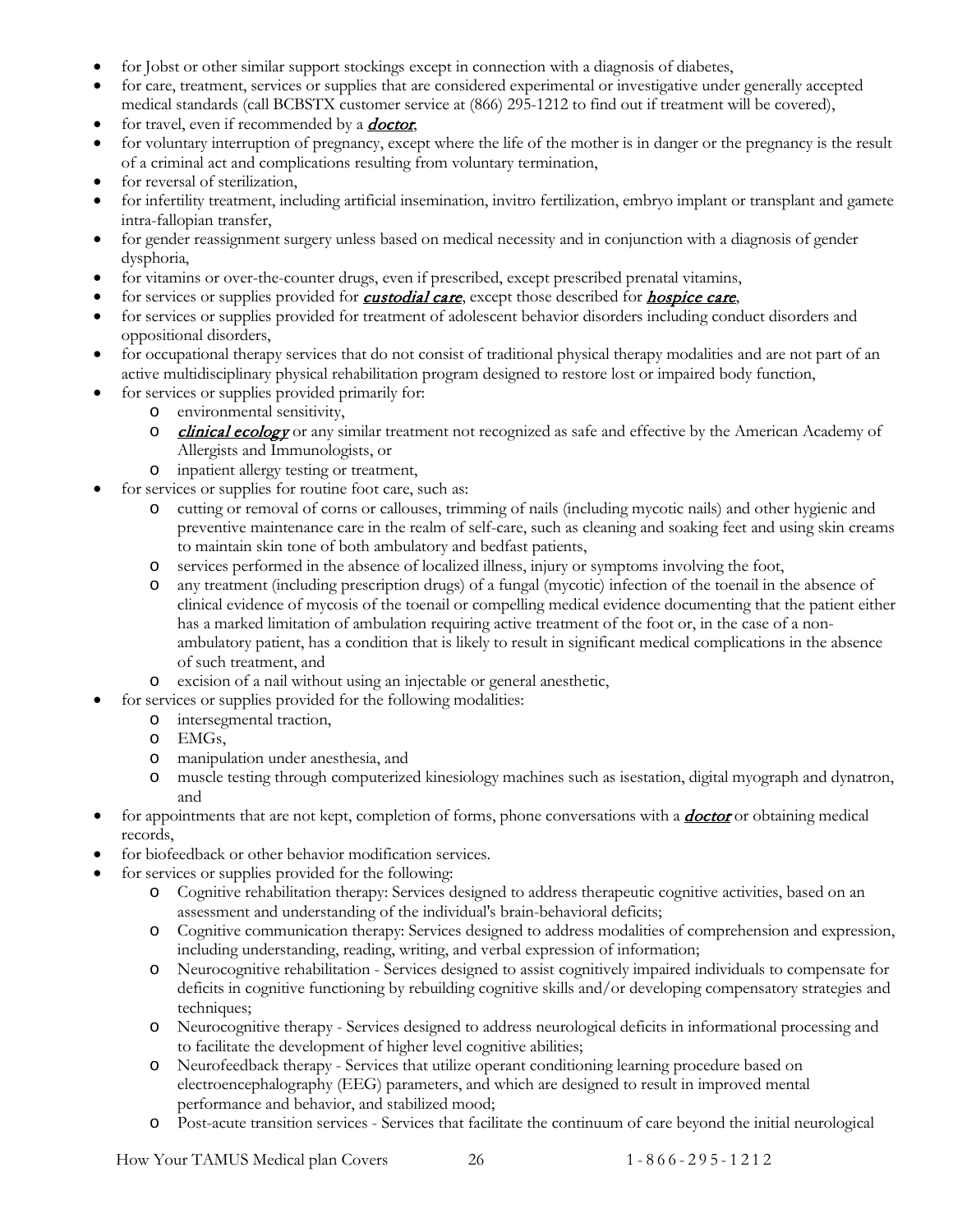insult through rehabilitation and community reintegration; and

o Community reintegration services - Services that facilitate the continuum of care as an affected individual transitions into the community.

BCBS will not pay the additional costs resulting from hospital-based preventable medical errors. Five principles or guidelines will be used when a "serious **[hospital](#page-57-4)** acquired condition" or "never event" occurs, involving determination, by a medical director, whether the event was preventable, within control of the **[hospital](#page-57-4)**, the result of a mistake and resulted in significant harm to the patient. These principles will be applied to determine whether reimbursement to the **[hospital](#page-57-4)** should be reduced for the additional costs related to the event. "Never events" include:

- Surgery performed on the wrong body part.
- Surgery performed on the wrong patient.
- The wrong surgical procedure performed on a patient.
- Patient death or serious disability associated with intravascular air embolism that occurs while being cared for in a facility.
- An infant discharged to the wrong person.
- Patient death or serious disability associated with a hemolytic reaction due to the administration of ABO incompatible blood or blood products.
- Death or serious disability, including kernicterus, associated with failure to identify and treat hyper- bilirubinemia in neonates during the first 28-days of life.
- Artificial insemination with the wrong donor sperm or donor egg.
- Patient death or serious disability associated with a burn incurred from any source while being cared for in a facility.

Other conditions may apply as identified by the Centers for Medicare and Medicaid Services, (CMS).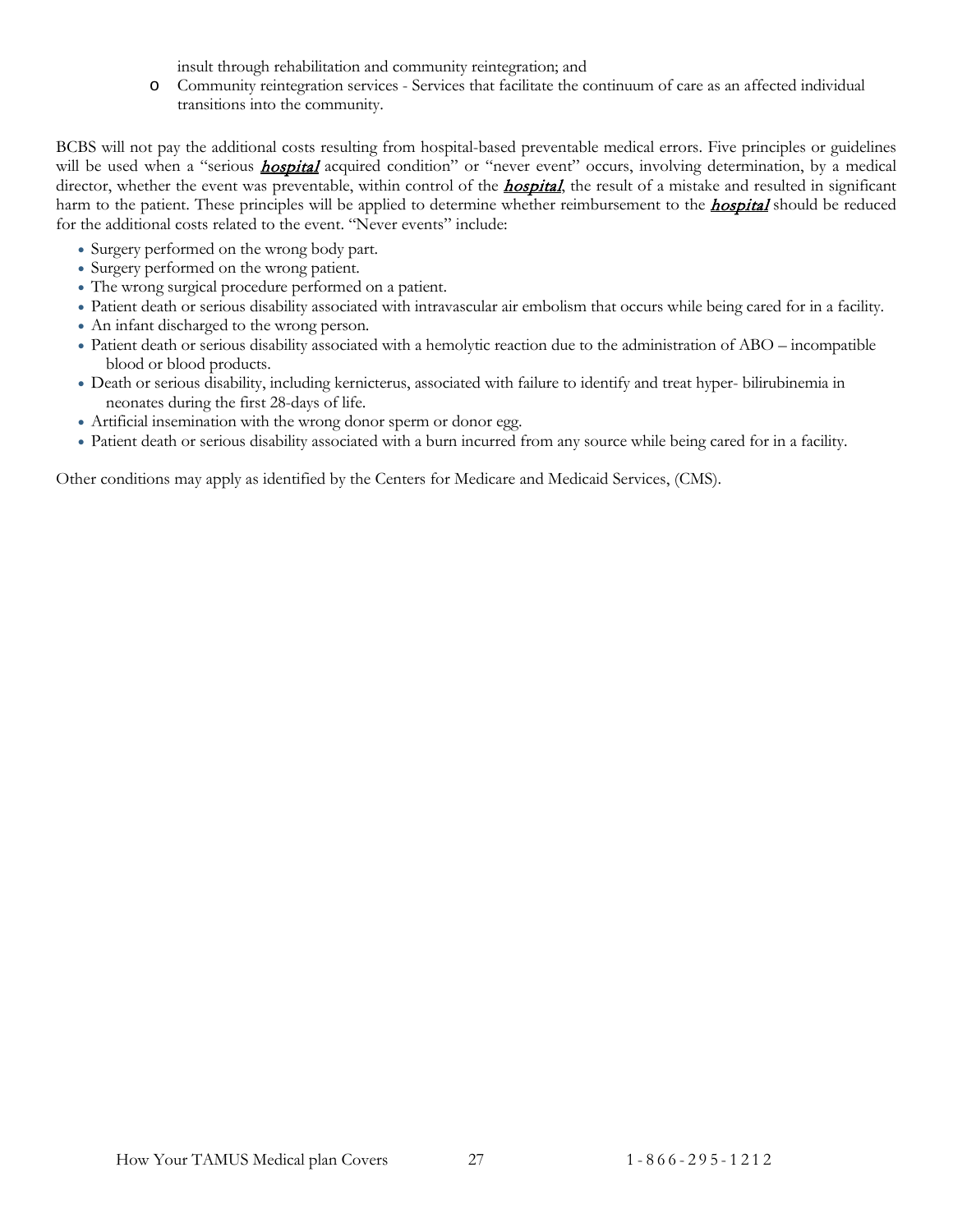# <span id="page-30-0"></span>How Your A&M Care Plan Prescription Drug Program Works

#### The A&M Care plan includes a prescription drug program administered by Express Scripts.

Express Scripts administers the prescription drug part of the A&M Care plans. You will receive a separate ID card from Express Scripts. You should use your Express Scripts card, not your BCBSTX card, to purchase drugs at a pharmacy. Express Scripts has a nationwide network of more than 60,000 retail pharmacies. If you have questions about prescription drugs, call Express Scripts at the Customer Service toll-free number on the back of your ID card, 1 (866) 544-6970.

# **Prescription Drug Deductible**

<span id="page-30-1"></span>The plan includes a \$50-per-person annual *[deductible](#page-56-1)* (with a 3-person maximum). This *deductible* applies to the first \$50 in prescription drugs that each covered person buys, whether at a retail pharmacy or through mail order. After you meet the [deductible](#page-56-1), you pay the applicable [copayments](#page-56-3) (see next section) for any remaining eligible drug purchases through the end of the plan year. If you meet the **[deductible](#page-56-1)** on a prescription drug purchase, but it doesn't cover the full cost of the drug, the [copayment](#page-56-3) will be applied to the rest of the cost. If the remaining cost is less than the copayment, you will pay only the remaining cost. If the remaining cost is more than the **[copayment](#page-56-3)**, you pay only the **copayment**.

# **Purchasing Prescription Drugs**

<span id="page-30-2"></span>You have more than one option for purchasing prescription drugs:

- If you go to a participating Express Scripts pharmacy and show your Express Scripts drug card, you pay \$10 for generic, \$35 for brand-name formulary and \$60 for brand-name non-formulary drugs for a 30-day supply.
- For maintenance drugs, you can order a 90-day supply by mail from Express Scripts. You pay two **[copayments](#page-56-3)**. You will receive your prescription within 10 to 14-days of ordering.
- You may purchase a 90-day supply at certain retail pharmacies, but you will pay three *[copayments](#page-56-3)*.
- You can go to a nonparticipating pharmacy for your prescription and file a claim for reimbursement with Express Scripts. You will be reimbursed for 75% of the *[reasonable and customary charges](#page-57-6)* after deducting the appropriate [deductible](#page-56-1) and [copayment](#page-56-3).
- You can request a refill through a retail pharmacy once you have used 75% (or about 23-days) of your medication and through mail order when you have used 75% (about 68-days) of the medication. Refill requests made too soon will be rejected. (Percent usage is based on the prescribed dosing instructions as given by prescribing **[doctor](#page-56-4)**.)

<span id="page-30-3"></span>**Mandatory Drug Substitution**: The prescription drug plan has a mandatory generic drug substitution policy. It applies when a generic substitute is available for a brand-name drug.

### **Here's how the Mandatory Drug Substitution program works:**

- You will automatically be given a generic drug, if available. If you request the brand-name drug, you will pay the difference in cost between the generic and brand- name drug as well as the brand-name formulary or non-formulary [copayment](#page-56-3).
- If your **[doctor](#page-56-4)** has written "Brand-Name Medically Necessary" on the prescription, you will receive the brand-name drug and will pay the difference in cost between the generic and brand-name drug as well as the brand-name formulary or non-formulary **[copayment](#page-56-3)**.

If you cannot take the generic drug for a documented medical reason, your **[doctor](#page-56-4)** can call Express Scripts to request a medical override for the brand-name drug. If this is approved, you will receive the brand-name drug and will pay only the formulary or non-formulary brand-name **[copayment](#page-56-3)**.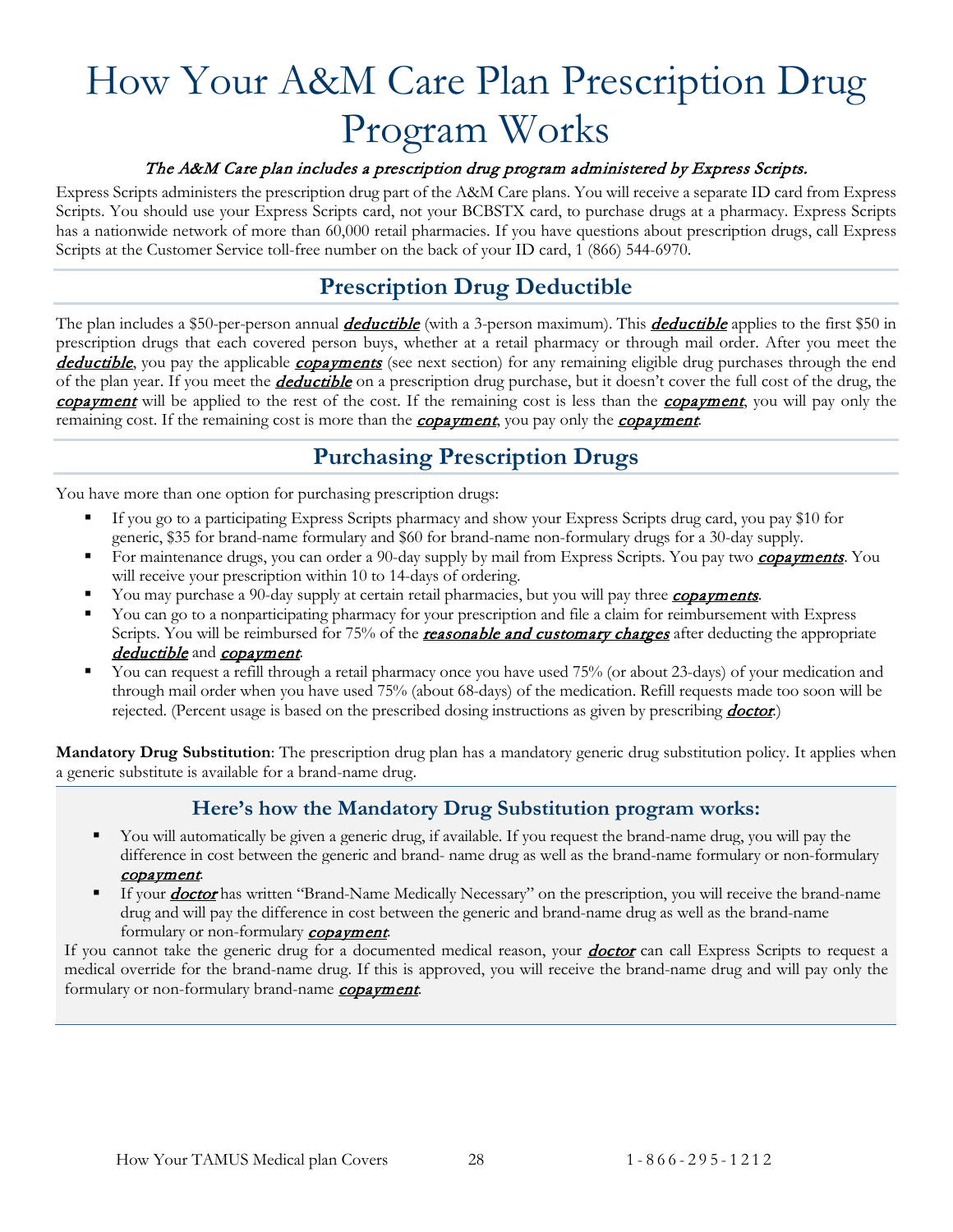# **How the Deductible Works**

- <span id="page-31-0"></span>• Bill's first drug purchase after Sept. 1 is a generic drug that costs \$20. Bill will pay the full \$20, which will apply toward his **[deductible](#page-56-1)**. The second drug he purchases is a \$110 brand-name formulary mail-order drug. He will pay \$100. The first \$30 of that will complete his \$50 *[deductible](#page-56-1)*, and the remaining \$70 will be his *[copayment](#page-56-3)* (two \$35 [copayments](#page-56-3) for a 90-day supply). The plan will pay the remaining cost of that drug (\$10). Bill has now met his **[deductible](#page-56-1)**, so he will pay only the drug **[copayments](#page-56-3)** for any other prescription drugs he purchases through August 31.
- Laura's first prescription drug purchase of the year is two generic drugs totaling \$60 at a retail pharmacy. She will pay the full \$60. The first \$50 meets her *[deductible](#page-56-1)*. Because the remaining cost of the drugs (\$10) is less than the [copayment](#page-56-3) for two generic drugs (\$20), she pays only the remaining cost of the drugs. After that, Laura will pay only the drug *[copayments](#page-56-3)* for any other prescription drugs she purchases through August 31.
- Bryan has coverage on himself, his wife and their two children. By May, the two children have each met the \$50 [deductible](#page-56-1) and will pay only [copayments](#page-56-3) for drug purchases made during the remainder of the plan year. Bryan, on the other hand, is \$20 away from meeting his *[deductible](#page-56-1)*, while his wife is \$10 away. In June, Bryan purchases a brand-name formulary drug totaling \$70. He pays \$55 (\$20 to meet his **[deductible](#page-56-1)** and \$35 for his brand-name formulary **[copayment](#page-56-3)**). In August, Bryan's wife purchases a \$50 brand-name formulary drug. Because three covered family members have met their prescription *deductibles*, Bryan's wife no longer has to meet her [deductible](#page-56-1). She will pay only the \$35 [copayment](#page-56-3).

Formulary Override: If you cannot take a formulary drug for a documented medical reason, your *[doctor](#page-56-4)* can, in advance, request a medical override for the non-formulary drug by contacting Express Scripts at 1 (866) 544-6970. If this is approved, you will receive the non-formulary drug and pay only the formulary **[copayment](#page-56-3)**. A committee at Express Scripts reviews formulary additions and deletions.

**Drugs While Hospitalized:** Drugs you receive while [hospital](#page-57-4)ized or in a **[skilled nursing facility](#page-58-1)**, convalescent **hospital** or hospice will be included on the facility bill and processed by BCBSTX, the medical carrier for the Plan.

## **Prior Authorization**

<span id="page-31-1"></span>Certain prescription drugs require prior authorization before Express Scripts will pay claims. Prior authorization is when Express Scripts conducts a clinical review of a drug to verify that it is the most appropriate way to treat a condition. Drugs that require prior authorization typically are expensive, have uses not approved by the FDA, or have the potential to be used inappropriately.

Some medications have a quantity limitation. This limitation is typically in place for medications that have an abuse potential or for medications that have been deter- mined by the FDA to be safe only in limited amounts.

Other medications may be subject to step therapy protocol. This means that coverage of a requested medication is approved if you have tried certain other medications first but they did not work, or if you have specific medical conditions that prevent you from trying the alternatives. To purchase a drug subject to review, your **[doctor](#page-56-4)** must provide Express Scripts with his/her diagnosis of your condition, along with any other necessary information. To do this, your **[doctor](#page-56-4)** must call Express Scripts at 1 (866) 544-6970. In some cases, your pharmacist can provide this information if it is included on the prescription. Once this information is provided, Express Scripts will determine whether to cover the drug for your condition.

# **Specialty Pharmacy**

<span id="page-31-2"></span>Express Scripts has Accredo Pharmacy to assist A&M Care plan **[participants](#page-57-0)** who use specialty medications. The Accredo Pharmacy offers:

- Delivery of a 30-day, 60-day, 90-day supply of medication to the individual's home or physician's office. Supply is based on written prescription from a phsysician.
- Around-the-clock access to a staff of pharmacists, **[nurses](#page-57-5)** and care coordinators who understand the individual's condition.
- Educational materials, support and home instruction.

How Your TAMUS Medical plan Covers 29 1 - 866 - 295 - 1 2 1 2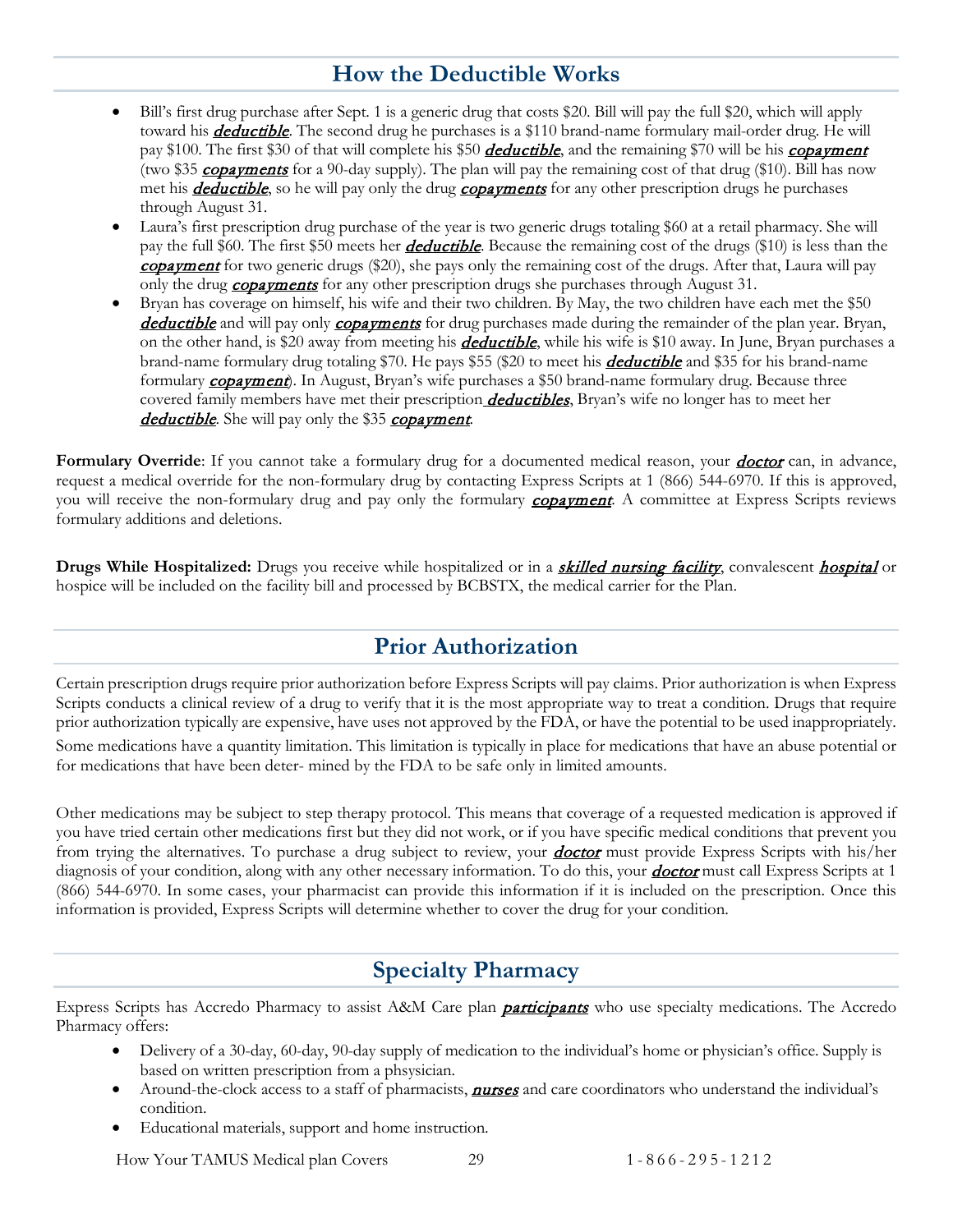• Better coordination of care with the individual's physician.

A&M Care plan **[participants](#page-57-0)** must use the Accredo Pharmacy to fill specialty medication prescriptions. More information on [specialty drugs](#page-58-2) is available by calling 1 (800) 922-8279. Copays for certain specialty medications may be set to the maximum of the current plan design or any available manufacturer-funded copay assistance that results in an equal-to or lesser-out-ofpocket cost for the member. Patient assistance will not be considered as true out of pocket for members and may not apply to [deductible](#page-56-1) and out of pocket maximums. For the above mentioned specialty medications, in most cases, all prescriptions must be filled through Express Script's Mail Order Specialty Pharmacy - Accredo.

# **Coordination of Benefits**

<span id="page-32-1"></span><span id="page-32-0"></span>Express Scripts does not coordinate benefits with other prescription coverage or discount programs.

## **Smoking Cessation and Weight Loss**

Express Scripts provides coverage of prescription smoking cessation and weight loss products. Tobacco products includetobacco, smokeless tobacco, e-cigarettes/vaping, and chewing tobacco. Products available for these diagnoses have refill limits.

# **Medicare Part D**

<span id="page-32-2"></span>All A&M System medical plan prescription drug benefits have been certified to be comparable to or better than those provided by the Medicare Part D prescription drug plan. When you, your spouse or other dependents become eligible for Medicare (by turning age 65 or by approval from Social Security to receive disability benefits), it is important to investigate enrollment in Medicare Parts A and B. If you are considering enrolling in a Medicare Part D plan or an Advantage Plan with prescription drug coverage, you should compare your current prescription drug coverage and costs through the A&M System with the drug coverage and costs of the Medicare plans available to you.

You should know:

1. Medicare prescription drug coverage became available in 2006 to everyone with Medicare. You can get this coverage if you join a Medicare Prescription Drug Plan or join a Medicare Advantage Plan (like an HMO or PPO) that offers prescription drug coverage. All Medicare drug plans provide at least a standard level of coverage set by Medicare. Some plans may also offer more coverage for a higher monthly premium.

2. The Texas A&M University System has determined that the prescription drug coverage offered by the A&M Care 65 Plus Plan is, on average for all plan participants, expected to pay out as much as standard Medicare prescription drug coverage pays and is therefore considered Creditable Coverage. Because your existing coverage is Creditable Coverage, you can keep this coverage and not pay a higher premium (a penalty) if you later decide to join a Medicare drug plan.

When Can You Join a Medicare Drug Plan?

You can join a Medicare drug plan when you first become eligible for Medicare, and each year from Oct. 15 to Dec. 7. However, if you lose your current creditable drug coverage through no fault of your own, you will also be eligible for a two (2) month Special Enrollment Period (SEP) to join a Medicare drug plan.

What happens to your current coverage if you decide to join a Medicare Prescription Drug Plan?

If you are enrolled in the A&M Care Plan and choose to join an outside Medicare Part D plan, you are not required to drop your medical and prescription drug coverage. Your A&M System prescription drug benefits will coordinate with your outside Part D coverage.

However, if you are enrolled in the A&M Care 65 Plus Plan you cannot also be enrolled in an outside Part D or Advantage plan. When will you pay a higher premium (penalty) to join a Medicare Drug Plan?

If you drop or lose your current coverage with the A&M System and don't join a Medicare drug plan within 63 continuous days after your current coverage ends, you may pay a higher premium (a penalty) to join a Medicare drug plan later. Your monthly premium may go up by at least 1% of the Medicare base beneficiary premium per month for every month that you did not have that coverage. For example, if you go nineteen months without creditable coverage, your premium may consistently be at least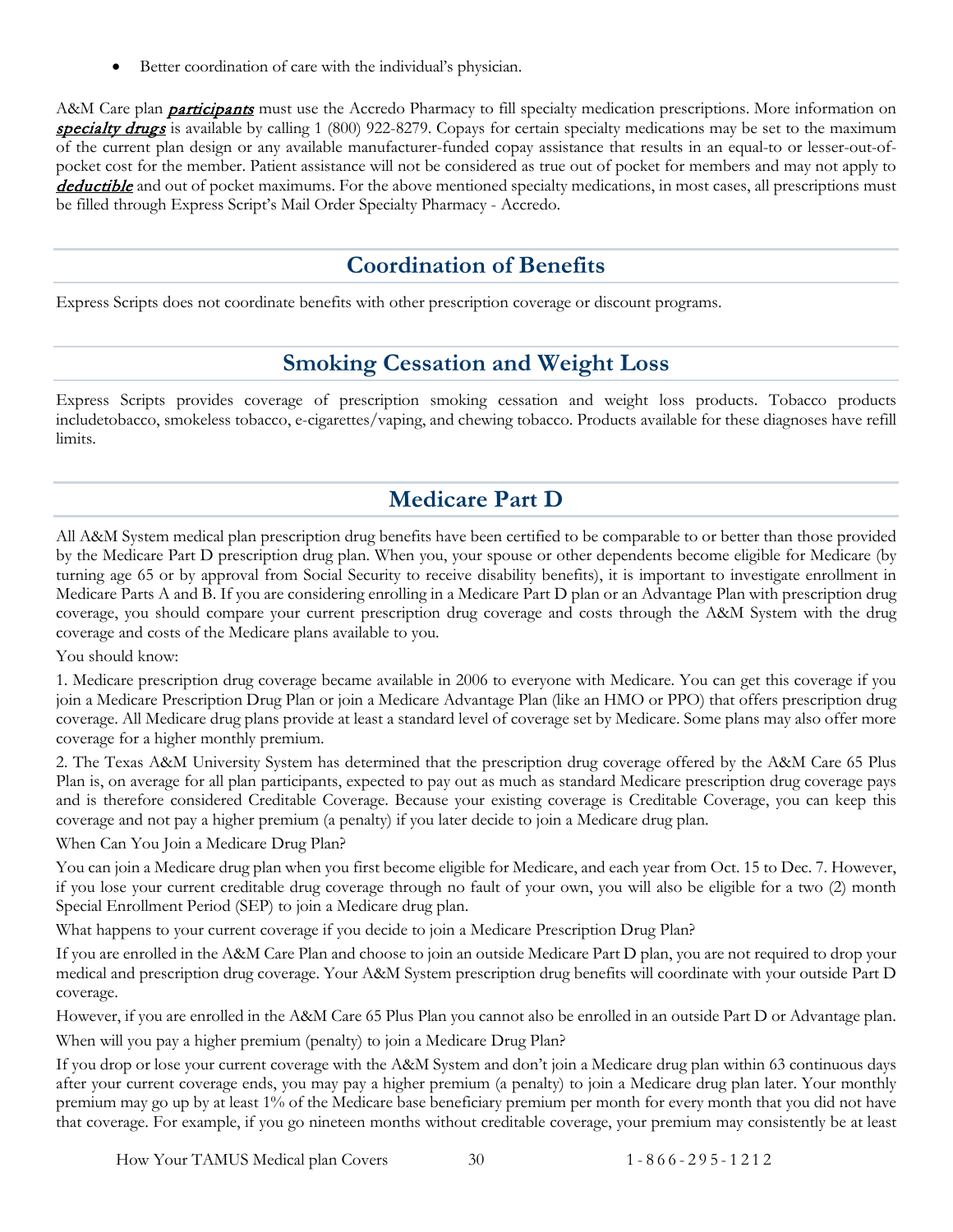19% higher than the Medicare base beneficiary premium. You may have to pay this higher premium (a penalty) as long as you have Medicare prescription drug coverage. In addition, you may have to wait until the following October to join.

For more information about this notice or your current prescription drug coverage:

Contact your Human Resource Office listed at the back of this booklet for further information. You will receive this notice each year. You may request a copy of this notice at any time from your Human Resources office.

For more information about your options under Medicare prescription drug coverage:

More detailed information about Medicare plans that offer prescription drug coverage is in the "Medicare & You" handbook. You will receive a copy of the handbook in the mail every year from Medicare. You may also be contacted directly by Medicare drug plans. For more information, visit www.medicare.gov; call your State Health Insurance Assistance Program (see the inside back cover of your copy of the "Medicare & You" handbook for their telephone number) for personalized help or call 1-800- MEDICARE (1-800-633-4227). TTY users should call 1-877-486-2048.

If you have limited income and resources, extra help paying for Medicare prescription drug coverage is available. For information, visit Social Security on the web at www.socialsecurity.gov, or call them at 1-800-772-1213 (TTY 1-800-325-0778).

Keep this Creditable Coverage notice. If you decide to join one of the Medicare drug plans, you may be required to provide a copy of this notice when you join to show whether or not you have maintained creditable coverage and, therefore, whether or not you are required to pay a higher premium (a penalty).

# **Prescription Drugs**

<span id="page-33-0"></span>Prescription drugs that are not covered include, but are not limited to:

- those that are experimental or investigative,
- those that you are entitled to receive at no charge under any workers' compensation program,
- nicorette or those containing nicotine or other smoking-deterrent medications (except as covered under the smoking cessation program, as explained in "*[Smoking Cessation and Weight Loss](#page-32-1)*"),
- anorectics or those used for weight control (except as covered under the weight loss program),
- tretinion (Retin A) for cosmetic use if you are 26 or older,
- those used to treat or cure baldness,
- over-the-counter drugs, except for insulin,
- therapeutic devices or appliances,
- refills in excess of the amount specified by the **[doctor](#page-56-4)**,
- refills more than one year after the **[doctor](#page-56-4)'s** original order,
- those used for the treatment of medically diagnosed male impotence (some may be covered subject to dispensing limits),
- contraceptive devices, or
- those used in the treatment of infertility.

In addition, the A&M System, at its discretion, may limit, restrict or elect to not cover new prescription medications that become available.

## **Specialty pharmacy copay assistance program**

<span id="page-33-1"></span>Certain specialty pharmacy drugs are considered non-essential health benefits under the plan and the cost of such drugs will not be applied toward satisfying the participant's out-of-pocket maximum. Although the cost of the Program drugs will not be applied towards satisfying a participant's out-of-pocket maximum, the cost of the Program drugs will be reimbursed by the manufacturer at no cost to the participant, and copays for certain specialty medications may be set to the max of the current plan design or any available manufacturer-funded copay assistance.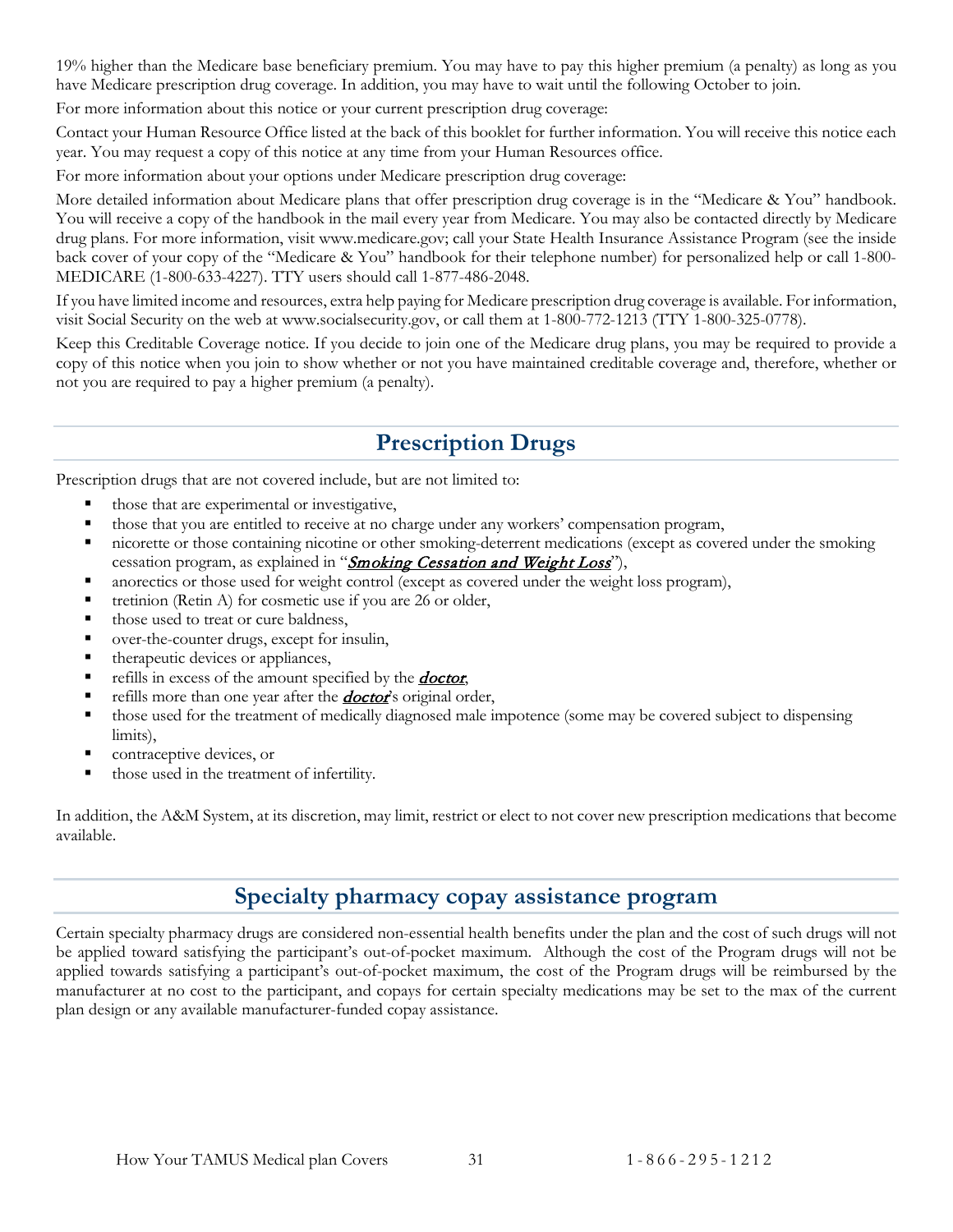# A&M Care Plan Claims and Appeals

## **How to File a Medical Claim**

#### <span id="page-34-1"></span><span id="page-34-0"></span>If you use a network provider, you file no claims. For other services, you file for reimbursement. If a claim is denied, you may follow an appeal process.

If you use a Blue Choice or BlueCard *[doctor](#page-56-4)* or *[hospital](#page-57-4)*, you file no claim forms. For services from out-of-network [providers](#page-57-3), you must file a claim for health benefits.

<span id="page-34-2"></span>

| To file a medical claim, follow these steps:                                             |                                                                                                                                                                                                                                                                                                                                                                                                                                                                                                              |  |  |
|------------------------------------------------------------------------------------------|--------------------------------------------------------------------------------------------------------------------------------------------------------------------------------------------------------------------------------------------------------------------------------------------------------------------------------------------------------------------------------------------------------------------------------------------------------------------------------------------------------------|--|--|
| 1 Get a claim form                                                                       | Claim forms are available from your institution or agency Human Resources office, or you<br>can download a claim form from the website by logging onto <b>www.bcbstx.com/tamus</b> .<br>Use a separate claim form for each individual; do not combine expenses for family<br>members on one claim form.                                                                                                                                                                                                      |  |  |
| 2 Complete the claim form                                                                | Complete all information requested on the claim form. Any missing information,<br>especially the items listed below, will cause a delay in processing your claim.<br>Patient's name<br>$\bullet$<br>Subscriber number, including the alpha prefix $(ex. TXW)$<br>$\bullet$<br>Correct address<br>٠<br>Diagnosis (preferably indicated by your provider on an itemized bill)<br>$\bullet$<br>Date of injury, illness, or pregnancy<br>۰<br>Whether the patient has other group health insurance coverage<br>٠ |  |  |
| 3 Attach an itemized bill                                                                | Attach an itemized bill to the completed claim form. An itemized bill includes the<br>following information that is critical to prompt processing of your claim:<br>Name and address of the provider providing the services or supplies<br>$\bullet$<br>Date of service<br>$\bullet$<br>Type of service<br>$\bullet$<br>Charges for each service<br>$\bullet$<br>Patient's name<br>$\bullet$<br>Diagnosis<br>$\bullet$                                                                                       |  |  |
| 4 Mail the claim form and<br>itemized bills<br>Keep a copy of the claim form and         | Send the claim form and itemized bills to: BCBSTX, P.O. Box 660044, Dallas, TX 75266-<br>0044. (The address also appears on the form.) Do not send the claim form to the A&M<br>System. This will only delay processing. Note: Foreign claims must be translated. If<br>no translation is attached, processing may be delayed.                                                                                                                                                                               |  |  |
| itemized bills for your records.                                                         | You must file and Blue Cross and Blue Shield of Texas must receive claims for expenses within 12 months<br>after the date of service.                                                                                                                                                                                                                                                                                                                                                                        |  |  |
| 5 Review your Explanation of<br>Benefits (EOB) statement<br>after the claim is processed | The EOB will confirm if the expense is covered by A&M CARE MEDICAL PLAN and<br>is eligible for payment. If so, you or the provider will receive a check. If your claim is<br>denied, the EOB will state the reasons why. Note: EOBs are available online through<br>Blue Access for Members at <b>www.bcbstx.com/tamus</b> ; you must log in and elect to<br>receive paper copies by mail.                                                                                                                   |  |  |

To assist **[providers](#page-57-3)** in filing your claims, you should always carry your A&M CARE MEDICAL PLAN ID card with you. All claims from a plan year must be postmarked by Jan. 31 of the next plan year. The plan is not obligated to pay claims received after that date. If you live in Texas, are retired and enrolled in Medicare, you may have Medicare send your claims directly to BCBSTX. You cannot assign your rights and benefits under the plan to anyone at any time.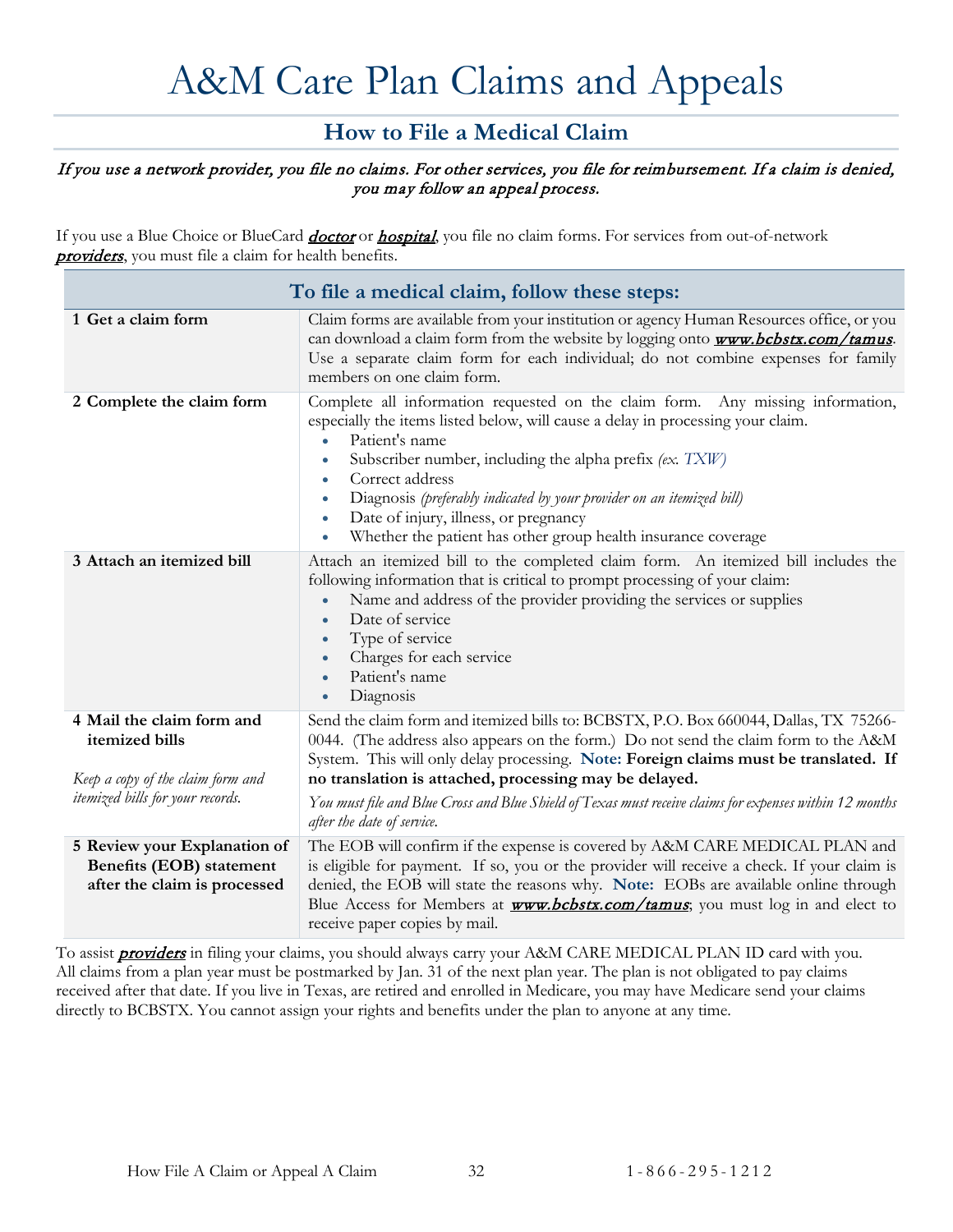# **Receipt of Claims**

<span id="page-35-0"></span>A claim will not be considered received for processing until Blue Cross and Blue Shield of Texas actually receives the claim at the proper address and with all of the required information. If the claim is not complete, Blue Cross and Blue Shield of Texas will return it. On claims that need further information for proper processing, Blue Cross and Blue Shield of Texas may contact either you or the **[provider](#page-57-3)** for the additional information. The claim will be processed when Blue Cross and Blue Shield of Texas receives all the requested information. After processing the claim, BCBSTX will notify the **[participant](#page-57-0)** by way of an Explanation of Benefits summary.

# **Review of Claim Determinations**

<span id="page-35-1"></span>When BCBSTX receives a properly submitted claim, it has authority and discretion to interpret and determine benefits in accordance with A&M CARE MEDICAL PLAN plan provisions. BCBSTX will receive and review claims for benefits and will accurately process claims consistent with administrative practices and procedures established in writing between BCBSTX and the A&M System.

You have the right to seek and obtain a full and fair review by BCBSTX of any determination of a claim, any determination of a request for preauthorization, or any other determination made by BCBSTX in accordance with the benefits and procedures detailed in your A&M CARE MEDICAL PLAN medical plan.

# **If a Claim Is Denied or Not Paid in Full**

<span id="page-35-2"></span>On occasion, BCBSTX may deny all or part of your claim. There are a number of reasons why this may happen. We suggest that you first read the *Explanation of Benefits* summary prepared by BCBSTX; then review this Benefits Booklet to see whether you understand the reason for the determination. If you have additional information that you believe could change the decision, send it to BCBSTX and request a review of the decision.

If the claim is denied in whole or in part, you will receive a notice from BCBSTX with the following information, if applicable:

- The reasons for the determination;
- A reference to the benefit plan provisions on which the determination is based, or the contractual, administrative or protocol basis for the determination;
- A description of additional information which may be necessary to perfect an appeal and an explanation of why such material is necessary;
- Subject to privacy laws and other restrictions, if any, the identification of the claim, date of service, health care **[provider](#page-57-3)**, claim amount (if applicable) and a statement describing denial codes with their meanings and the standards used. Upon request, diagnosis/treatment codes with their meanings and the standards used are also available;
- An explanation of BCBSTX's internal review/appeals and external review processes (and how to initiate a review/appeal or external review);
- In certain situations, a statement in non-English language(s) that the written notice of claim denial and certain other benefit information may be available upon request in such non-English language(s);
- In certain situations, a statement in non-English language(s) that indicates how to access the language services provided by BCBSTX;
- The right to request, free of charge, reasonable access to and copies of all documents, records and other information relevant to the claim for benefits;
- Any internal rule, guideline, protocol or other similar criterion relied on in the determination, and a statement that a copy of such rule, guideline, protocol or other similar criterion will be provided free of charge on request;
- An explanation of the scientific or clinical judgment relied on in the determination as applied to claimant's medical circumstances, if the denial was based on medical necessity, experimental treatment or similar exclusion, or a statement that such explanation will be provided free of charge upon request;
- In the case of a denial of an urgent care/expedited clinical claim, a description of the expedited review procedure applicable to such claim. An urgent care/expedited claim decision may be provided orally, so long as a written notice is furnished to the claimant within 3 days of oral notification; and
- Contact information for applicable office of health insurance consumer assistance or ombudsman.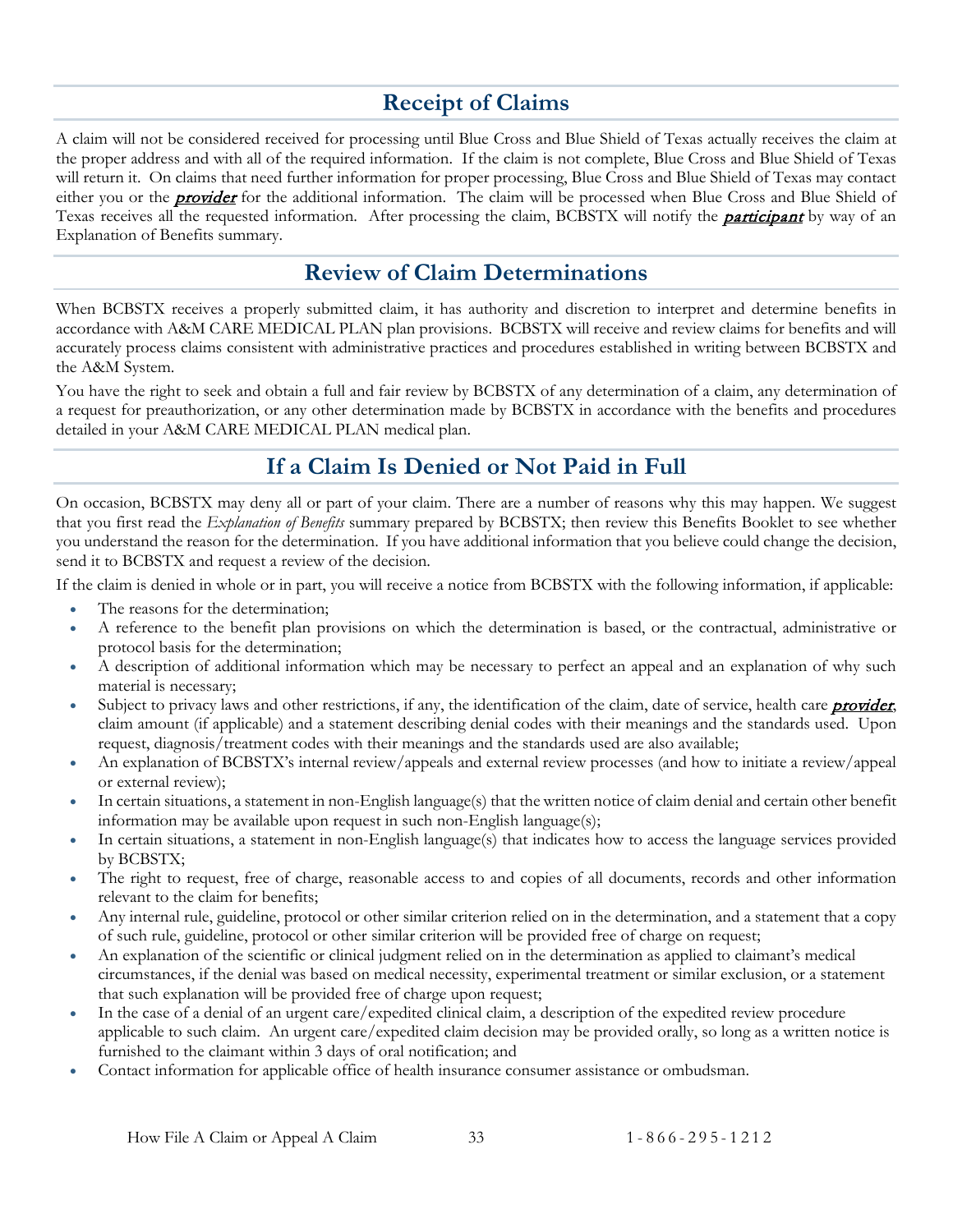# **Timing of Required Notices and Extensions**

<span id="page-36-0"></span>Separate schedules apply to the timing of required notices and extensions, depending on the type of Claim. There are three types of Claims as defined below.

- 1. Urgent Care Clinical Claim is any Pre-Service Claim that requires Preauthorization, as described in this Benefit Booklet, for benefits for medical care or Treatment with respect to which the application of regular time periods for making health Claim decisions could seriously jeopardize the life or health of the claimant or the ability of the claimant to regain maximum function or, in the opinion of a Physician with knowledge of the claimant's medical condition, would subject the claimant to severe pain that cannot be adequately managed without the care or Treatment.
- 2. Pre-Service Claim is any non-urgent request for benefits or a determination with respect to which the terms of the benefit plan condition receipt of the benefit on approval of the benefit in advance of obtaining medical care.
- **3.** Post-Service Claim is notification in a form acceptable to the Claim Administrator that a service has been rendered or furnished to you. This notification must include full details of the service received, including your name, age, sex, identification number, the name and address of the **[Provider](#page-57-3)**, an itemized statement of the service rendered or furnished, the date of service, the diagnosis, the Claim charge, and any other information which the Claim Administrator may request in connection with services rendered to you.

## **Urgent Care Clinical Claims\***

<span id="page-36-1"></span>

| <b>Type of Notice or Extension</b>                                                                                                                                                                                  | Timing                          |
|---------------------------------------------------------------------------------------------------------------------------------------------------------------------------------------------------------------------|---------------------------------|
| If your Claim is incomplete, the Claim Administrator must notify you within                                                                                                                                         | 24 hours                        |
| If you are notified that your Claim is incomplete,<br>you must then provide completed Claim information to the Claim Administrator within                                                                           | 48 hours after receiving notice |
| The Claim Administrator must notify you of the Claim determination (whether adverse<br>or not): if the initial Claim is complete as soon as possible<br>(taking into account medical exigencies), but no later than | 72 hours                        |
| after receiving the completed Claim (if the initial Claim is incomplete), within                                                                                                                                    | 48 hours                        |

\* You do not need to submit Urgent Care Clinical Claims in writing. You should call the Claim Administrator at the toll-free number listed on the back of your Identification Card as soon as possible to submit an Urgent Care Clinical Claim.

### **Pre-Service Claims**

<span id="page-36-2"></span>

| <b>Type of Notice or Extension</b>                                                                                                               | Timing                                                                                          |
|--------------------------------------------------------------------------------------------------------------------------------------------------|-------------------------------------------------------------------------------------------------|
| If your Claim is filed improperly, the Claim Administrator must notify you within                                                                | 5 days                                                                                          |
| If your Claim is incomplete, the Claim Administrator must notify you within                                                                      | 15 days                                                                                         |
| If you are notified that your Claim is incomplete, you must then provide<br>completed Claim information to the Claim Administrator within        | 45 days after receiving notice                                                                  |
| The Claim Administrator must notify you of any adverse Claim determination (whether<br>adverse of not): if the initial Claim is complete, within | $15 \text{ days}$ *                                                                             |
| after receiving the completed Claim (if the initial Claim is incomplete), within                                                                 | 30 days                                                                                         |
| If you require post-stabilization care after an Emergency within                                                                                 | the time appropriate to the circumstance<br>not to exceed one hour after the time of<br>request |

\* This period may be extended one time by the Claim Administrator for up to 15 days, provided that the Claim Administrator both (1) determines that such an extension is necessary due to matters beyond the control of the Plan and (2) notifies you, prior to the expiration of the initial 15-day period, of the circumstances requiring the extension of time and the date by which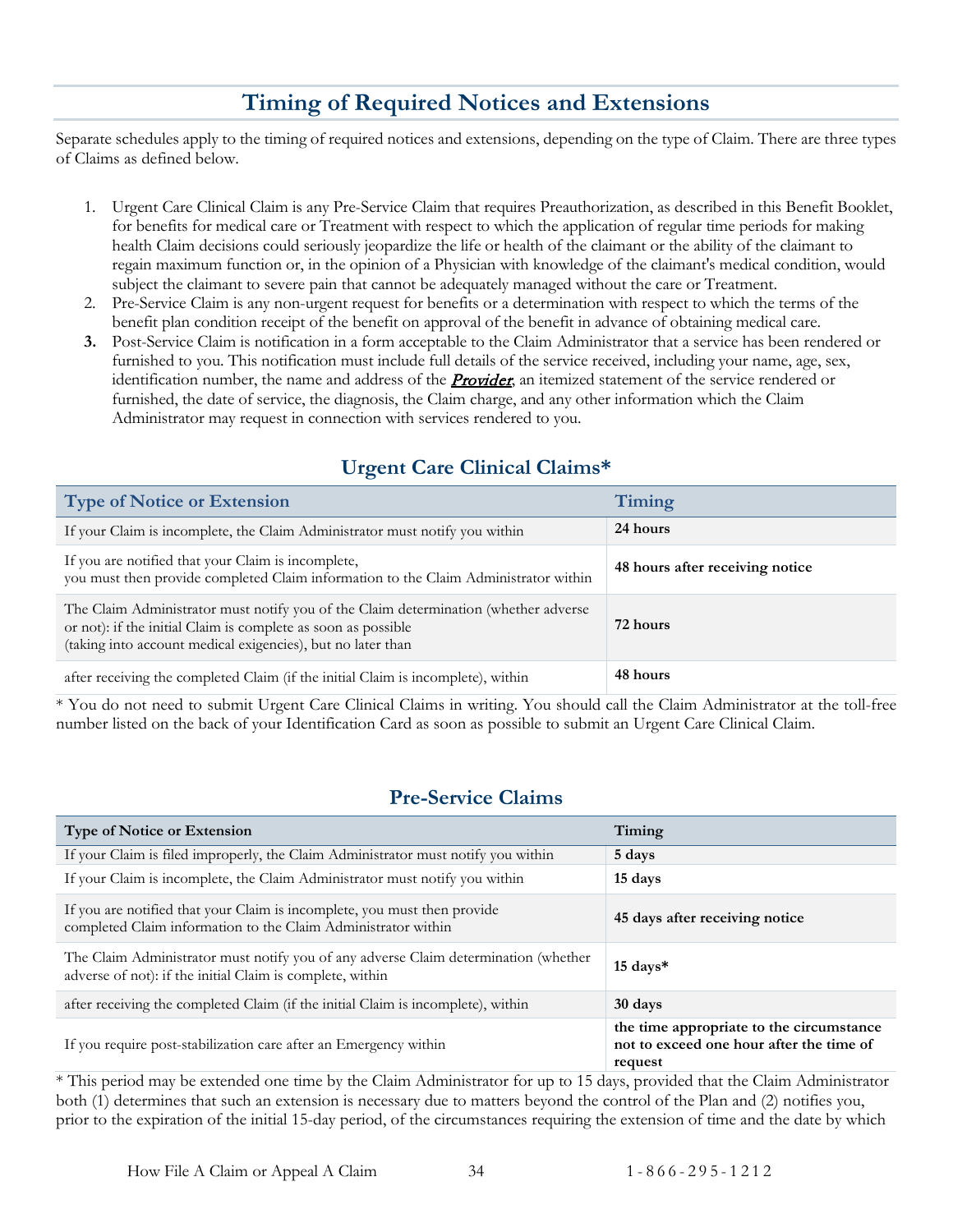the Claim Administrator expects to render a decision.

#### **Post-Service Claims**

<span id="page-37-0"></span>

| Type of Notice or Extension                                                                                                               | Timing                                                                                          |
|-------------------------------------------------------------------------------------------------------------------------------------------|-------------------------------------------------------------------------------------------------|
| If your Claim is incomplete, the Claim Administrator must notify you within                                                               | 30 days                                                                                         |
| If you are notified that your Claim is incomplete, you must then provide<br>completed Claim information to the Claim Administrator within | 45 days after receiving notice                                                                  |
| The Claim Administrator must notify you of the Claim determination (whether adverse<br>or not): if the initial Claim is complete, within  | $30 \text{ days}^*$                                                                             |
| after receiving the completed Claim (if the initial Claim is incomplete), within                                                          | 45 days                                                                                         |
| If you require post-stabilization care after an Emergency within                                                                          | the time appropriate to the<br>circumstance not to exceed one hour<br>after the time of request |

\*This period may be extended one time by the Claim Administrator for up to 15 days, provided that the Claim Administrator both (1) determines that such an extension is necessary due to matters beyond the control of the Plan and (2) notifies you in writing, prior to the expiration of the initial 30-day period, of the circumstances requiring the extension of time and the date by which the Claim Administrator expects to render a decision. Concurrent Care

<span id="page-37-1"></span>For a benefit determination relating to care that is being received at the same time as the determination, such notice will be provided no later than 24 hours after receipt of your Claim for benefits.

# **Claim Appeal Procedures**

#### Definitions

<span id="page-37-2"></span>An **"Adverse Benefit Determination"** means a denial, reduction, or termination of, or a failure to provide or make payment (in whole or in part) for, a benefit, including any such denial, reduction, termination, or failure to provide in response to a claim, Pre-Service Claim or Urgent Care Clinical Claims, or make payment for, a benefit resulting from the application of any utilization review, as well as a failure to cover an item or service for which benefits are otherwise provided because it is determined to be experimental or investigational or not medically necessary or appropriate. If an ongoing course of treatment had been approved by the Claim Administrator and the Claim Administrator reduces or terminates such treatment (other than by amendment or termination of the Employer's benefit plan) before the end of the approved treatment period; that is also an Adverse Benefit Determination.

A **"Final Internal Adverse Benefit Determination"** means an Adverse Benefit Determination that has been upheld by the Claim Administrator at the completion of the Claim Administrator's internal review/appeal process.

## **Expedited Clinical Appeals**

<span id="page-37-3"></span>If your situation meets the definition of an expedited clinical appeal, you may be entitled to an appeal on an expedited basis. An expedited clinical appeal is an appeal of a clinically urgent nature related to health care services, including but not limited to, procedures or treatments ordered by a health care **[provider](#page-57-3)**, as well as continued hospitalization. Before authorization of benefits for an ongoing course of treatment/continued hospitalization is terminated or reduced, the Claim Administrator will provide you with notice at least 24-hours before the previous benefits authorization ends and an opportunity to appeal. For the ongoing course of treatment, coverage will continue during the appeal process.

Upon receipt of an expedited preservice or concurrent clinical appeal, the Claim Administrator will notify the party filing the appeal, as soon as possible, but no more than 24-hours after submission of the appeal, of all the information needed to review the appeal. Additional information must be submitted within 24-hours of re- quest. The Claim Administrator shall render a determination on the appeal within 24-hours after it receives the requested information, but no later than 72-hours after the appeal has been received by the Claim Administrator.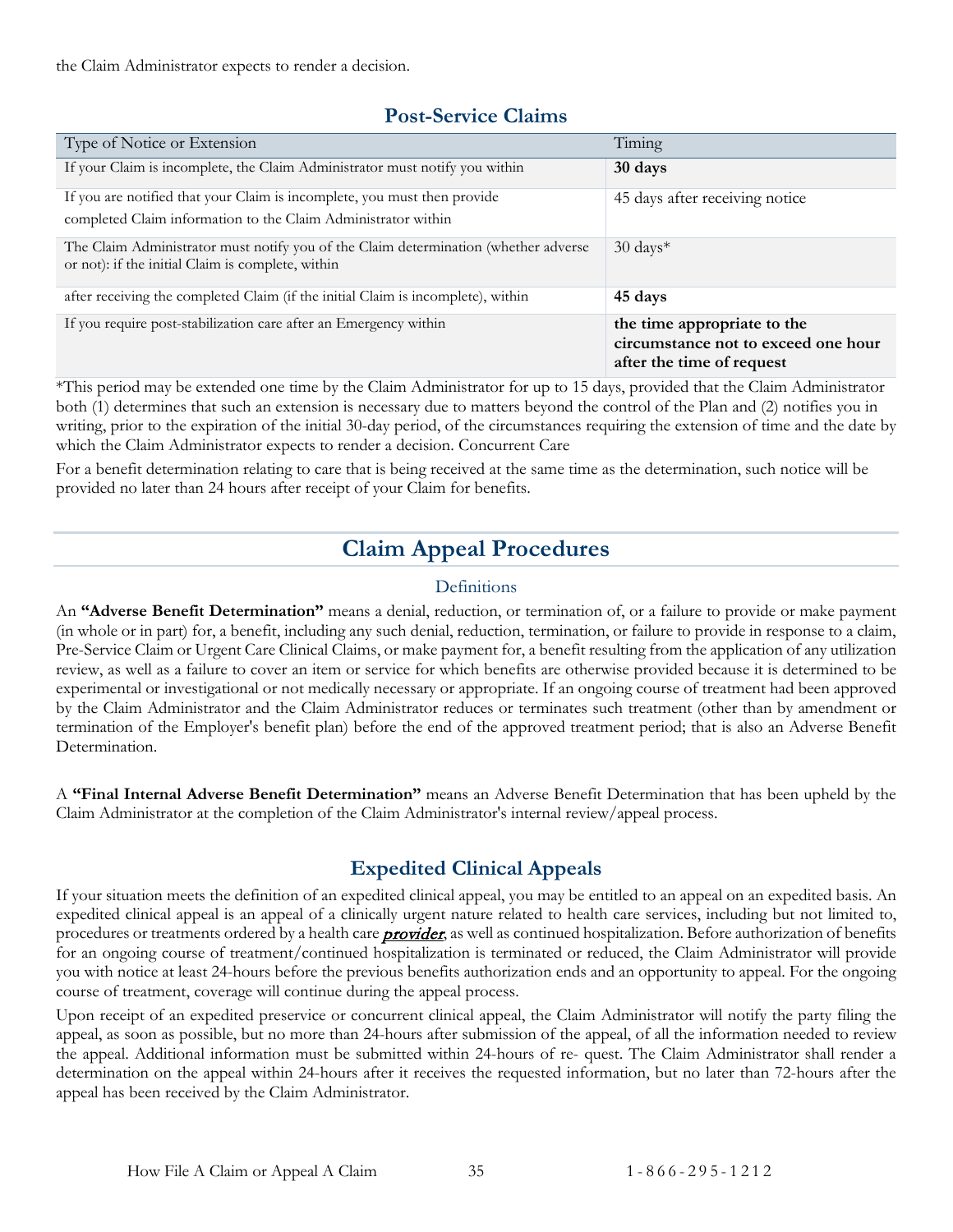#### How to Appeal an Adverse Benefit Determination

<span id="page-38-0"></span>You have the right to seek and obtain a full and fair review of any determination of a claim, any determination of a request for preauthorization, or any other determination made by the Claim Administrator in accordance with the benefits and procedures detailed in your Health Benefit Plan.

An appeal of an Adverse Benefit Determination may be filed by you or a person authorized to act on your behalf. In some circumstances, a health care **[Provider](#page-57-3)** may appeal on his/her own behalf. Your designation of a representative must be in writing as it is necessary to protect against disclosure of information about you except to your authorized representative. To obtain an Authorized Representative Form, you or your representative may call the Claim Administrator at the number on the back of your ID card.

If you believe the Claim Administrator incorrectly denied all or part of your benefits, you may have your claim reviewed. The Claim Administrator will review its decision in accordance with the following procedure:

• Within 180 days after you receive notice of a denial or partial denial, you may call or write to the Claim Administrator's Administrative Office. The Claim Administrator will need to know the reasons why you do not agree with the denial or partial denial. Send your request to:

Claim Review Section Blue Cross and Blue Shield of Texas P. O. Box 660044 Dallas, Texas 75266-0044

- You may also designate a representative to act for you in the review procedure. Your designation of a representative must be in writing as it is necessary to protect against disclosure of information about you except to your authorized representative.
- The Claim Administrator will honor telephone requests for information. However, such inquiries will not constitute a request for review.
- In support of your claim review, you have the option of presenting evidence and testimony to the Claim Administrator. You and your authorized representative may ask to review your file and any relevant documents and may submit written issues, comments and additional medical information within 180 days after you receive notice of an Adverse Benefit Determination or at any time during the claim review process.

The Claim Administrator will provide you or your authorized representative with any new or additional evidence or rationale and any other information and documents used in the review of your claim without regard to whether such information was considered in the initial determination. No deference will be given to the initial Adverse Benefit Determination. Such new or additional evidence or rationale will be provided to you or your authorized representative sufficiently in advance of the date a final decision on appeal is made in order to give you a chance to respond. The appeal determination will be made by a Physician associated or contracted with the Claim Administrator and/or by external advisors, but who were not involved in making the initial denial of your claim. Before you or your authorized representative may bring any action to recover benefits the claimant must exhaust the appeal process and must raise all issues with respect to a claim and must file an appeal or appeals and the appeals must be finally decided by the Claim Administrator.

If you have any questions about the claims procedures or the review procedure, write to the Claim Administrator's Administrative Office or call the toll-free Customer Service Helpline number shown in this Benefit Booklet or on your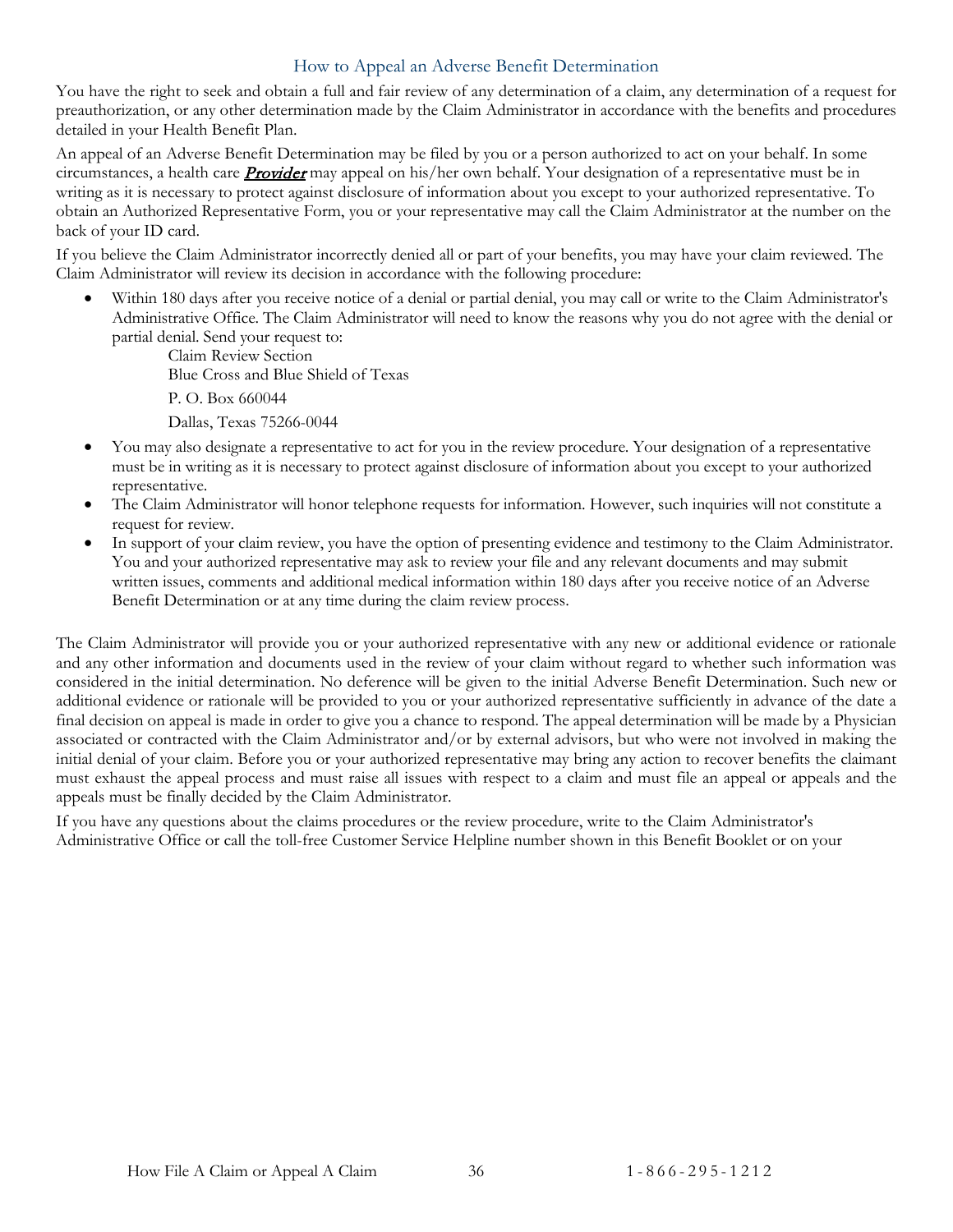## **Timing of Appeal Determinations**

<span id="page-39-0"></span>Upon receipt of a non-urgent preservice appeal, the Claim Administrator shall render a determination of the appeal as soon as practical, but in no event more than 30 days after the appeal has been received by the Claim Administrator.

Upon receipt of a non-urgent post-service appeal, the Claim Administrator shall render a determination of the appeal as soon as practical, but in no event more than 60 days after the appeal has been received by the Claim Administrator.

## **Notice of Appeal Determination**

<span id="page-39-1"></span>The Claim Administrator will notify the party filing the appeal, you, and, if a clinical appeal, any health care **[provider](#page-57-3)** who recommended the services involved in the appeal, by a written notice of the determination. The written notice to you or your authorized representative will include:

- A reason for the determination;
- A reference to the benefit Plan provisions on which the determination is based, and the contractual, administrative or protocol for the determination;
- Subject to privacy laws and other restrictions, if any, the identification of the claim, date of service, health care **[provider](#page-57-3)**, claim amount (if applicable), and a statement describing denial codes with their meanings and the standards used. Diagnosis/treatment codes with their meanings and the standards used are also available upon request;
- An explanation of the Claim Administrator's external review processes (and how to initiate an external review) and a statement of your right, if any, to bring a civil action under Section 502(a) of ERISA following a final denial on external appeal;
- In certain situations, a statement in non-English language(s) that written notices of claim denials and certain other benefit information may be available (upon request) in such non-English language(s);
- In certain situations, a statement in non-English language(s) that indicates how to access the language services provided by the Claim Administrator;
- The right to request, free of charge, reasonable access to and copies of all documents, records and other information relevant to the claim for benefits;
- Any internal rule, guideline, protocol or other similar criterion relied on in the determination, or a statement that a copy of such rule, guideline, protocol or other similar criterion will be provided free of charge on request;
- An explanation of the scientific or clinical judgment relied on in the determination, or a statement that such explanation will be provided free of charge upon request;
- A description of the standard that was used in denying the claim and a discussion of the decision;
- Contact information for applicable office of health insurance consumer assistance or ombudsman.

If the Claim Administrator's decision is to continue to deny or partially deny your claim or you do not receive timely decision, you may be able to request an external review of your claim by an independent third party, who will review the denial and issue a final decision. Your external review rights are described in the **Standard External Review** section below.

### **If You Need Assistance**

<span id="page-39-2"></span>If you have any questions about the claims procedures or the review procedure, write or call the Claim Administrator Headquarters at 1 (800) 521-2227. The Claim Administrator Customer Service Helpline is accessible from 8:00 A.M. to 8:00 P.M., Monday through Friday.

Claim Review Section Blue Cross and Blue Shield of Texas P. O. Box 660044 Dallas, Texas 75266-0044

If you need assistance with the internal claims and appeals or the external review processes that are described below, you may call the number on the back of your ID card for contact information. In addition, for questions about your appeal rights or for assistance, you can contact the Employee Benefits Security Administration at 1 (866) 444-EBSA (3272).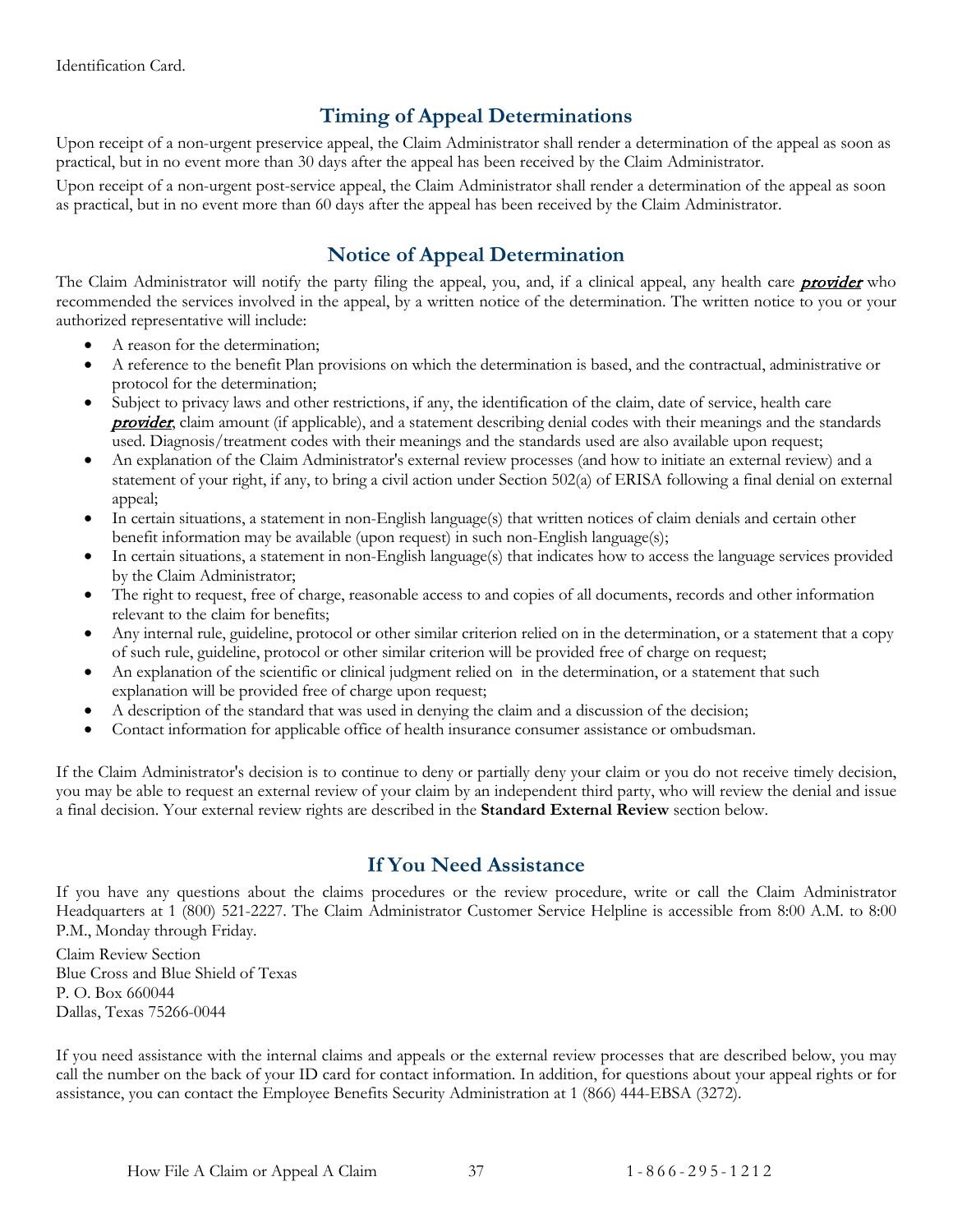# **Standard External Review**

<span id="page-40-0"></span>You or your authorized representative (as described above) may make a request for a standard external review or expedited external review of an Adverse Benefit Determination or Final Internal Adverse Benefit Determination by an Independent Review Organization (IRO).

- 1. Request for External Review. Within four months after the date of receipt of a notice of an Adverse Benefit Determination or Final Internal Adverse Benefit Determination from the Claim Administrator, you or your authorized representative must file your request for standard external review.
- 2. Preliminary Review. Within five business days following the date of receipt of the external review request, the Claim Administrator must complete a preliminary review of the request to determine whether:
	- You are, or were, covered under the plan at the time the health care item or service was requested or, in the case of a retrospective review, was covered under the plan at the time the health care item or service was provided;
	- The Adverse Benefit Determination or the Final Adverse Internal Benefit Determination does not relate to your failure to meet the requirements for eligibility under the terms of the plan (e.g., worker classification or similar determination);
	- You have exhausted the Claim Administrator's internal appeal process unless you are not required to exhaust the internal appeals process under the interim final regulations. Please read the Exhaustion section below for additional information and exhaustion of the internal appeal process; and
	- You or your authorized representative has provided all the information and forms required to process an external review. You will be notified within one business day after we complete the preliminary review if your request is eligible or if further information or documents are needed. You will have the remainder of the four month appeal period (or 48 hours following receipt of the notice), whichever is later, to perfect the appeal request. If your claim is not eligible for external review, we will outline the reasons it is ineligible in the notice, and provide contact information for the Department of Labor's Employee Benefits Security Administration (toll-free number 1 (866) 444-EBSA (3272).
- 3. Referral to Independent Review Organization (IRO). When an eligible request for external review is completed within the time period allowed, the Claim Administrator will assign the matter to an IRO. The IRO assigned will be accredited by URAC or by similar nationally-recognized accrediting organization. Moreover, the Claim Administrator will take action against bias and to ensure independence. Accordingly, the Claim Administrator must contract with at least three IROs for assignments under the plan and rotate claims assignments among them (or incorporate other independent, unbiased methods for selection of IROs, such as random selection). In addition, the IRO may not be eligible for any financial incentives based on the likelihood that the IRO will support the denial of benefits. The IRO must provide the following:
	- Utilization of legal experts where appropriate to make coverage determinations under the plan.
	- Timely notification to you or your authorized representative, in writing, of the request's eligibility and acceptance for external review. This notice will include a statement that you may submit in writing to the assigned IRO within 10 business days following the date of receipt of the notice additional information that the IRO must consider when conducting the external review. The IRO is not required to, but may, accept and consider additional information submitted after 10 business days.
	- Within five business days after the date of assignment of the IRO, the Claim Administrator must provide to the assigned IRO the documents and any information considered in making the Adverse Benefit Determination or Final Internal Adverse Benefit Determination. Failure by the Claim Administrator to timely provide the documents and information must not delay the conduct of the external review. If the Claim Administrator fails to timely provide the documents and information, the assigned IRO may terminate the external review and make a decision to reverse the Adverse Benefit Determination or Final Internal Adverse Benefit Determination. Within one business day after making the decision, the IRO must notify the Claim Administrator and you or your authorized representative.
	- Upon receipt of any information submitted by you or your authorized representative, the assigned IRO must within one business day forward the information to the Claim Administrator. Upon receipt of any such information, the Claim Administrator may reconsider the Adverse Benefit Determination or Final Internal Adverse Benefit Determination that is the subject of the external review. Reconsideration by the Claim Administrator must not delay the external review. The external review may be terminated as a result of the reconsideration only if the Claim Administrator decides, upon completion of its reconsideration, to reverse the Adverse Benefit Determination or Final Internal Adverse Benefit Determination and provide coverage or payment. Within one business day after making such a decision, the Claim Administrator must provide written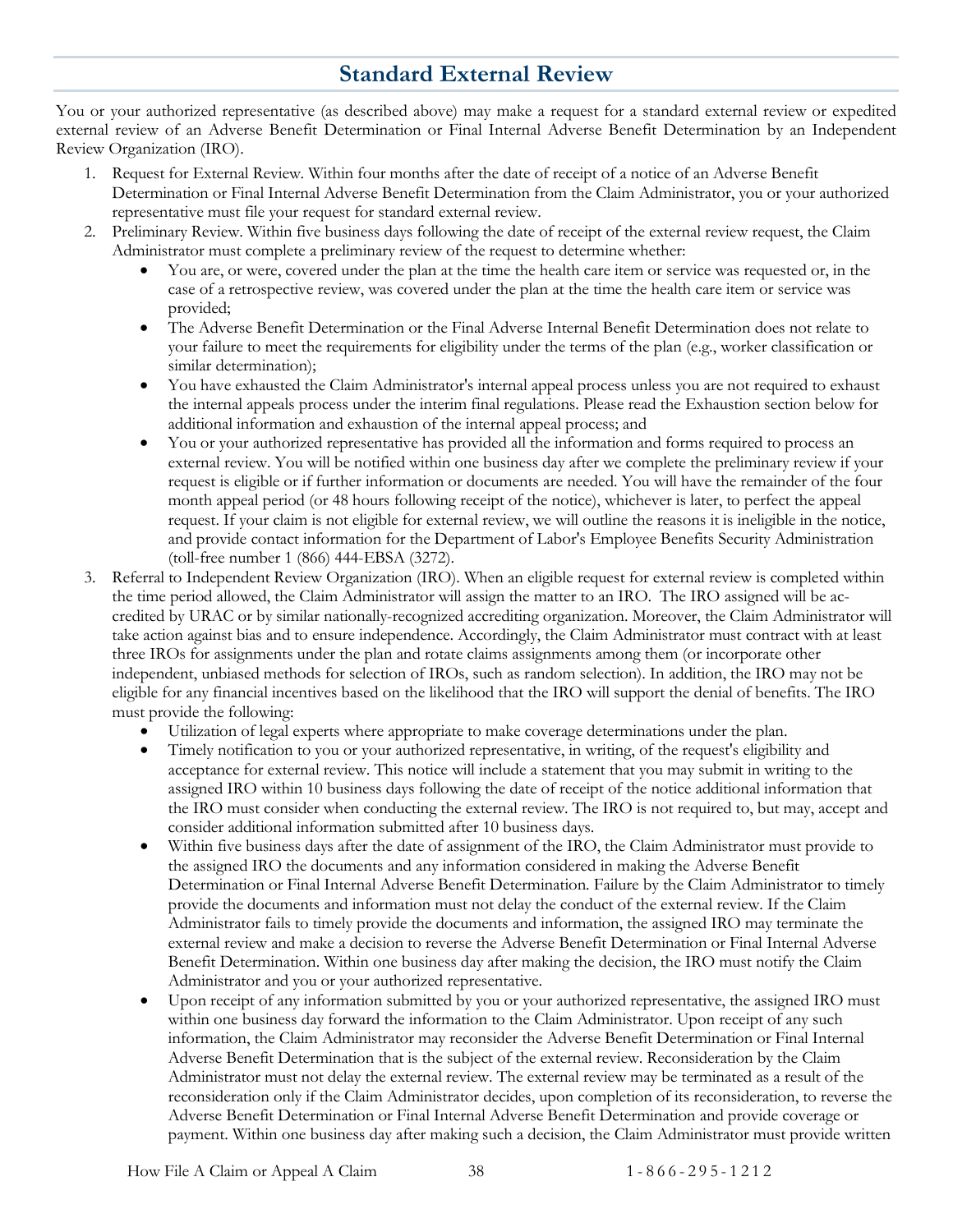notice of its decision to you and the assigned IRO. The assigned IRO must terminate the external review upon receipt of the notice from the Claim Administrator.

- Review all of the information and documents timely received. In reaching a decision, the assigned IRO will review the claim de novo and not be bound by any decisions or conclusions reached during the Claim Administrator's internal claims and appeals process applicable under paragraph (b) of the interim final regulations under section 2719 of the Public Health Service (PHS) Act. In addition to the documents and information provided, the assigned IRO, to the extent the information or documents are available and the IRO considers them appropriate, will con- sider the following in reaching a decision:
	- o Your medical records;
	- o The attending health care professional's recommendation;
	- o Reports from appropriate health care professionals and other documents submitted by the Claim Administrator, you, or your treating **[provider](#page-57-3)**;
	- o The terms of your plan to ensure that the IRO's decision is not contrary to the terms of the plan, unless the terms are inconsistent with applicable law;
	- o Appropriate practice guidelines, which must include applicable evidence-based standards and may include any other practice guidelines developed by the Federal government, national or professional medical societies, boards, and associations;
	- o Any applicable clinical review criteria developed and used by the Claim Administrator, unless the criteria are inconsistent with the terms of the plan or with applicable law; and
	- o The opinion of the IRO's clinical reviewer or reviewers after considering information described in this notice to the extent the information or documents are available and the clinical reviewer or reviewers consider appropriate.
- 4. Written notice of the final external review decision must be provided within 45 days after the IRO receives the request for the external review. The IRO must deliver the notice of final external review decision to the Claim Administrator and you or your authorized representative. The notice of final external review decision will contain:
	- A general description of the reason for the request for external review, including information sufficient to identify the claim (including the date or dates of service, the health care **[provider](#page-57-3)**, the claim amount (if applicable), the diagnosis code and its corresponding meaning, the treatment code and its corresponding meaning, and the reason for the previous denial);
	- The date the IRO received the assignment to conduct the external review and the date of the IRO decision;
	- References to the evidence or documentation, including the specific coverage provisions and evidencebased standards, considered in reaching its decision;
	- A discussion of the principal reason or reasons for its decision, including the rationale for its decision and any evidence-based standards that were relied on in making its decision;
	- A statement that the determination is binding except to the extent that other remedies may be available under State or Federal law to either the Claim Administrator or you or your authorized representative;
	- A statement that judicial review may be available to you or your authorized representative; and
	- Current contact information, including phone number, for any applicable office of health insurance consumer assistance or ombudsman established under PHS Act section 2793.
- 5. After a final external review decision, the IRO must maintain records of all claims and notices associated with the external review process for six years. An IRO must make such records available for examination by the Claim Administrator, State or Federal oversight agency upon request, except where such disclosure would violate State or Federal privacy laws, and you or your authorized representative.
- 6. **Reversal of plan's decision**. Upon receipt of a notice of a final external review decision reversing the Adverse Benefit Determination or Final Internal Adverse Benefit Determination, the Claim Administrator must immediately provide coverage or payment (including immediately authorizing or immediately paying benefits) for the claim.

## **Expedited External Review**

- <span id="page-41-0"></span>**1.** Request for expedited external review. The Claim Administrator must allow you or your authorized representative to make a request for an expedited external review with the Claim Administrator at the time you receive:
	- An Adverse Benefit Determination, if the Adverse Benefit Determination involve a medical condition of the claimant for which the timeframe for completion of an expedited internal appeal under the interim final regulations would seriously jeopardize your life or health or would jeopardize your ability to regain maxi- mum function and you have filed a request for an expedited internal appeal; or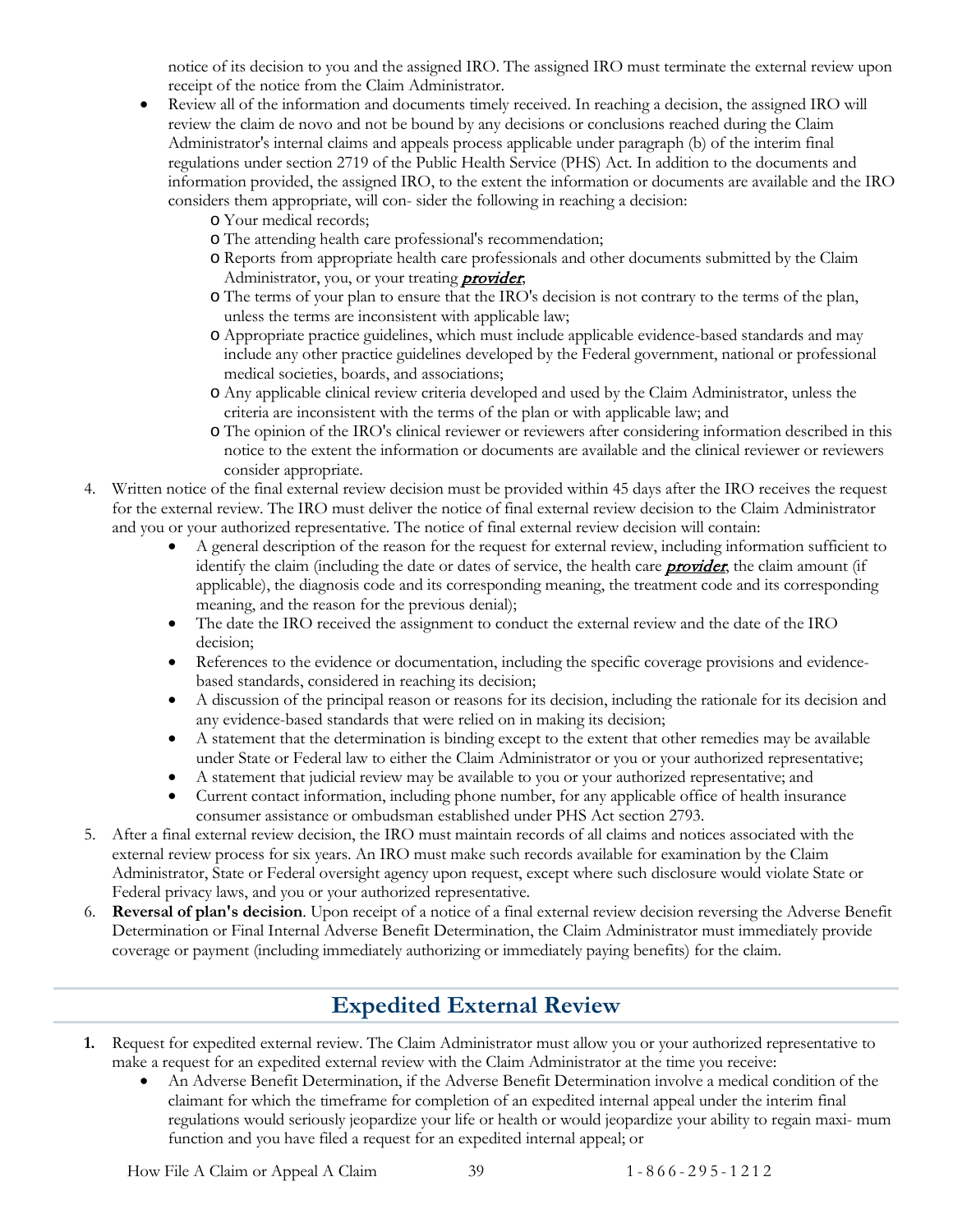- A Final Internal Adverse Benefit Determination, if the claimant has a medical condition where the timeframe for completion of a standard external review would seriously jeopardize your life or health or would jeopardize your ability to regain maximum function, or if the Final Internal Adverse Benefit Determination concerns an admission, availability of care, continued stay, or health care item or service for which you received **[emergency](#page-56-5)** services, but have not been discharged from a facility.
- **2. Preliminary review.** Immediately upon receipt of the request for expedited external review, the Claim Administrator must determine whether the request meets the reviewability requirements set forth in the **Standard External Review** section above. The Claim Administrator must immediately send you a notice of its eligibility determination that meets the requirements set forth in **Standard External Review** section above.
- **3. Referral to Independent Review Organization (IRO).** Upon a determination that a request is eligible for external review following the preliminary review, the Claim Administrator will assign an IRO pursuant to the requirements set forth in the Standard External Review section above. The Claim Administrator must provide or transmit all necessary documents and information considered in making the Adverse Benefit Determination or Final Internal Adverse Benefit Determination to the assigned IRO electronically or by telephone or facsimile or any other available expeditious method. The assigned IRO, to the extent the information or documents are available and the IRO considers them appropriate, must consider the information or documents described above under the procedures for standard review. In reaching a decision, the assigned IRO must review the claim de novo and is not bound by any decisions or conclusions reached during the Claim Administrator's internal claims and appeals process.
- **4. Notice of final external review decision.** The Claim Administrator's contract with the assigned IRO must require the IRO to provide notice of the final external review decision, in accordance with the requirements set forth in the Standard External Review section above, as expeditiously as your medical condition or circumstances require, but in no event more than 72 hours after the IRO receives the request for an expedited external review. If the notice is not in writing, within 48 hours after the date of providing that notice, the assigned IRO must provide written confirmation of the decision to the Claim Administrator and you or your authorized representative.

# **Exhaustion**

<span id="page-42-0"></span>For standard internal review, you have the right to request external review once the internal review process has been completed and you have received the Final Internal Adverse Benefit Determination. For expedited internal review, you may request external review simultaneously with the request for expedited internal review. The IRO will determine whether or not your request is appropriate for expedited external review or if the expedited internal review process must be completed before external review may be requested. You will be deemed to have exhausted the internal review process and may request external review if the Claim Administrator waives the internal review process or the Claim Administrator has failed to comply with the internal claims and appeals process. In the event you have been deemed to exhaust the internal review process due to the failure by the Claim Administrator to comply with the internal claims and appeals process, you also have the right to pursue any available remedies under 502(a) of ERISA or under State law. External review may not be requested for an Adverse Benefit Determination involving a claim for benefits for a health care service that you have already received until the internal review process has been exhausted.

## **Interpretation of Employer's Plan Provisions**

<span id="page-42-1"></span>The Plan Administrator has given the Claim Administrator the initial authority to establish or construe the terms and conditions of the Health Benefit Plan and the discretion to interpret and determine benefits in accordance with the Health Benefit Plan's provisions. The Plan Administrator has all powers and authority necessary or appropriate to control and manage the operation and administration of the Health Benefit Plan. All powers to be exercised by the Claim Administrator or the Plan Administrator shall be exercised in a non-discriminatory manner and shall be applied uniformly to assure similar treatment to persons in similar circumstances.

# **Prescription drug claims through Express Scripts**

<span id="page-42-2"></span>The Express Scripts coverage authorization program includes the following processes: prior authorization, step therapy, quantity duration/dose duration, quantity per dispensing event, and dose optimization including initial determinations and first level appeals. Review and appeals management handled directly by Express Scripts includes initial determinations and first level appeals. Second level appeals and urgent appeals include potential transmission of the case to an Independent Review Organization (IRO). Express Scripts has entered into an arrangement with three IROs which have been accredited by a nationally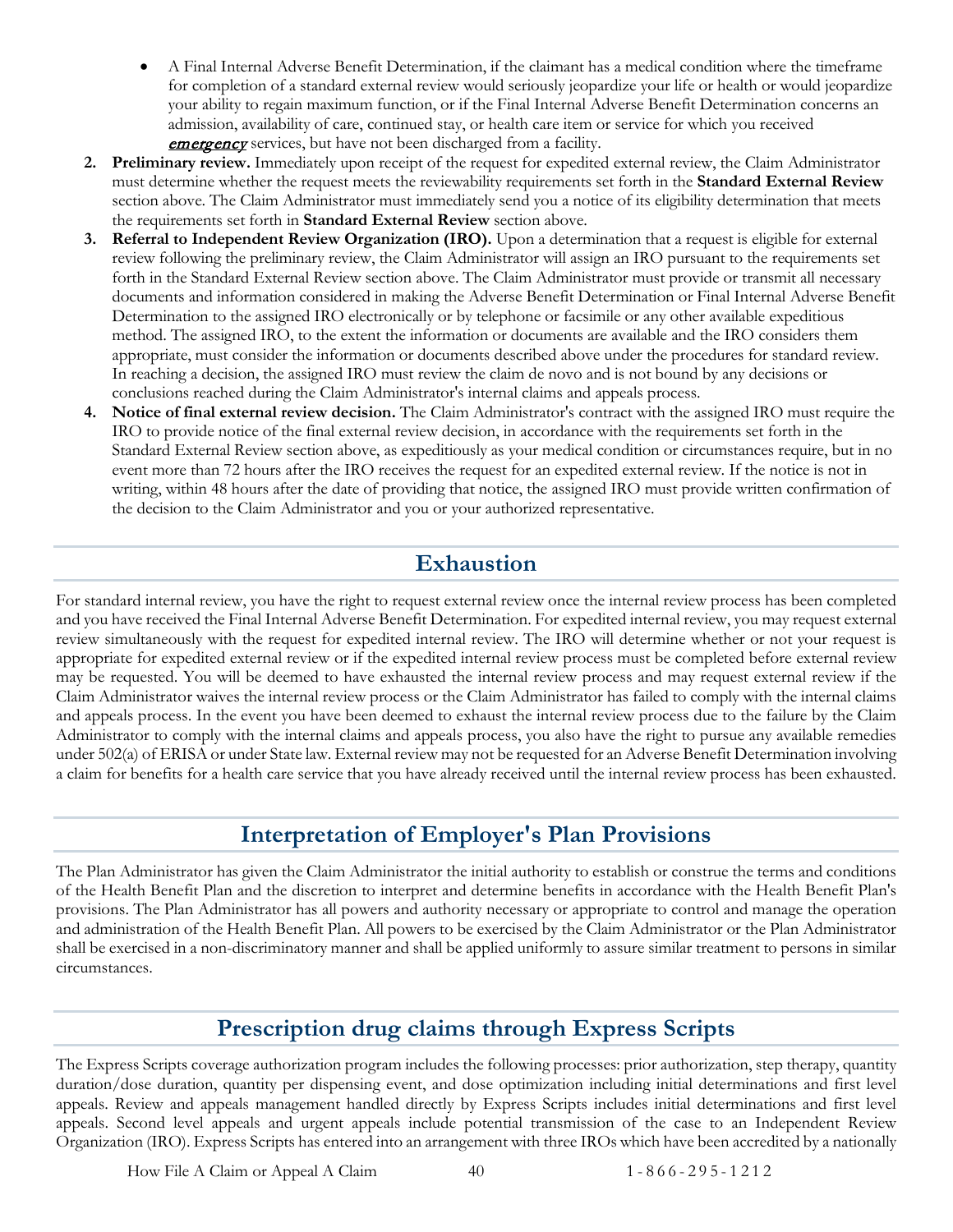recognized private accrediting organization. These IROs will conduct an independent external review of an adverse benefit determination and issue a final external review decision. Express Scripts is authorized to provide to the IRO the appeal files and other related information necessary for the IRO to conduct external reviews.

### **Summary of Express Scripts IRO Exchange of Information**

- <span id="page-43-0"></span>1. Express Scripts receives an external appeal request in writing or verbally
- 2. Express Scripts will send case information to the IRO after confirming the patient is eligible for the external appeal
- 3. Express Scripts will communicate to the claimant the name and contact information for the IRO reviewing their appeal
- 4. IRO will communicate decision back to Express Scripts
- 5. Express Scripts will document the decision and make any changes/payments required by such decision
- 6. IRO will communicate decision to the claimant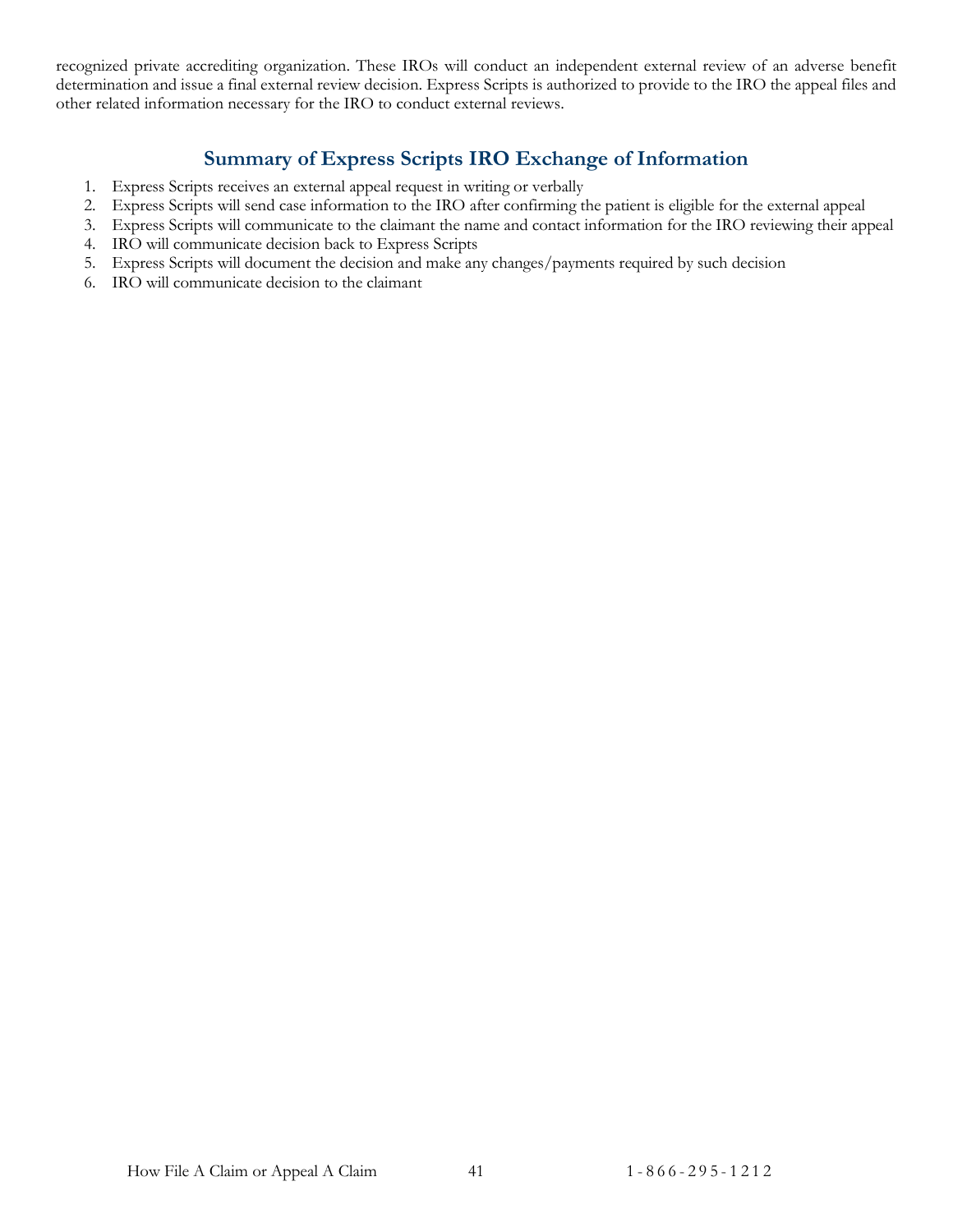# Coordination of Benefits

#### <span id="page-44-0"></span>Your health benefits are coordinated with other group plans and Medicare. The plan also has subrogation rights when an injury occurs.

In many families, especially if both husband and wife work, family members may be covered by more than one medical plan. Each plan pays benefits, but the plans coordinate their payments so that the total payments are not more than 100% of the allowable expenses. Coordination of benefits (COB) rules determine the sequence of payments.

One plan has primary responsibility and pays first; the other plan has secondary responsibility and pays benefits for any additional covered expenses. When A&M Care is the secondary payer, the A&M Care benefit is based on the amount the other plan does not pay. **[Allowable amounts](#page-55-1)** are compared and if the BCBSTX **[allowable amount](#page-55-1)** is the same or lower than the primary carrier's **[allowable amount](#page-55-1)**, no additional payment is made. If the BCBSTX amount is more than the primary carrier, then payment is made up to the **[allowable amount](#page-55-1)**.

A plan that has no coordination of benefits provision is always primary. If a husband and wife both cover the family under plans through their employers and both plans have COB provisions, the chart below shows which plan is designated as primary or secondary under COB rules. If the parents of a covered dependent child are divorced, the plan of the parent who has financial responsibility for that child's health care expenses under a court decree is primary. If no decree establishes financial responsibility, the plan of the parent with custody is primary. If there is no financial decree and the parent with custody remarries, that parent's plan is primary, the stepparent's plan is secondary and the other natural parent's plan pays third. If you or your spouse are covered under one employer's plan as a retired or laid-off employee and under another plan as an active employee, the plan that covers you as an active employee pays first.

| Claimant                                                                                                  | Primary Plan                                              | <b>Secondary Plan</b> |
|-----------------------------------------------------------------------------------------------------------|-----------------------------------------------------------|-----------------------|
| Wife                                                                                                      | Wife's                                                    | Husband's             |
| Husband                                                                                                   | Husband's                                                 | Wife's                |
| Child                                                                                                     | Parent's whose birthday is earliest in the calendar year* | Other parent's        |
| * This assumes both plans have this rule. If not, the other plan's rules determine which plan is primary. |                                                           |                       |

If none of these rules apply, the plan that has covered the person for the longest period will pay first. These rules apply to any other group coverage or government program, except Medicaid. Any personal health care policies you may have are not affected by the COB rules.

Although many factors dictate whether your A&M System medical plan or Medicare will be primary or secondary, in general, coverage is determined by the status of the A&M medical plan policy holder. If the policy holder is Medicare-eligible and working at the A&M System at least 50% time (20 hours a week) for at least 4½ consecutive months, the A&M System medical plan will be primary to Medicare for you and your spouse (if your spouse is covered under your plan).

You can review the fact sheets on the System Benefits Administration website at:

#### <http://www.tamus.edu/business/benefits-administration/medicare-information/> for more information.

When Medicare should be the primary payer, benefits are calculated as if you are enrolled in Medicare parts A and B, even if you do not enroll in both parts. All A&M Care plans begin their benefit calculation with the total charge, or the assigned charge if the **[doctor](#page-56-4)** accepts assignment. The example on the next page shows you how each plan coordinates with Medicare. For this example, assume you have had office visits throughout the year and have met your Medicare *[deductible](#page-56-1)* by September 1, when the new plan year begins. Because you've already met your Medicare *[deductible](#page-56-1)*, charges for any office visits between September 1 and December 31 will be paid at 80% by Medicare. The full charge will apply toward your A&M Care plan *[deductible](#page-56-1)*.

Beginning January 1, you will need to meet another Medicare *[deductible](#page-56-1)*. This chart shows how your benefits are calculated as you continue to have *[doctor](#page-56-4)'s* visits with various tests and procedures. Some *[doctors](#page-56-4)* do not participate in Medicare except for [emergency](#page-56-5) or urgent care. They are called "private contract" *[doctors](#page-56-4)*. If you enter into a private contract arrangement with a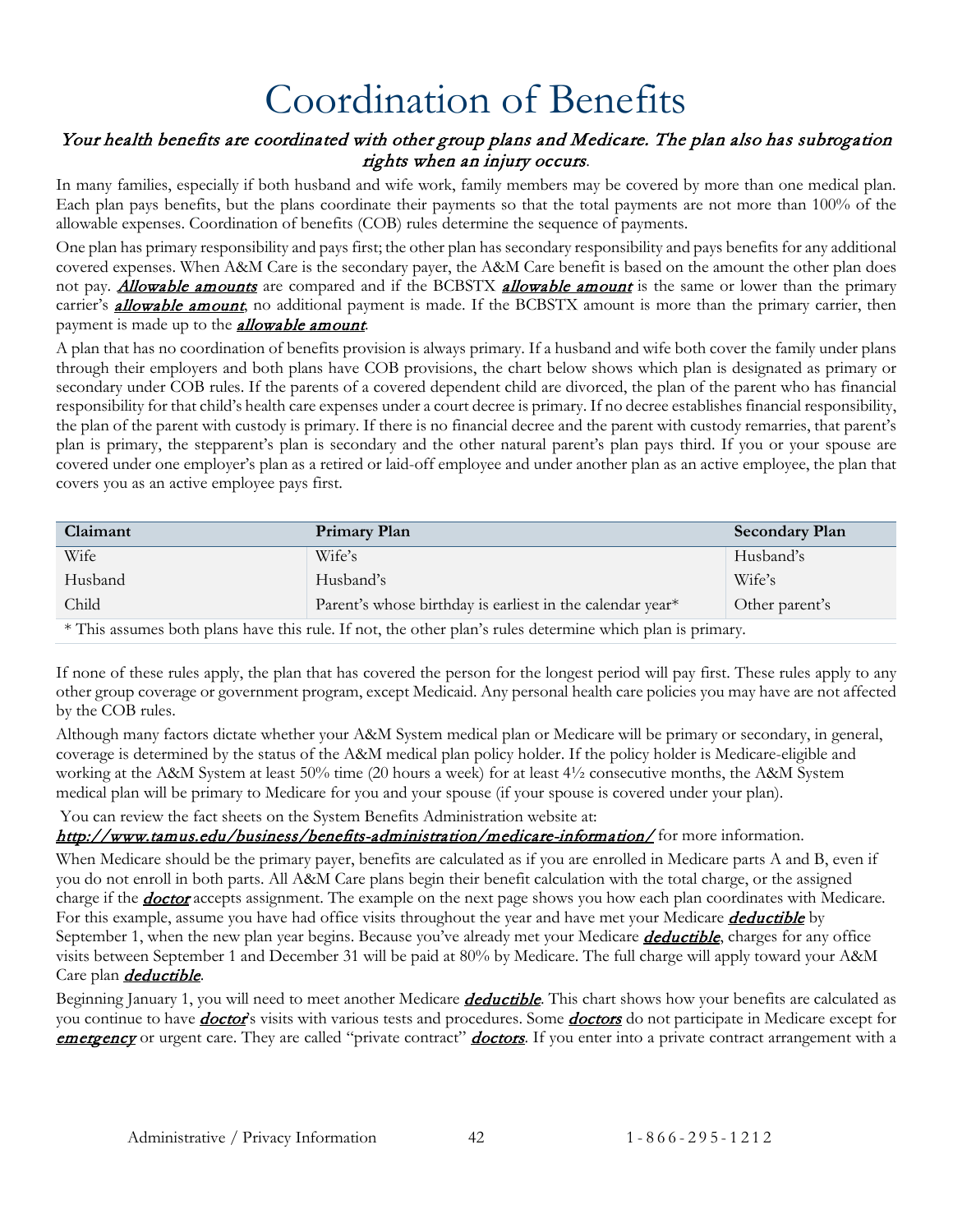| doctor, Medicare will not pay the claim, and there is no limit to what the <i>doctor</i> may charge. However, the A&M Care plan will |  |  |
|--------------------------------------------------------------------------------------------------------------------------------------|--|--|
| still treat the claim as if Medicare had paid.                                                                                       |  |  |

| Medicare Coordination Examples for the A&M Care Plans |          |          |            |             |          |              |              |          |
|-------------------------------------------------------|----------|----------|------------|-------------|----------|--------------|--------------|----------|
| Date of                                               | Doctor's | Medicare | Medicare   | Applied to  | Amount   | Applied to   | Amount       | You Pay  |
| Service                                               | Charge   | Allows   | Contracted | Medicare    | Medicare | <b>TAMUS</b> | <b>TAMUS</b> |          |
|                                                       |          |          | Provider   | Deductible  | Pays     | Deductible   | Plan Pays    |          |
|                                                       |          |          | Writes Off | $(Jan-Dec)$ |          | (Sept - Aug) |              |          |
| 09/10/16                                              | \$135    | \$125    | \$10       |             | \$100    | \$125        | \$0          | \$25     |
| 09/30/16                                              | \$55     | \$50     | \$5        |             | \$40     | \$50         | \$0          | \$10     |
| 10/15/16                                              | \$107    | \$100    | \$7        |             | \$80     | \$100        | \$0          | \$20     |
| 11/05/16                                              | \$205    | \$175    | \$30       |             | \$140    | \$125        | \$35         | \$0      |
| 01/22/17                                              | \$209    | \$196    | \$13       | \$203       | \$6      |              | \$148        | $*$ \$35 |
| 02/15/17                                              | \$270    | \$225    | \$45       |             | \$180    |              | \$45         | \$0      |
| 03/25/17                                              | \$325    | \$300    | \$25       |             | \$240    |              | \$60         | \$0      |
| 05/07/17                                              | \$570    | \$500    | \$70       |             | \$400    |              | \$100        | \$0      |
| 06/15/17                                              | \$237    | \$225    | \$12       |             | \$180    |              | \$45         | \$0      |
|                                                       | \$2,101  | \$1,885  | \$216      | \$203       | \$1,362  | \$400        | \$433        | \$81     |

A&M Care Plan/: FY21 \$400 deductible; Medicare Part B Deductible: CY21 \$203

\*Because A&M Care's normal payment is less than the remaining amount, you will owe the **provider** a small amount. To calculate this amount, figure the amount the plan would pay if you did not have Medicare, this will be maximum the plan will pay. (For example, service date 1/22, under the A&M Care plan, your A&M Care plan deductible has already been met and 80% of the charge is \$148. Since Medicare paid \$183, that leaves a \$35 balance for you to pay. [\$183 - \$148  $=$  \$35].)

#### **Overpayments**

<span id="page-45-1"></span><span id="page-45-0"></span>If BCBSTX overpays a claim for any reason, BCBSTX has the right to recover the overpaid amount from you.

## **Right of Subrogation**

You or one of your covered dependents could receive benefits from the medical plan for an injury that was caused by another person or organization. If you receive payment from the party that caused the injury, you must pay the plan back for any benefits you received. Any amount you receive that is more than the plan paid in benefits is yours. If you do not try to collect damages from the person or organization that caused your injury, the plan may require that you try to obtain a settlement or that your legal rights of recovery against any party for loss be assigned to the plan so it can recover the benefits paid to you.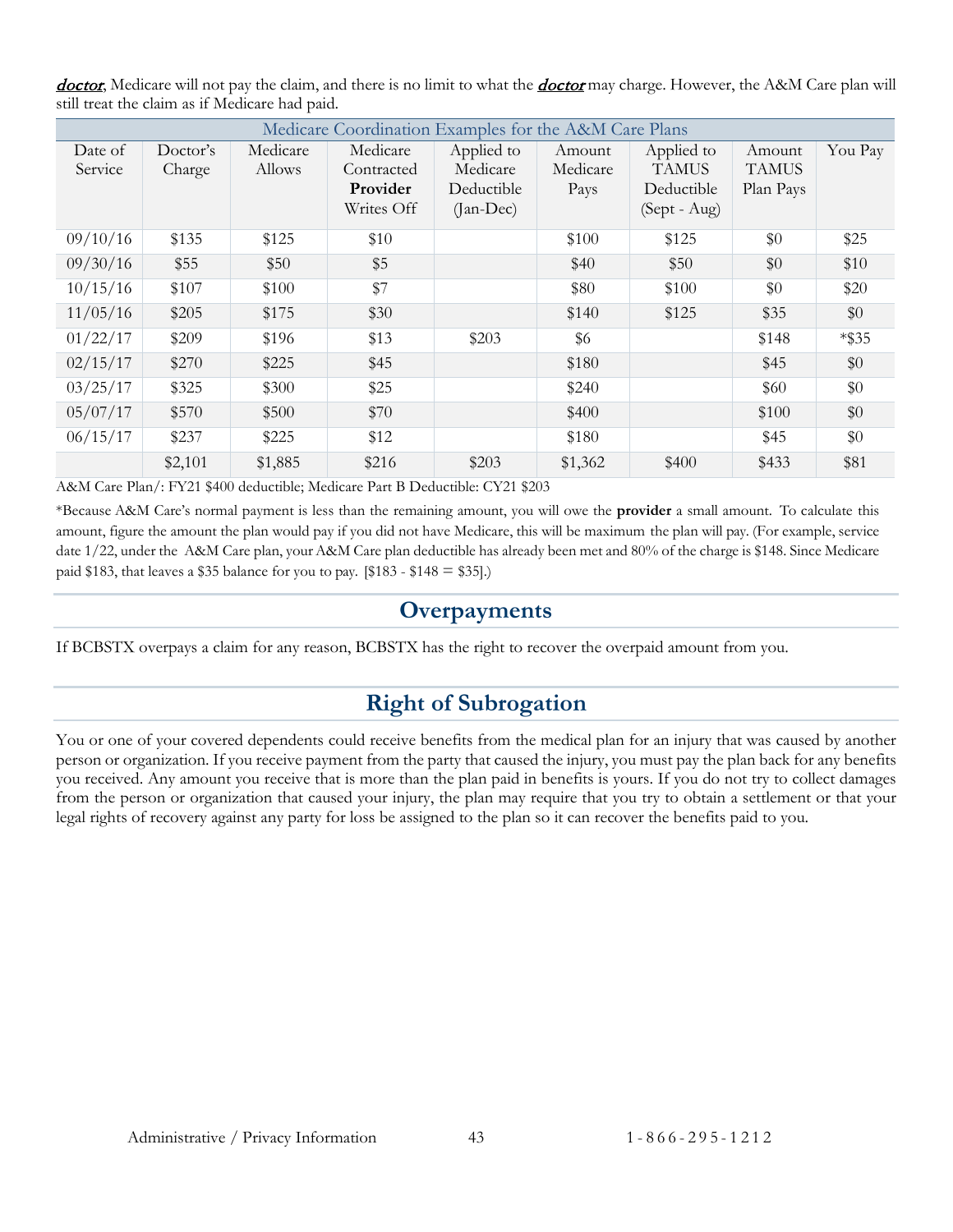# **When Coverage Ends**

<span id="page-46-0"></span>In most cases, coverage ends on the last day of the month in which your employment ends. You can continue your coverage under COBRA for a limited time. Your coverage will end on the earliest of the following dates:

- the last day of the month in which your employment ends or you become ineligible for coverage,
- the last day of the last month for which you pay your share, if any, of the cost of coverage,
- the last day of the plan year if you elect during Open Enrollment not to continue coverage,
- the last day of the month in which you elect to terminate coverage due to a Life Event, or
- the day this plan ends.

Coverage for your dependents ends on the earliest of the following dates:

- the day your coverage ends,
- the last day of the month in which the dependent stops meeting the eligibility requirements,
- the last day of the month for which you pay your full share, if any, of the cost for dependent coverage,
- the last day of the plan year if you elect during Open Enrollment not to continue dependent coverage,
- the last day of the month in which you elect to drop dependent coverage due to a Life Event, or
- <span id="page-46-1"></span>the day the plan stops offering dependent coverage.

## **When Coverage is Extended**

In some cases, your coverage can be extended due to changes in your System employment.

#### **Approved Leave of Absence**

<span id="page-46-2"></span>If you take a paid leave, your coverage can continue and your share of premiums, if any, will continue to be deducted from your pay. If your leave is unpaid, you may make arrangements to pay your premiums. Unless you are on FMLA (see below), you do not receive an employer contribution toward your coverage while you are on unpaid leave. Should you drop your health coverage while on an unpaid leave, your coverage will automatically be reinstated when you return to work, regardless of the plan year. You have 60 days after your return to make enrollment changes.

#### **Family or Medical Leave**

<span id="page-46-3"></span>If you take an unpaid leave of absence, the employer contribution toward your health coverage normally will end. However, if you take a family or medical leave under the Family and Medical Leave Act (FMLA), the state contribution toward your coverage will continue for up to 12 weeks. If you do not pay your share of the premiums while on family or medical leave, your coverage will be dropped. Unbless your coverage has been dropped for non-payment, your eligible dependents' coverage will be automatically reinstated when you return from family or medical leave, and you have 60 days after your return to make enrollment changes.

### **Total Disability**

<span id="page-46-4"></span>If you become disabled, your coverage will continue, if you continue to pay any premiums, while you are on sick leave or vacation. You must pay to continue coverage while you are on leave without pay or workers' compensation leave. If you qualify for disability retirement under TRS, whether or not you are a member of TRS, your coverage can continue throughout your disability if you continue to pay any premiums. You will continue to receive the state contribution toward your coverage. If you become disabled as defined by TRS and have less than 10 years of service (but you have at least three years of creditable service in a benefits eligible position with the A&M System, if you were employed by the A&M System on August 31, 2003, but at least 10 years of service if you were employed after that date), you may continue your coverage and receive the state contribution for the same number of months equal to your months of service credit.

In all cases, a **[doctor's](#page-56-4)** certification of disability is required periodically, but no more than once a year. Your health coverage and employer contribution will end when you are no longer disabled, unless you return to work or meet the requirements for retiree insurance coverage.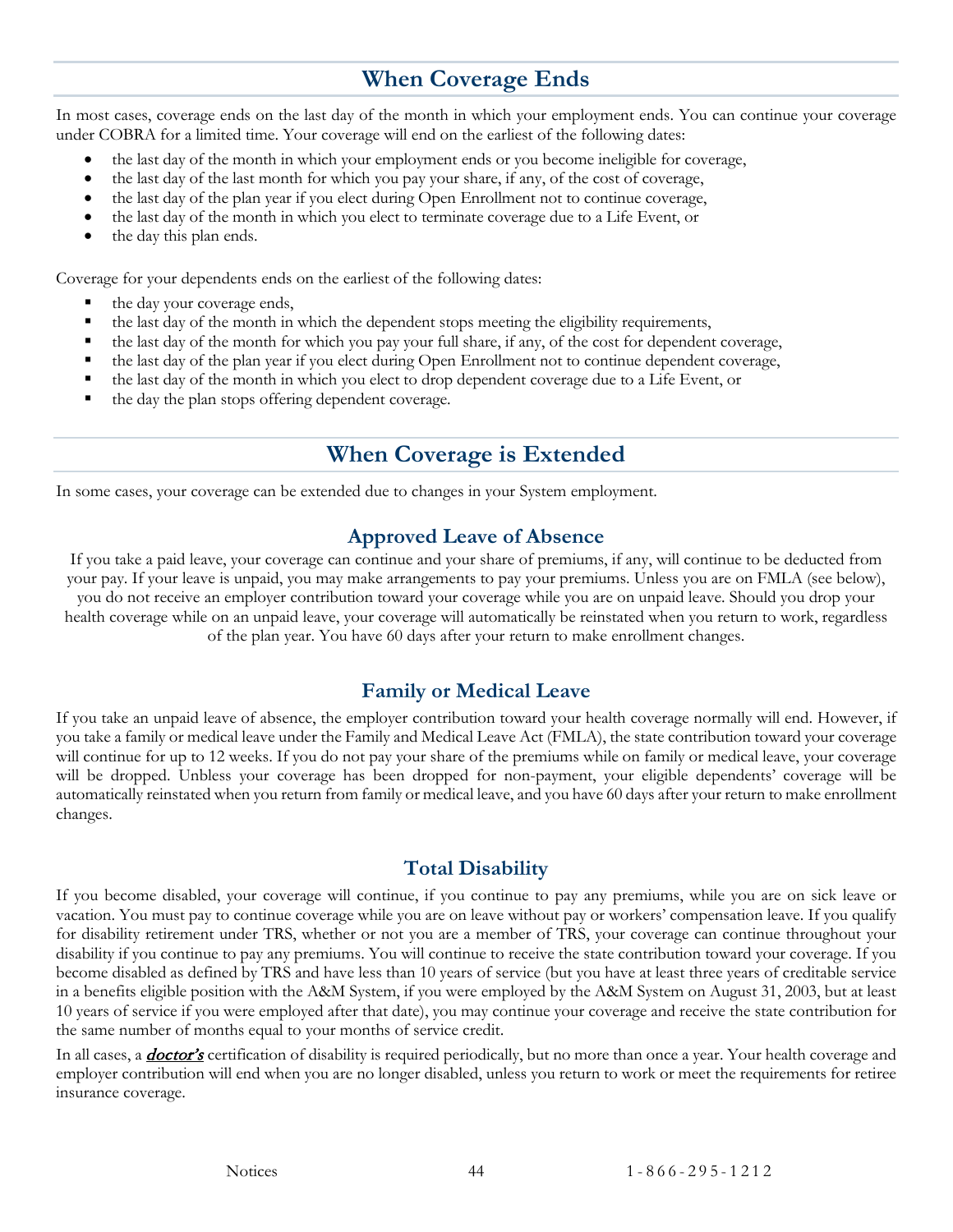If you don't qualify for disability retirement, you may continue benefits under COBRA for 18 months. You are not eligible for the employer contribution. You may be able to continue COBRA coverage for 11 months beyond the initial COBRA period if you are approved for Social Security disability benefits while on COBRA.

#### **Retirement**

<span id="page-47-0"></span>You may continue health coverage if you meet the requirements listed under Eligibility and you had health coverage through the A&M System on your last day of active employment.

#### **Survivors**

<span id="page-47-1"></span>If your dependents were covered at the time of your death, your spouse can continue coverage indefinitely and your children can continue coverage until they no longer meet the dependent requirements if:

- you were any age and had at least five years of TRS or ORP creditable service, including at least three years creditable service in a benefits-eligible position with the A&M System, and your last state employment was with the A&M System.
- your age and service combined totals at least 80-years,
- you were any age and had at least 30-years of service, or
- you were a retiree of the A&M System.

If you were a disability retiree with coverage for only a certain number of months after retirement (see previous page), your dependents can retain coverage for the number of months of coverage you had remaining at the time of your death. Your dependents must pay to continue coverage. If your dependents do not qualify under this provision to continue coverage, or if they qualify only for temporary coverage, they may qualify for COBRA coverage as explained later in this section.

## **COBRA Continuation Coverage**

<span id="page-47-2"></span>In some cases, you, your spouse (including a former spouse) and your children have the option to extend coverage beyond the time coverage would normally end by paying the full cost of coverage. See the chart on "COBRA Qualifying Events & Continuation Periods". If, in anticipation of a divorce, you drop your spouse's health coverage during O Enrollment or due to a Life Event, under certain circumstances, your spouse may be offered COBRA continuation coverage from the date of the divorce. Coverage will not be available for the time between the date you first dropped your spouse's coverage and the divorce date.

In some cases, you are responsible for notifying the A&M System when you or family members experience certain events that would cause coverage to end. In other cases, you will not have to provide notification. Failure to meet notification deadlines will cause you or your dependents to lose your right to continue health coverage. After you notify the System of an event or after an event not requiring notification, the COBRA vendor will send enrollment forms within 14 days directly to the person eligible for extended coverage. Included with the enrollment forms will be information about rights to extended coverage and the costs of this coverage.

To continue coverage, you and/or your covered family members must pay the full premium plus an additional 2% to cover administrative costs. The cost of coverage will be approximately 50% higher during the final 11 months of COBRA coverage due to a Social Security-eligible disability if the disabled person alone or the disabled person and other family members elect to extend coverage during that period. The cost will remain 2% higher if the disabled person does not extend coverage but family members do. If you and covered family members elect extended coverage due to your termination of employment or reduction in hours, your covered family members may elect an additional extension period of up to 18 months (for an overall total of 36 months) if during the initial extension period:

- you die,
- you divorce, or
- you become entitled to Medicare

If your child stops qualifying for coverage (for example, due to age) during the initial extension period, that child may extend coverage for an additional 18-months (for an overall total of 36 months).

To be eligible for the additional extended coverage, your covered family members must notify the COBRA vendor within 60 days of the occurrence of one of these events.

When a person on 18 months of COBRA coverage becomes disabled within the first 60 days of COBRA coverage, that person and other covered family members may extend COBRA coverage for an additional 11 months. To do so, the disabled person

Notices 45 1 - 866 - 295 - 1212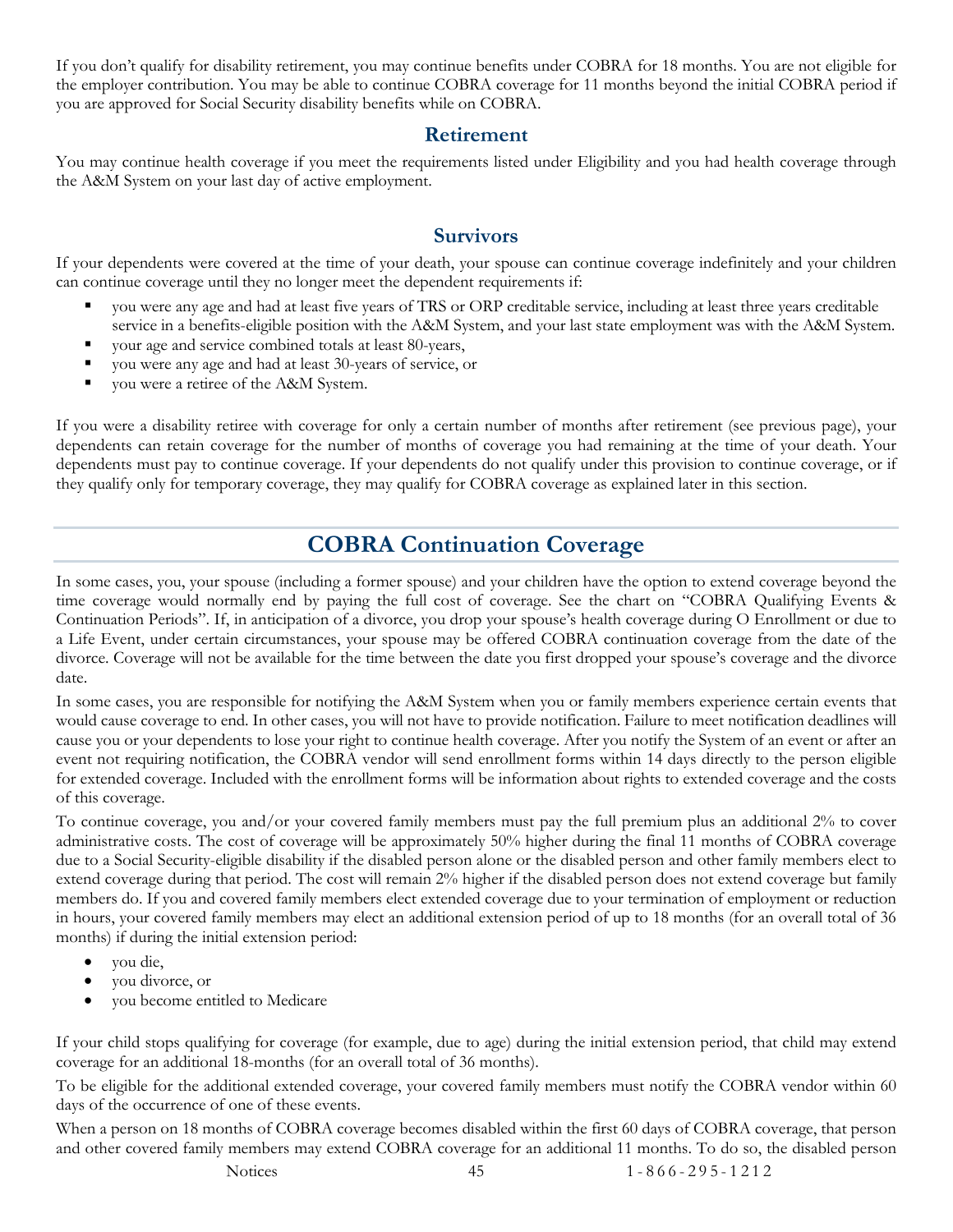or a family member must notify the COBRA vendor of the disabled person's eligibility for Social Security disability benefits. This notification must be made within 60-days of the disabled person receiving the determination from the Social Security Administration and before the end of the initial 18-month COBRA period. Coverage stops before the end of the extension period if:

- the required premium is not paid,
- you or a family member becomes covered under another group medical plan, unless that plan has a pre-existing condition provision that limits your benefits,
- you or a dependent becomes entitled to benefits under Medicare, or
- the System no longer offers health coverage to its employees.

• If you or your dependent becomes eligible for Social Security disability benefits within 60 days of the date your coverage ended, you or your dependent must notify P&A Group within 60 days of receiving notice from the Social Security Administration and before the end of the initial 18-month COBRA period. *If you and/or your dependents miss any of these deadlines, you and/or your dependents forfeit your rights to continue coverage.*

| <b>COBRA Qualifying Events &amp; Continuation Periods</b>                                                                                                                                                                                     |                                                                                                                                                  |  |  |  |
|-----------------------------------------------------------------------------------------------------------------------------------------------------------------------------------------------------------------------------------------------|--------------------------------------------------------------------------------------------------------------------------------------------------|--|--|--|
| If                                                                                                                                                                                                                                            | Then                                                                                                                                             |  |  |  |
| Your employment ends for any reason (other than<br>$\bullet$<br>gross misconduct), or<br>You go on leave without pay, or<br>٠<br>Your hours are reduced so that you are no longer<br>٠<br>eligible                                            | Coverage for you and/or your covered family<br>members can be extended for up to 18 months.                                                      |  |  |  |
| You die, or<br>$\bullet$<br>You divorce or legally separate, or<br>$\bullet$<br>Your covered child no longer qualifies for coverage<br>$\bullet$                                                                                              | Coverage for your covered family members can be<br>extended for up to 36 months<br>Coverage for the child can be extended for up to 36<br>months |  |  |  |
| You elect extended coverage due to employment<br>termination, leave without pay or reduction in hours and<br>you or a covered family member qualifies for Social<br>Security disability benefits within 60 days of the date<br>coverage ends. | Coverage for the disabled person and all covered family<br>members can be extended for up to 29 months.                                          |  |  |  |

| <b>COBRA</b> Timeline                                         |                                                                                                                                                                                                                                                                                                                                                                                                                                                                                             |  |  |
|---------------------------------------------------------------|---------------------------------------------------------------------------------------------------------------------------------------------------------------------------------------------------------------------------------------------------------------------------------------------------------------------------------------------------------------------------------------------------------------------------------------------------------------------------------------------|--|--|
| If                                                            | Then                                                                                                                                                                                                                                                                                                                                                                                                                                                                                        |  |  |
| You divorce, or<br>Your child becomes ineligible for coverage | You and/or your dependents have 60 days after the<br>event to notify Human Resources of the event.<br>The COBRA Vendor has 14 days to send you<br>and/or your dependents a COBRA enrollment<br>form.<br>You and/or your dependents have 60 days after the<br>event or date the COBRA enrollment form was<br>sent, whichever is later, to elect COBRA coverage<br>and return your enrollment form.<br>You and/or your dependents have 45 days after<br>making your election to pay premiums. |  |  |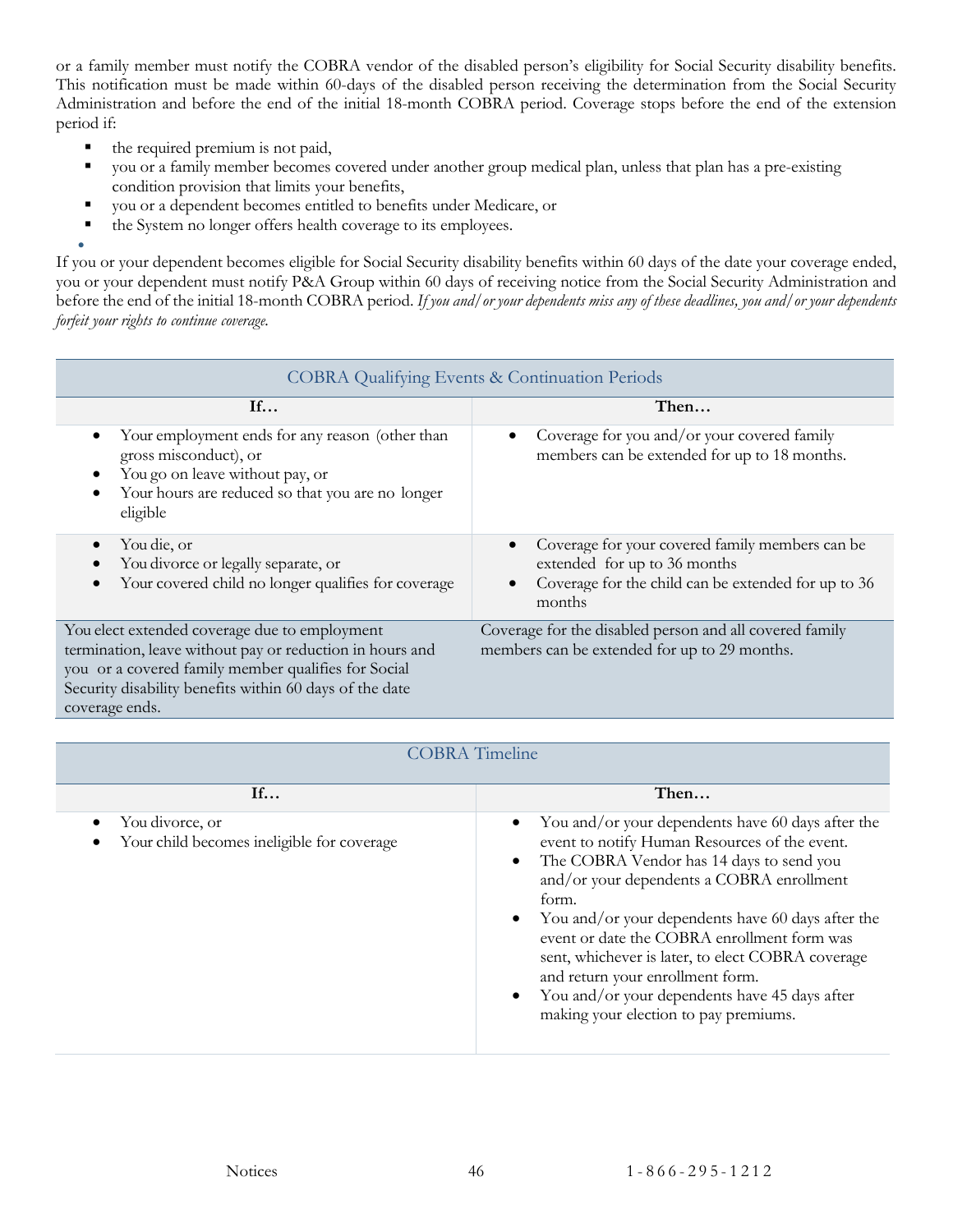| If                                                                                             | Then                                                                                                                                                                                                                                                                                                                                                                                                                       |
|------------------------------------------------------------------------------------------------|----------------------------------------------------------------------------------------------------------------------------------------------------------------------------------------------------------------------------------------------------------------------------------------------------------------------------------------------------------------------------------------------------------------------------|
| You leave employment,<br>Your hours are reduced,<br>You go on leave without pay, or<br>You die | The COBRA Vendor has 14 days after your<br>$\bullet$<br>notification to send you and/or your dependents a<br>COBRA enrollment form.<br>You and/or your dependents have 60 days after the<br>event or date the COBRA enrollment form was<br>sent, whichever is later, to elect COBRA coverage<br>and return your enrollment form.<br>You and/or your dependents have 45 days after<br>making your election to pay premiums. |
|                                                                                                |                                                                                                                                                                                                                                                                                                                                                                                                                            |

#### **COBRA Information**

P&A Group 17 Court Street Suite 500 Buffalo, NY 14202 Phone: 1 (800) 688-2611

#### **Federal Marketplace**

Conversion to an individual health insurance policy is not available when your coverage under this plan ends. However, you are eligible to go to the Federal Marketplace for coverage at HealthCare.gov.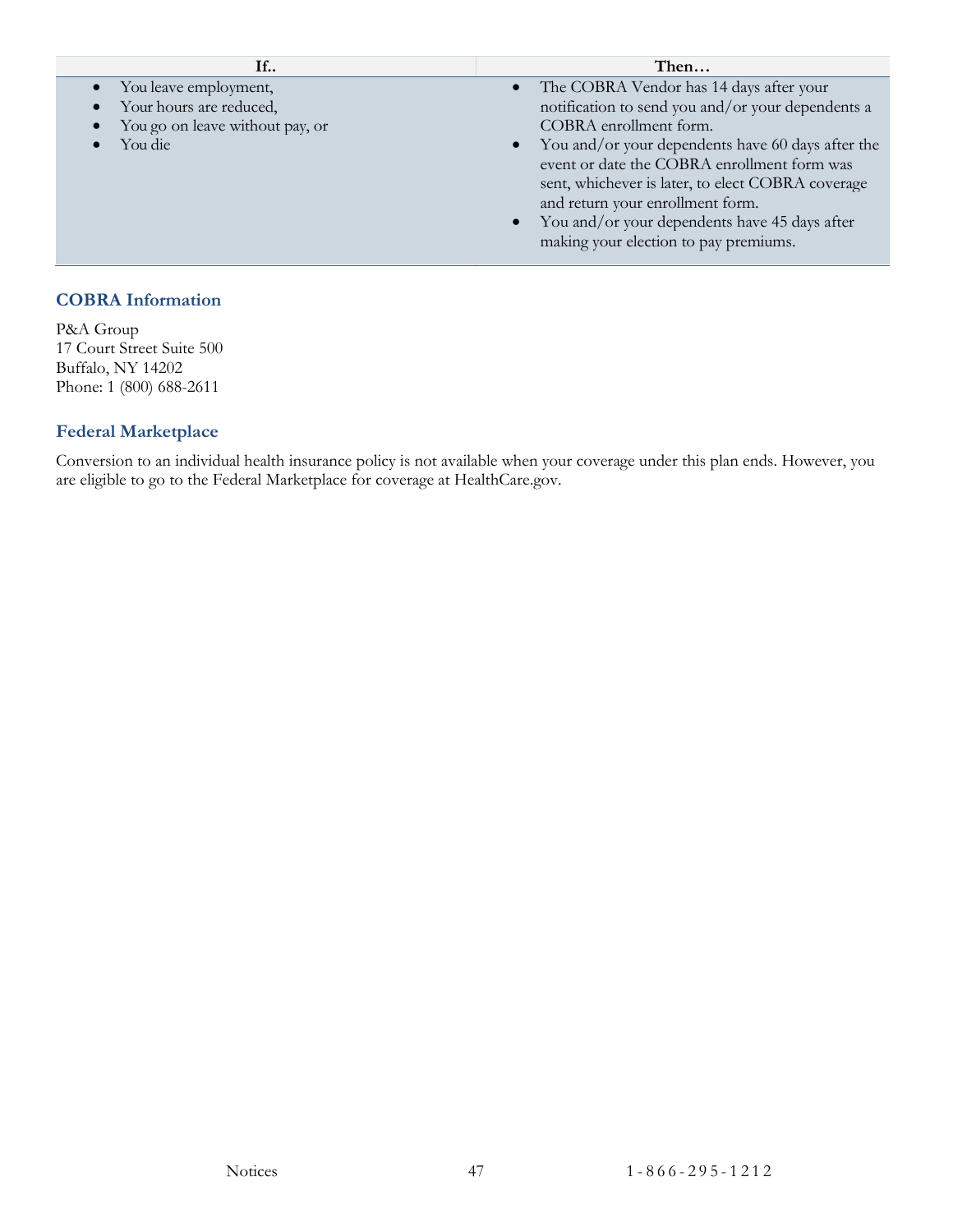# TAMUS Medical plan Provisions

# **Eligibility for A&M Care Plans**

<span id="page-50-1"></span><span id="page-50-0"></span>**Important: This is just a summary of eligibility information. Consult your institution or agency Human Resources office for complete eligibility policies.**

The *[eligibility date](#page-56-8)* is the date a person becomes eligible to be covered under the Plan. Your *eligibility date* will be determined by the A&M System in accordance with their established eligbility procedures. Please contact your Human Resources office for your *[eligbility date](#page-56-8)*.

The A&M Care plans are available all full-time and many part-time employees and retirees and their eligible dependents. Coverage can begin on your first day of work. If you are retired and you (and any dependents you wish to enroll) are all enrolled in Medicare and you work for the A&M System no more than four consecutive months of the plan year for 50% time or more, you have the choice of the 65 PLUS plan.

You also have a choice of four levels of coverage:

- employee/retiree only,
- employee/retiree and spouse,
- employee/retiree and children, or
- employee/retiree and family (spouse and children).

## **Employee Eligibilty**

<span id="page-50-2"></span>You and your dependents are eligible to participate in the A&M Care medical plans if you:

- Work at least 20-hours a week, and
- Your appointment is expected to continue for at least a term of at least 4 ½ months, and
- You are eligible for retirement benefits as a member of the Teachers Retirement System of Texas (TRS) or you are enrolled in graduate student-level classes at an A&M System institution as a condition of employment.
- You are also eligible if you are a postdoctoral fellow.

Through the Affordable Care Act, you may also become eligible for coverage after working for 12 months at an average of 30 hours per week or more.

## **Retiree Eligiblity**

<span id="page-50-3"></span>If you were retired from or employed in a benefits-eligible position with the A&M System on August 31, 2003, you are eligible for health coverage as a retiree when:

- you are at least age 55 and have at least 5 years of service credit, or your age plus years of service equal at least 80, or you have at least 30-years of service, and
- you have 3-years of service with the A&M System, and the A&M System is your last state employer.

If you left A&M System employment before September 1, 2003, but you met the above criteria as of August 31, 2003, you qualify for retiree benefit coverage under these criteria. If you are in TRS and you retire after August 31, 2003, you must also provide documentation that you are receiving or have applied to receive your TRS annuity payments.

If you were hired by the A&M System in a benefitseligible position after August 31, 2003, or if you left A&M System employment before August 31, 2003, and did not meet the criteria listed at left as of August 31, 2003, you are eligible for health coverage as a retiree when:

- you are at least age 65 and have at least 10 years of service credit, or your age plus years of service equal at least 80 and you have 10 years of service credit, and
- you have 10-years of service with the A&M System, and
- the A&M System is your last state employer.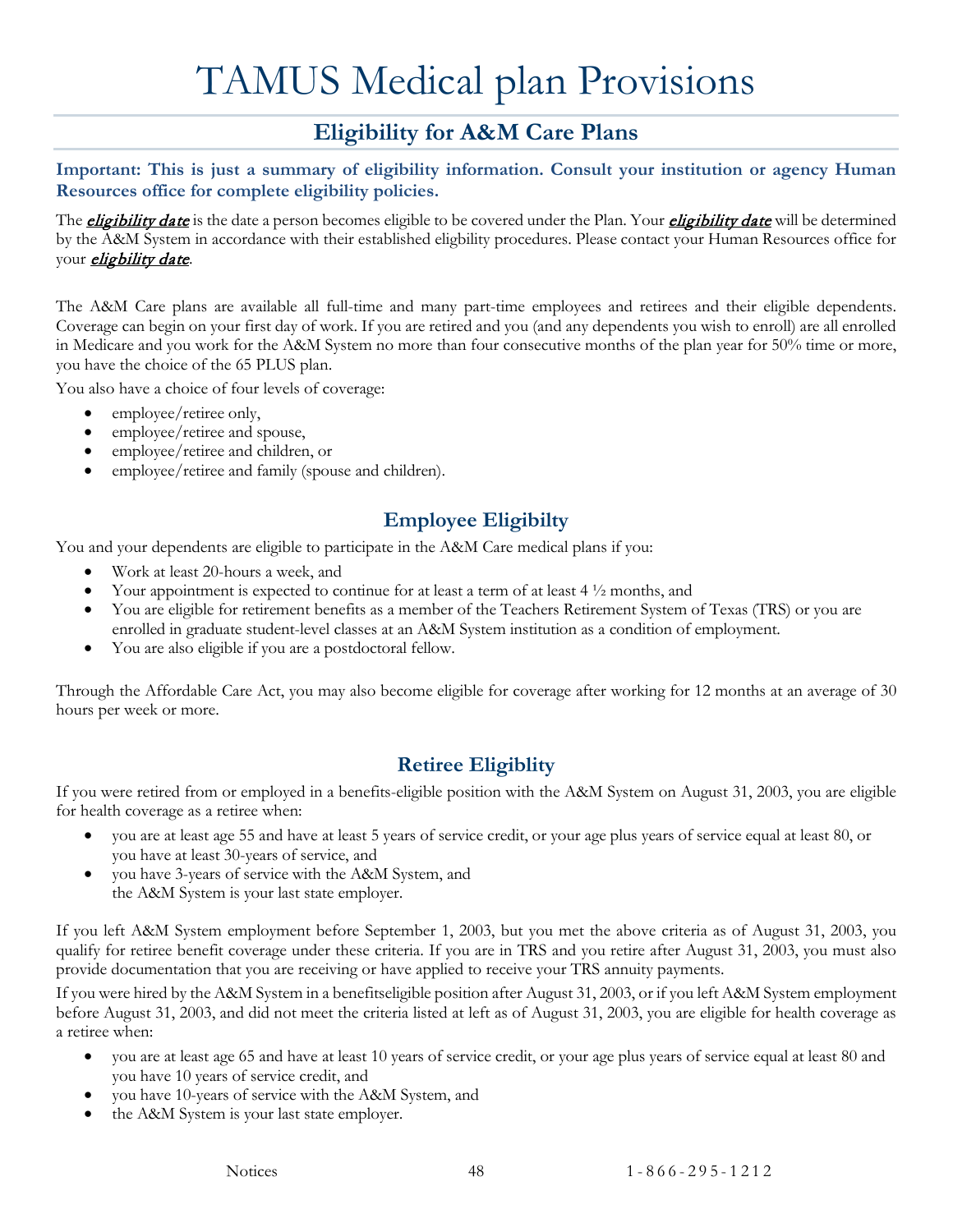If you are in TRS, you must also provide documentation that you are receiving or have applied to receive your TRS annuity payments.

## **Dependent Eligibility**

<span id="page-51-0"></span>You may choose to cover any or all of your eligible dependents. If you enroll your dependents, you must enroll them in the same plan in which you enrolled yourself.

Dependents eligible for coverage include:

- your spouse, and
- your dependent children younger than 26.

Children include:

- a natural child.
- an adopted child,
- a stepchild who has a regular parent/child relationship with you.
- a foster child under a legally supervised foster care program,
- a child for whom you are the legal guardian or legal managing conservator and with whom you have a regular parent/child relationship,
- a grandchild who is claimed on your tax return annually, and
- a dependent for which you have received a court order to provide health care coverage.

To cover a dependent on your A&M Care medical plan, you will be required to provide specific documents to verify your relationship. If the child is mentally or physically unable to earn a living and is dependent on you for support, you must notify your Human Resources office of the child's disability before the child's 26th birthday. This will allow time for you to obtain and complete the necessary forms requesting approval for coverage to continue. Periodically, you may be required to provide evidence of the child's continuing disability and your support.

# **Initial Period of Eligibility for Employees**

<span id="page-51-1"></span>Coverage for you and your dependents can take effect either on your hire date or on your employer contribution eligibility date (the first of the month after your 60th day of employment) if you enroll on or before the seventh day after your hire date.

If you enroll beyond the seventh day after your hire date, but during your 45-day enrollment period, your coverage can take effect either on the first of the following month or on your employer contribution eligibility date.

On the first of the month following your 60th day of employment or benefit eligibility, you will automatically be enrolled in employee-only coverage under the A&M Care plan, unless during your 45-day enrollment period you:

- elect different coverage,
- elect coverage for your dependents, or
- waive coverage on yourself.

If you do not make any changes during your enrollment period, you must wait until you have a **[Qualifying Life Event](#page-51-2)** or until the next Open Enrollment period to enroll. Likewise, if you gain a new dependent, you must enroll that dependent within 60 days or wait until the next Open Enrollment period.

<span id="page-51-2"></span>If you choose to have your health coverage take effect before your employer contribution eligibility date, you must pay the full monthly premium yourself until you become eligible to receive the employer contribution.

# **Qualifying Life Events**

You can change dependent coverage during Open Enrollment (changes effective September 1) or within 60-days of a Qualifying Life Event. Life Events include:

- employee's marriage or divorce or death of employee's spouse,
- birth, adoption or death of a dependent child,
- change in employee's, spouse's or dependent child's employment status that affects benefit eligibility,
- child becoming ineligible for coverage due to reaching age 26,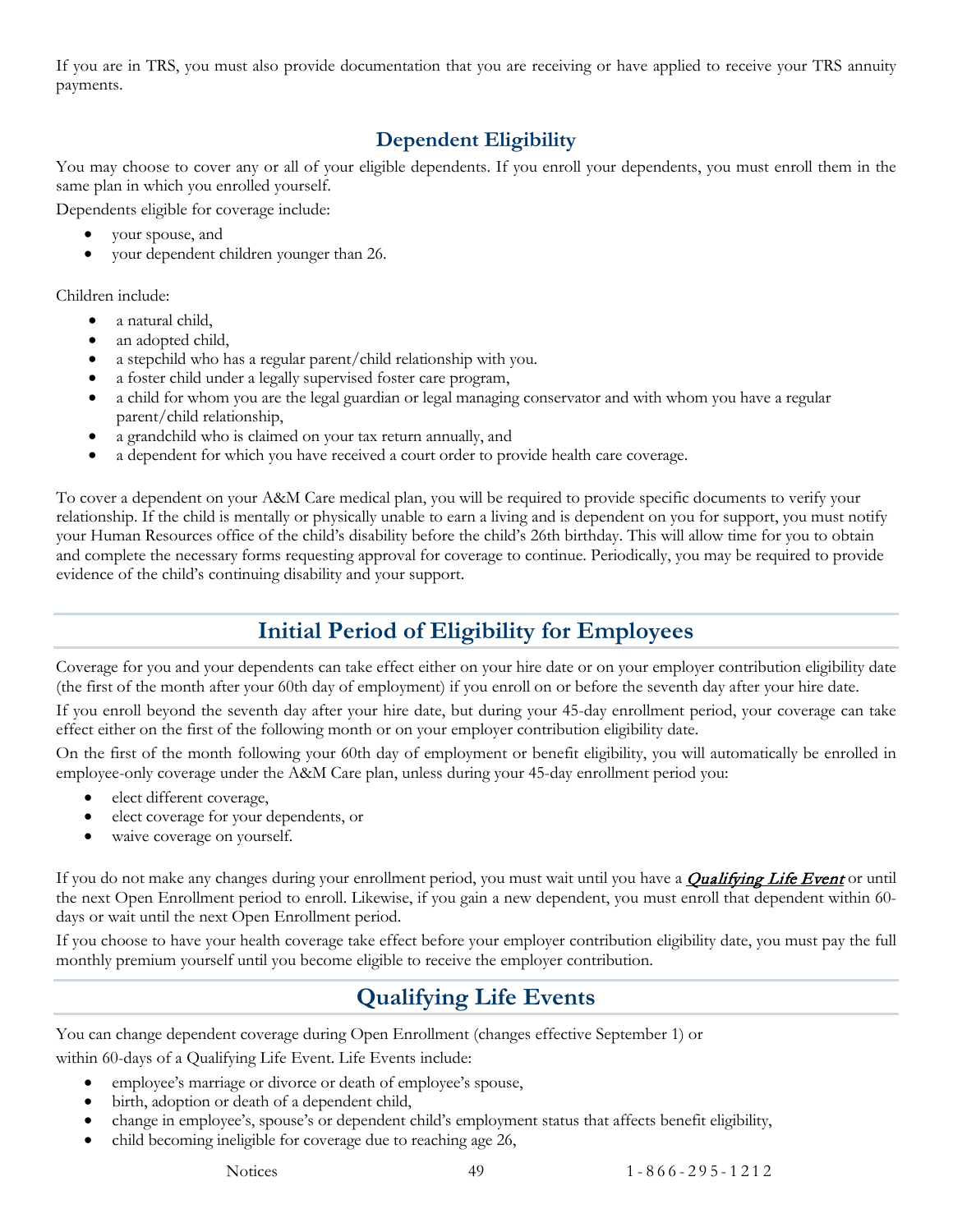- changes in the employee's, spouse's or a dependent child's residence that would affect eligibility for coverage,
- employee's receipt of a qualified medical child support order or letter from the Attorney General ordering the employee to provide (or allowing the employee to drop) medical coverage for a child,
- changes made by a spouse or dependent child during his/her open enrollment period with another employer,
- the employee, spouse or dependent child becoming eligible or ineligible for Medicare or Medicaid, or
- significant employer or carrier-initiated changes in or cancellation of the employee's, spouse's or dependent child's coverage.
- the employee or dependent reaching the lifetime maximum for all benefits from a non-A&M System medical plan (medical plan changes only)
- the employee or dependent child loses coverage under the state Medicaid or child medical plan or becomes eligible for premium assistance under the Medicaid or child medical plan.

Changes in coverage must be consistent with the Life Event. For example, if you have a baby, you may add that child to your coverage, but you may not drop your other children. A divorce is considered official when the trial court announces its decision in open court or by written memorandum filed with the clerk. You must provide the specific dependent documentation required by the A&M System to add or change coverage for dependents.

#### **Newborn Children**

If you are covered by the plan, your newborn child (children) is automatically covered from birth for 31 days. The effective date for newborns remains the date of birth if the child is added within 60-days of birth. The premium due date is the first of the month following birth and premiums will be collected from that point forward. Coverage will be effective the first of the month following receipt of the form in the Human Resources office. Newborn grandchildren, who meet eligibility for coverage, are not automatically covered and must be added via a Dependent Enrollment Change form after the birth of the child. Coverage will become effective the first of the month following receipt of the form in the Human Resources office. To continue the coverage for a newborn, you must complete and return a Dependent Enrollment/Change form along with the specific dependent documentation required by the A&M System to your Human Resources office within 60 days of the child's birth. Otherwise, coverage for that child will end after 31-days. Your next opportunity to enroll the child will be the next Open Enrollment period or your next Life Event.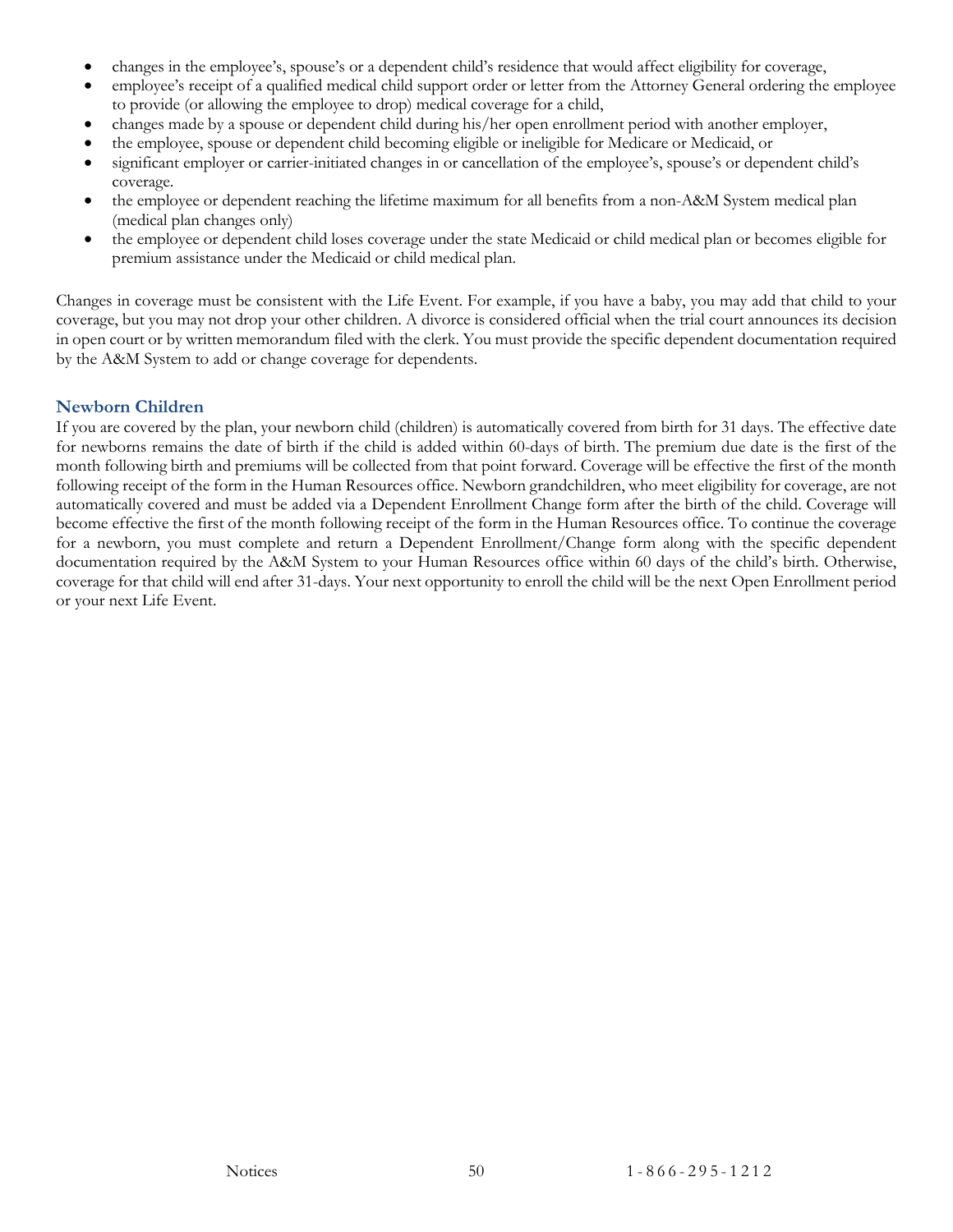# Additional Programs

# **24/7 Nurseline**

<span id="page-53-1"></span><span id="page-53-0"></span>RNs are available 24 hours a day, seven days a week to help with health problems or concerns. Members can ask questions or learn about one of the 1,200 health topics available over the phone via our video audio library system.

# **Women's and Family Health**

<span id="page-53-2"></span>Women's and Family Health is a maternity education program that continues through the first six weeks of the infant's life. Our goal is to achieve healthier families through proactive pre- and post-natal health education. This program includes a pregnancy risk assessment, educational materials, and targeted communications during the pregnancy and for six weeks after delivery. We identify members for the program by using a combination of real-time referrals such as member self-referral, warm-transfers from other programs and customer service, member completion of an online assessment from the Ovia Health website, use of the 24/7 NurseLine for pregnancy issues, identification through a health assessment, or inpatient prior authorization for complications.

## **Behavioral Health Programs – Wellbeing Management**

<span id="page-53-3"></span>**Behavioral Health** – Behavioral Health is integrated with all Wellbeing Management programs and includes inpatient utilization management; a continuum of case management and diagnostic-specific specialty programs to engage as many members as possible based upon the severity of their diagnosis/condition; and outpatient management services which includes preauthorization/concurrent review for a select number of intensive outpatient services as well as oversight of routine services via several "outlier" programs.

# **Utilization Management Programs – Wellbeing Management**

<span id="page-53-4"></span>**Utilization Management** including inpatient admission review, concurrent review, standard preauthorization, specialty drug review, network redirection, transitions between levels of care (e.g. inpatient versus observation), proactive discharge planning, and pre-admission/post-discharge calls for members with high risk of readmission.

**Utilization Management - Specialty Rx** Our care management programs and Specialty Pharmacy Review Unit (SRU) work together to provide the most cost-effective treatments. Our SRU pharmacists perform medical necessity reviews for about 160 specialty medications channeled through the medical benefit, focusing on appropriate use including dose and duration.

SRU pharmacists will also refer members to our clinicians that would benefit from additional follow-up and intervention, including site of care redirection. The purpose of redirection is to transition infusion of specialty drugs from facility outpatient to professional sites of service, when appropriate resulting in cost savings for the member, employer, and medical plan.

For a subset of medical benefit specialty medications that are safe for administration in lower sites of care, if the request is for treatment to be administered in a hospital facility setting, the request is approved for the first set of doses and then a referral is sent to the clinical team to explore the possibility of navigating future treatments to a lower level of care.

## **Holistic Health Management**

<span id="page-53-5"></span>**Holistic Health Management** staffed by Registered Nurses, called health advisors, who employ a whole-person care approach to case management. Health advisors are supported by a multidisciplinary team including medical directors, pharmacists, social worker and behavioral health clinicians.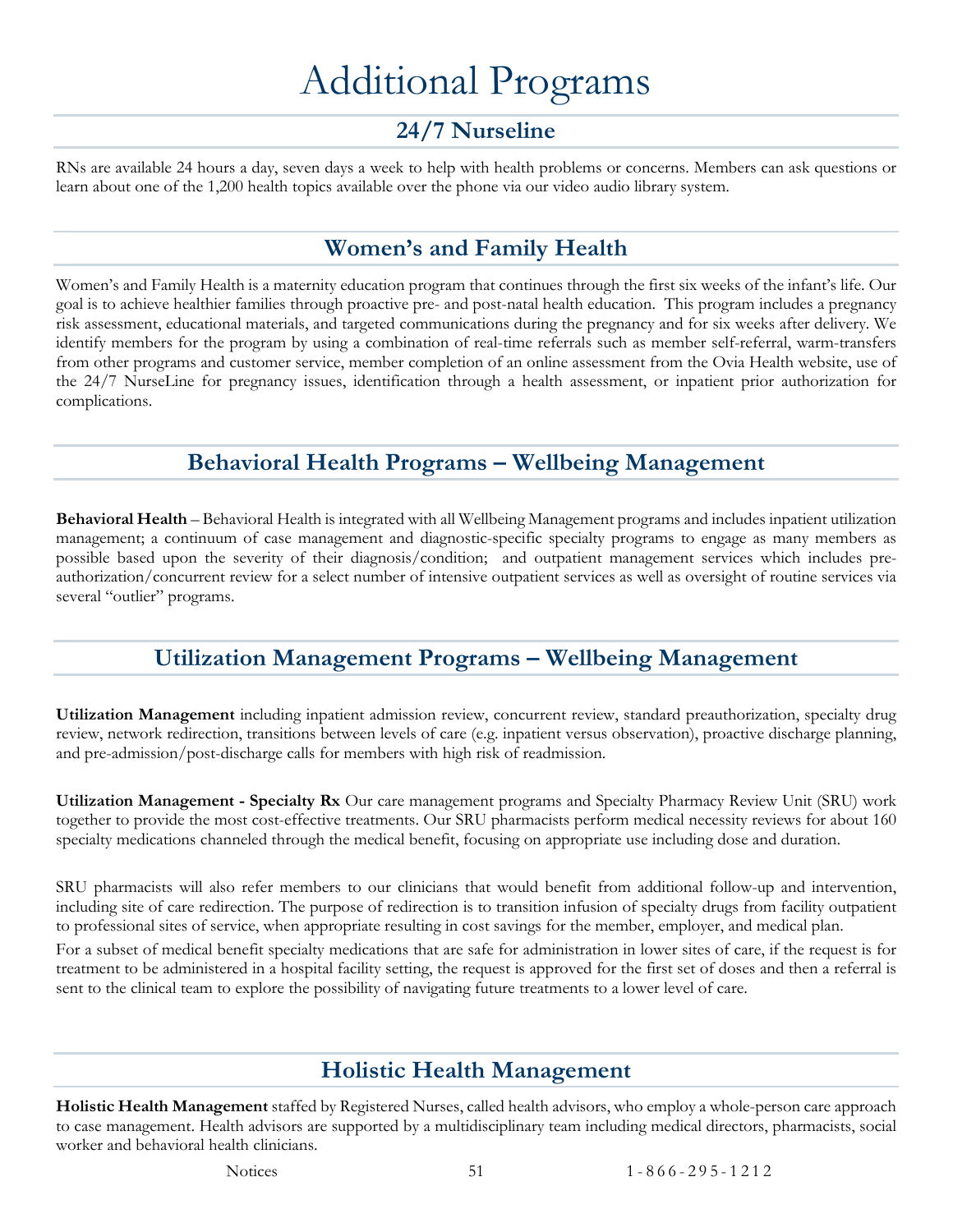## **Specialty Case Management**

<span id="page-54-0"></span>**Specialty Case Management** - Our Holistic Health Management approach includes specialty clinicians who work in collaboration with the health advisor for

**NICU** – A comprehensive utilization and telephonic case management solution aimed at proactively managing the NICU plan of care to impact length of stay and ensure discharge planning is addressed early in the admission for infants requiring specialized care resulting from delivery complications, prematurity, and/or congenital anomalies. Staffed by nurses who specialize in neonatal care, pediatrics, or obstetrics, supported by a pediatrician and licensed clinical social worker.

**High-Risk Maternity** – Internal telephonic case management program designed for members who are actively experiencing complications or exhibiting potential complications during their pregnancy. Administered by obstetrical nurses, who are supported by a medical director who specializes in obstetrics. In addition, members who are identified by our digital maternity partner Ovia Health® as high-risk are referred to this specialty team for further clinical outreach and engagement.

**Transplant** – Registered nurses support members in both outpatient and inpatient settings through the transplant process to ensure seamless, coordinated care by collaborating closely with the member, caregivers, transplant providers, home care providers, etc. to improve care, cost, communication, and outcomes.

## **Fitness Program – Well onTarget**

<span id="page-54-1"></span>**Fitness Program** - We offer affordable access to a nationwide network of participating fitness centers to eligible members and their dependents age 18 and up. Flexible packages offer eligible employees and their dependents access to a range of nationwide fitness centers of basic, plus, and premium-tier facilities, including additional options for boutique or studio classes. In addition, the program gives members the option to earn Blue Points for fitness center visits, including a one-time bonus award for enrolling.

## **Well onTarget**

<span id="page-54-2"></span>**Well on Target Member Wellness Portal** - We offer an innovative and state-of-the art suite of online, interactive tools, services, and programs through our Well onTarget portal to support all members, regardless of acuity, and educate them on healthy behaviors and outcomes through risk-reduction opportunities and improved self-care. This engaging member portal provides an interactive experience and a host of health and wellness tools, resources, educational content, videos, and podcasts.

Blue Points - Included in the Well onTarget offering is our Blue Points<sup>SM</sup> incentive rewards program. Blue Points<sup>SM</sup> allows members to earn points for healthy activities and redeem them for merchandise in the Well on Target rewards mall. There are more than one million items from which to choose. To earn their Blue Points<sup>SM</sup>, members complete various health-focused activities that support wellbeing and behavior change such as completing a health assessment, syncing a fitness and/or nutrition tracking device, completing an online self-management program, and many other activities.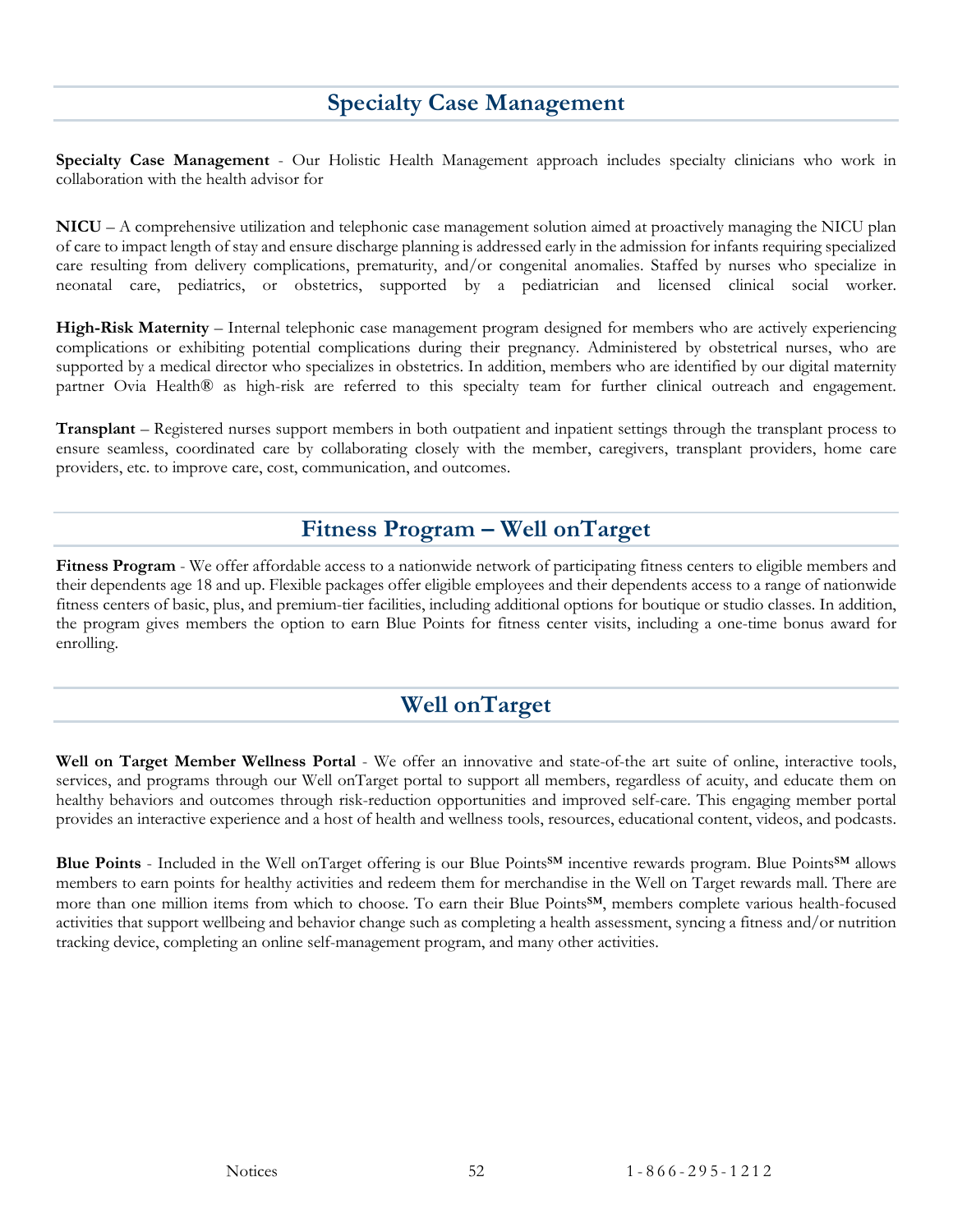# Definitions

#### <span id="page-55-0"></span>Many terms used in describing health benefits have very specific meanings, and some are unfamiliar to most of us. Here's what these terms mean when used in this booklet.

The following terms are bold when they are used in this booklet. These are the definitions for these terms as they are used in this booklet and in connection with your medical plan.

<span id="page-55-1"></span>**Allowable Amount** means the maximum amount determined by the Claim Administrator (BCBSTX) to be eligible for consideration of payment for a particular service, supply, or procedure.

- For Hospitals and Facility Other Providers, Physicians, and Professional Other Providers contracting with the Claim Administrator in Texas or any other Blue Cross and Blue Shield Plan – The Allowable Amount is based on the terms of the Provider contract and the payment methodology in effect on the date of service. The payment methodology used may include diagnosis-related groups (DRG), fee schedule, package pricing, global pricing, per diems, case-rates, discounts, or other payment methodologies.
- For Hospitals and Facility Other Providers, Physicians, Professional Other Providers, and any other provider not contracting with the Claim Administrator in Texas - The Allowable Amount will be the lesser of: (i) the Provider's billed charges, or; (ii) the BCBSTX non-contracting Allowable Amount. Except as otherwise provided in this section, the non-contracting Allowable Amount is developed from base Medicare Participating reimbursements adjusted by a predetermined factor established by the Claim Administrator. Such factor shall be not less than 75% and will exclude any Medicare adjustment(s) which is/are based on information on the claim.

Notwithstanding the preceding sentence, the non-contracting Allowable Amount for Home Health Care is developed from base Medicare national per visit amounts for low utilization payment adjustment, or LUPA, episodes by Home Health discipline type adjusted for duration and adjusted by a predetermined factor established by the Claim Administrator. Such factor shall be not less than 75% and shall be updated on a periodic basis.

When a Medicare reimbursement rate is not available or is unable to be determined based on the information submitted on the claim, the Allowable Amount for non-contracting Providers will represent an average contract rate in aggregate for Network Providers adjusted by a predetermined factor established by the Claim Administrator. Such factor shall be not less than 75% and shall be updated not less than every two years.

The Claim Administrator will utilize the same claim processing rules and/or edits that it utilizes in processing Participating Provider claims for processing claims submitted by non-contracted Providers which may also alter the Allowable Amount for a particular service. In the event the Claim Administrator does not have any claim edits or rules, the Claim Administrator may utilize the Medicare claim rules or edits that are used by Medicare in processing the claims. The Allowable Amount will not include any additional payments that may be permitted under the Medicare laws or regulations which are not directly attributable to a specific claim, including, but not limited to, disproportionate share and graduate medical education payments.

Any change to the Medicare reimbursement amount will be implemented by the Claim Administrator within ninety (90) days after the **[effective date](#page-56-0)** that such change is implemented by the Centers for Medicaid and Medicare Services, or its successor.

The non-contracting Allowable Amount does not equate to the Provider's billed charges and **[Participants](#page-57-0)** receiving services from a non-contracted Provider will be responsible for the difference between the non-contracting Allowable Amount and the non-contracted Provider's billed charge, and this difference may be considerable. To find out the BCBSTX non-contracting Allowable Amount for a particular service, **[Participants](#page-57-0)** may call customer service at the number on the back of your BCBSTX Identification Card.

- For multiple surgeries The Allowable Amount for all surgical procedures performed on the same patient on the same day will be the amount for the single procedure with the highest Allowable Amount plus a determined percentage of the Allowable Amount for each of the other covered procedures performed. Form No. PPO-GROUP#12345-0116
- For procedures, services, or supplies provided to Medicare recipients The Allowable Amount will not exceed Medicare's limiting charge.
- For Covered Drugs as applied to Participating and non-Participating Pharmacies The Allowable Amount for Participating Pharmacies and the Mail-Order Program will be based on the provisions of the contract between the Claim Administrator and the Participating Pharmacy or Pharmacy for the Mail-Order Program in effect on the date of service. The Allowable Amount for non-Participating Pharmacies will be based on the Average, Wholesale Price.

<span id="page-55-2"></span>**Clinical Ecology,** means the inpatient or outpatient diagnosis or treatment of allergic symptoms by: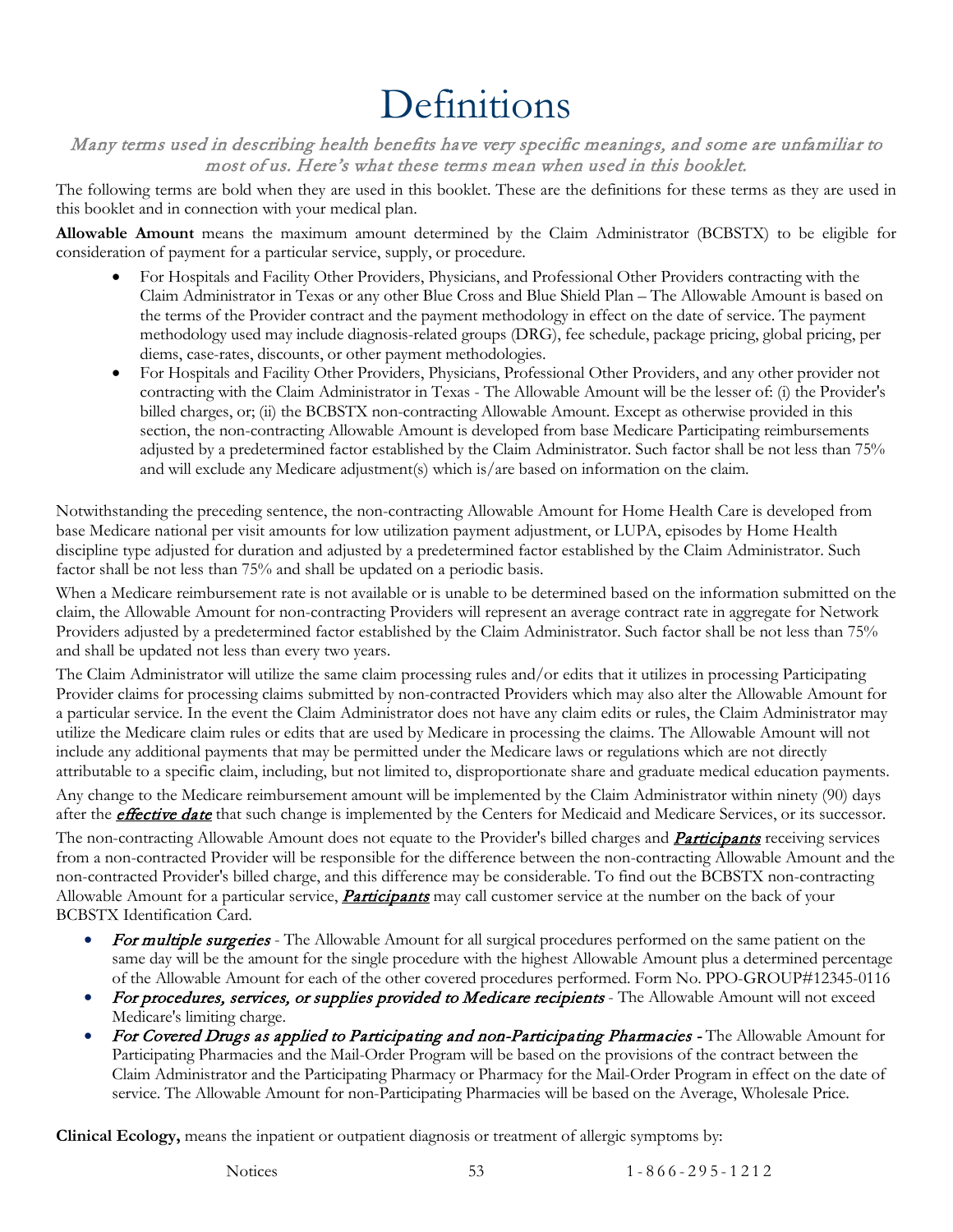- Cytotoxicity testing (testing the result of food or inhalant by whether or not it reduces or kills white blood cells);
- Urine auto injection (injecting one's own urine into the tissue of the body);
- Skin irritation by Rinkel method;
- Subcutaneous provocative and neutralization testing (injecting the patient with allergen); or Sublingual provocative testing (droplets of allergenic extracts are placed in mouth).

The A&M System does not provide coverage for clinical ecology; the definition is included for clarification purposes only.

<span id="page-56-2"></span>**Coinsurance** is A participant's share of covered services and supplies, not counting the deductible or copays. It is usually a percentage of the allowable amount. For example, if the coinsurance amount is "80/20" that means that the A&M Care Plan pays 80% and you pay 20% of the allowable amount for the eligible charges.

<span id="page-56-3"></span>**Copayment (Copay):** The set amount you pay for certain medical services and prescription drugs at the time of service. The \$30 amount a participant must pay for an FCP office visit when using network physicians is an example of a copay amount. Creditable Coverage: Prior health coverage under various plans including, but not limited to, group medical plans, individual health policies, Medicare, and Medicaid.

**Care Coordination** means organized, information-driven patient care activities intended to facilitate the appropriate responses to Covered Person's healthcare needs across the continuum of care

<span id="page-56-7"></span>**Crisis stabilization unit** means a 24-hour residential program that is short-term, provides intensive supervision and is licensed or certified by the Texas Department of Mental Health and Mental Retardation.

<span id="page-56-6"></span>**Custodial care** means care (including room and board) that:

- is given mainly to help a person with personal hygiene or to per-form the activities of daily living, and
- can, under generally accepted medical standards, be safely and adequately given by people who are not trained or licensed medical or nursing personnel. Some examples of custodial care are training or help to get in and out of bed, bathe, dress, prepare special diets, eat, walk, use the toilet, or take drugs or medicines. These services are custodial regardless of who recommends, provides, or directs the care, or where the care is given.

<span id="page-56-1"></span>**Deductible** is the amount of out-of-pocket expense that must be paid for health care services by the covered individual before becoming payable by the A&M System Medical plan. The family deductible means three individuals in the family must each meet a plan year deductible under one A&M System Medical plan subscriber identification number

<span id="page-56-4"></span>**Doctor** means a person who is legally licensed to practice medicine. See Primary Care Physician and Specialist.

<span id="page-56-0"></span>**Effective Date:** The date the participant's coverage begins under A&M System Medical plan or any portion for which the participant has enrolled.

<span id="page-56-8"></span>**Eligibility Date**: The date the participant satisfies the definition of a(n) employee, retiree, or dependent and is in a class eligiblefor coverage under the A&M Care Plans or Graduate Student Employee Medical plan.

<span id="page-56-5"></span>**Emergency:** An emergency is the sudden onset of a medical condition manifesting itself by acute symptoms of sufficient severity, including severe pain, that would lead a prudent layperson possessing an average knowledge of medicine and health, to believe that the person's condition, sickness or injury is of such a nature that failure to get immediate care could result in:

- Placing the person's health in serious jeopardy
- Serious impairment to bodily functions
- Serious dysfunction of any bodily organ or part
- Serious disfigurement, or
- In the case of a pregnant woman, serious jeopardy to the health of the fetus.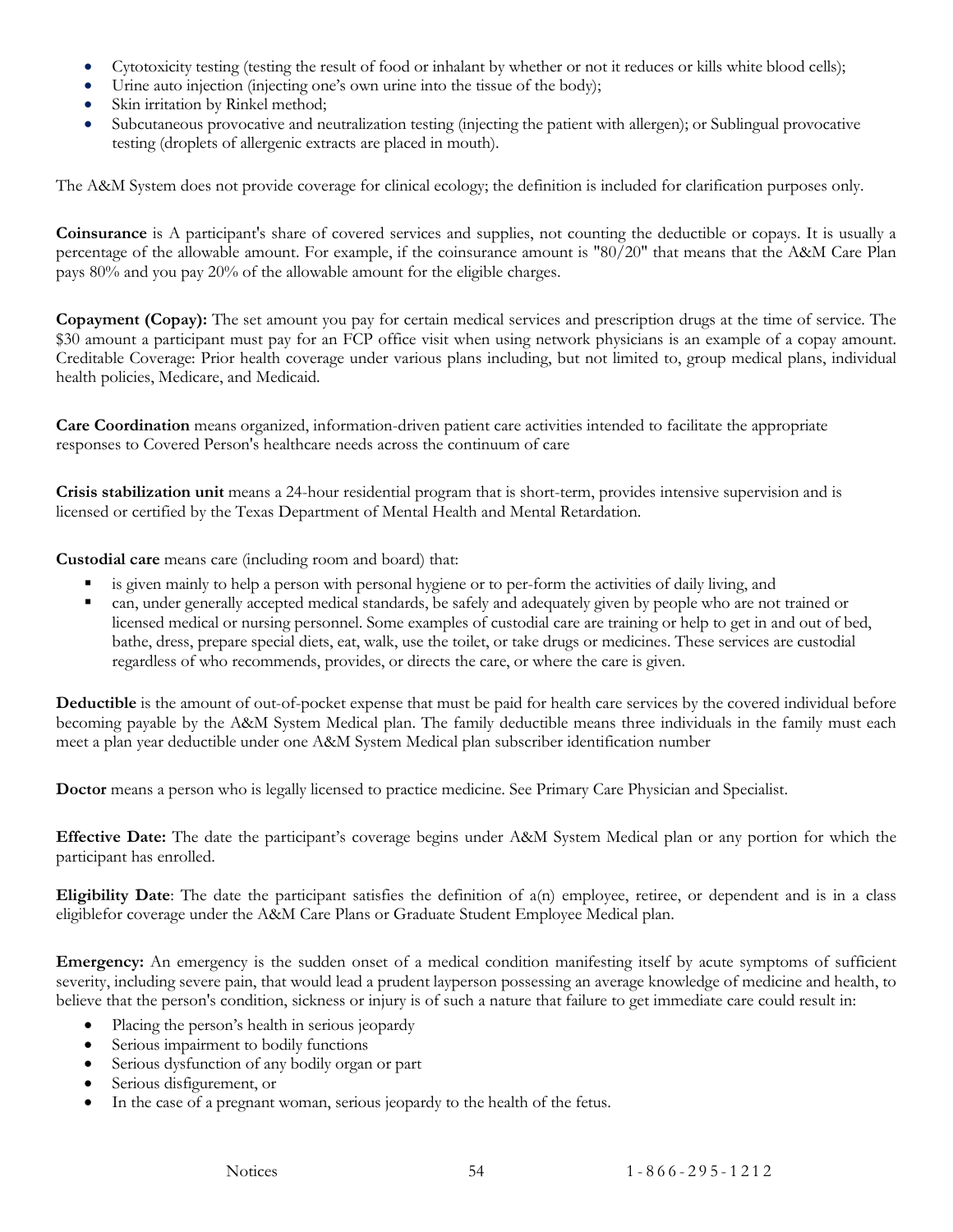The A&M Care Plan covers medical emergencies wherever they occur. In case of emergency, call 911 or go to the nearest emergency room.

<span id="page-57-7"></span>**Home health care agency** means a hospital or other organization:

- licensed or certified under a public health law or a similar law to provide home health care services, or
- recognized as a home health care agency by Medicare.

<span id="page-57-4"></span>**Hospital** means a facility that: is legally licensed,

- provides a broad range of 24-hour-a-day medical services for sick and injured persons by, or
- under the supervision of a staff of doctors, and
- provides 24-hour-a-day nursing care by, or under the direction of a **[nurse](#page-57-5)**.

**Life Threatening Disease or Condition** means, for the purposes of a clinical trial, any disease or condition from which the likelihood of death is probable unless the course of the disease or condition is interrupted.

<span id="page-57-9"></span>**Negotiated National Account Arrangement** means an agreement negotiated between one or more Blue Cross and Blue Shield Plans for any national account that is not delivered through the BlueCard Program.

<span id="page-57-5"></span>**Nurse** means a registered professional nurse (R.N.).

<span id="page-57-1"></span>**Out-of-Pocket Maximum** means your share of eligible expenses incurred during a plan year. After you reach the out-of-pocket maximum, the A&M Care Plan pays 100% of the allowable amount for covered charges for the rest of the plan year. *Preauthorization penalties and billed charges exceeding the Blue Cross and Blue Shield of Texas allowable amount do not apply to the out-of-pocket maximum.*

<span id="page-57-0"></span>**Participant:** An employee, or retiree or a dependent whose coverage has become effective according to the requirements of The A&M System Medical plans.

<span id="page-57-2"></span>**Primary Care Physician (PCP)** means a general or family practitioner, an internal medicine doctor, a pediatrician or an obstetrician/gynecologist.

<span id="page-57-3"></span>**Provider** means a Hospital, Physician, Behavioral Health Practitioner, Other Provider, or any other person, company, or institution furnishing to a Participant an item of service or supply listed as Eligible Expenses.

<span id="page-57-6"></span>**Reasonable and customary charge** means the lowest of:

- the usual charge by the doctor or other provider of the services or supplies for the same or similar services or supplies,
- the usual charge of most other doctors or other providers of similar training or experience in the same geographic area for the same or similar services or supplies, or
- the actual charge for the services or supplies.

<span id="page-57-8"></span>**Residential Treatment Center** means a facility setting (including a Residential Treatment Center for Children and Adolescents) offering a defined course of therapeutic intervention and special programming in a controlled environment which also offers a degree of security, supervision, structure and is licensed by the appropriate state and local authority to provide such service. It does not include halfway houses, wilderness programs, supervised living, group homes, boarding houses or other facilities that provide primarily a supportive environment and address long-term social needs, even if counseling is provided in such facilities. Patients are medically monitored with 24 hour medical availability and 24 hour onsite nursing service for Mental Health Care and/or for treatment of Chemical Dependency. BCBSTX requires that any facility providing Mental Health Care and/or a Chemical Dependency Treatment Center must be licensed in the state where it is located, or accredited by a national organization that is recognized by BCBSTX as set forth in its current credentialing policy, and otherwise meets all other credentialing requirements set forth in such policy.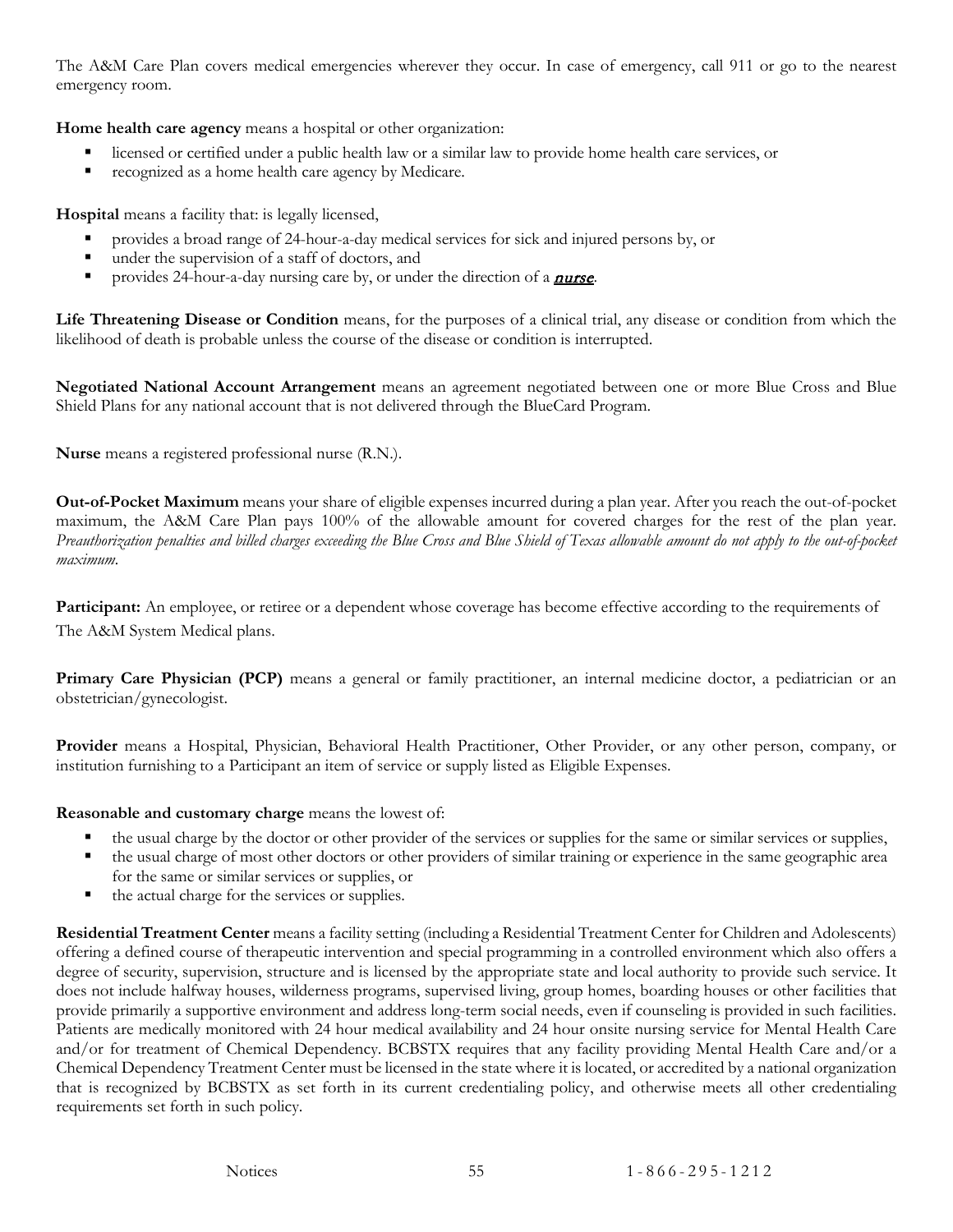**Residential Treatment Center for Children and Adolescents** means a child-care institution which is appropriately licensed and accredited by the Joint Commission on Accreditation of Healthcare Organizations or the American Association of Psychiatric Services for Children as a residential treatment center for the provisions of Mental Health Care and Serious Mental Illness services for emotionally disturbed children and adolescents.

<span id="page-58-1"></span>**Skilled nursing facility** means a place that:

- provides room and board and
- 24-hour-a-day nursing care by, or under the direction of, a **[nurse](#page-57-5)**,
- is accredited as an extended care facility by the Joint Commission on Accreditation of Hospitals or is recognized as an extended care facility by Medicare, and
- is not, other than incidentally, a hotel, motel, place for rest, or place for custodial care, the aged, drug addicts or alcoholics.

<span id="page-58-0"></span>**Specialist** means any doctor or licensed practitioner physician's assistant who is not a general or family practitioner, an internal medicine doctor, a pediatrician or an obstetrician/gynecologist. This includes:

- audiologists,
- chiropractors,
- dentists.
- dietitians.
- midwives,
- optometrists,
- osteopaths,
- podiatrists,
- professional counselors,
- psychologists, and
- speech pathologists.

Services of a **midwife** will be covered only if the midwife is an advanced nurse practitioner (certified nurse) or a licensed midwife. Services of certified midwives are not covered. Services by other professionals will be considered as services performed by a specialist if the services are recommended by a Doctor of Medicine (M.D.) or a Doctor of Osteopathy (D.O.) and the services performed are within the scope of the professional's license. These include services performed by:

- a licensed dietitian.
- a provisional licensed dietitian under the supervision of a licensed dietitian,
- a licensed marriage and family therapist,
- a licensed hearing aid fitter and dispenser,
- an advanced clinical practitioner,
- a licensed physical therapist,
- a licensed occupational therapist, or
- a licensed psychological associate.

Services of **advanced clinical practitioners**, **licensed chemical dependency counselors** and **licensed professional counselors** are covered if these providers are in the Blue Choice or BlueCard network or if you are referred to one of these providers by a doctor. See "*Professional Services*" for additional provider information.

<span id="page-58-2"></span>**Specialty Drug** means drugs which can be given by any route of administration and are typically used to treat chronic, complex conditions, are defined as having one or more of several key characteristics, including:

- the requirement for frequent dosing adjustments and intensive clinical monitoring to decrease the potential for drug toxicity and increase the probability for beneficial treatment outcomes,
- the need for intensive patient training and compliance assistance to facilitate therapeutic goals,
- limited or exclusive specialty pharmacy distribution, or
- specialized product handling and/or administration requirements.

**Value Based Program** means an outcome-based payment arrangement and/or a coordinated care model facilitated with one or more local providers that is evaluated against cost and quality metrics/factors and is reflected in provider payment.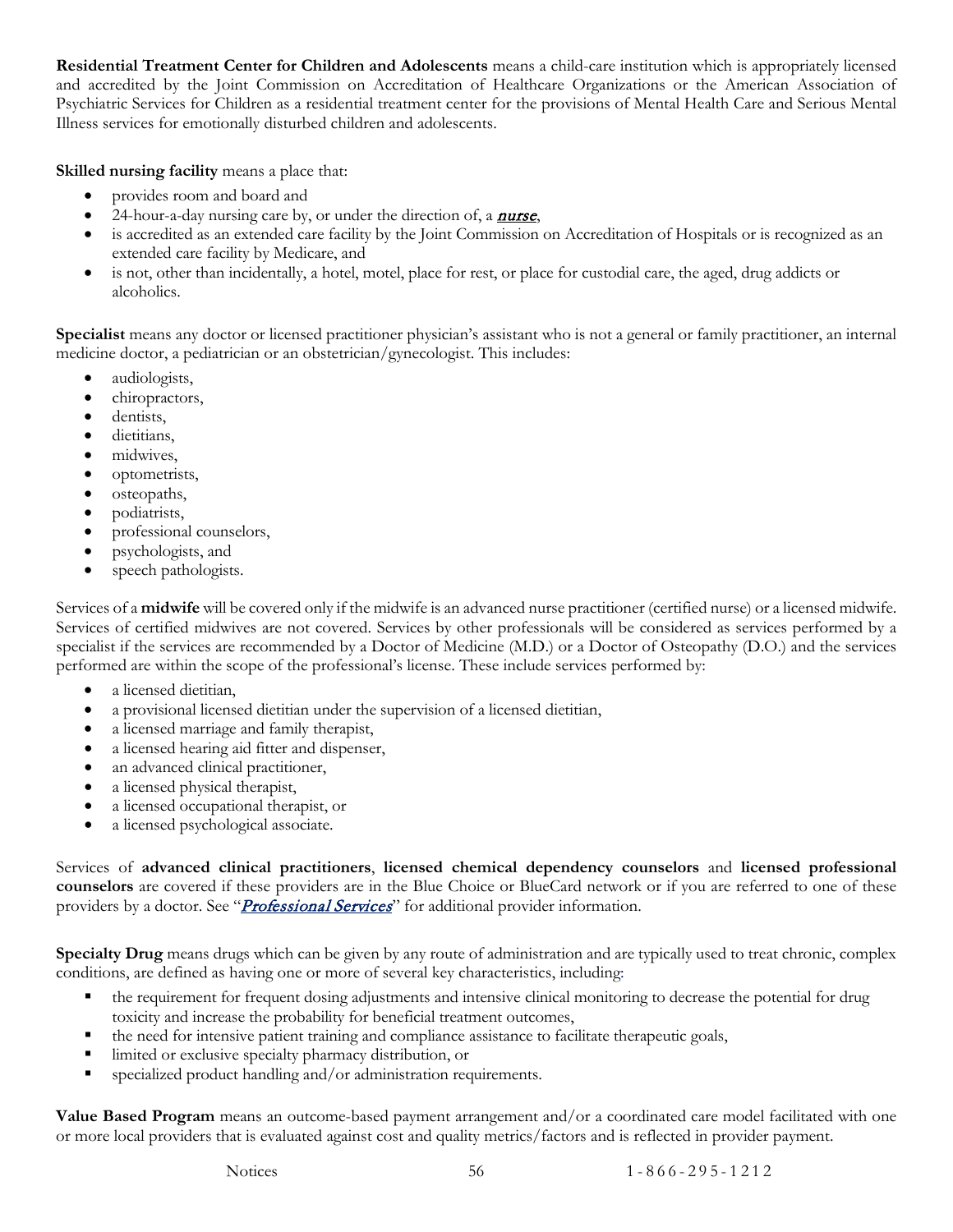# **Notices**

<span id="page-59-0"></span>Other Blue Cross and Blue Shield Plans and Separate Financial Arrangements with Providers

#### Out-of-Area Services

<span id="page-59-1"></span>Blue Cross and Blue Shield of Texas (BCBSTX) has a variety of relationships with other Blue Cross and BlueShield Licensees referred to generally as "Inter-Plan Programs." Whenever you obtain healthcare services outside of BCBSTX service area, the claims for these services may be processed through one of these Inter-Plan Programs, which includes the BlueCard Program, and may include *[negotiated National Account arrangements](#page-57-9)* available between BCBSTX and other Blue Cross and Blue Shield Licensees.

Typically, when accessing care outside our service area, you will obtain care from healthcare providers that have a contractual agreement (i.e., are "participating providers") with the local Blue Cross and Blue Shield Licensee in that other geographic area ("Host Blue"). In some instances, you may obtain care from nonparticipating healthcare providers. Our payment practices in both instances are described below.

#### **BlueCard® Program**

<span id="page-59-2"></span>Under the BlueCard® Program, when you access covered healthcare services within the geographic area served by a Host Blue, we will remain responsible for fulfilling our contractual obligations. However, the Host Blue is responsible for contracting with and generally handling all interactions with its participating healthcare providers.

Whenever you access covered healthcare services outside BCBSTX's service area and the claim is processed through the BlueCard Program, the amount you pay for covered healthcare services is calculated based on the lower of:

- The billed covered charges for your covered services; or
- The negotiated price that the Host Blue makes available to us.

Often, this "negotiated price" will be a simple discount that reflects an actual price that the Host Blue pays to your healthcare provider. Sometimes, it is an estimated price that takes into account special arrangements with your healthcare provider or provider group that may include types of settlements, incentive payments, and/or other credits or charges. Occasionally, it may be an average price, based on a discount that results in expected average savings for similar types of healthcare providers after taking into account the same types of transactions as with an estimated price.

Estimated pricing and average pricing, going forward, also take into account adjustments to correct for over-or underestimation of modifications of past pricing for the types of transaction modifications noted above. However, such adjustments will not affect the price we use for your claim because they will not be applied retroactively to claims already paid.

Federal law or the laws in a small number of states may require the Host Blue to add a surcharge to your calculation. If federal law or any state laws mandate other liability calculation methods, including a surcharge, we would then calculate your liability for any covered healthcare services according to applicable law.

### **Negotiated (non-BlueCard Program) National Account Arrangements**

<span id="page-59-3"></span>As an alternative to the BlueCard Program, your claims for covered healthcare services may be processed through a **negotiated** [National Account arrangement](#page-57-9) with a Host Blue.

The amount you pay for covered healthcare services under this arrangement will be calculated based on the lower of either billed covered charges or negotiated price (Refer to the description of negotiated price under Section A., BlueCard Program) made available to us by the Host Blue.

### **Non-Participating Healthcare Providers Outside BCBSTX Service Area**

<span id="page-59-4"></span>For nonparticipating healthcare providers outside our Plan Service Area please refer to the **Allowable Amount** definition in the "Definitions" section of this Benefit Booklet.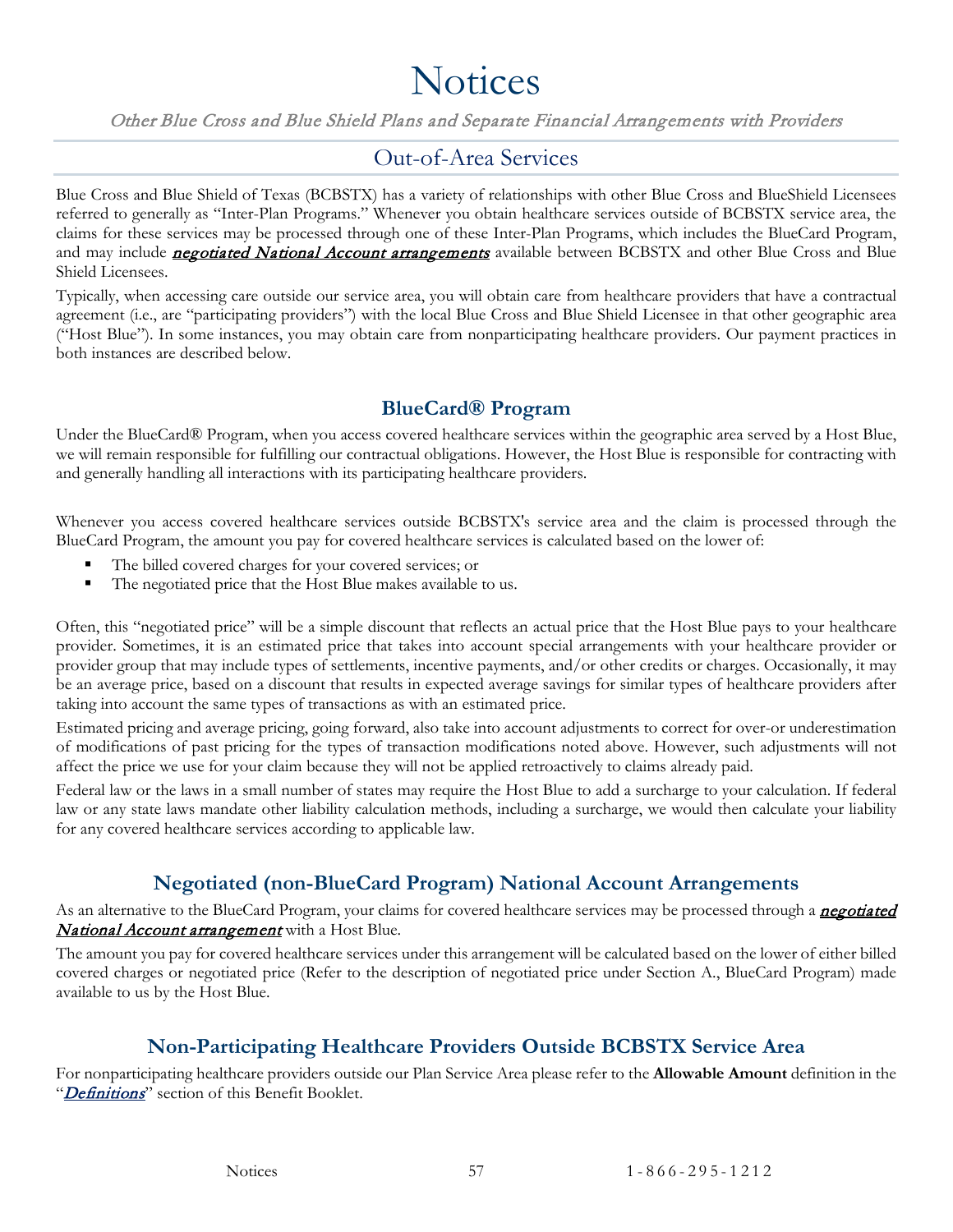#### **BlueCard Worldwide® Program**

<span id="page-60-0"></span>If you are outside the United States, the Commonwealth of Puerto Rico, and the U.S. Virgin Islands (hereinafter "BlueCard service area"), you may be able to take advantage of the BlueCard Worldwide® Program when accessing Covered Services. The BlueCard Worldwide Program is unlike the BlueCard Program available in the BlueCard service area in certain ways. For instance, although the BlueCard Worldwide Program assists you with accessing a network of inpatient, outpatient and professional providers, the network is not served by a Host Blue. As such, when you receive care from providers outside the BlueCard service area, you will typically have to pay the providers and submit the claims yourself to obtain reimbursement for these services.

If you need medical assistance services (including locating a doctor or **hospital**) outside the BlueCard service area, you should call the BlueCard Worldwide Service Center at 1.800.810.BLUE (2583) or call collect at 1.804.673.1177, 24 hours a day, seven days a week. An assistance coordinator, working with a medical professional, can arrange a physician appointment or hospitalization, if necessary.

#### **Inpatient Services**

In most cases, if you contact the BlueCard Worldwide Service Center for assistance, **hospitals** will not require you to pay for covered inpatient services, except for your cost-share amounts/deductibles, coinsurance, etc. In such cases, the **hospital** will submit your claims to the BlueCard Worldwide Service Center to begin claims processing. However, if you paid in full at the time of service, you must submit a claim to receive reimbursement for Covered Services. You must contact the Plan to obtain precertification for nonemergency inpatient services.

#### **Outpatient Services**

Outpatient Services are available for Emergency Care. Physicians, urgent care centers and other outpatient providers located outside the BlueCard service area will typically require you to pay in full at the time of service

#### **Submitting a BlueCard Worldwide Claim**

When you pay for Covered Services outside the BlueCard service area, you must submit a claim to obtain reimbursement. For institutional and professional claims, you should complete a BlueCard Worldwide International claim form and send the claim form with the provider's itemized bill(s) to the BlueCard Worldwide Service Center (the address is on the form) to initiate claims processing. Following the instructions on the claim form will help ensure timely processing of your claim. The claim form is available from the Plan the BlueCard Worldwide Service Center or online at www.bluecardworldwide.com. If you need assistance with your claim submission, you should call the BlueCard Worldwide Service Center at 1.800.810.BLUE (2583) or call collect at 1.804.673.1177, 24 hours a day, seven days a week.

## **Communication - Standard Digital Messaging**

<span id="page-60-1"></span>Throughout the year, all employees for whom we have email will receive standard messages that provide information about their benefits and member tools available beginning with a welcome message that provides an overview of Wellbeing Management, as well as preauthorization information. In addition, there are reinforcement communications sent later in the year about preauthorization requirements, as well as education on levels of care. Other helpful topics and resources are covered, including promotion of our Well onTarget wellness solutions, education to encourage flu immunizations, promotion of our fitness center offerings and other discounts, 24/7 Nurseline overview, as well as a reminder to register for our Blue Access for Members (BAM) digital portal to access health and wellness resources.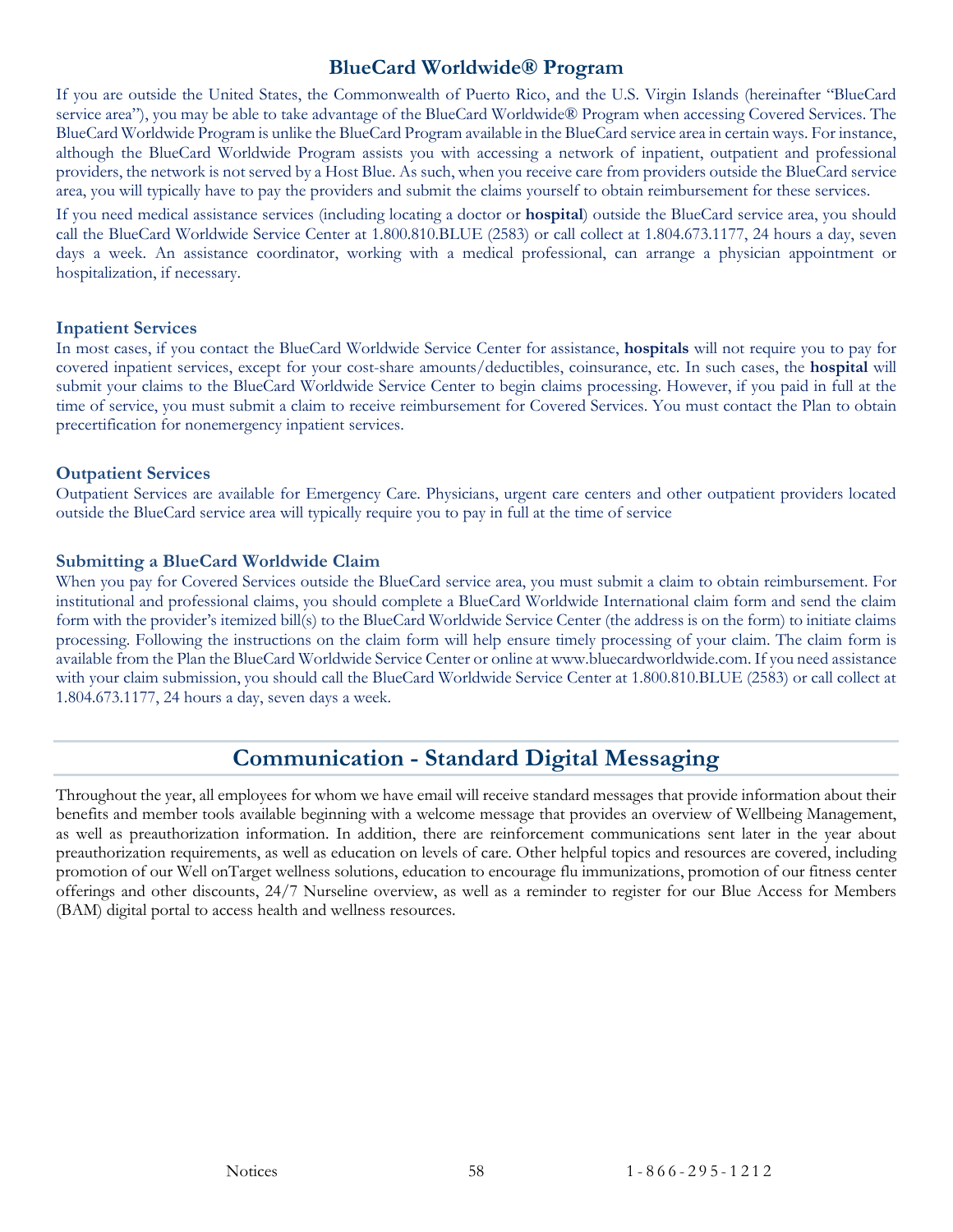# <span id="page-61-0"></span>Administrative and Privacy Information

Here are some additional facts about the plan you might want to keep handy.

## **Plan Name**

<span id="page-61-1"></span>The official name of this plan is The Texas A&M University System Group Health Program. The more familiar names for these plans are A&M Care, J Plan and 65 PLUS.

### **Plan Sponsor**

<span id="page-61-2"></span>The Texas A&M University System c/o Director of Benefits Administration Moore/Connally Building 301 Tarrow Dr., 5th Floor College Station, TX 77840 Mail Stop: 1117 TAMU 1 (979) 458-6330

### **Plan Administrator**

<span id="page-61-3"></span>The plan administrator is Benefits Administration at the Texas A&M University System. Contact at the address shown for the Plan Sponsor.

### **Type of Plan**

<span id="page-61-4"></span>The medical plan is a group plan providing medical benefits. The Pretax Premiums Plan is a flexible benefit plan under section 125 of the IRS tax code.

## **Claims Administrator**

<span id="page-61-5"></span>The Texas A&M University System is liable for all benefits under this plan. However, Blue Cross and Blue Shield of Texas, Inc. (BCBSTX), in accordance with an administrative service agreement between BCBSTX and The Texas A&M University System, supervises and administers the payment of medical claims. Express Scripts, in accordance with an administrative agreement between Express Scripts and The Texas A&M University System, supervises and administers the payment of prescription drug claims.

#### *Medical claims should be sent to:*

BlueCross BlueShield of Texas, Inc. Claims Division P.O. Box 660044 Dallas, Texas 75266-0044

*Prescription drug claims not purchased with the prescription drug card should be sent to:*

Express Scripts P. O. Box 2872 Clinton, IA 52733-2872 1 (608) 741-5471 (fax)

*Mail-order drug claims should be sent to:* Express Scripts P.O. Box 650322 Dallas, TX 75265-0322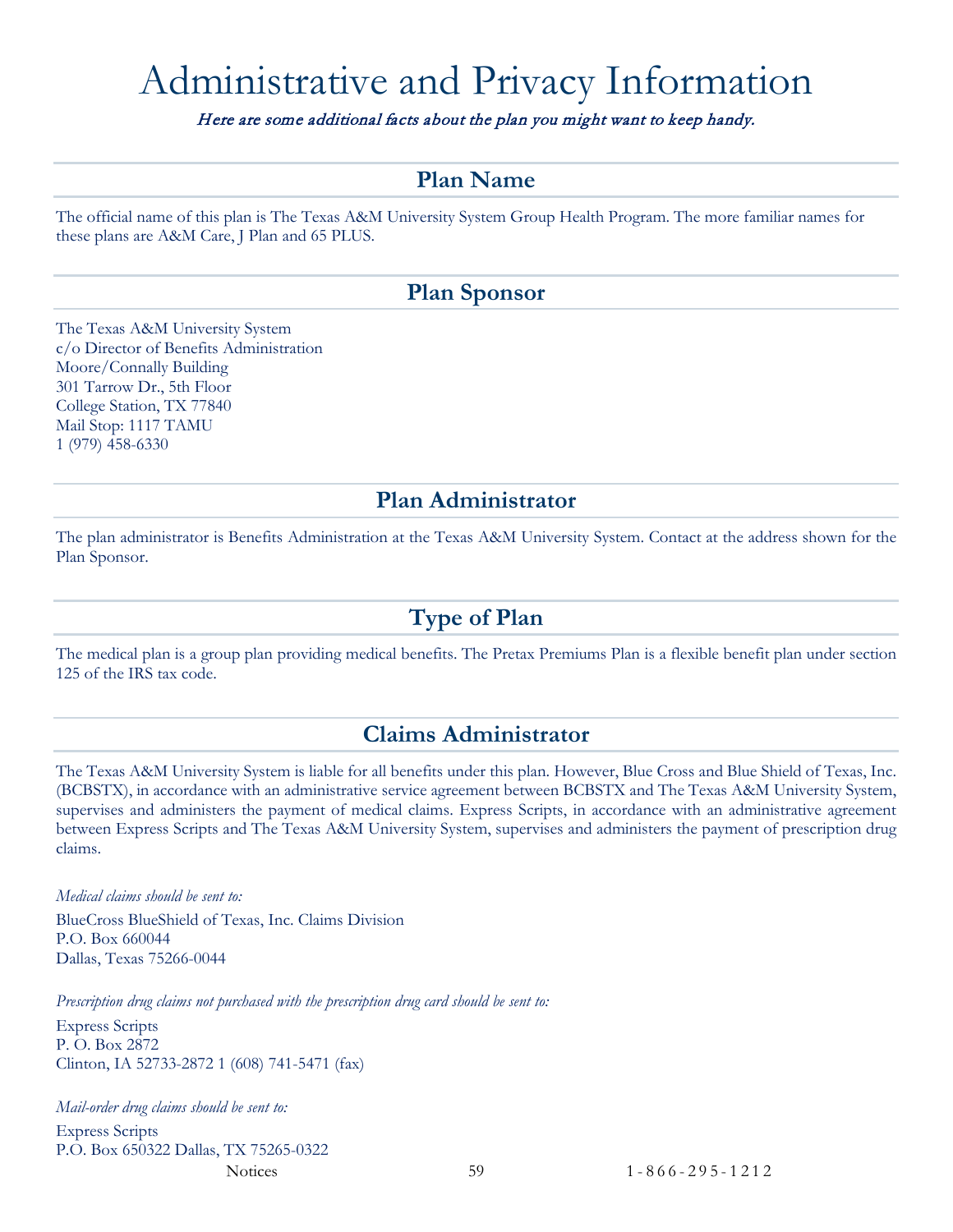<span id="page-62-0"></span>The A&M Care Plan legal documents govern all plan benefits. You may examine a copy of the documents or obtain a copy for a copying fee by contacting the Plan Sponsor.

### **Plan Funding**

The medical plan is self-funded through employer and employee contributions. The Pretax Premiums Plan is self-funded through employee contributions. This means the money you, the System and the state put into the plans is the same money that is used to pay benefits.

### **Plan Year**

<span id="page-62-2"></span><span id="page-62-1"></span>Plan records are kept on a plan-year basis. The plan year begins each September 1 and runs through the next August 31.

## **Employer Identification Number**

<span id="page-62-3"></span>74-2648747

**Group Number**

<span id="page-62-4"></span>039993

### **Agent for Service of Legal Process**

<span id="page-62-5"></span>Plan Administrator

## **Qualified Medical Child Support Orders**

You may obtain a copy, at no charge, of the A&M System's procedures for qualified medical child support orders by contacting your Human Resources office.

## **Privacy Information**

<span id="page-62-6"></span>Benefits Administration at the A&M System (Benefits Administration) is committed to protecting your personal health information. Benefits Administration's Notice of Privacy Practices explains the circumstances under which this type of information can be disclosed, and it explains the rights you have regarding how the information is used. This document is available online at https://www.tamus.edu/business/benefits-administration/booklets-brochures/ or from your Human Resources office.

Blue Cross and Blue Shield of Texas (BCBSTX) and Express Scripts collect certain personal information to administer your health benefits. They typically obtain this information from your application, claims, health care providers, and other forms or sources used in administering your health benefits. Unless you give permission for your personal information to be used or disclosed in a particular circumstance, BCBSTX and Express Scripts may not use or disclose your personal information except where permitted or required by law and the A&M System's administrative services agreements with those entities. BCBSTX and Express Scripts also must maintain administrative, physical, and technical safeguards to protect the confidentiality of your personal information.

If you have questions about the BCBSTX privacy policy, please write to: P.O. Box 786